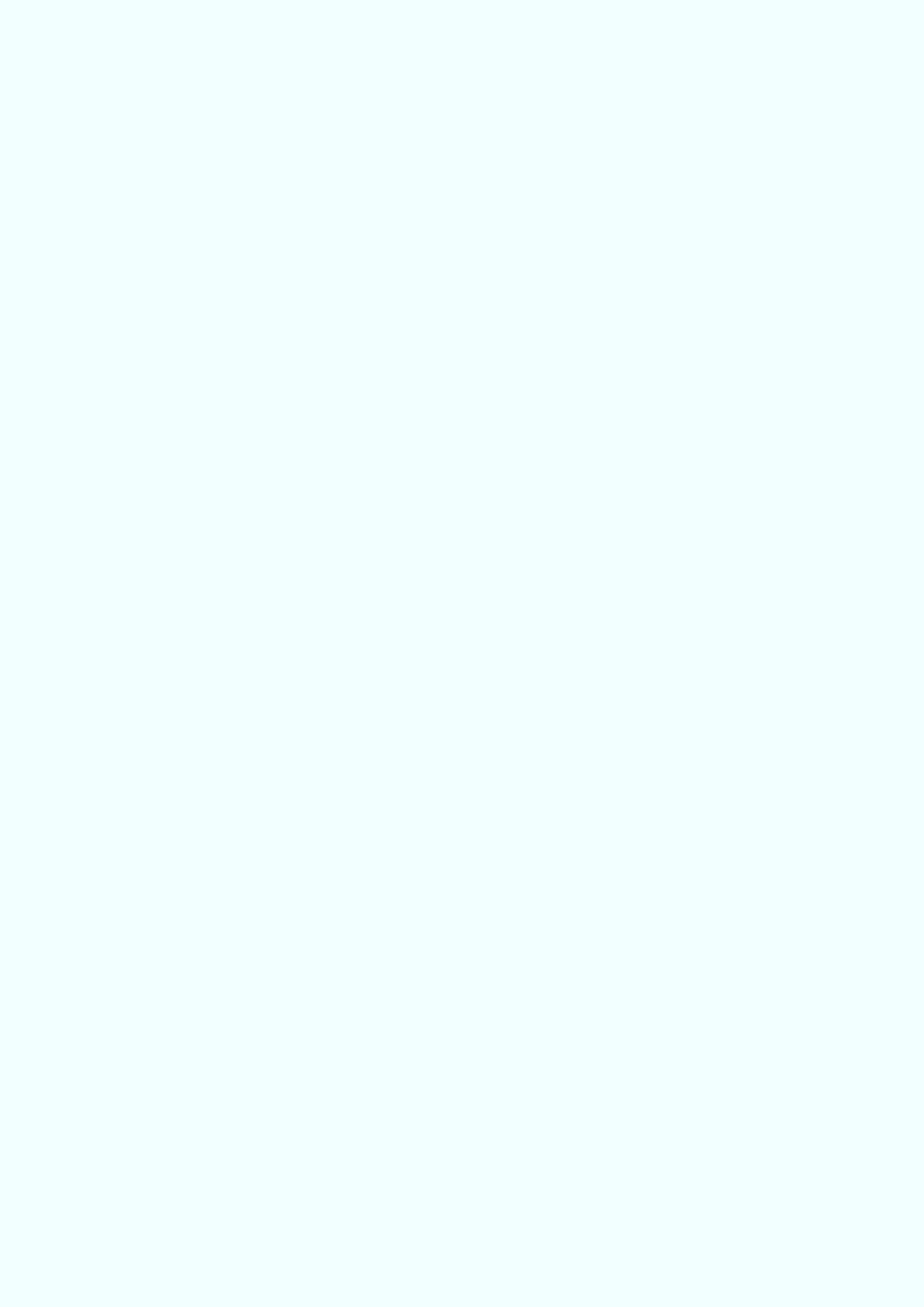Islam in Tamilnadu: Varia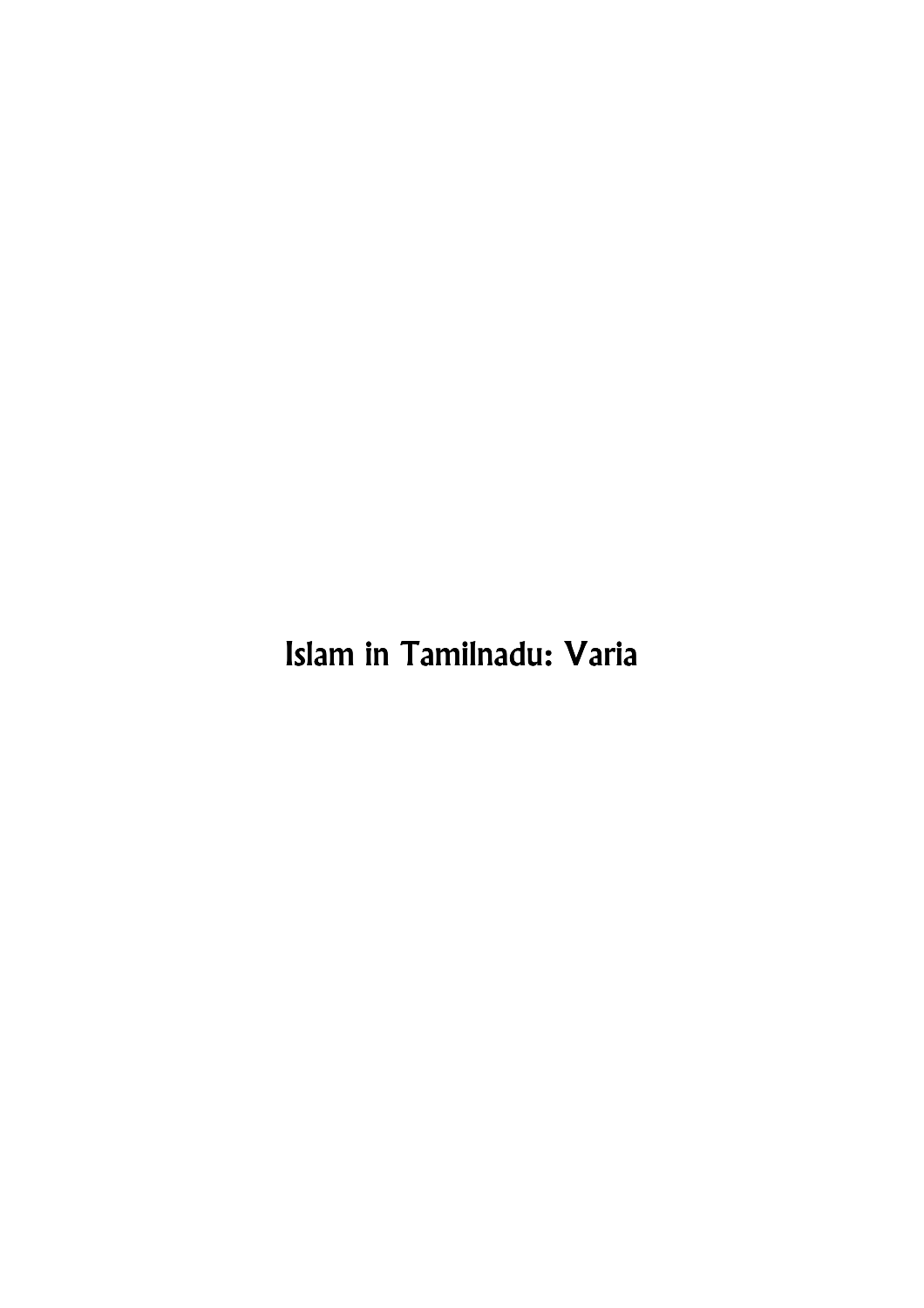## **Südasienwissenschaftliche Arbeitsblätter**

herausgegeben von

### Rahul Peter Das

am Institut für Indologie und Südasienwissenschaften der Martin-Luther-Universität Halle-Wittenberg

## Band 2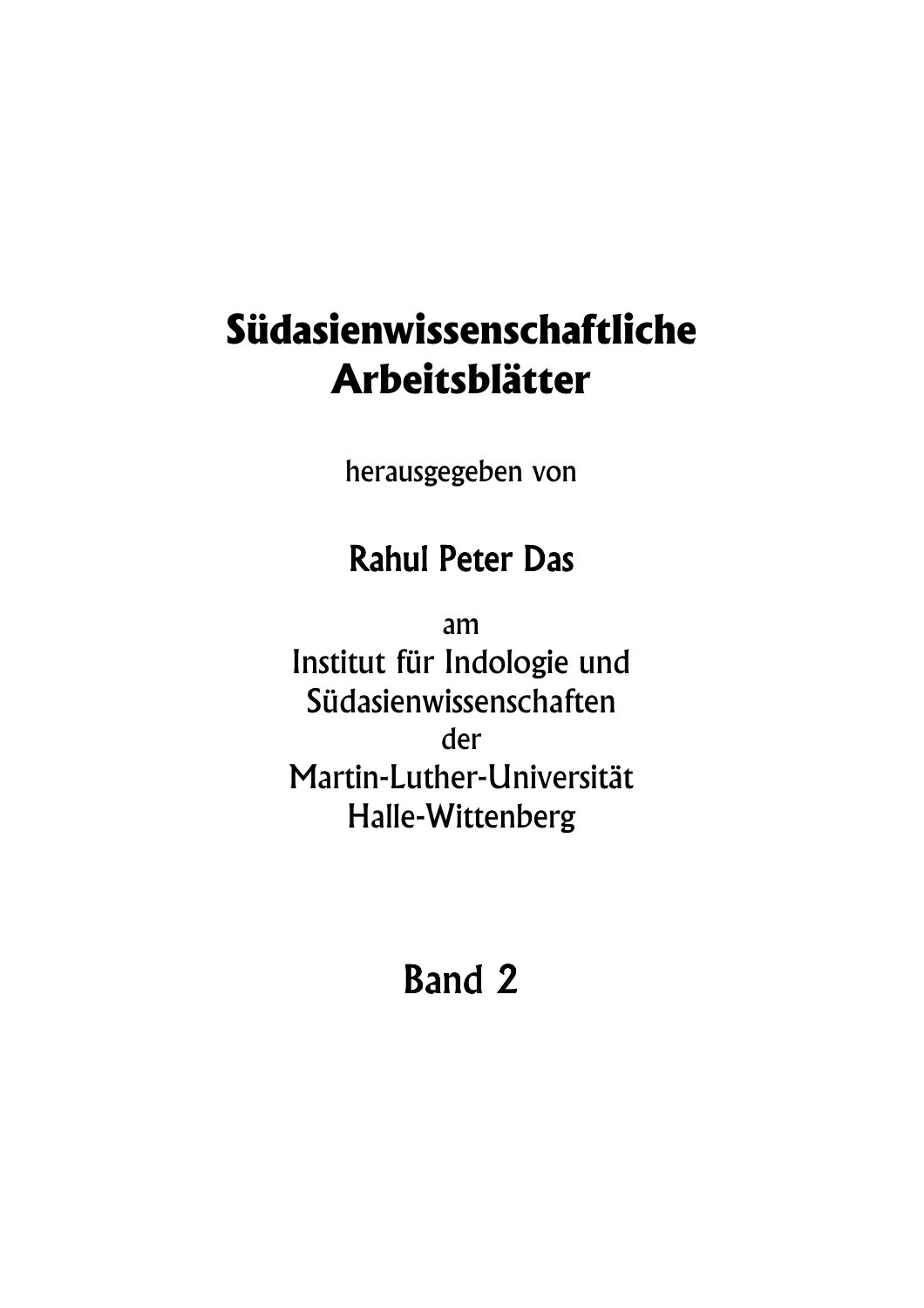# Islam in Tamilnadu: Varia

TORSTEN TSCHACHER

Halle (Saale) 2001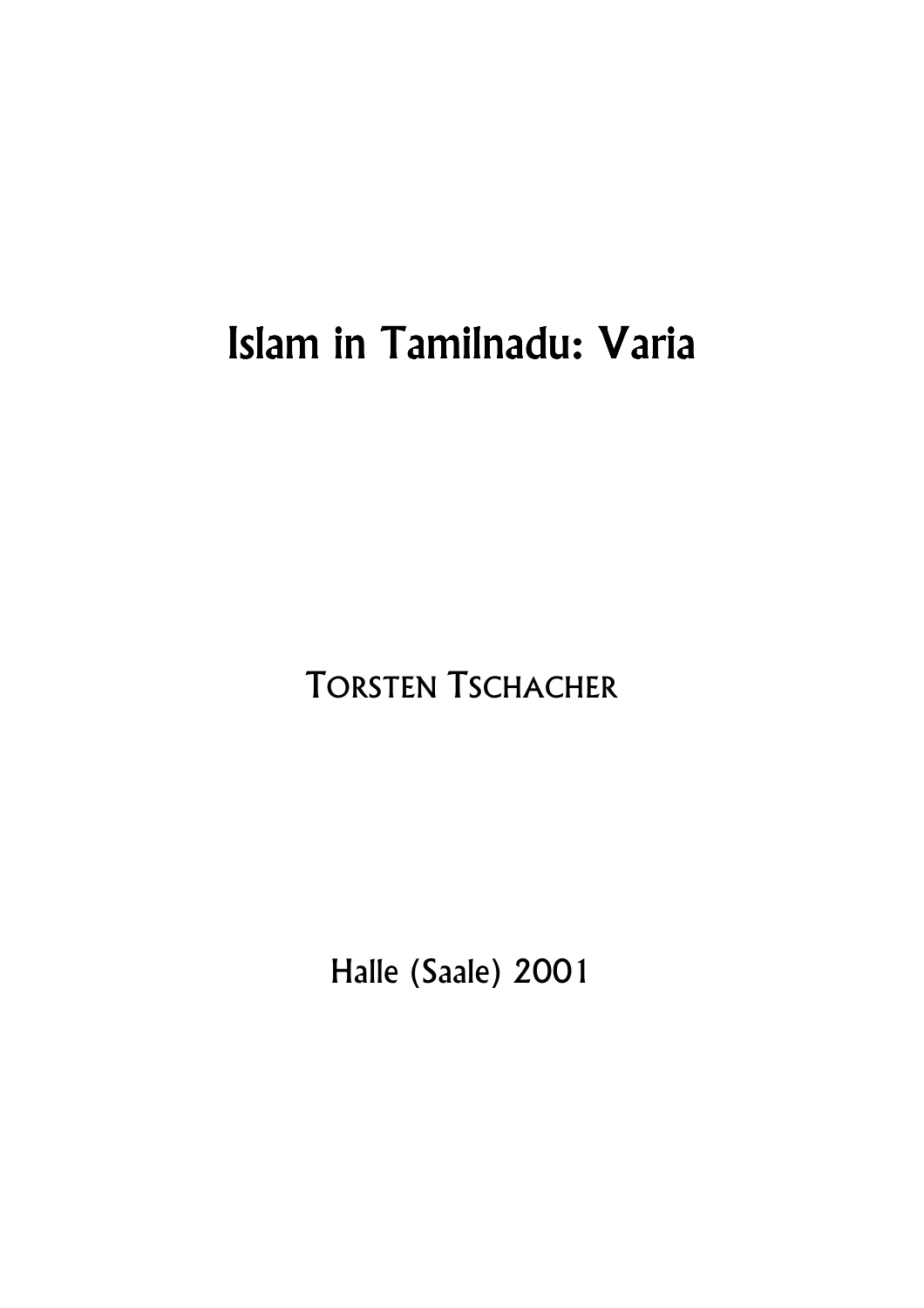© Torsten Tschacher ISBN 3-86010-627-9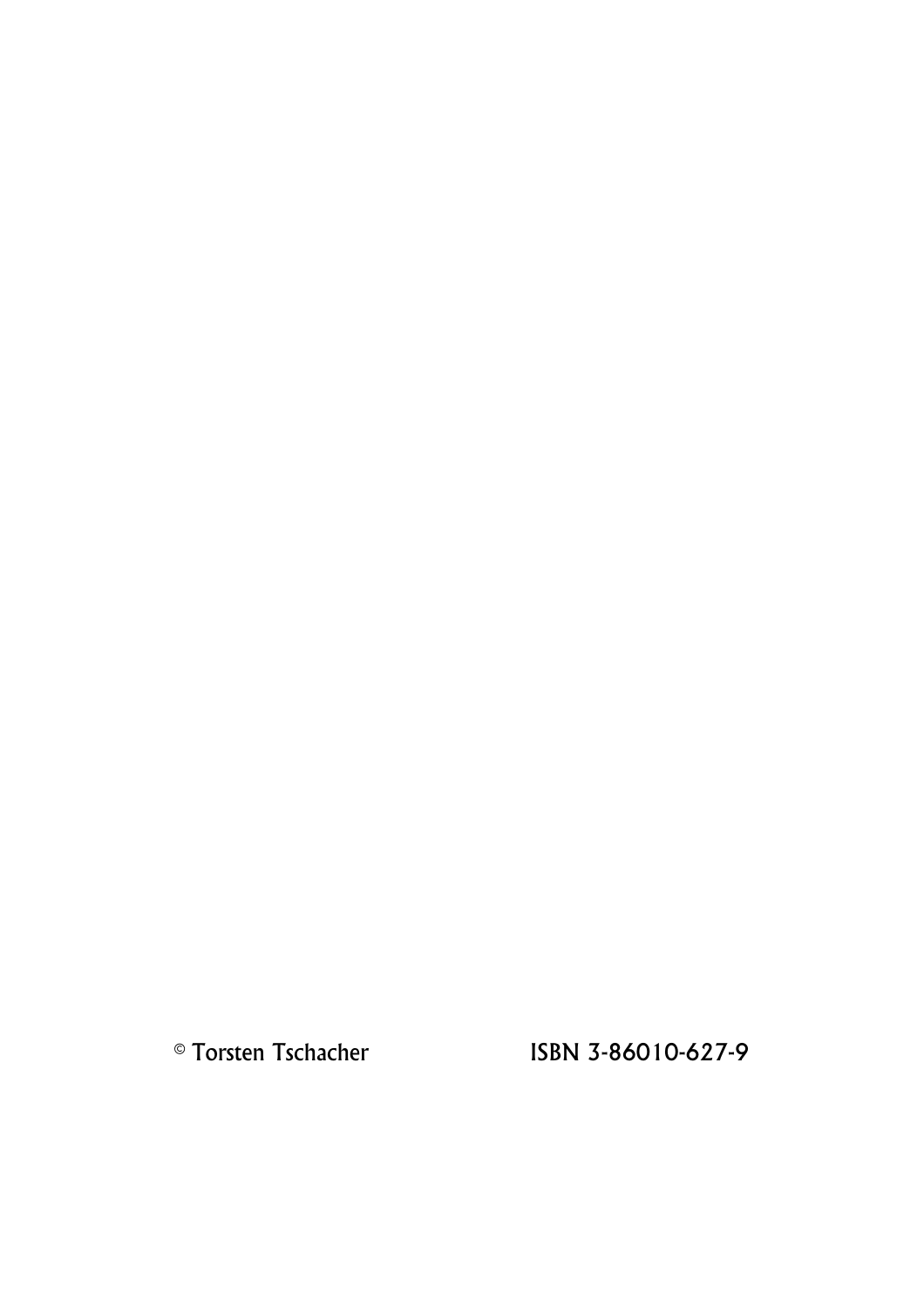#### Arwi (Arabic-Tamil) **—** An Introduction<sup>1</sup>

"Possessed though I am of little knowledge, I desired to translate for them that which, by favour of Allah, was easy for me to gather from literary works and to explain it to them in plain language, so that they could benefit thereby."

Imam al-Arūs in the introduction to his *Fathu 'd-dayyan*  $(Im\bar{a}m$  al-'Arūs 1963: xxxix)

#### 1. Introduction

Within Tamil literature, the literature of the Muslims belongs to the most unknown (cf., e.g., Richman 1993: 74). Even more unknown is the literature in Arwi, that is, Tamil written in Arabic script, though works in Arwi have been noticed by Europeans quite early. Thurston in his *Castes and Tribes of Southern India* writes about the Labbai (1975: 205):

<sup>&</sup>lt;sup>1</sup> An earlier version of this article appeared in *KOLAM. A Mirror of Tamil and Dravidian Culture 5 & 6* (www.fas.nus.edu. sg/journal/kolam/index.htm). Some mistakes, especially in transliteration, have been corrected and a few additions made. Otherwise, the article remains largely unchanged, except for various changes made by the editor of the series. Muslims may forgive me for not indicating the *salawat* after the name of the Prophet Muhammad.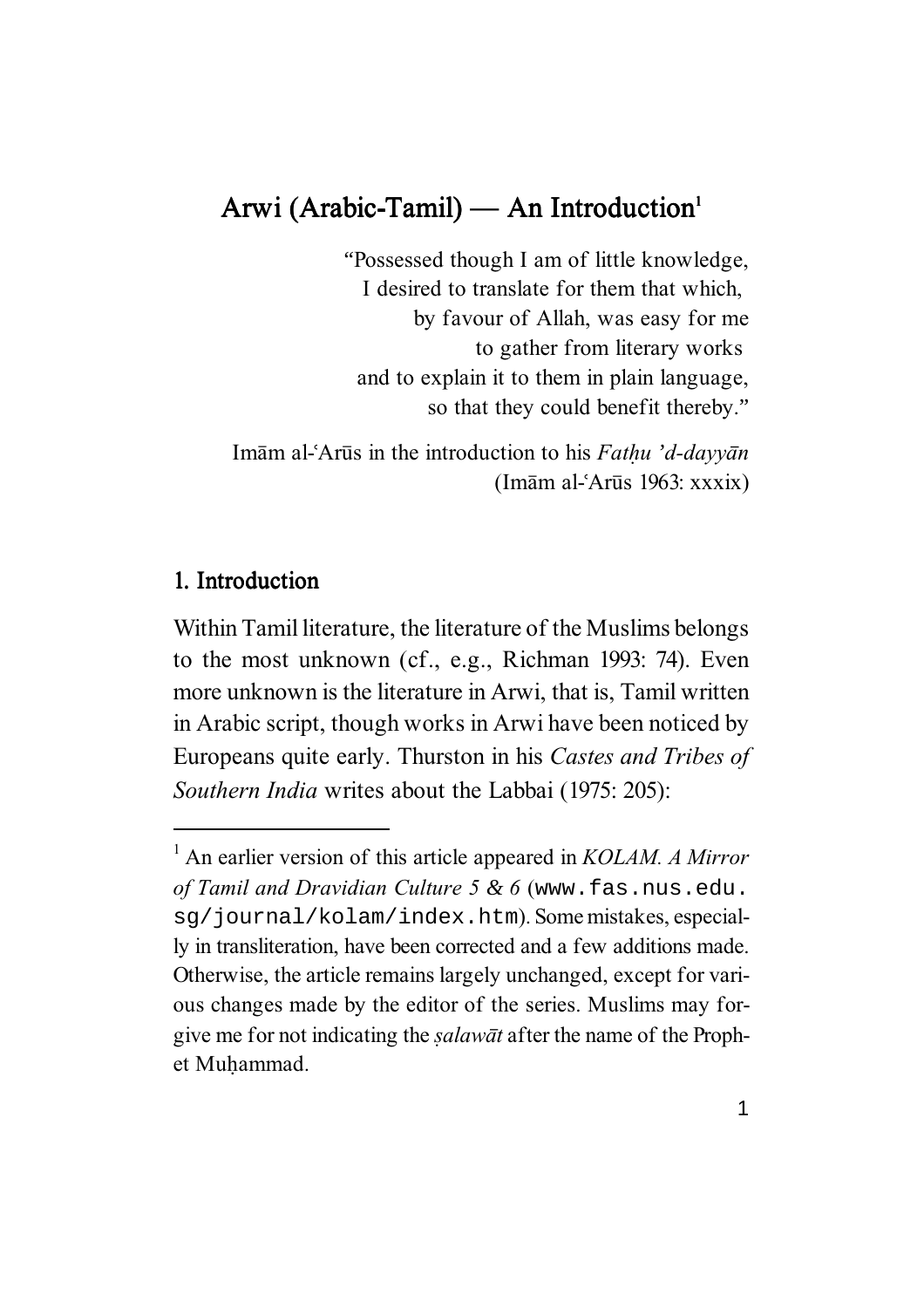For the purpose of the education of Labbai and Marakkayar children, the Koran and other books have been published in the Tamil language, but with Arabic characters.

Thurston goes on (ibid.):

When a book thus written is read, it is hardly possible to say that it is Tamil  $-$  it sounds like Arabic, and the guttural sounds of certain words have softened down into Arabic sounds. Certain words, mostly of religious connection, have been introduced, and even words of familiar daily use. (…) Since the books are written in Arabic characters, they bear a religious aspect. The Labbai considers it a sacred and meritorious duty to publish them, and distribute them gratis among the school-going children. A book so written or printed is called a kitab, rather than its Tamil equivalent pustagam, and is considered sacred. It commands almost the same respect as the Koran itself, in regard to which it has been commanded "Touch not with unclean hands." A book of a religious nature, written or printed in Tamil characters, may be left on the ground, but a kitab of even secular character will always be placed on a rihal or seat, and, when it falls to the ground, it is kissed and raised to the forehead. The origin of this literature may be traced to Kāyalpatnam, Mēlapālayam, and other important Labbai towns in the Tinnevelly district.<sup>2</sup>

In spite of having been noticed so early, Tamil written in Arabic characters was rarely mentioned at all by writers other than Tamil speaking Muslims. It is mentioned in one sentence by C. and H. Jesudasan (1961: 235):

 $2^2$  Ajmal Khan too mentions the reverence for books written in Arabic characters (1999: 42).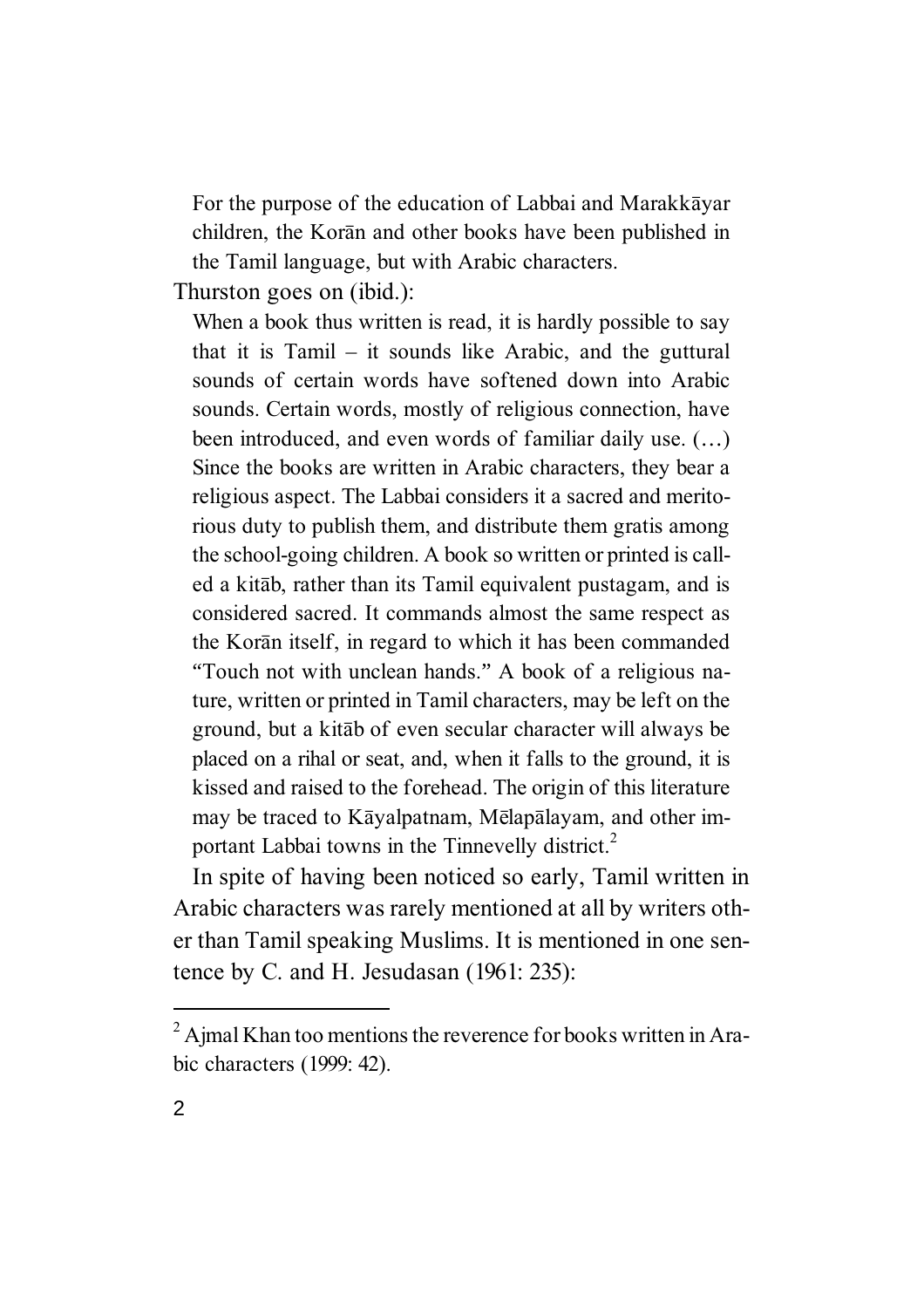The Muslims even went so far as to write Tamil in Arabic script, for the simple reason that Tamil does not accommodate all Arabic sounds, and Arabic technical terms and names read better in Arabic script.

Scholars engaged in the study of Islam and its literatures also comment on Arwi only rarely. Annemarie Schimmel mentioned Tamil being written in a modified Arabic script: "… they adjusted Arabic script also to that language to create a rich Islamic literature of mainly religious content" (1980: 63). But later she wrote that the Muslim literatures of Bengal and South India "… remained inaccessible to the Muslims of the north owing to the difficulties of different scripts, e.g. scripts that do not use the Arabic alphabet" (1993: 4). There is a short note on Arwi in the entry on Ceylon in the *Encyclopaedia of Islam* (2nd edition), written by A.M.A. Azeez, one of the important personalities among the Muslims of Sri Lanka (1995: 28).

In fact, Arabic is highly regarded throughout the Muslim World, as it is the language of the Qur'an and the Prophet Muhammad, and also taken to be spoken in Paradise. Thus, most languages spoken by Muslims have at one point or another been written in Arabic characters. Two reasons (apart from the general prestige of Arabic) may also be of paramount importance for the formation of Arwi.

First, Muslims are reluctant to translate words of religious importance, as by translating these words their meaning may be distorted. Many authors have stressed the impossibility of translating the Qur'an. Thus, writing their mother-tongue in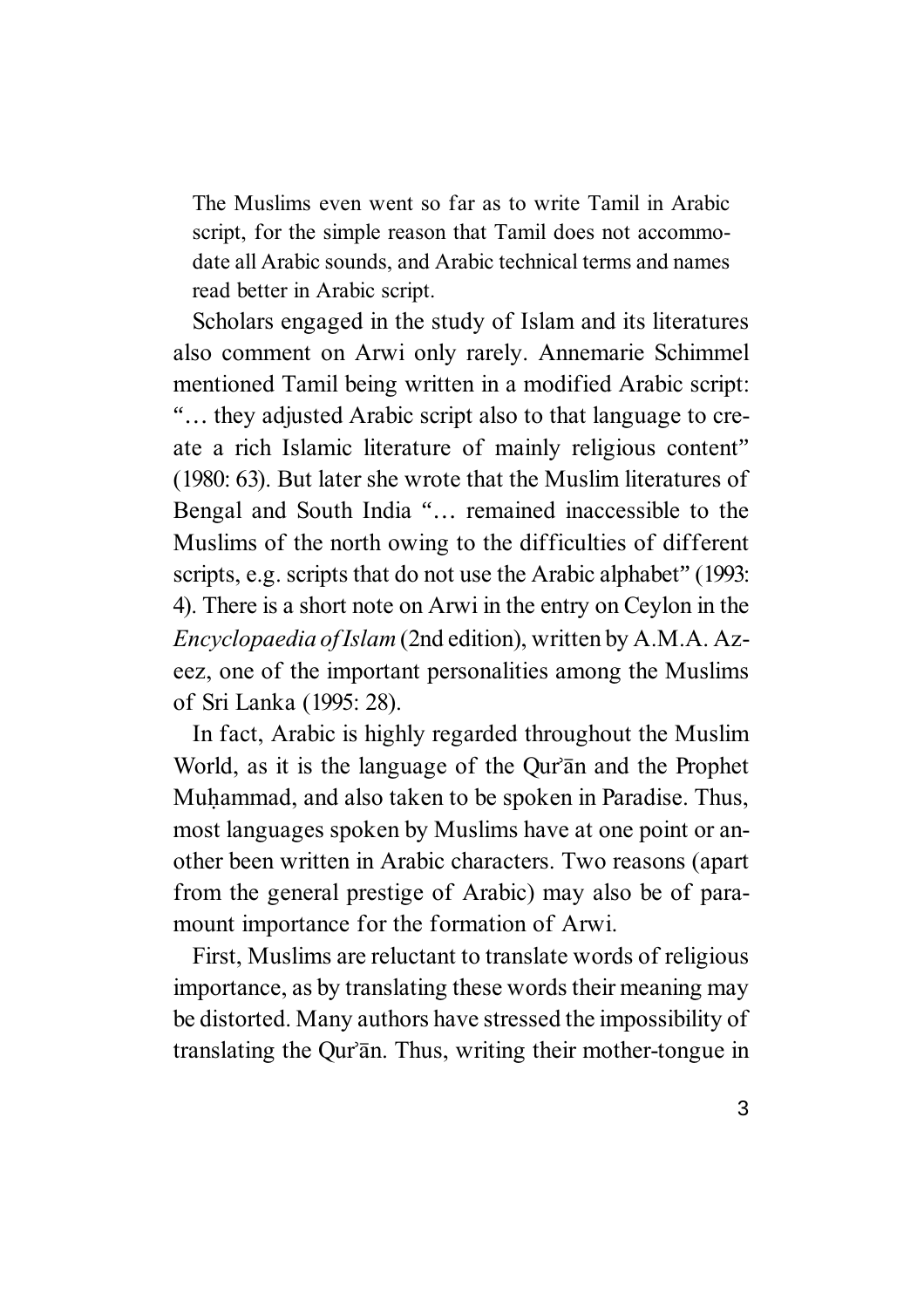the Arabic script enabled Muslims to impart religious education without having to translate religious terms or distorting their pronunciation by having to write them in a script other than the Arabic one.

Second, many Muslims learn to read the Qur'an in Arabic. Thus, there are a number of Muslims able to read and often write Arabic while being unable to read the scripts normally used for their mother-tongues. For them, writing their mother-tongue in Arabic is often easier than learning another script. Both Shu'ayb and Ajmal Khan stress that Arwi promoted literacy, especially among women (Shu'ayb 1993: 87-9 and 115; Ajmal Khan 1999: 42).

The aim of this article is to give a glimpse of Arwi literature and its importance for the study of the Tamil speaking Muslims, but also as a possible factor in cultural contact and exchange in the Indian Ocean area.

#### 2. The Name **"**Arwi**"**

Most modern authors use the term *araputtamil* ("Arabic-Tamil") when writing about Tamil written in the Arabic script. I have instead followed Shu'ayb (and, according to him, the authors of Arwi books) in calling it *arwi*, or, fully, *lisān al-arwi* ("the Arwi tongue").<sup>3</sup> Some authors have linked

<sup>&</sup>lt;sup>3</sup> According to Uwise, the term "Arwi" is used to denote the "Tamil language" in Arabic and Arabic-Tamil, and only rarely in the meaning "Arabic-Tamil" (1990: 239). On the other hand, Shu'ayb writes that "... the Muslim savants called this language *Lisānul*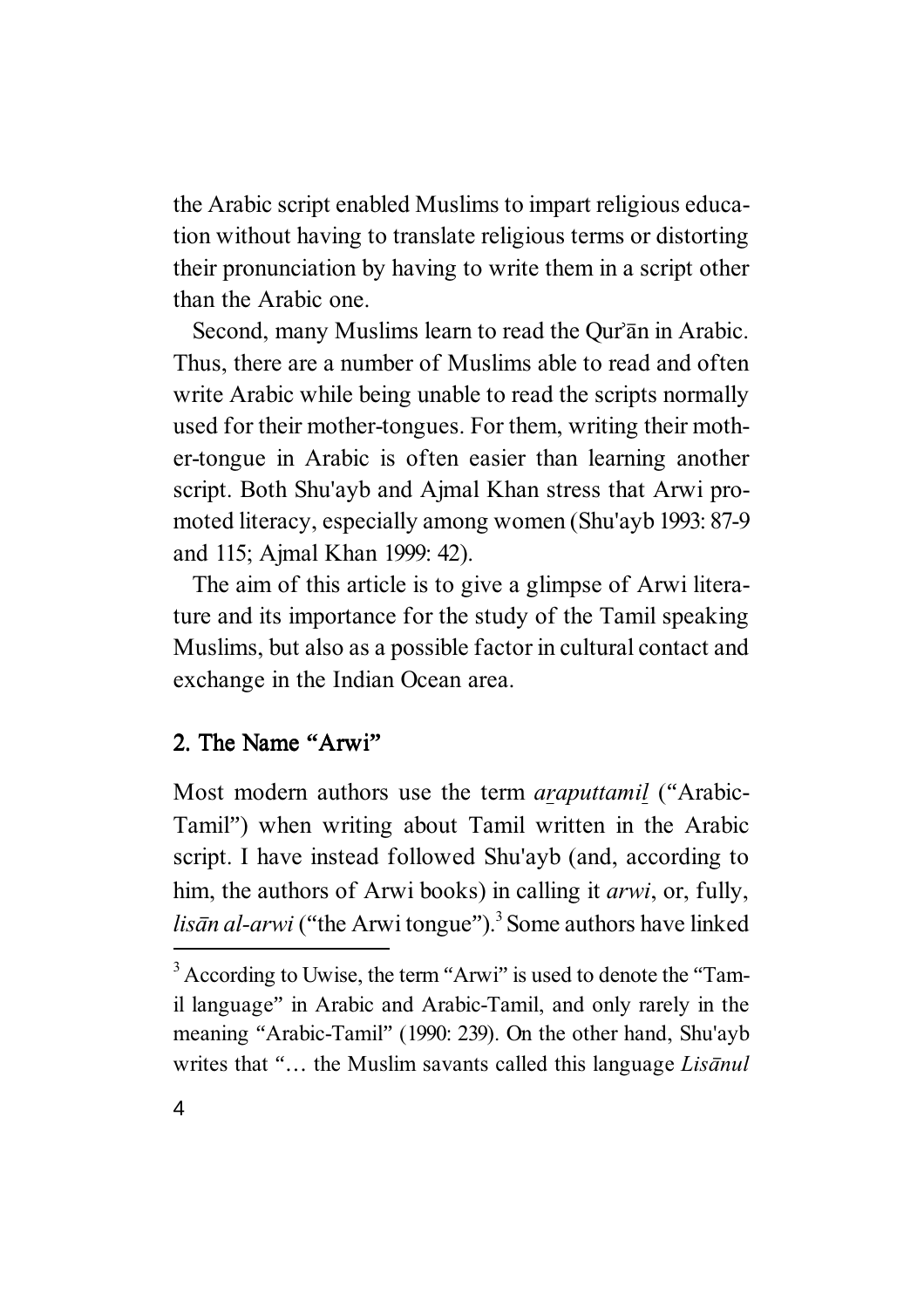this name with the term *aravam*, used by the Muslims of the Deccan (including the Urdu speaking Muslims of Tamilnadu), in Telugu and Kannada to denote the Tamil language (Caldwell 1974: 14; cf. Uwise 1990: 239; Shu'ayb 1993: 100-1). The possible connection with Tamil *aravam*, "a confused noise" should be noted. This is also the etymology favoured by M. Syed Mohamed "Hasan", who considers the term *arwi* to be originally a derogatory term used by Urdu speaking Muslims.<sup>4</sup> On the other hand, Uwise suggests that "Arwi" may be linked in some way to "Arabic" ('arabī) (Uwise 1990:

Azeez uses the term "Arabic-Tamil" to denote Tamil spoken by Muslims, irrespective of the script it is written in: "The term Arabic-Tamil has therefore gained currency to indicate the Tamil of the Muslims. (…) Today Arabic-Tamil is being generally written in the Tamil alphabet with or without diacritical marks" (1995: 28).

*Arwi* and not Arabic Tamil or Arabu-Tamil as it came to be popularly known later" (1993: 99-100). I could not find either term in any of the texts in Arabic script I surveyed, except for a booklet called *<sup>c</sup>Arabuttamil pālar pātam*, designed to teach the Arabic script to children (Shah al-Hamīd n.d.). The editions of *Fathu 'd-dayyan* and *Maghant* that I used are in English and Tamil respectively, so I do not know whether the term "Arabic-Tamil" which is used there is also found in the original. I have followed Shu'ayb mainly out of convenience, as "Arwi" is shorter than "Arabic-Tamil", but it was certainly in use by 1937, when Sayyid Yāsīn Mawlānā al-Balgāmi released his Arabic-Arwi dictionary (see 4.5).

<sup>4</sup> Personal communication on 27.2.2001 in Chennai.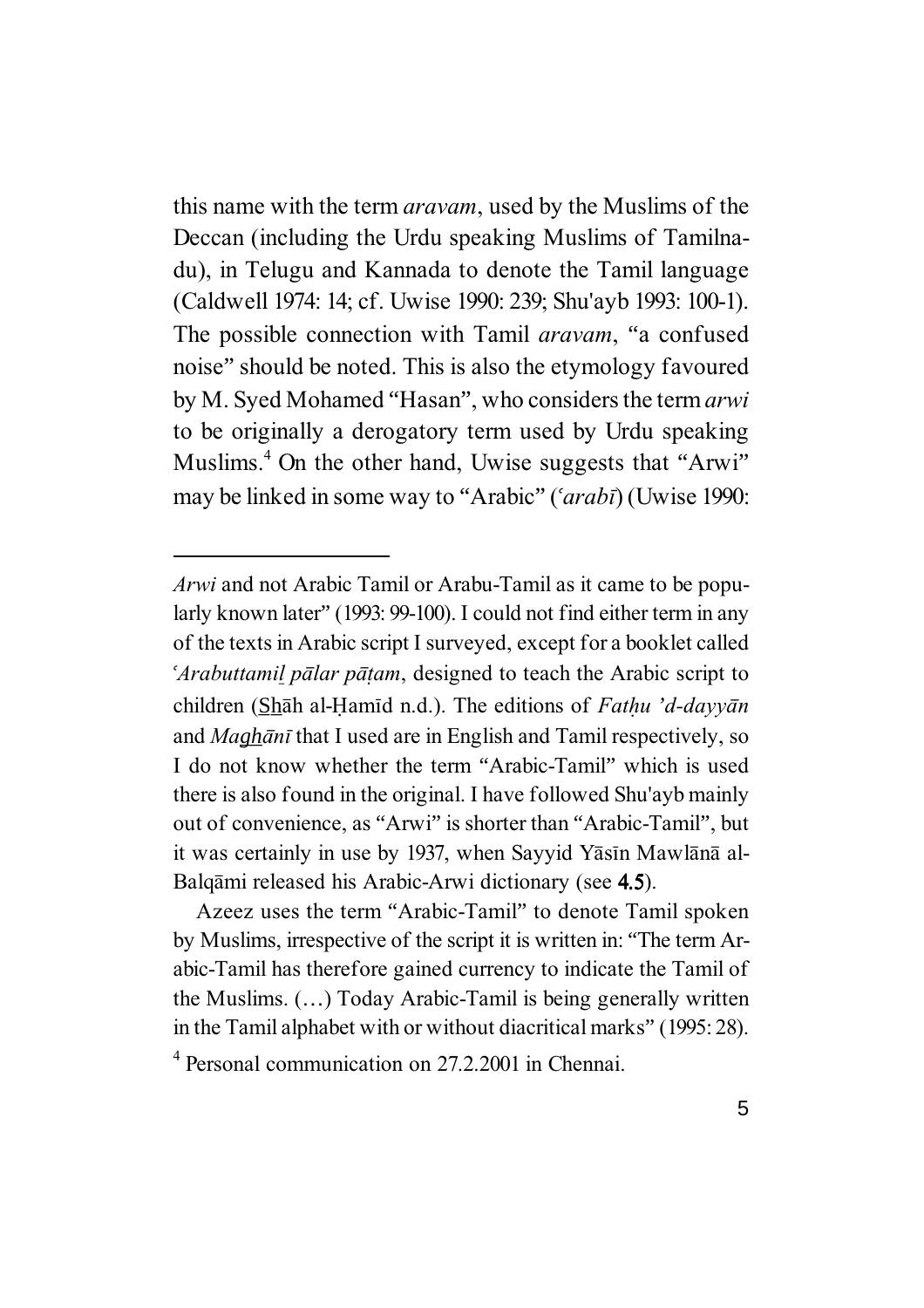239; cf. Shu'ayb 1993: 101).

#### 3. Script 3.0. Preliminary Remarks

The following discussion of the Arwi script is based on my own work with Arwi texts. Many things are still not watertight and need further study.

The basis of the characters used by Arwi is, naturally, the Arabic alphabet, consisting of 28 letters. But in Tamilnadu, Kerala and Sri Lanka, a 29th letter is inserted before the final letter *yā*, called, according to Shu'ayb, *lām alif hamza*.<sup>5</sup> In addition, the positions of the letters  $h\bar{a}$  and *waw* (26 and 27) have been interchanged. These changes are apparently also in use among Muslims in more eastern countries like Malaysia, Thailand, the Philippines and southern China (Shu'ayb 1993: 96-7; **Shah al-Hamid n.d.: 3).** 

The following list is made to show for each Tamil letter the Arabic character(s)<sup>6</sup> usually employed in writing it.<sup>7</sup> Of

 $<sup>5</sup> Lām alif hamza$  is no independent letter, but simply the combina-</sup> tion of *lam* with *alif*. Thurston's example (1975: 205) uses the letters of the Urdu alphabet instead of the Arwi letters. I am not able to say whether this was a common practice in Thurston's times.

 $6$  Since it proved impractical to give Arabic letters here, I have denoted these through their respective names.

 $\sigma$ <sup>7</sup> Transliteration in this article proved to be slightly difficult, as for both languages, Tamil as well as Arabic, there are established con-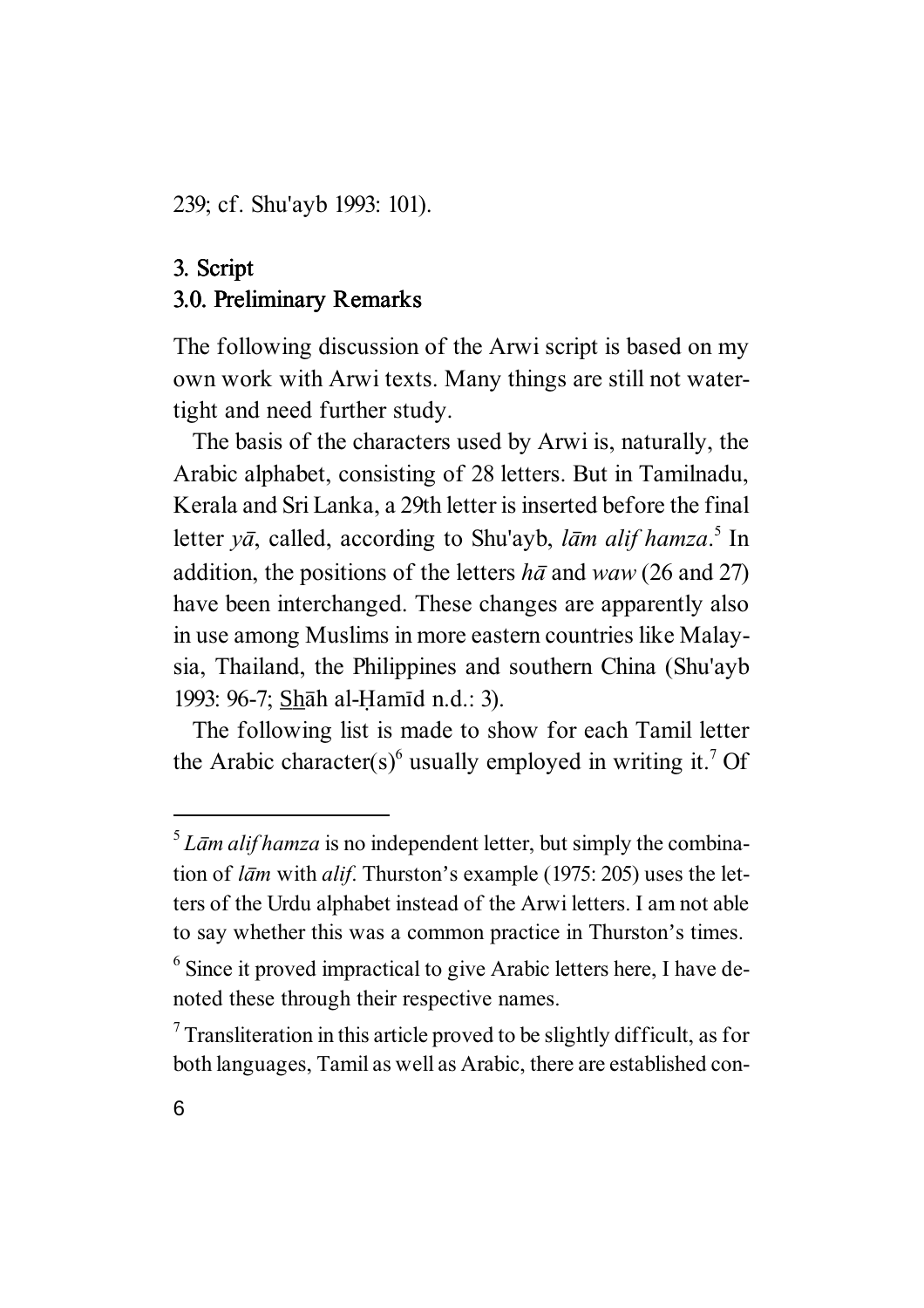course, there are no rigorous rules of orthography, so different authors might write words differently, and sometimes the same author will write the same word in the same poem in two different ways. For this list I thus relied mainly on the *Hadya m¢lai* by Sayyid MuÀammad of Kilakkarai (1816-98), also known as Imām al-ʿArūs or Māppiḷḷai Leppai ʿĀlim,<sup>8</sup> and

ventions of transliteration which are not always compatible. Tamil words are transliterated according to the system of the *Tamil Lexicon* of the Madras University, Arabic ones according to the system used in the *Encyclopaedia of Islam* (2nd edition), with the change that  $q\bar{q}f$  has been transliterated as -*q*-, and *jīm* as -*j*- instead of - $dj$ -, and that I have indicated the assimilation of the article *al*: thus *add* $\bar{u}$  instead of *al-d* $\bar{u}$ *n*. In case of doubt I have kept to the way the authors transcribed the word or title. I wanted to transliterate the Arabic letters for emphatic sounds with two dots instead of the usual one (e.g. -*¿*-, -*Î*-) to distinguish them from the Indian letters for retroflex sounds, but the font utilised here did not allow this. I hope the use of one subscribed dot to denote both retroflex and emphatic sounds does not create too much confusion.

Titles too proved to be difficult, as they often contain Arabic and Tamil words. Usually, I have kept to the systems of transliteration in use for the two languages rather than devising a new one. I have not indicated the doubling of consonants between Tamil words in Arwi titles. Also, except for the first word of a title, I have not used capitals.

 $8$  I will call him Im $\bar{a}$ m al-ʿArūs throughout the article, as he is usually referred to by that title. For the *Hadya mālai*, I will henceforth use the abbreviation HM, and then indicate stanza and line, e.g.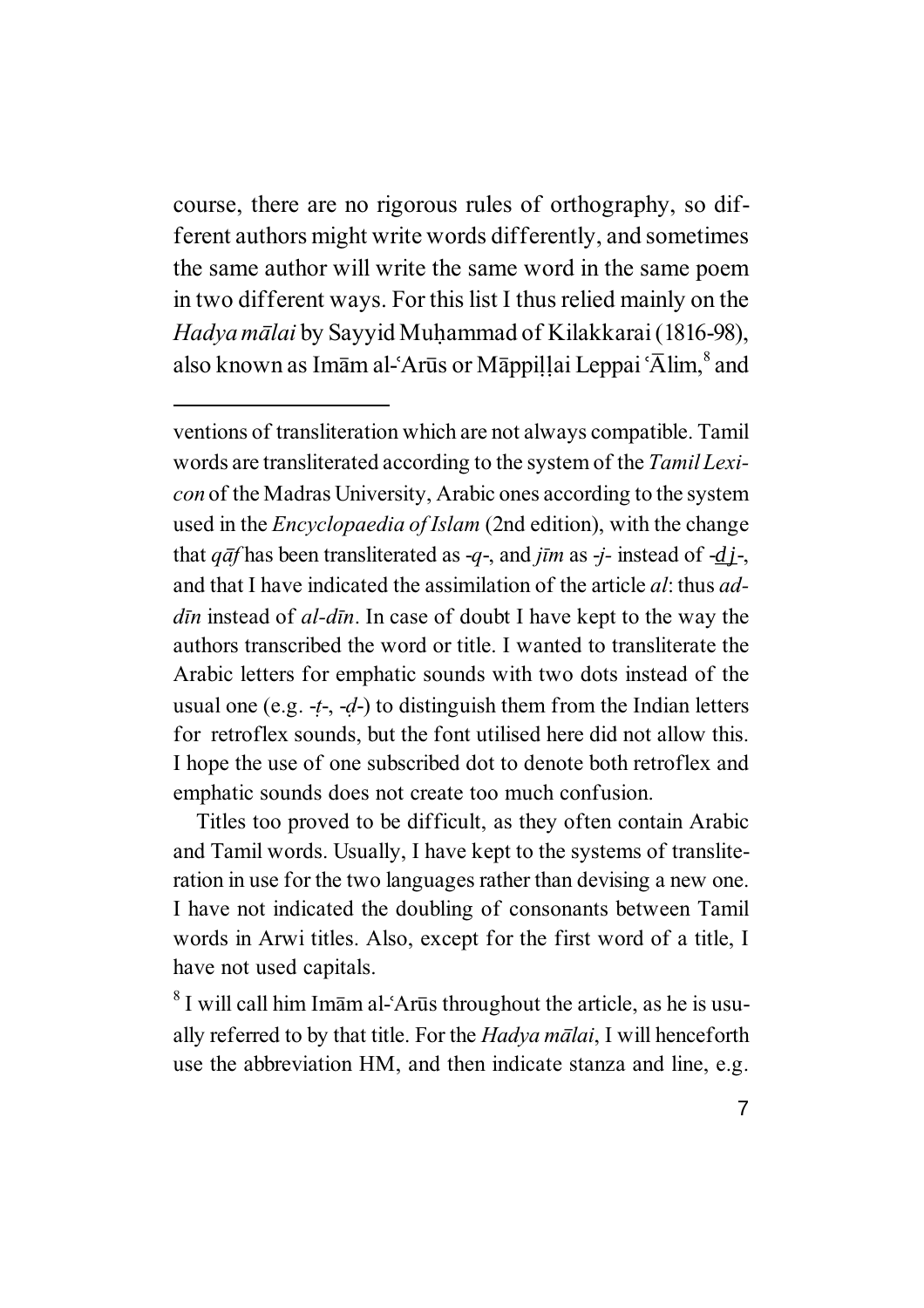the examples Shu'ayb gives in appendices 33 a-c (1993: 776- 8). I shall first deal with the consonants, then the vowels, and finally a list of the special characters employed in Arwi, which I shall henceforth call Arwi letters.

#### 3.1. Consonants

- $-k$ -: Usually written  $k\bar{a}f(-k)$ , but between vowels an Arwi letter is employed (see below 3.3), though this is not always used. In the *Hadya mālai*, *ēkamāy* is written simply with  $k\bar{a}f$  in the first stanza, but with the Arwi letter in the sixteenth (HM 1.1 and 16.3). Some editions do not use the Arwi letter at all (Shihab ad-Dīn n.d.), while in others it appears also after the class nasal  $-\dot{n}$ - (Yūsuf Labbai n.d.). - $\dot{n}$ -: This is written with an Arwi letter.
- -*c*-: This is one of the most difficult consonants, given the strong variations in pronunciation. There are four letters in use for it:

 $-1$ . An Arwi letter is used primarily when the letter is doubled, but also at the beginning of words and after the class nasal.

 $-2$ . The letter *sīn* (-s-) is used sporadically at the beginning of a word, e.g. in HM 2.2 and 17.2.

 $-$  3. *Shin* (-*sh*-) is quite common at the beginning of words, as well as being the usual letter written between

<sup>12.2</sup> for stanza 12 line 2. The edition I used can be found in the bibliography under Imam al-'Arūs 1996.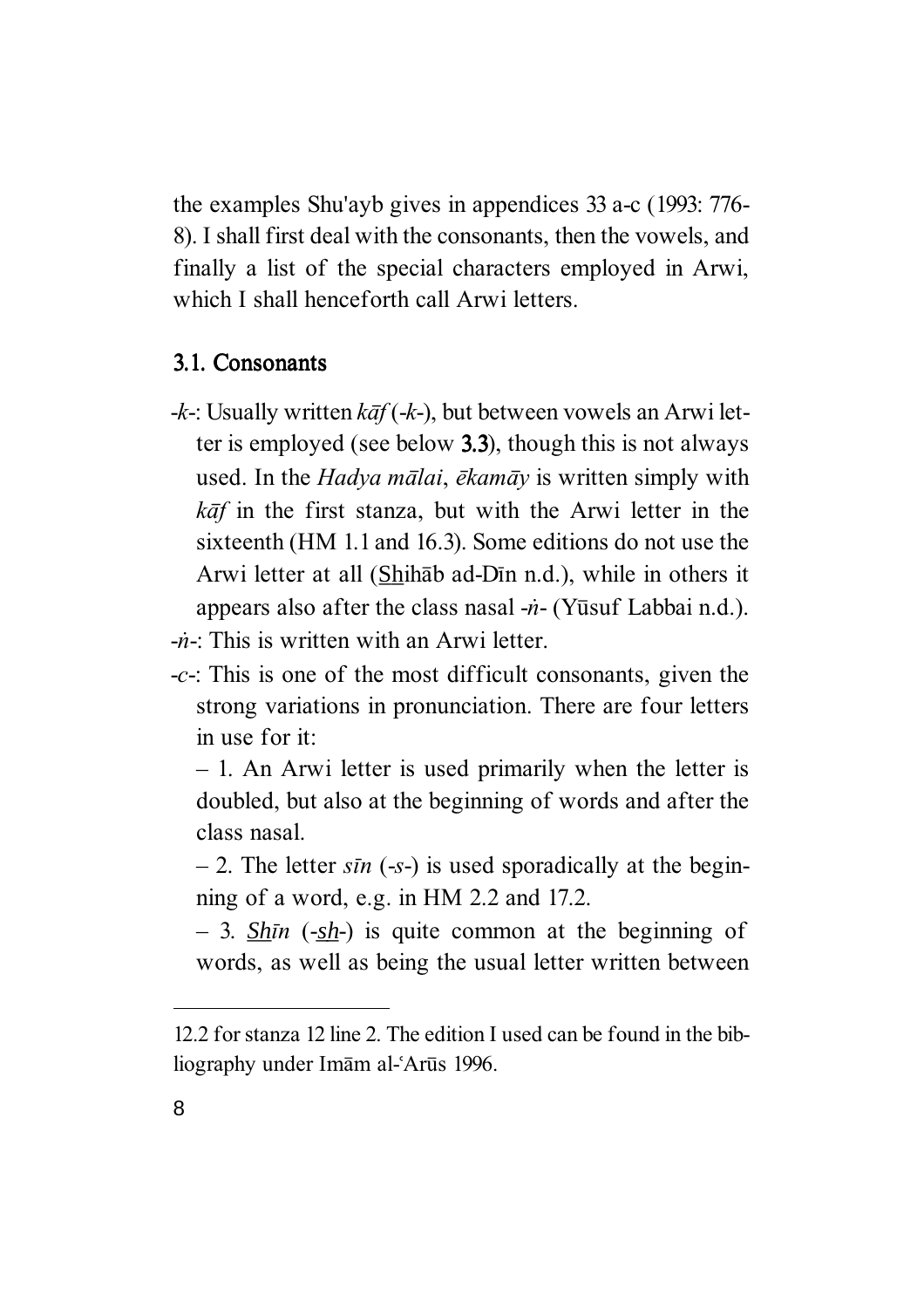vowels.

 $-4$ . After the class-nasal, it may be written  $\overline{ijm}$  (-*j*-).

The same words may be written with different signs in the same poem, thus *col* in HM 1.3 with an Arwi letter, in HM 2.2 with *shin*.

- -*ñ*-: This letter usually occurs in combination with -*c*-, and is then written simply  $n\bar{u}n$  (-*n*-). I could not find an instance where it is written at the beginning of a word. But in the title of a collection of poems by Sayyid  $\overline{A}$ siya Umm $\overline{a}$ called *Meññ¢za t¤pa rattizam*, the same Arwi letter for  $-i\hat{i}$ - represents the  $-i\hat{i}$ - in the word *meññ* $\bar{a}$ *na* (cf. Sayyid Asiya Ummā 1976: 1).
- -*¿*-: This is written with an Arwi letter.
- -*½*-: For this character too an Arwi letter is used.
- -*t*-: At the beginning of words, doubled and in combination with other consonants, it is written  $t\bar{a}$  (-*t*-). Between vowels, *th* $\bar{a}$  (-*th*-) is usually used, but occasionally, *dhal* (-*dh*-) may occur (e.g. HM 20.1 and 2).
- -*n*-: This is written simply with the letter *nūn* (-n-).
- -*p*-: In most situations, an Arwi letter is employed for -*p*-. In some cases, though, it may apparently be written  $f\bar{a}$  (-*f*-) between vowels, e.g. *wallafam* in HM 4.3 for *vallapam*. This is the only case I was able to find, with another possible one in the first line after the heading of Shu'ayb's appendix 33(a) (1993: 776). Between vowels, -*p*- is very rare, and most of the words are of Sanskrit origin. The other examples of intervocalic -*p*- in the *Hadya mālai*,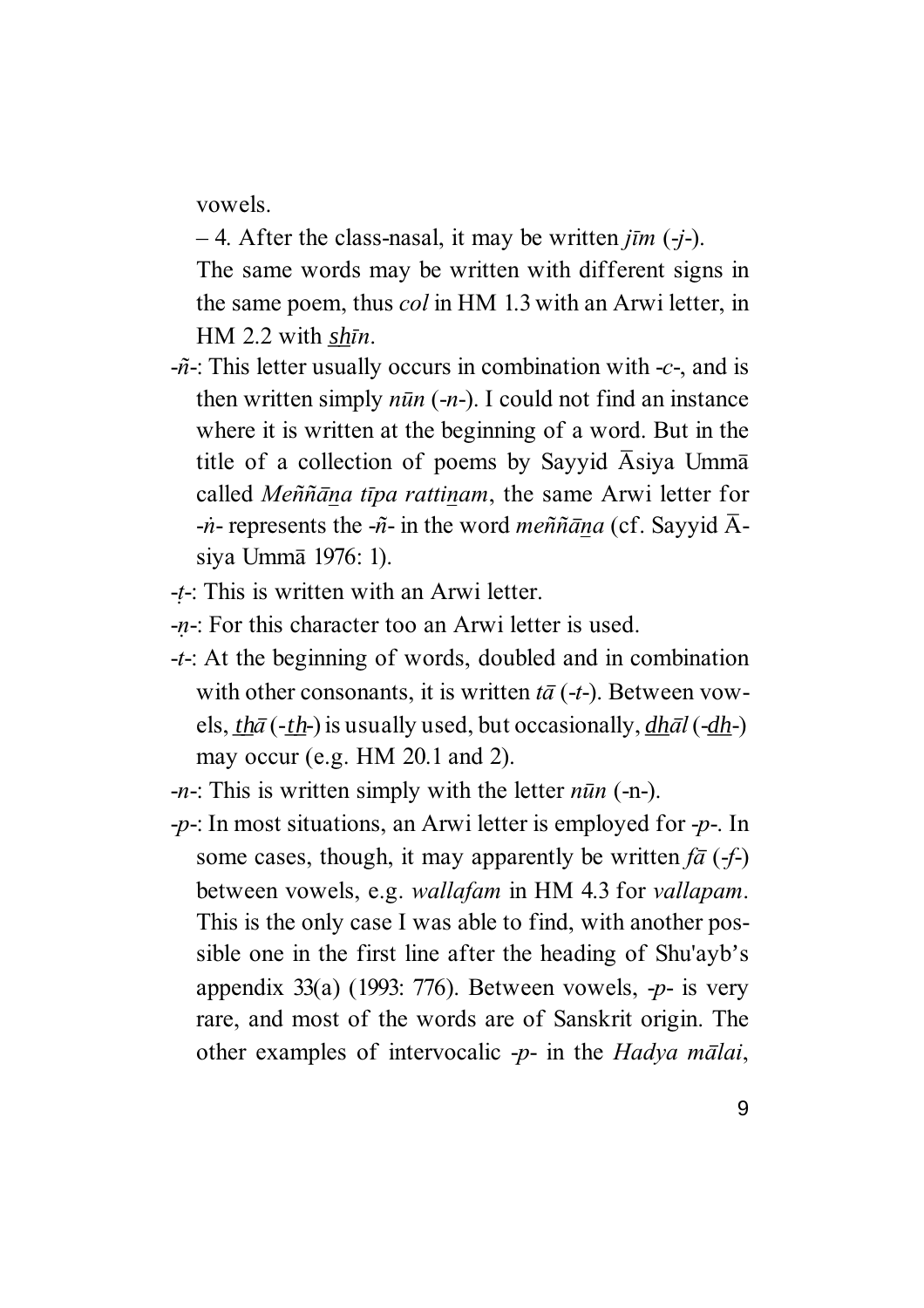*upatēcam* (HM 25.4 and 29.1), *upakāram* (HM 12.1), *kōpam* (HM 14.1) and *c* $\bar{o}p$ *anam* (HM 33.2), are all written with the Arwi letter. One might speculate on whether the Sanskrit sound on which the intervocalic -*p*- is based being voiceless or voiced could have an influence on the spelling in Arwi. But then, *c* $\bar{o}p$ *anam* (Sanskrit *sobhana*) should be written with  $f\bar{a}$ . Still, I do not want to dismiss the whole case simply as a spelling mistake. The use of  $f\bar{a}$  for intervocalic -*p*- would be in line with a tendency to write stops between vowels with a sibilant, clearly visible in the case of -*t*- and a bit less so in that of -*c*-. It would also explain why the Arwi letter for  $-p$ - is based on  $f\bar{a}$ rather than  $b\bar{a}$ , as it is in Persian.

-*m*-: *M¤m* (-*m*-) is used to write this letter.

- -*y*-: This character is written *y¢* (-*y*-)
- $-r$ -: For this Tamil letter there is an Arwi one, though  $r\bar{a}$  (-*r*-) too can occur for it.
- -*l*-: *L¢m* (-*l*-) is used for this letter.
- $-v$ : This is written with the Arabic character  $w\bar{a}w$  (-*w*-).
- -*{*-: There is an Arwi letter for this Tamil letter.
- -*'*-: It is usually written with the same Arwi letter used for -*{*-, but Shu'ayb gives another Arwi letter for this (cf. 1993: LVI and 783), which I could not find anywhere in the *Hadya m¢lai*.
- $-r$ -: This letter is generally written  $r\bar{a}$  (-*r*-), but there are many instances when it is written with the Arwi letter for -*r*-. For example, the root *ari*- "to know, understand, compre-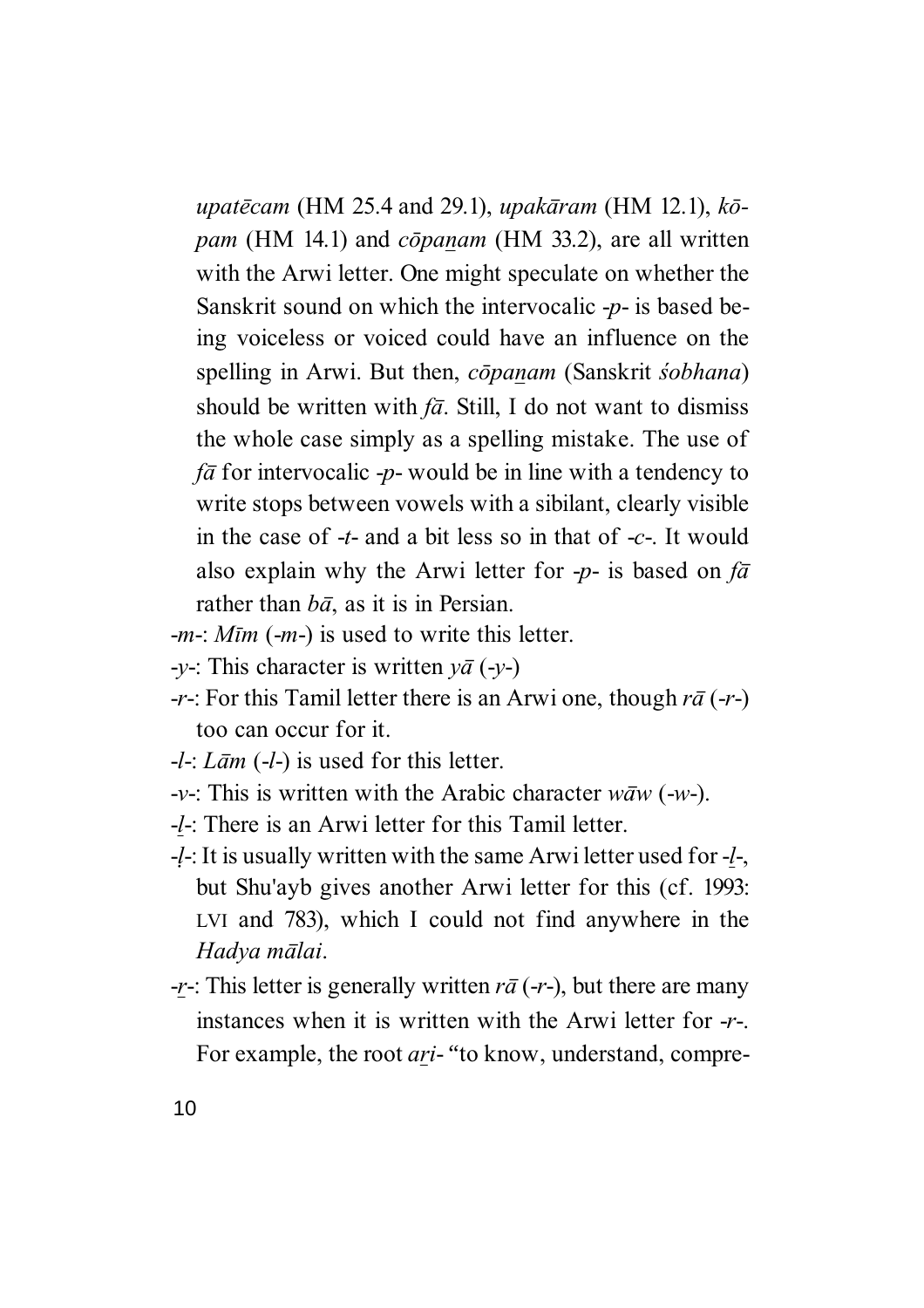hend, etc." is written with the Arwi letter in HM 2.2, and with  $r\bar{a}$  in 2.4. There are a number of other instances where the two signs are interchangeable. This is also true when the letter appears in combination with  $-n$ - or when it is doubled. For example, *unran* in HM 3.4 and *onrāvatu* and *munrāvatām*<sup>9</sup> in HM 10.1 and 3, respectively, are written with the Arwi letter for Tamil -r-, while *enru* is usually written with  $r\bar{a}$ . To make things more complicated, variants of *enru*, for example emphatic *enre* (HM 14.4) or at the occurrence of sandhi, like *enrarintu* (HM 23.2), can have *-nt*- instead of *-nr*-. This seems to be generally true of the finite forms of *en*-, like *enrar*, usually written *entār* in the *Hadya mālai*.

At least in the *Hadya mālai*, -*rr*- seems not to be written with  $r\bar{a}$ , perhaps because of its peculiar pronunciation. In some instances it appears with the doubled Arwi letter (*akarriy* $\bar{e}$  in HM 33.3), but double *t* $\bar{a}$  (-*tt*-) seems to be more common (e.g. *carrum* in HM 8.3 being written *cat* $tum$ <sup> $10$ </sup>

<sup>&</sup>lt;sup>9</sup> This special case has the further variation of writing  $-\underline{n}$ -with the Arwi letter used for retroflex -*n*-.

<sup>&</sup>lt;sup>10</sup> That Arabic  $r\bar{a}$  is considered to be equivalent not to the letter -*r*-, but to -*r*-, might produce problems in devising a system for transliterating Arwi, as Arabic  $r\bar{a}$  and Tamil -*r*- are both transliterated as -*r*-. The strong variation in writing the two Tamil r-letters (-*r*- and -*r*-) is even more problematic.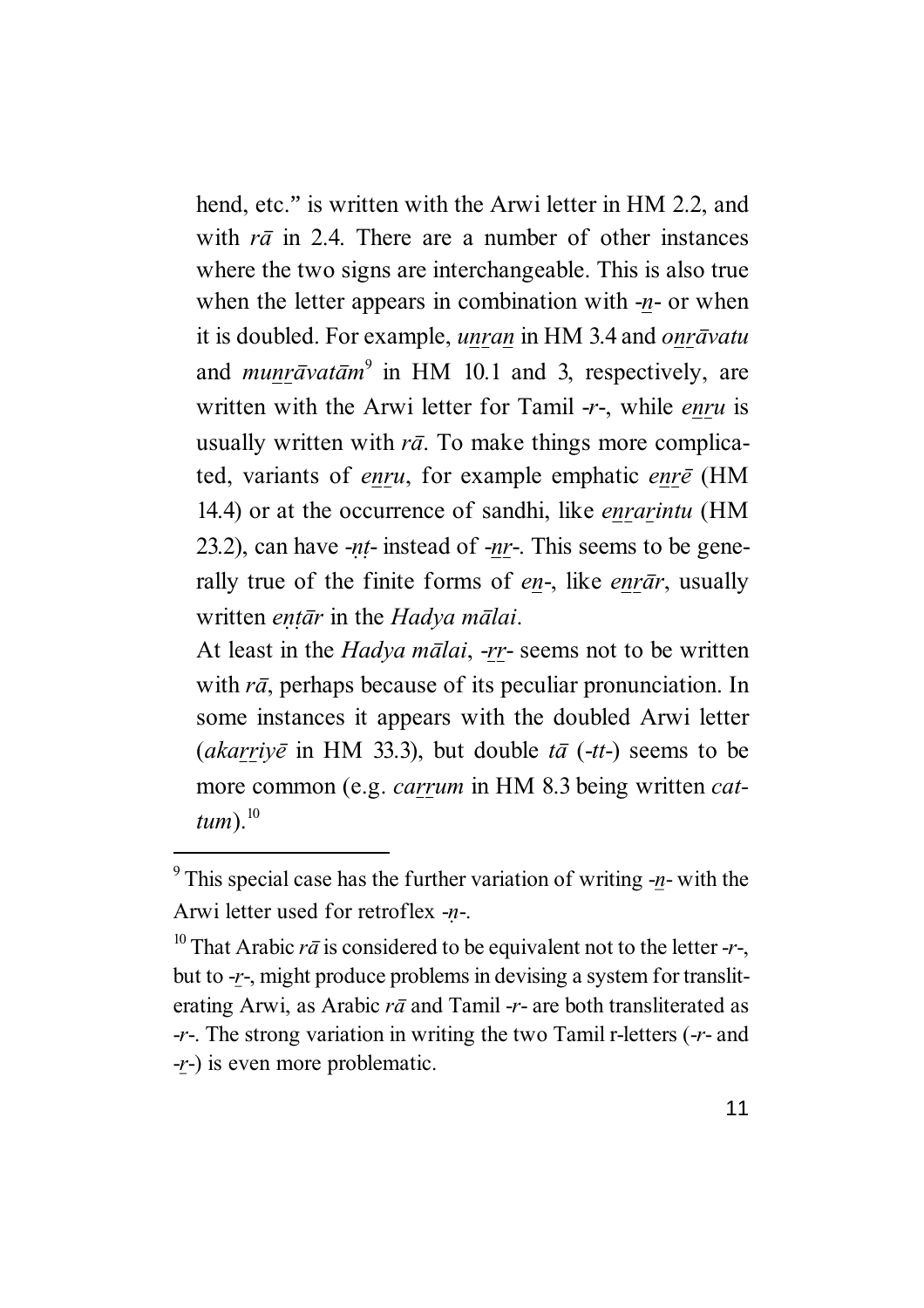The peculiarities in the writing of the two r-sounds correspond closely to the "scientific" method of transcribing and transliterating Arabic with Tamil letters described by Das (1981-82). Tamil -*r*- is much more often used to transliterate or transcribe Arabic  $r\bar{a}$ , as  $-r$ - corresponds to the traditional pronunciation of  $r\bar{a}$ . On the other hand,  $-r$ - is not used if the transliteration/transcription would result in Tamil -*nr*- or -*rr*-, as this might lead to mispronunciation (1981-82: 344).

-*z*- : This letter is usually represented by *n¦n* (-*n*-).

#### 3.2. Vowels

Those Arwi texts which I have come across were all conveniently written with vowels, and the same seems to be true of manuscripts. Probably, the authors of Arwi texts felt that these would turn out completely unreadable if vowels were not indicated.

For those vowels which also exist in Arabic, that is -*a*-, -*i*-,  $-u-$ ,  $-\bar{a}$ ,  $-\bar{i}$ ,  $-\bar{u}$ , and the diphthongs  $-\bar{a}i$  and  $-\bar{a}u$ , the same signs are in use that are used in Arabic, i.e. *fatha*, *kasra* and *damma* for the short vowels,<sup>11</sup> long vowels being indicated by additional *alif*,  $y\bar{a}$  and  $w\bar{a}w$ , respectively, and the diphthongs being written with *fatha* (-*a*-) plus  $y\bar{a}$  or  $w\bar{a}w$ .

<sup>&</sup>lt;sup>11</sup> According to Shu'ayb, the Persian names of these signs, *zabar*, *zer* and *pesh*, are used among South Indian Muslims instead of the Arabic ones (1993: 98).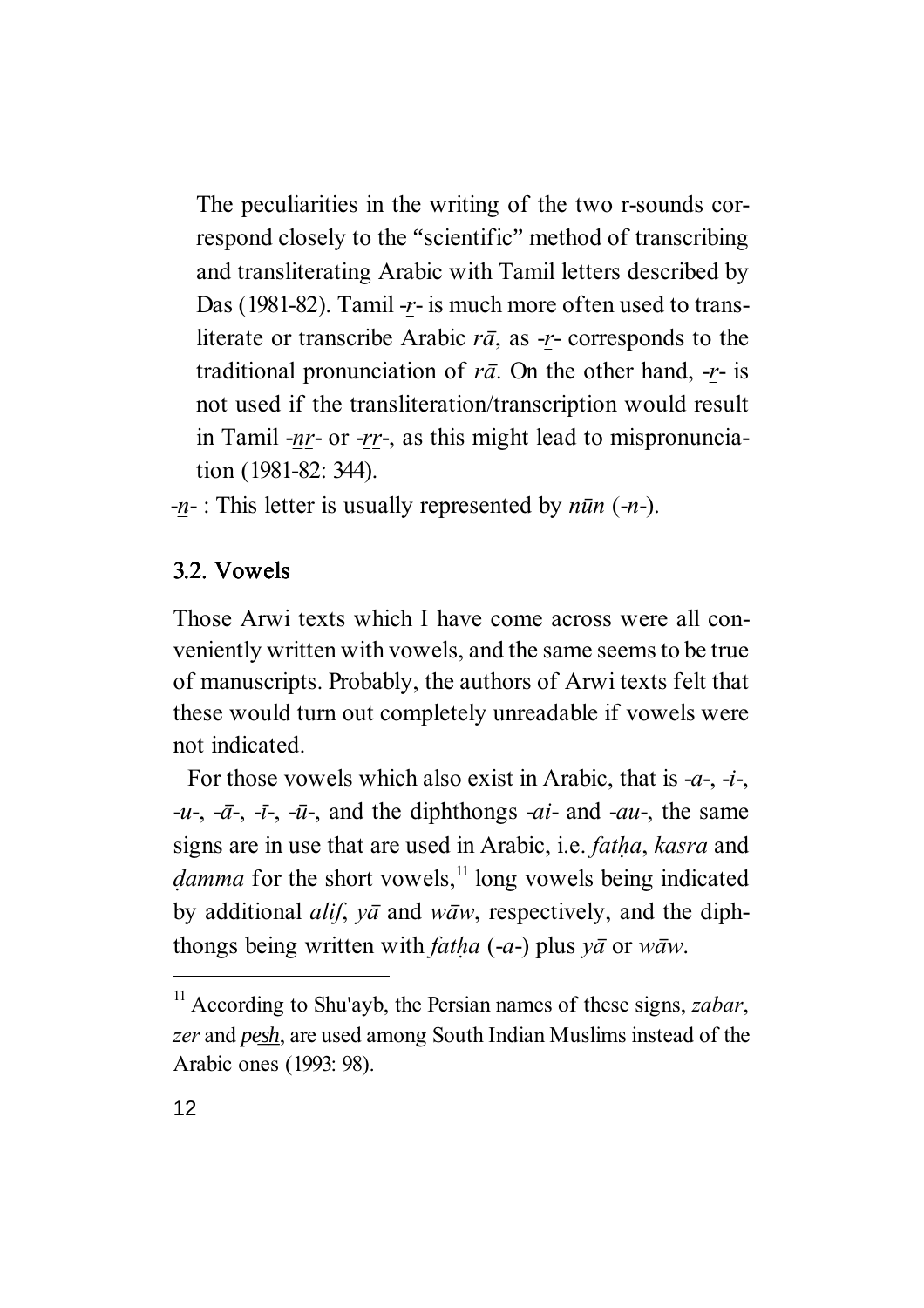There are two new vowel signs for -*e*- and -*o*-, which will be described below. To write  $-\bar{e}$ - and  $-\bar{o}$ -,  $y\bar{a}$  or  $w\bar{a}w$  are added, in the same way as  $-i$ - and  $-i$ - are written.

*Hamza* does not seem to be used at the beginning of words. One interesting feature is that -*i*-, -*¤*-, -*e*- and -*£*- at the beginning of a word usually have *y¢* as their base instead of *alif*, thus indicating the omission of the glottal stop in words which start with these vowels. Not all, but the majority of words starting with -*i*- or -*¤*- in the HM exhibit this feature. Those starting with -*e*- or - $\bar{e}$ - have  $y\bar{a}$  as their base; the sole exception is the word *ematu*, "our", in appendix 33(a), in which -*e*- has *alif* as its base (Shu'ayb 1993: 776). That Arwi authors were aware of this peculiarity of pronunciation is made clear by a remark made by Im $\bar{a}$ m al-'Arūs in his *Fathu 'd-dayy¢n* on the pronunciation of the first sentence of the *Kalimā* (Imām al-ʿArūs 1963: 36):

The "i" of *ilaha* has to be sounded from the throat, almost like a guttural. If we give the sound of *yi* we will be saying *yilāha* or *yilla*, and what we declare will not then become the *Kalim¢.*

Both *shadda* (indicating doubling of consonants) and *sukūn* (indicating a consonant without a vowel) are also commonly used. *Madda* (long -*¢*- in combination with *alif*) is written usually as a small vertical line beside *alif*, not horizontally above it (cf. HM 11.3, 12.1).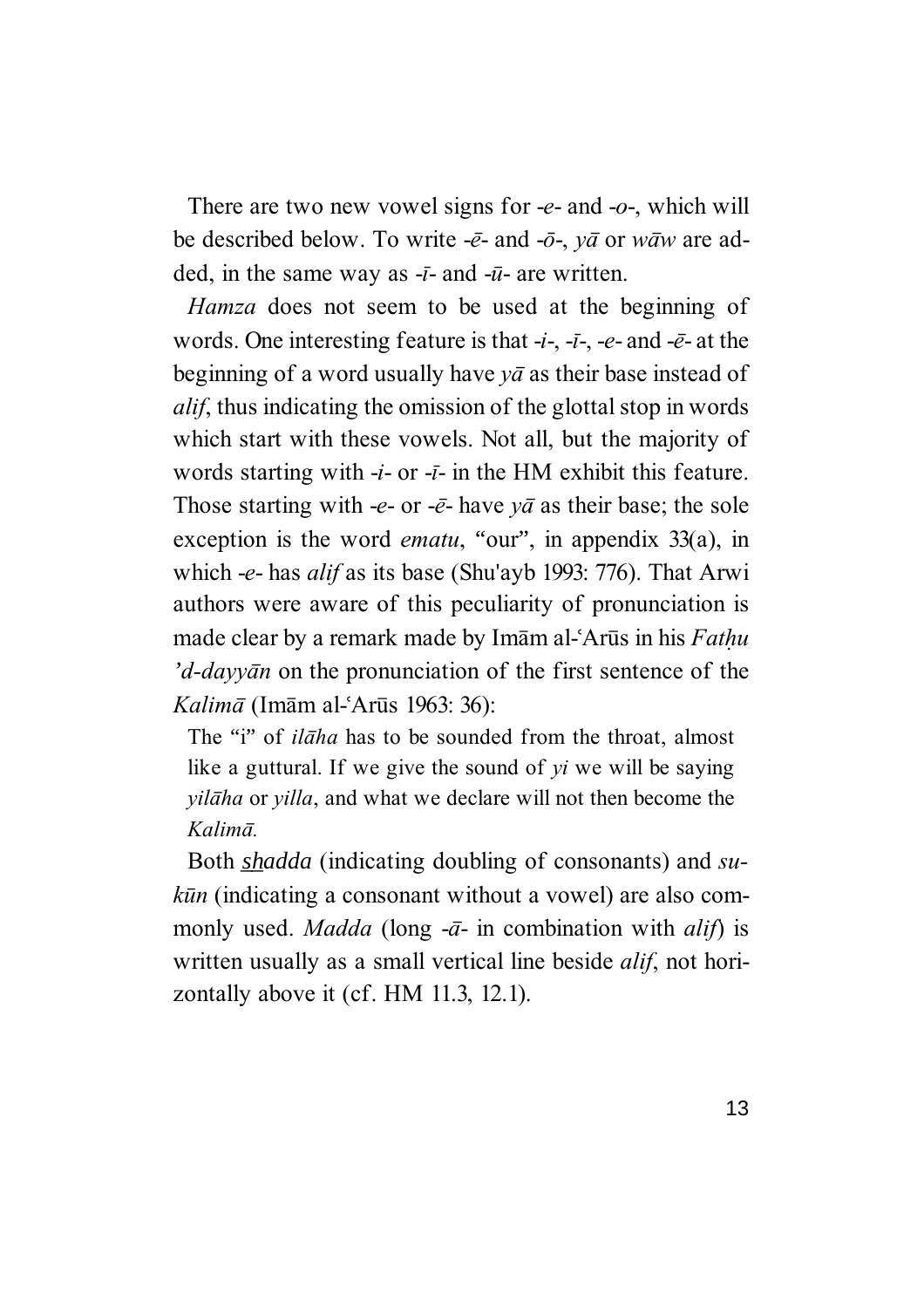#### 3.3. Arwi Letters

In addition to the basic Arabic letters, several characters have been introduced to write Tamil sounds not found in Arabic. Kokan credits Im $\bar{a}$ m al-'Arūs with the introduction of "... alterations in Arabic script to suit the peculiar Tamil phonetics" (1974: 521; cf. also ibid.: 53), but he does not mention which alterations were introduced and whether there had been special characters before. As can be seen from what has been said in 3.1, some Tamil letters can be written with more than one Arabic or Arwi letter, or one of these Arwi letters can stand for more than one Tamil letter.

The Arwi letters are: $12$ 

- 1. To the letter *j¤m* (-*j*-) two dots are added above the dot already present to write Tamil -*c*-, in the same manner as -*c*- is written in Urdu and Persian.
- 2. A dot below the letter  $d\bar{a}l$  (-*d*-) denotes Tamil -*t*-.
- 3. Tamil -*r* is written like the Arabic letter  $r\bar{a}$  (-*r*-) with a dot below it.
- 4. By placing a dot beneath the right half of  $d\bar{a}d$  (- $d$ -), the Tamil letters -*l*- and -*l*- are written.<sup>13</sup>

 $12$  Shu'ayb gives lists and descriptions of the Arwi letters at several points in his book (1993: LV-LVI, 95-9 and 782-4). Azeez gives only the signs nos. 1, 2, 5 and 6 of the following list plus the vowel signs (1995: 28).

<sup>&</sup>lt;sup>13</sup> The edition of the *Hadya malai* which I used transliterates -*d*with Tamil -*[*- (e.g. HM 7.2 *fard*  $\langle \text{accidentally} \rangle$ ?} written *pard*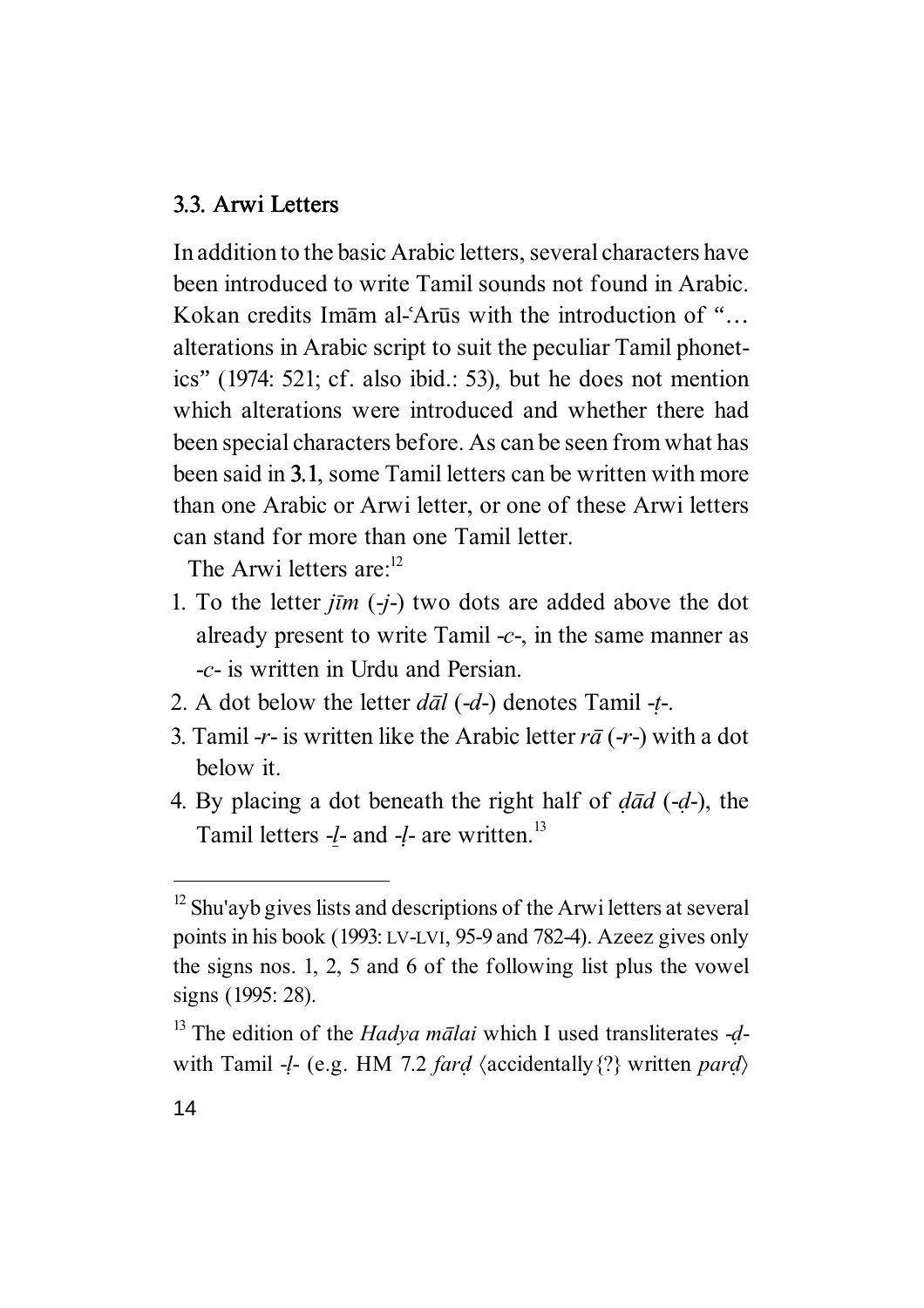- 5. To write Tamil -*n*<sup>-</sup>, three dots (two up, one down) are inserted in the lower bow of the letter *'ain* (- $\dot{\cdot}$ -).
- 6. To the letter  $f\bar{a}$  ( $-f$ -) a dot is added below, creating Tamil -*p*-. This is quite different from Persian or Urdu, in which  $-p$ - is written with a letter based on Arabic  $b\bar{a}$  (-*b*-).
- 7. The Tamil letter -*k* is produced by placing a dot below the Arabic  $k\bar{a}f$  (-k-). This letter is mainly employed in intervocalic positions (see above 3.1).
- 8. To write retroflex -*n*-, a dot is added below *nūn* (-*n*-).

Shu'ayb mentions three more letters  $-$  that I will call "Shu-'ayb's letters"  $-$  (cf. 1993: 783-4), which I could not find in any of the texts I surveyed, with one exception (see below). These letters are:

1. Tamil -*tt*- is said to be written by placing two dots below *d¢l*. 14

transliterated *parlu* on page 62). This deviates slightly from the pattern found by Das, in which Tamil -*l*- is used (1981-82: 344-5).

<sup>&</sup>lt;sup>14</sup> I could find it only in a line from the  $Ras\bar{u}l$  malai quoted by Shu'ayb (1993: 693). It might also be employed in Thurston's example, which elsewhere uses mainly Urdu chraracters (1975: 205 in the first line of the example towards the end). The edition of the *Hadya mālai* which I consulted does not use it, instead writing -*tt*with the usual Arwi letter for -*t*- and *shadda*, the Arabic sign used to indicate the doubling of a consonant, the same way all the other double consonants are written. This is also used in the invitation to a wedding given by Shu'ayb in appendix 33(b) (1993.: 777), to write the name of the town Cīnankōttai (Shīnankōttai).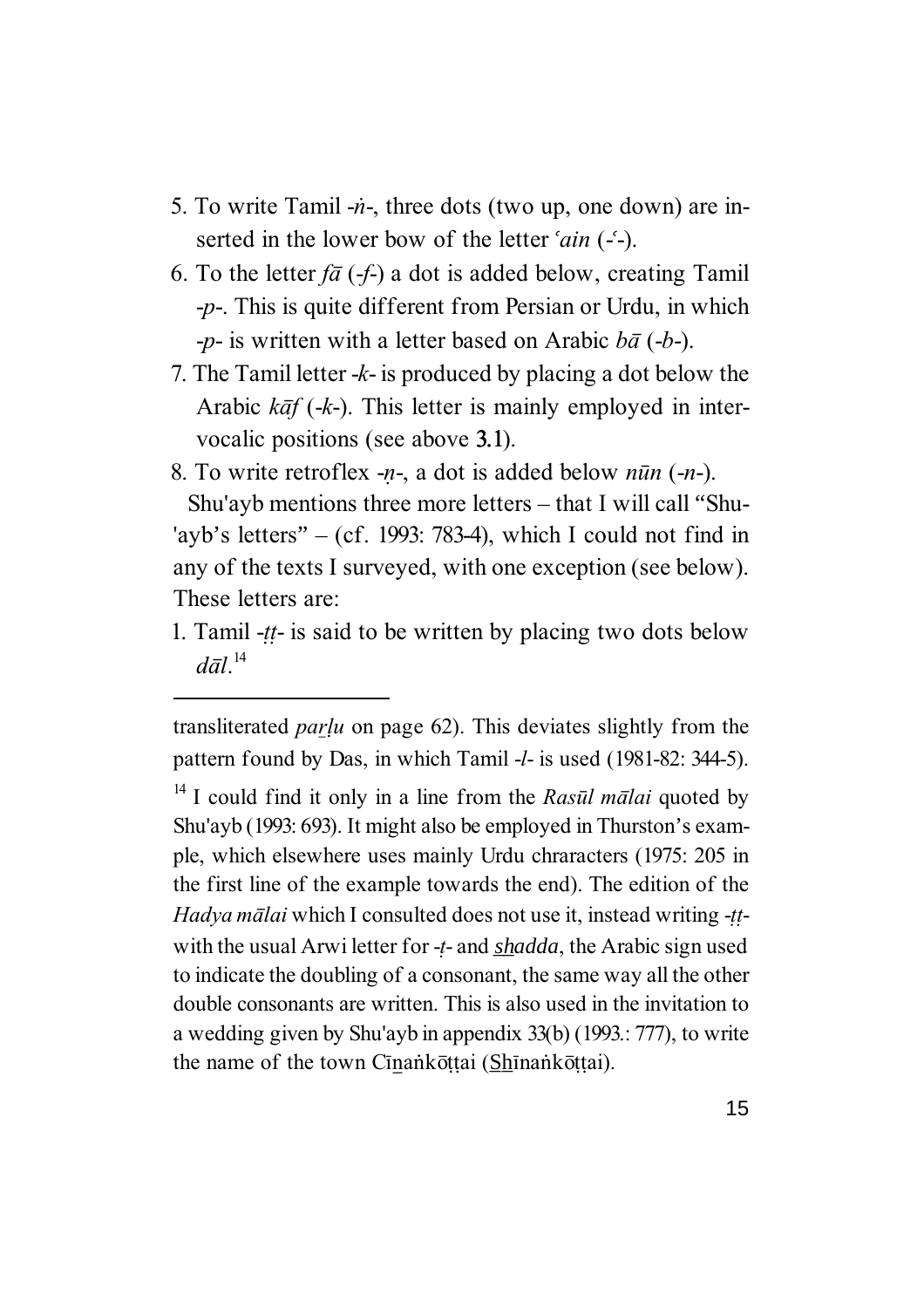- 2. By placing a dot below the right part of the letter  $\frac{\partial d}{\partial t}$  (-*s*-), Tamil -*'*- is supposed to be written, but, as mentioned earlier, the same Arwi letter which is used for -*{*- is usually used for this letter.<sup>15</sup>
- 3. Finally, according to Shu'ayb, by adding two dots below  $n\bar{u}n$  (-*n*-), the Tamil letter - $\tilde{n}$ - is written. In those instances where I found words containing -*ñ*-, it was always written *nūn*, but, as mentioned above, none of these had  $-\tilde{n}$ in initial position. Perhaps this letter is employed then.

Shu'ayb's letters nos. 2 and 3 appear in a booklet which teaches the Arabic script to children via Arwi, thus enabling them to concentrate on learning the letters without the additional burden of memorising foreign words (cf. Shu'ayb 1993: 188-90 on employing Arwi to teach Arabic). The letters are probably used here to supply an Arwi letter for each Tamil letter not represented by the Arabic script, thus avoiding any confusion which might arise if one Arabic letter is used to denote two Tamil letters. As the main aim of the book is to enable children to read Arabic and not Arwi, it does not matter if two characters should have been used here which are

 $15$  It is used once in the invitation given by Shu'ayb in appendix 33(a) (1993: 776, the last letter in the third line from the bottom), but this seems to be a spelling mistake, as -*'*- here is part of the plural marker *kal* (in this instance *ceyvārkal*), which is written with the same Arwi letter which is used for -*{*- throughout the rest of the document (cf. the words just above and below the word mentioned).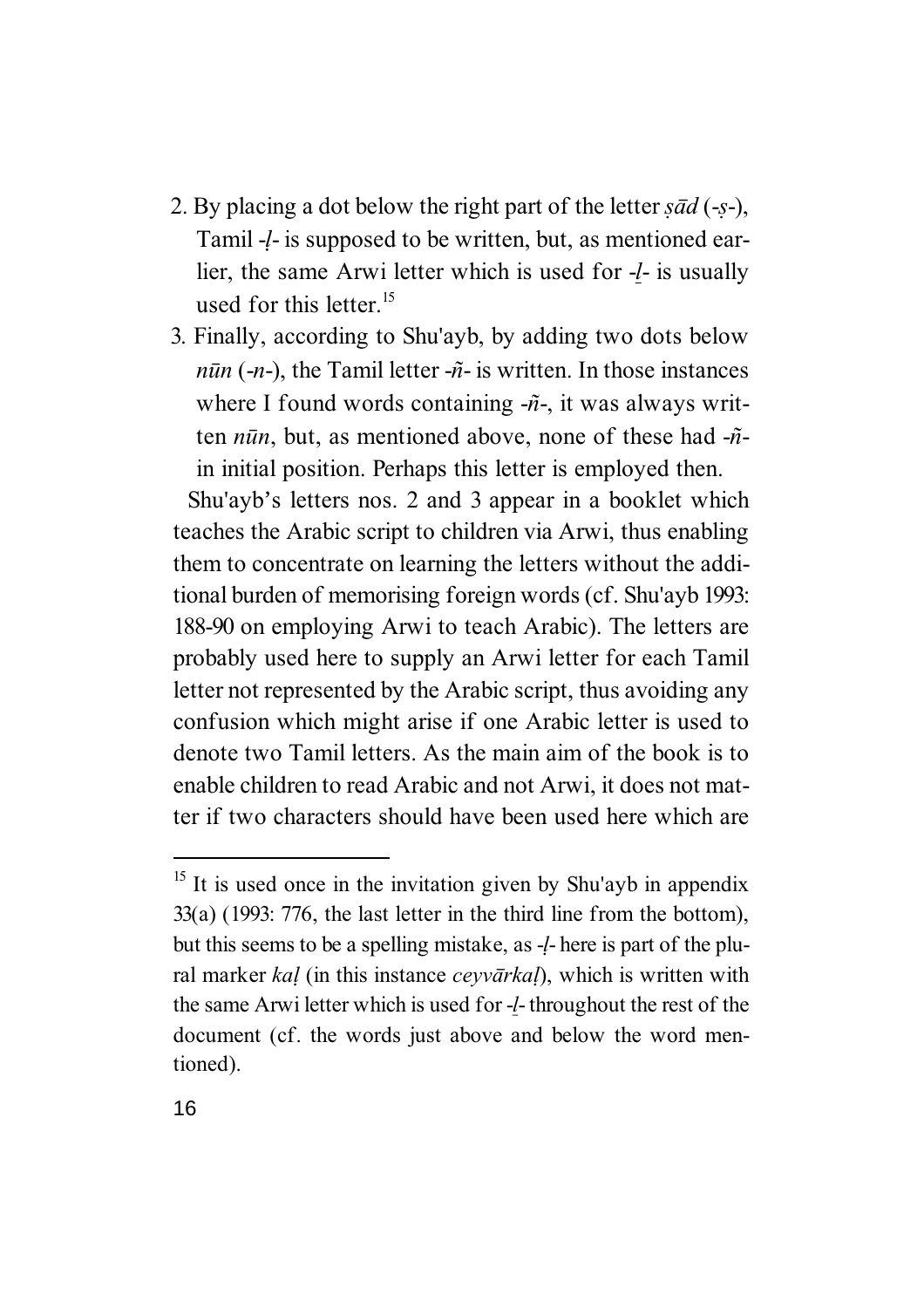not normally found in Arwi texts.

There is a slight difference with regard to the letters for -*'* and -*{*- between Shu'ayb and the booklet. According to Shu- 'ayb, Arwi letter no. 4 is used for -*{*- and Shu'ayb's letter no. 2 for -*'*-, whereas it is the other way round in the booklet which has Arwi letter no. 4 for -*'*- and Shu'ayb's letter no. 2 for  $-I$ - (cf. ibid.: LVI; Shah al-Hamid n.d.: 16-7; but see also the title of the book, where the -*{*- of *©arabuttami{* is written with Arwi letter no. 4).

To write the Tamil vowels -*e*- and -*o*-, two new vowel signs were introduced, whose form is like ' (the form of the apostrophe, not the letter *'ain*!) below and above the consonant, respectively. Their names are given by Shu'ayb as *ko zer* and *ko pesh*. Shu'ayb links the syllable *ko* in these words with the prefix *ku*-, which according to Winslow is "a prefix to words of Sanscrit origin implying bad, evil, ill, unfair, &c …" (1989: 311). As mentioned in 3.2, the long vowels -*£*- and  $-\bar{\sigma}$ - are written by adding  $y\bar{a}$  or  $w\bar{a}w$ , respectively, after the consonant which carries the vowel signs.

#### 3.4. General Orthography and Colloquial Language

From what has been said above, it can be seen that Arwi, though being written in the Arabic script, follows Tamil orthography to a certain degree. This holds true especially for the stops. After nasals, for example, when stops in Tamil are usually voiced, no effort was made to use existing letters for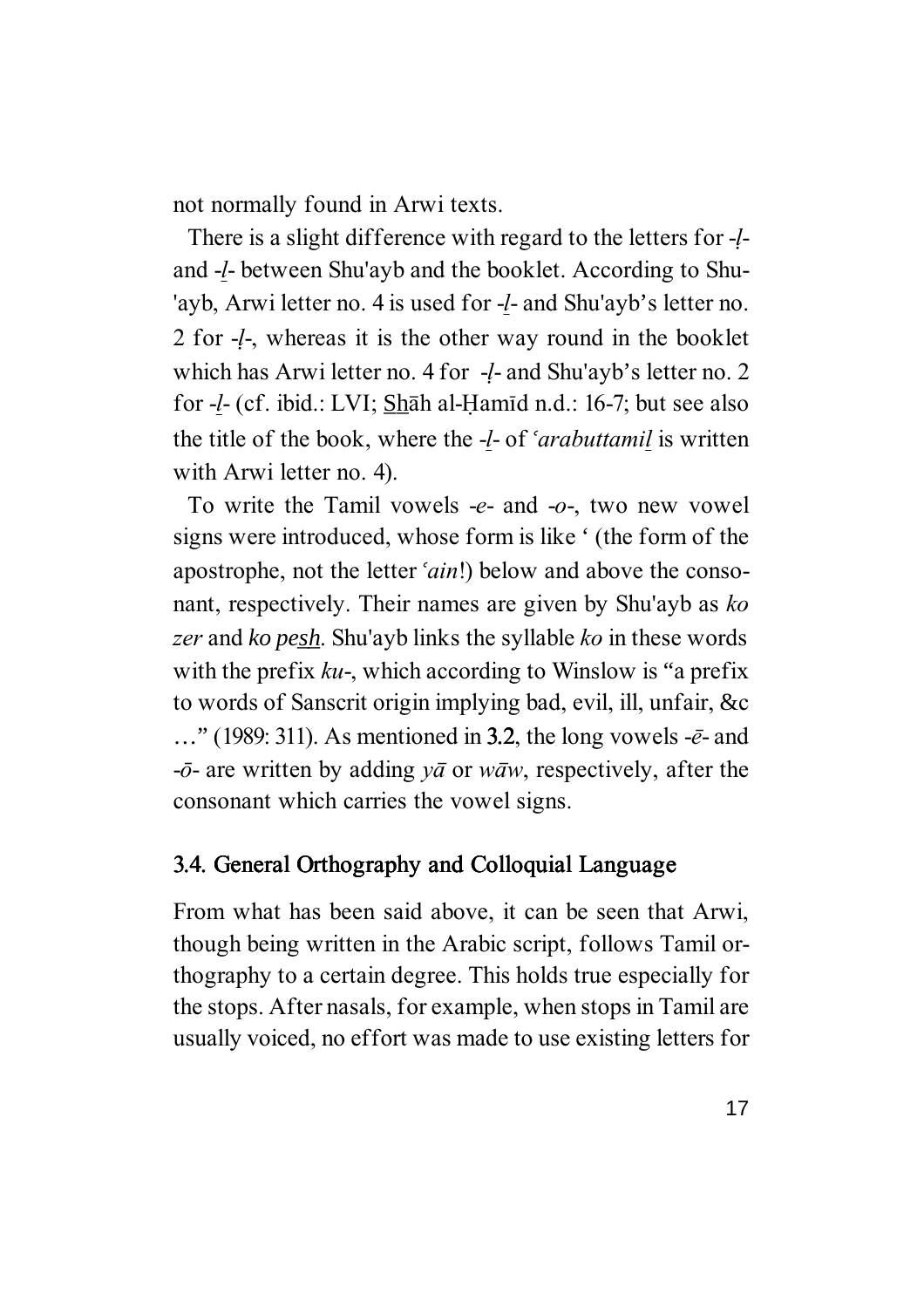voiced stops to write these. In Arwi, *inta* ("this") is written in exactly the same way as in Tamil, that is with voiceless  $t\bar{a}$  $(-t-)$  instead of voiced  $d\bar{a}l$  (- $d$ -), though it would have been no problem to write *inda*. With regard to the stops, there is some variation, of course, with retroflex -*¿*- following Tamil orthography most closely (one should say identically). On the other hand, the greatest variation is exhibited with regard to -*c*-.

Apart from the stops, the tendency to write words as they were spoken or heard by the authors cannot be overlooked. Obvious examples are  $-n$ - and  $-n$ - both being written  $n\bar{u}n$ , the variation and interchangeability of -*r*- and -*r*-, -*rr*- being usually written -*tt*-, and the tendency to turn stops into sibilants between vowels.

At least the *Hadya mālai* also exhibits a certain number of colloquial forms. For example, the sentence *hadya nalutan vēnum entār* appears two times (HM 13.1 and 18.1) instead of the "classical" *hadya n¢zkut¢z v£½¿um ez|¢r*. <sup>16</sup> Should other Arwi poems also contain colloquial forms, then Arwi could be a source for colloquial Tamil of the last three centuries.

#### 4. Arwi Literature 4.0. Preliminary Remarks

I have given some of the most important works in Arwi

<sup>&</sup>lt;sup>16</sup> The author of the commentary felt compelled to "correct" some of these forms, writing *nānku* for *nālu* and *enrār* for *entār* in his transcription.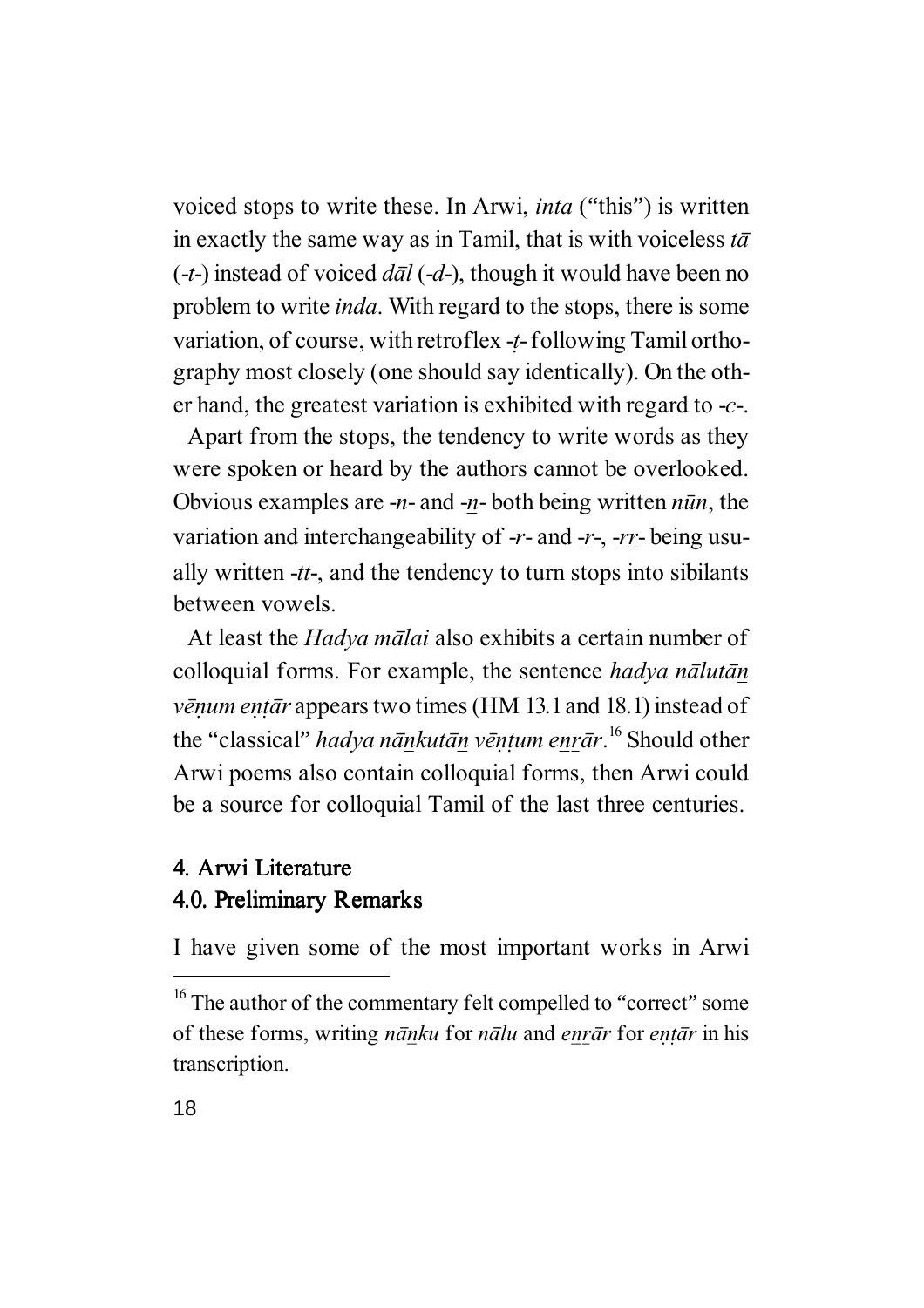below. They are sorted into different categories, which are a bit arbitrary, as many works would fit into more than one, especially in the case of poetic anthologies. But I did not want to overburden the reader by mentioning too many works together whose topics are of course linked, but still separable.

Sometimes it was difficult to determine whether a work is Arwi, Tamil or Arabic. For example, Shu'ayb lists the *Magh*- $\bar{a}n\bar{i}$  by Imam al-Arus as an Arabic work in his bibliography (cf. 1993: 813). Though the *Maghant* of course does contain quotations and other passages in Arabic, its main text is in Arwi. Also the fact that Shu'ayb calls all the Muslims of Sri Lanka and the South Indian coast from Quilon in Kerala to Nellore in Andhra Pradesh "Arwi Muslims" (ibid.: LII) sometimes makes it difficult to determine the real language of a work.<sup>17</sup> In some instances, doubts may remain.

<sup>&</sup>lt;sup>17</sup> For example, Shu'ayb gives an English translation of a poem by the "Arwi mystic-poetess" Rasūl Bīwī (Iracūlpīvi) on p. 413. The translation is, as Shu'ayb states, based on a translation by Sahabdeen (1995: 114). The original text and the sources given by Sahabdeen are both in Tamil (cf. ibid.: 297-8). Further, Shu'ayb does not mention Rasūl Bīwī under the heading "Poetesses" (1993: 504). By calling her an "Arwi poetess", he is probably referring not to the fact that she wrote in Arwi, which does not seem to have been the case, but that she was an "Arwi Muslim".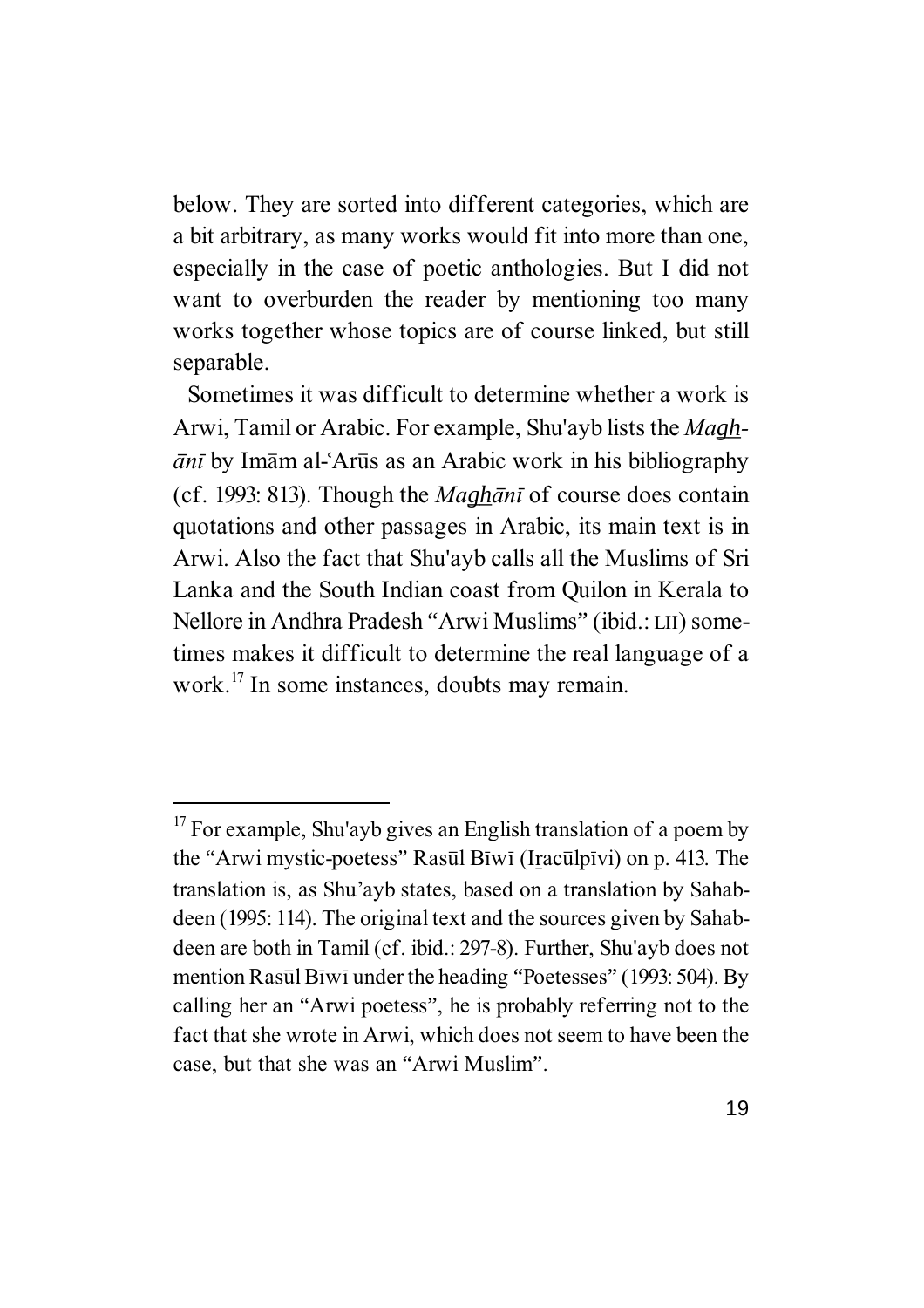#### 4.1. *Tafs¤r and Áad¤th*

A *tafsīr* is a commentary, especially on the Qur'an. (I will discuss only commentaries on the Qur'an here. Commentaries on other works can be found in 4.5.) As already mentioned, the Qur'an is considered to be untranslatable. That does not mean that the Qur'an has not been translated, but that the translation was considered to be clearly inferior to the original Arabic text, which alone was the basis of all commentaries. The Arwi *tafs¤r*s always give the Arabic text, followed by a translation of the verse in question and a commentary and explanatory notes. The reluctance to provide translations of the Qur'an and to comment on it in Arwi can be seen from the fact that no *tafs¤r* was written in Arwi before the late nineteenth century, and that most works are called a "translation of the *tafsīr* of the Qur'an" instead of a "translation of the Qur' $\bar{a}$ n" (Shu'ayb 1993: 274-6).

The first Arwi *tafs¤r* is *FatÀu 'r-raÀm¢n f¤ tarjamati tafs¤ri* '*l-qur*'*an* by **Shaykh** Mușțafā (1836-87) of Beruwala in Sri Lanka. Only the last 5 *juz*<sup>2</sup> (parts), nos. 26-30, of this *tafsīr* have been printed in Bombay in 1874, covering 46 Sūras of the Qur' $\bar{a}$ n (ibid.: 110-1 and 275-6; Jal $\bar{a}$ ltīn 1999: 111-3; Uwise 1990: 233). Apparently, 11 more *juz*<sup> $\prime$ </sup> (the first and second *juz*<sup> $\prime$ </sup> as well as nos. 17-25) are available in manuscript form (Jalāltīn 1999: 111 and 119-20).

Other *tafsīrs* in Arwi are: *Futūhātu 'r-rahmāniyya fī tarjamati tafsīri kalāmi 'r-rabbāniyya* by Pālayam Habīb Muham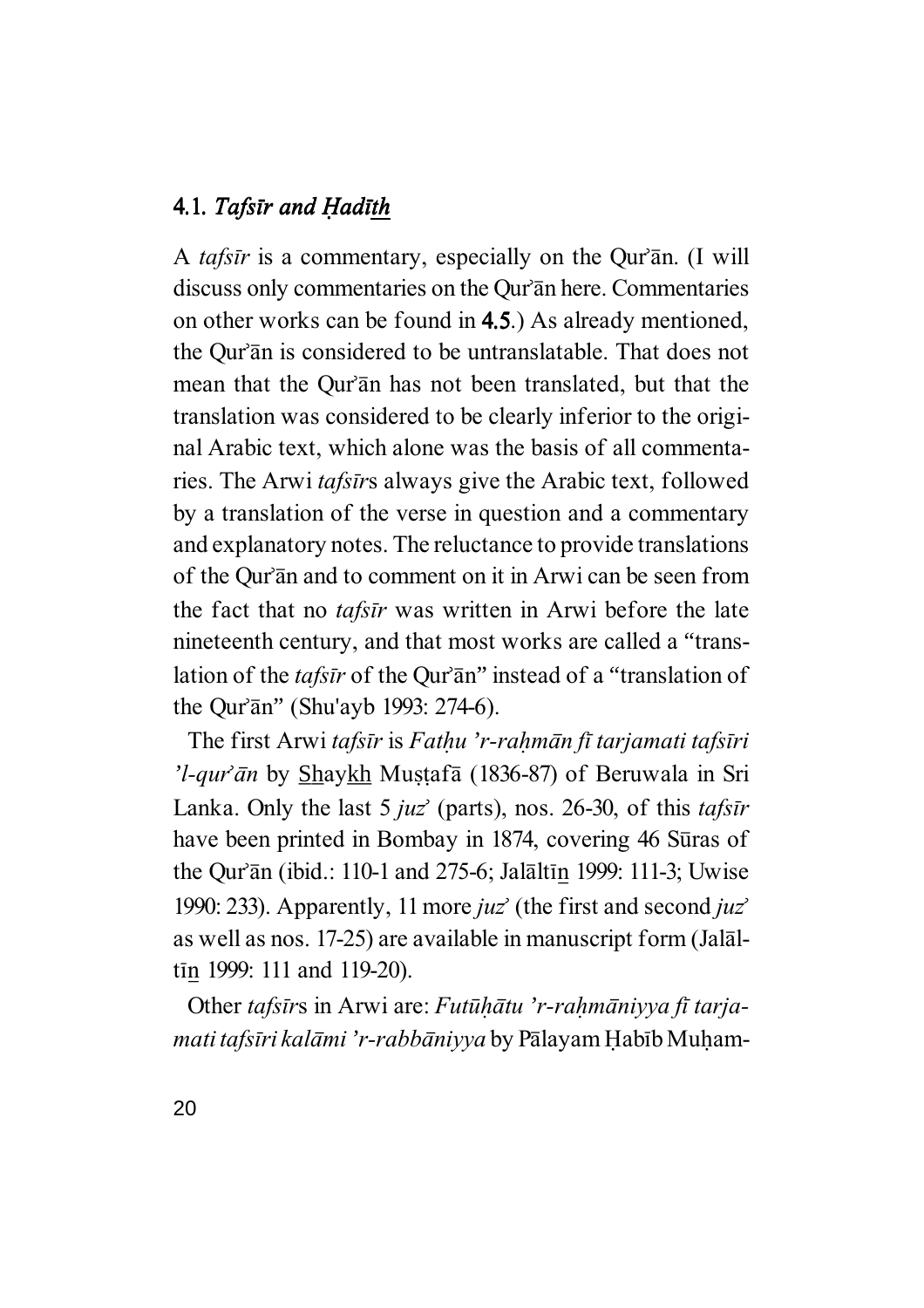mad <sup>'</sup>Alim published in 1878, which gives the "esoteric" (*b* $\bar{a}$ - $\chi$ *in*) interpretation in the marginal notes in addition to the external meaning (*zahir*).

*Fathu 'l-karīm* by Nūh Labbai 'Ālim ibn 'Abd al-Qādir  $(1830-1905^{18})$  who is also known as Nūḥ the Junior, was published in 1881. It also contains discussions on creed and jurisprudence.

Another *tafsīr*, *Fathu 'r-rahīm*, published in 1886, deals mainly with mystical points. While Shu'ayb says that it too was written by Nūh the Junior (1993:  $277-8$ ), Uwise gives P $\bar{a}$ layam Habīb Muḥammad ' $\bar{A}$ lim as its author (1990: 234). Both Shu'ayb and Uwise mention some more works (Shu'ayb 1993: 277-8; Uwise 1990: 234).

A *hadīth* (pl. *ahādīth*) contains information on the conduct and traditions of the Prophet Muhammad. Many of the most important Arwi authors have translated these or composed works giving the essential meaning of a certain *had<u>ith</u>*. The

<sup>&</sup>lt;sup>18</sup> Shu'ayb (1993: 493) gives the year of death for Nūḥ the Junior as 1856, but this creates problems, as not only were most of his works published after that year, but it would also contradict the established opinion that the first *tafsīr* in Arwi was the one by **Shaykh** Mustaf $\bar{a}$ , published in 1874, since N $\bar{u}$ h the Junior himself wrote two *tafs¤r*s. Incidentally, should this be the correct year of death, then Nūh the Junior would have died at the age of 26, which is a bit too young, as he is credited with a number of works in Arabic and Arwi. Thus I suppose that the correct dates are those given by Shu'ayb 1993: 277.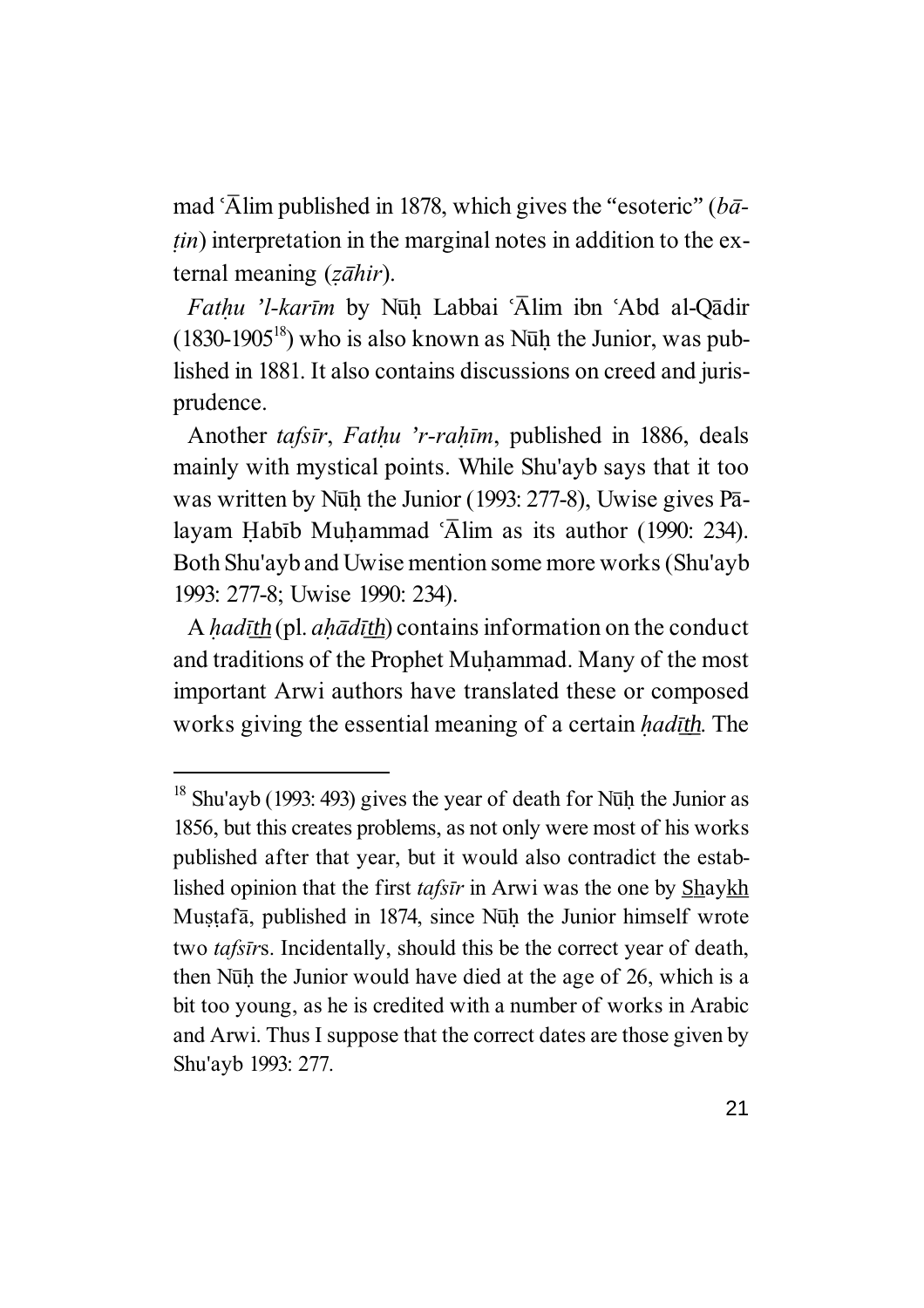first works available are *Periya hadīth mānikka mālai* and *Cinna hadīth mānikka mālai* by Sām Shihāb ad-Dīn  $(1634/1635-1709)$ , a younger brother of the famous Shaykh Sadaqatullāh (1632-1703). They contain translations of 1119 and 608 traditions respectively (Shu'ayb 1993: 282).

*S\_h\_u©abu 'l-¤m¢n* by Kam¢l (ibid.; Uwise 1990: 221 has Jamāl) ad-Dīn 'Ālim Pulavar, which according to Uwise was written in 1823 (1990: 235), is based on an Arabic work by Abū Bakr Ahmad ibn al-Husayn al-Bayhaqī (d. 1066). It also is supposed to contain a lot of material on faith in general (Shu'ayb 1993: 282; Uwise 1990: 221-3)

Nūh the Junior has translated 1077 *ahādīth* in *Fathu 'l-maj¤d f¤ Àad¤\_ht\_i 'n-nabiyyi 'l-Àam¤d*. Several other translations of traditions have been prepared (Shu'ayb 1993: 282).

The anthology *Shu<sup><i>'abu 'd-dīn* by Kīlakkarai Taikkā Şāḥib,</sup> which will be discussed in more detail in 4.2, contains a *Hadīth mālai* (Kīlakkarai Taikkā Sāhib 1990: 105-8).

Two poems by Imam al-'Arūs are based on *ahādīth*. *Ahsanu 'l-mawā'iz wa azyanu 'l-malāfiz* contains 380 verses<sup>19</sup> in Arwi and Arabic, each of which contains "… the gist of a *hadīth*" (Shu'ayb 1993: 282). This holds true also for *Maw*<sup>*iza*</sup>*tun muzayyana wa mulaffa'atun muÀassana*, containing 53 verses (ibid.: 282 and 613).

 $19$  320 verses according to Muhammad Nilām (1963: xxiii).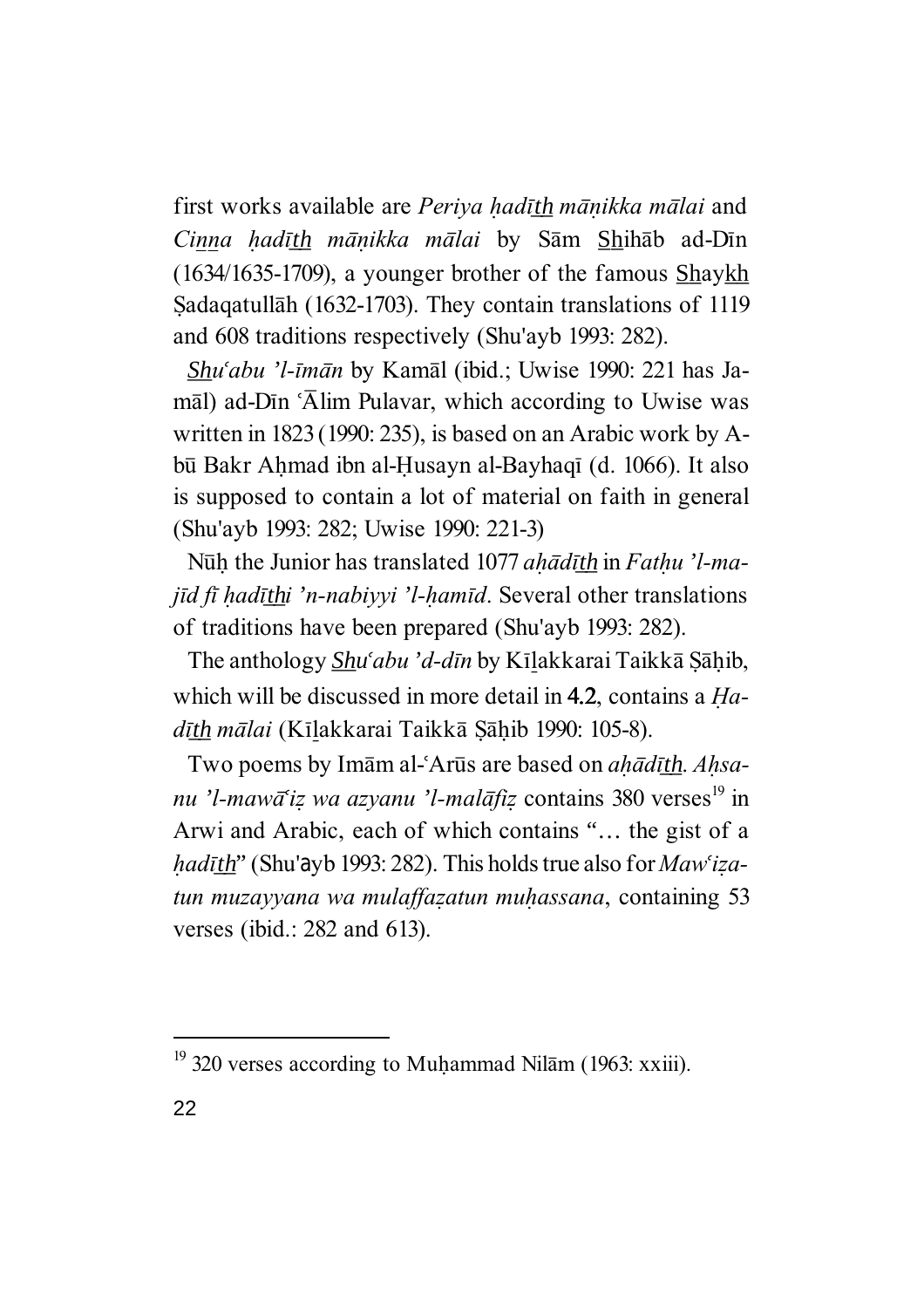#### 4.2. Jurisprudence, Creed and Religious Manuals

Especially during the nineteenth century, a number of religious handbooks, a kind of introduction to Islam, were written in Arwi. These manuals provide information on creed, law, ethics, rituals and mysticism, as far as was deemed necessary for the intended audience of the book. These topics are largely inseparable. Many of the explanations on points of creed contain mystical ideas, and all human actions, from extraordinary situations like warfare, through legal procedures, faith and rituals, down to the basics of everyday life such as greeting, eating, washing and marital relations, are governed by the same "legal" categories.<sup>20</sup> There are also a number of works dealing with a specific subject. I will first give an overview over the manuals and then proceed to these more specialised texts. For works on mysticism *(tasawwuf)*, see 4.3.

As I already stated, most of the religious manuals in Arwi were produced in the nineteenth century, mainly during the second half. But the roots of these manuals lie in Tamil and Arwi literature of the sixteenth to nineteenth centuries. In Arwi, poems were written on specific religious topics and sometimes brought together in anthologies. These poems are dealt with later. In Tamil, we have the catechism-like question-and-answer poems of the *macal¢* genre (sometimes written *mas alā*, from Arabic *mas'ala*, "question"), one of

<sup>&</sup>lt;sup>20</sup> These are obligatory (*w* $\bar{a}jib$ ), supererogatory (*sunna*), permissible (*Àal¢l*), undesirable (*makr¦h*) and forbidden (*Àar¢m*).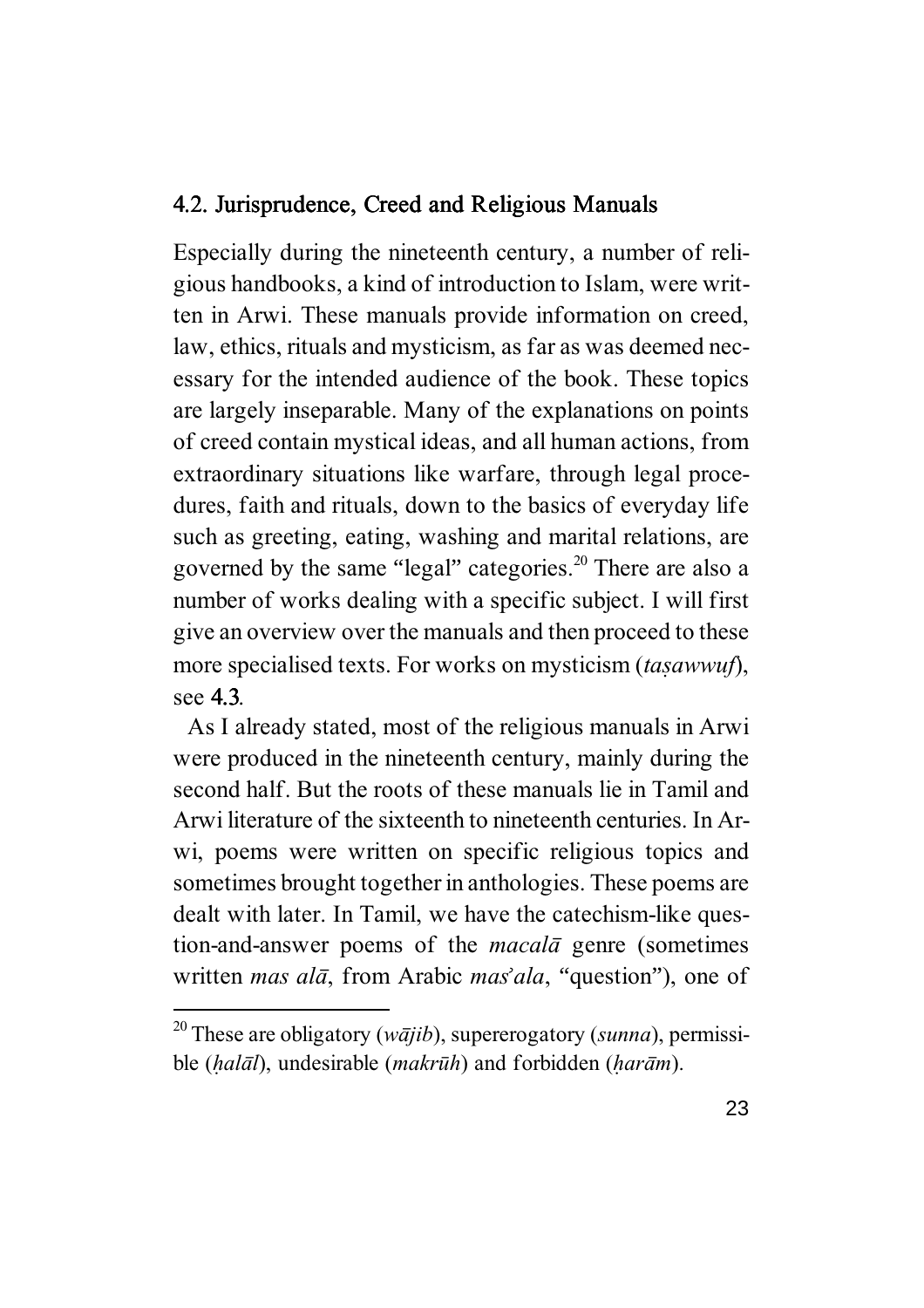which, the  $\bar{A}$ *yiramacal* $\bar{a}$  by Vannapparimal appulavar written in 1572, has the distinction of being the oldest complete Muslim work extant in Tamil (cf. Uwise 1990: 15-9 and 122-3; Ajmal Khan 1999: 44). During the seventeenth century, Pir Muhammad (late sixteenth to first half of the seventeenth century) wrote several works concerning mysticism, theology and ethics (cf. Uwise 1990: 220-1).

An important religious compendium compiled in Tamil is the *Vēta purānam* by Nūḥ the Senior (Nūḥ Walīyullāh al-Qāhirī, d. 1743). It is composed of 26 chapters dealing with various topics seemingly arranged at random. Among the topics included are the *kalima*, prayer (*tolukai*), fasting ( $n\bar{o}npu$ ) and *tawÀ¤d* (the unity and uniqueness of God) (cf. list of contents of Periya N¦ku 1999: no page no. 〈between 16 and 17〉). Its language is rather difficult, and it was apparently not composed for the layman (personal communication by M. Syed Mohamed "Hasan" on  $14.3.2000$  in Chennai).<sup>21</sup>

Though several books on Islam in general have been written in the past 150 years, both in Tamil and Arwi, none have attained the fame of the religious manuals written by Im $\bar{a}$ m al-Arūs. His later works are originally based on a work on

<sup>&</sup>lt;sup>21</sup> According to Shu'ayb, the book was written in Arwi (1993: 817), but neither in the secondary literature nor in the introduction to the latest edition could I find any hint of this (cf. Uwise 1990: 112-3 and 219-20; Periya N¦ku 1999: 3-17; cf. also Ajmal Khan 1985: 56). M. Syed Mohamed "Hasan" also confirmed that it was written in Tamil script (personal communication on 14.3.2000 in Chennai).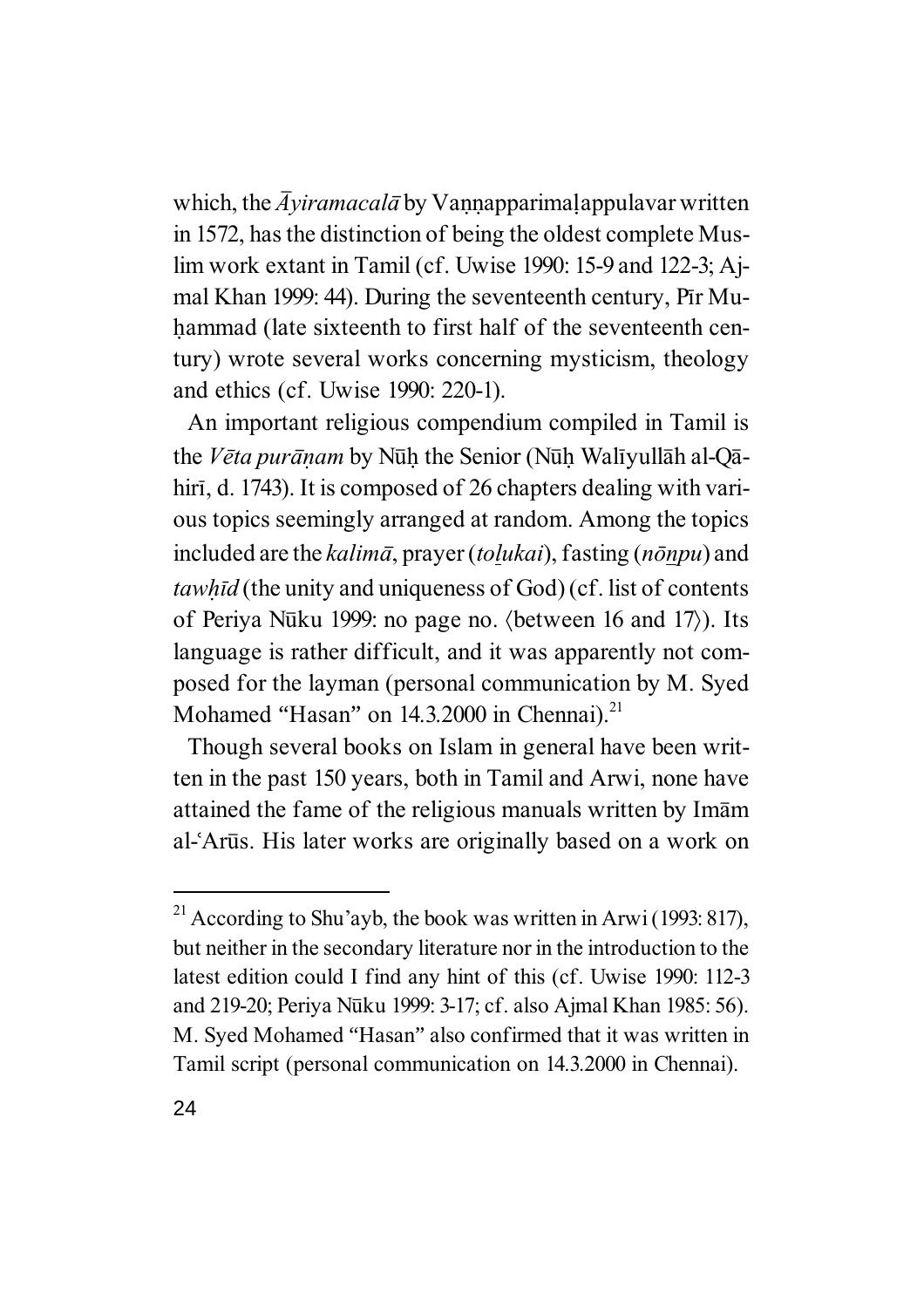*figh* (jurisprudence) called *Fathu 'l-matīn*, which was superseded by *Fathu 's-salām*, which added information on creed. But it was the revised and enlarged edition of *Fathu 's-sal¢m* called *FatÀu 'd-dayy¢n f¤ fiqhi k\_h\_ayri 'l-ady¢n*, printed for the first time in 1873-74, which became popular (Aniff-Doray 1963: ix; Shu'ayb 1993: 159, 611 and 636).

The *Fathu 'd-dayyan* is a religious compendium based on the Shafi<sup>\*</sup> school of law, though contrasting its practices from time to time with the Hanaf $\bar{\text{i}}$  school.<sup>22</sup> It deals in several chapters with *dīn* (religion) and its pillars, namely *īmān* (faith), *isl¢m* (submission to God), *tawÀ¤d* (unity and uniqueness of God) and *ma*<sup>*cifa* ("knowledge, cognition [of God]"),</sup> going on to discuss prayer, alms tax (*zak¢t*), fasting and pilgrimage (four of the five pillars of *isl¢m*; the confession is treated in the chapter on  $is l\bar{a}m$ ). Following these are chapters on food, inheritance, marriage and miscellaneous topics, ending with a discourse on *tawba* (repentance). Naturally, the stress is different in each chapter, with the one on  $ma<sup>c</sup> rifa$ , for example, containing more mystical points while the chapter on inheritance is concerned more with juridical matters. Imam al-Arūs used a number of Arabic, Persian and Arwi sources for compiling this manual. Apart from the Qur'an,

<sup>&</sup>lt;sup>22</sup> These are the two schools Sunnites in South Asia usually belong to. The Hanafī school is followed by more Muslims in South Asia, while the  $\underline{Sh}$  $\bar{a}$ fi<sup> $\dagger$ </sup> school is present mainly among the Muslims of the coastal areas of Kerala and Tamilnadu, as well as those in Sri Lanka and the Maldives.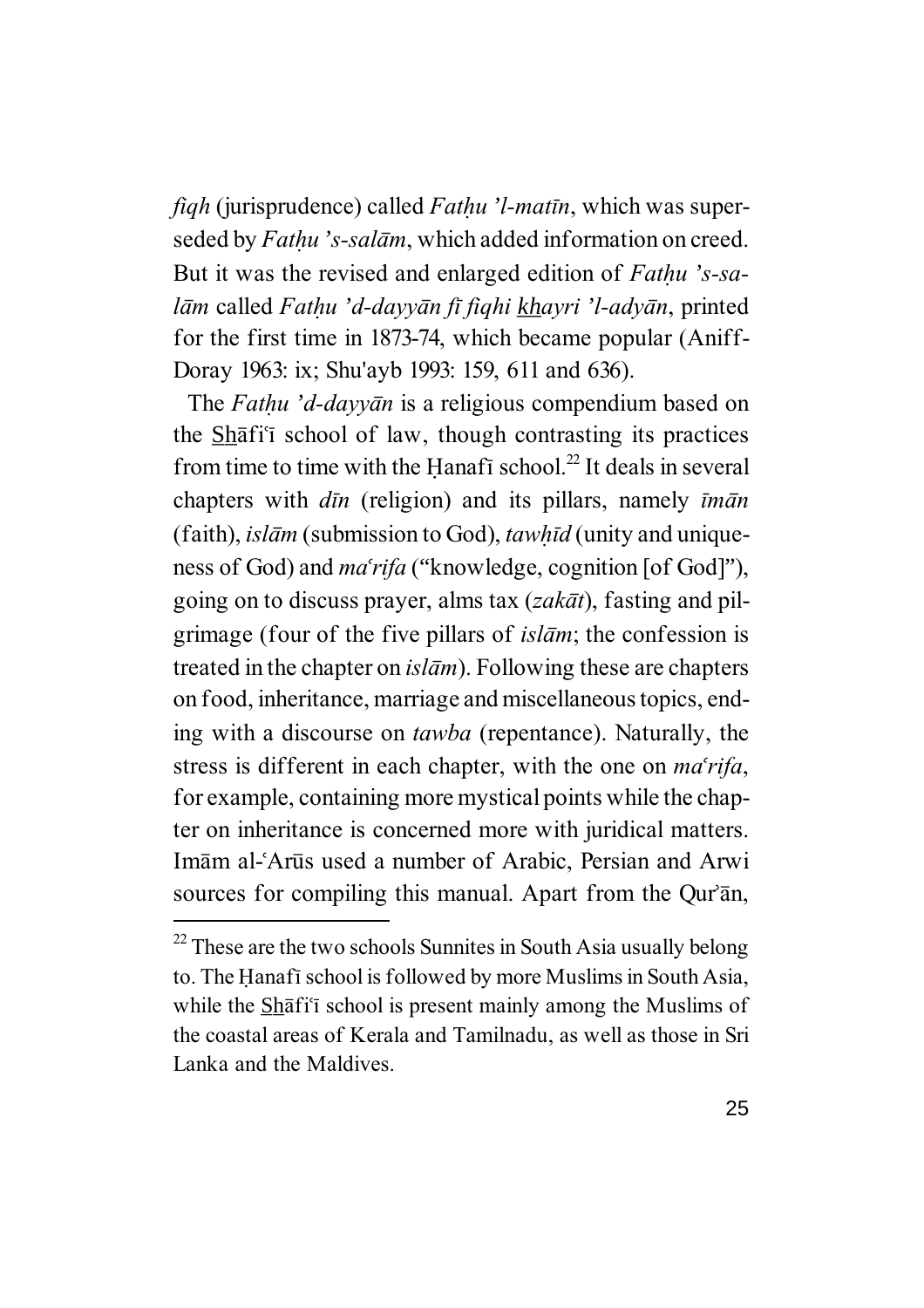the *hadīth*-collections by al-Bukharī and Muslim and the writings of the founders of the four law-schools, he has drawn on material of scholars and Sufis like Ibn 'Arabī, al-Ghazzālī, ʿAbd al-Qādir Jīlānī and the North Indian Sufi Muhammad Ghawth of Gwalior (cf. Imām al-ʿArūs 1963: 515-18). Contrary to the *Vēta purānam*, the *Fathu 'd-dayyān* was written as a handbook for ordinary Muslims, as Imam al-'Arūs states in his introduction (cf. the quotation given at the beginning of this article).

As the *FatÀu 'd-dayy¢n* superseded *FatÀu 's-sal¢m*, it in turn was superseded by the commentary which Imam al-'Arūs himself wrote on it. The *Maghanī mulahi* '*t-tibyan fī sharahi ma'* $\bar{a}$ *nī fathi 'd-dayyān*, or short *Maghānī*, is often considered the *magnum opus* of Imam al-'Arūs. The second edition of the *Fathu 'd-dayyan* contains cross-references to the *Maghānī*, which was printed in the same year, 1886 (Aniff-Doray 1963: ix; Shu'ayb 1993: 160 and 636). Being intended as a commentary, the *Maghani* naturally follows the *Fathu 'ddayy¢n* in content, but giving more details and adding information on trading, finance and juridical procedures.<sup>23</sup>

Other handbooks were written by authors of renown, such as Shaykh Muștafā, who in fact translated or adapted an Ar-

 $^{23}$  It should be noted that according to Im $\bar{a}$ m al-'Arūs' own statement, the *Maghant* is not the last work in this chain of religious manuals. This credit goes to the *Ghanīmatu 's-sālikīn*, which will be mentioned in 4.3 (cf. Shu'ayb 1993: 160-1).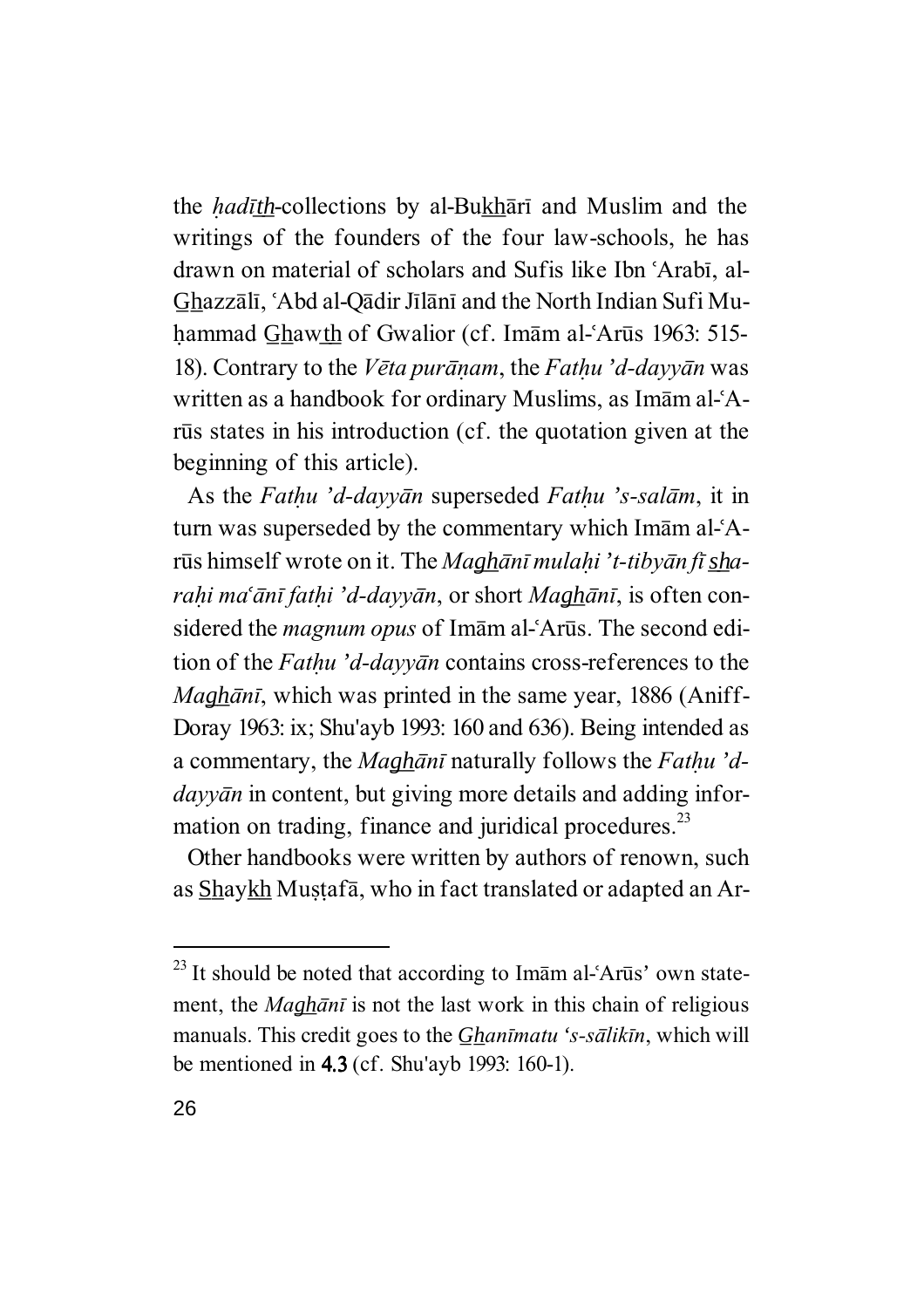abic work, (Jalāltīn 1999: 112; Uwise 1990: 237). Another handbook was written by his son Shaykh Muhammad, and there are a number of similar books by other authors (cf. Uwise 1990: 217-8 and 237).

As already mentioned, Arwi authors wrote poems on different topics relating to creed, jurisprudence or other religious matters. Already Sām Shihāb ad-Dīn, one of the earliest (if not the earliest) Arwi authors wrote poems of this type. Among them we find works like *'Ulama' malai* (*'ulam¢¬*, sg. *©¢lim* "religious scholar"), *K\_h\_u¿ba m¢lai* (*k\_h\_u¿ba* "sermon") and a poem against smoking tobacco (see 5.1; Sayabu Maraicar 1996: 82-6). Among his works on jurisprudence is *Ikhtil* $\bar{a}$ *f m* $\bar{a}$ *lai*, based on the Arabic work *Al-mīz* $\bar{a}$ *nu 'l-kubrā* by 'Abd al-Wahhāb ash-Sha'rāni (d. 1565). It is a poem dealing with 550 points on which the Shafi<sup> $\tilde{f}$ </sup> and Hanafī schools of jurisprudence differ (Shu'ayb 1993: 140-1). Kokan lists some other poems which seem to be of interest here, some of which have the same title like poems from K $i$ lakkarai Taikkā Sāhib's *Shu'abu 'd-dīn* (e.g. *Tolukai mālai*) (1974: 54-5). S<sub>am</sub> Shih<sub>ab</sub> ad-D<sub>I</sub> also wrote poems on the position of women, with which I will deal later.

An important prose work on creed is *'Izamu 'l-fawa'id fi nizāmi 'l-ʿaqā`id* by Mahmūd Tībī of Porto Novo (Parangipettai) (d. approx. 1727), which Shu'ayb mentions as an Arwi book (1993: 425; cf. also ibid.: 453, 489 and 804-5; Kokan does not mention any Arwi books by Mahmūd Tībī, cf. 1974: 60). Besides describing creed and dogma, it also contains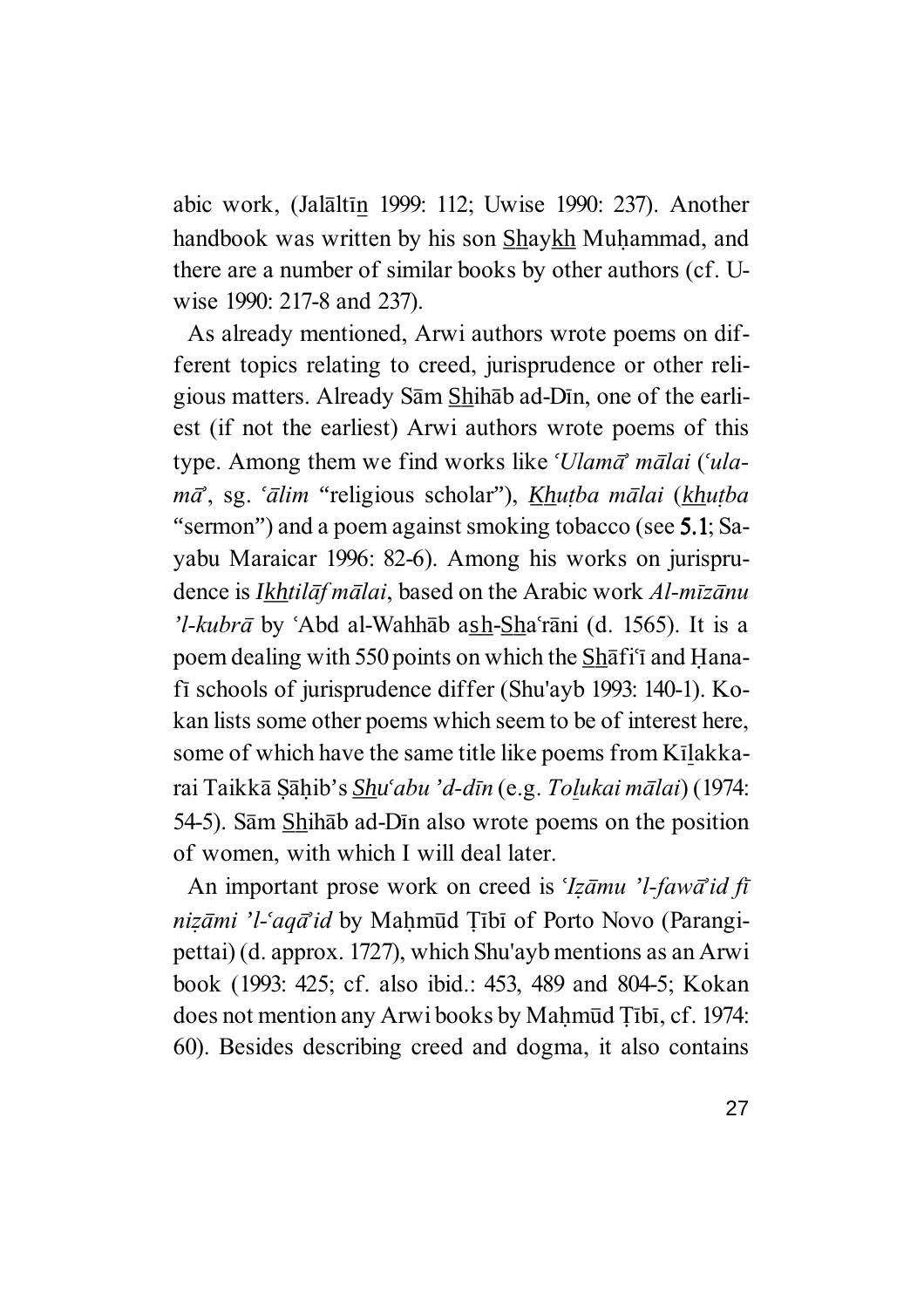points on mysticism.

Shaykh 'Abd al-Qādir of Kilakkarai (1778-1850), who is usually known as Kīlakkarai Taikkā Sāhib, wrote a collection of forty poems<sup>24</sup> usually called *Shu<sup><i>*</sup></sup>abu 'd-dīn fī tahqīqi 'ulū*mi* '*d*-*din*. They deal with various topics, mostly with *tasawwuf* ("mysticism"), but also with other religious matters. Among the poems which are of interest here are a *Tolukai malai*, *N¥zpu m¢lai*, *Zak¢t m¢lai*, *Ìadaqa m¢lai* (on charity), *Taqw¢ m¢lai* (on piety) and *Bid©¢ m¢lai* (on "innovations" in

<sup>&</sup>lt;sup>24</sup> Ajmal Khan writes that Kīlakkarai Taikkā Şāḥib wrote some forty books in Arabic, Arabic-Tamil and Tamil (1985: 62). He further mentions a work by him called *Pannirantumalai* containing Tamil poems (ibid.). It seems to me that he mistook the *Shu<sup><i>c*</sup>abu</sup> *'d-dīn* for the total work of Kīlakkarai Taikkā Şāḥib, and that the *Pannirantumālai* refers to an edition of twelve poems (*pannirantu* "twelve") from the *Shu'abu 'd-dīn* published in Tamil script (cf. Kīlakkarai Taikkā Sāhib 1990: 6). Zvelebil mentions an author named Aptul Kātir Leppai who wrote a *Pannirantumālai*. Zvelebil probably refers to Kīlakkarai Taikkā Sāhib, though he mistakenly assigns him to the late nineteenth century (cf. Zvelebil 1995: 55). I am unsure whether the name *Shu<sup><i>c*</sup>abu 'd-dīn was already used by Kīlakkarai Taikkā Şāḥib, but it is definitely better to use this name than *Pannirantumālai*, as there are more than just twelve poems.

M. Syed Mohamed "Hasan" told me that only twenty poems were published in 1990 as the text of the other twenty poems was too damaged to be intelligible (personal communication on 27.2.2001 in Chennai).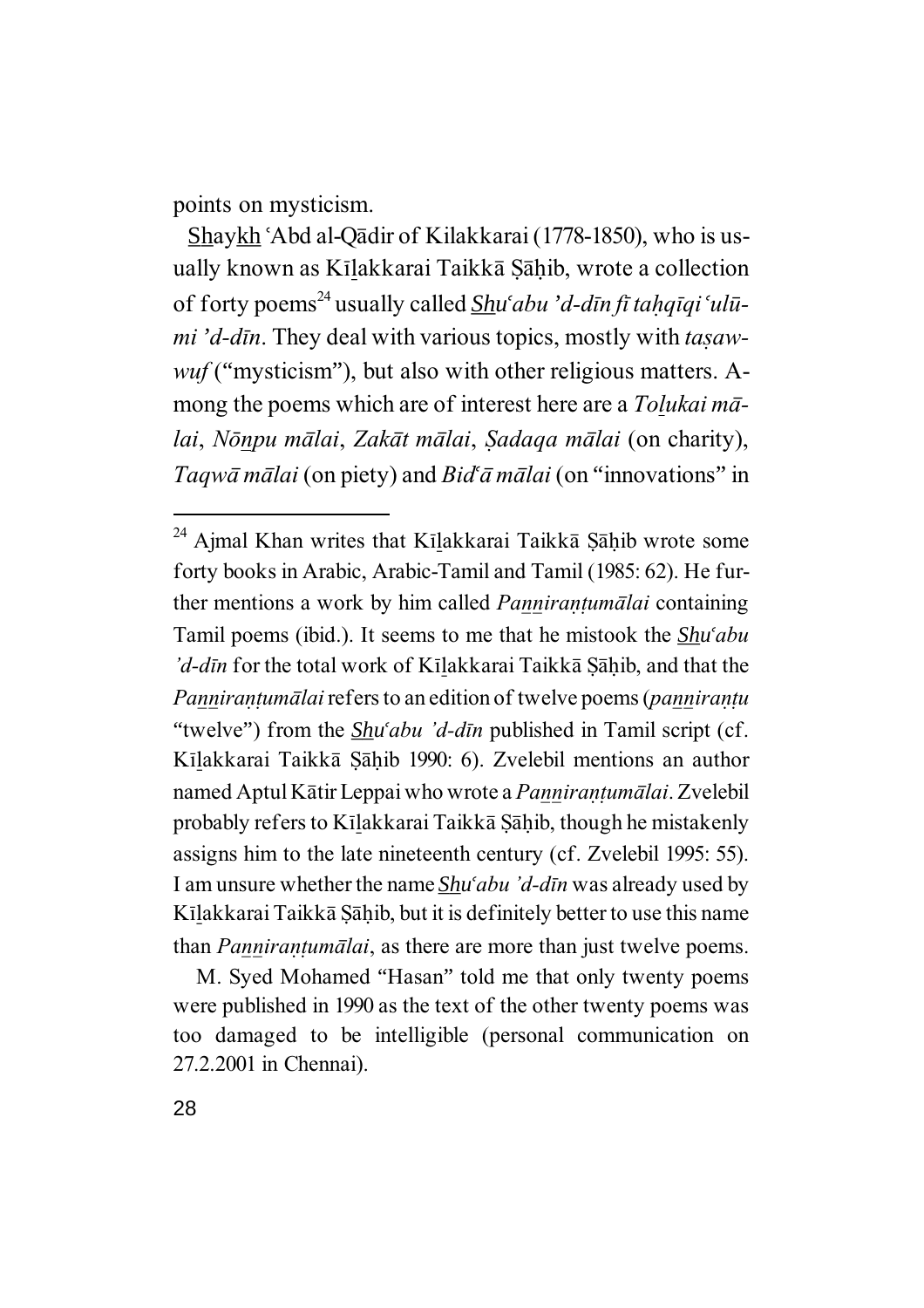religion), to mention just a few.<sup>25</sup> The poems usually consist of 10-40 stanzas. If put together, they actually form something like a religious handbook having some resemblance with texts like the *Vēta purānam*, which is also in verse (Kīlakkarai Taikkā Şāḥib 1990: 5-6; Shu'ayb 1993: 165 and 524; some of the other poems from the *Shu<sup><i>c*</sup>abu 'd-dīn are men-

<sup>&</sup>lt;sup>25</sup> Shu'ayb mentions a *Sharī<sup>c</sup>a mālai* by Kīlakkarai Taikkā Şāḥib, which also seems to be part of this collection (1993: 433 and 454). In fact, Imam al-Arus quotes several times from an Arwi poem called *S\_h\_ar¤©a m¢lai* in his *FatÀu 'd-dayy¢n* (cf. for example 1963:  $22$  and  $32$ ). As author, he gives just the name 'Abd al-Q $\bar{a}$ dir, which could mean both Kīlakkarai Taikkā Sāhib and Kāyalpattinam Taikk $\bar{a}$  S $\bar{a}$ hib. The index does not help, as it just adds al-Q $\bar{a}$ hir $\bar{a}$  to the name, which in case of South Indian Muslims denotes that he was born in Kayalpattinam (not in Cairo, against the usual meaning of al-Qāhirī, cf. Shu'ayb 1993: LIII), which is true for both Taikkā Şāḥibs. But it is quite clear that Kīlakkarai Taikkā Şāḥib is meant, as Im $\bar{a}$ m al-'Arūs calls him in one instance "... our leader and teacher ..." (1963: 501); Kīlakkarai Taikkā Sāhib was the teacher and spiritual guide as well as the father-in-law of Im $\bar{a}$ m al-'Arūs. Further proof comes from the fact that Imām al-`Arūs quotes part of a poem by the famous poet Kunankuti Mastan Sahib where he identifies Kunankuti Mastan Sahib as a disciple of the said 'Abd al-Qādir. It is known that Kuņankuți Mastān Şāhib was a disciple of Kīlakkarai Taikkā Şāḥib (ibid.: 74). Sadly, the *Sharī'a mālai* is not contained in the collection of 20 poems from the *Shu<sup><i>c*</sup>abu</sup> *'d-dīn* printed in Tamil script which is available to me (cf. Kīlakkarai Taikkā Sāhib 1990).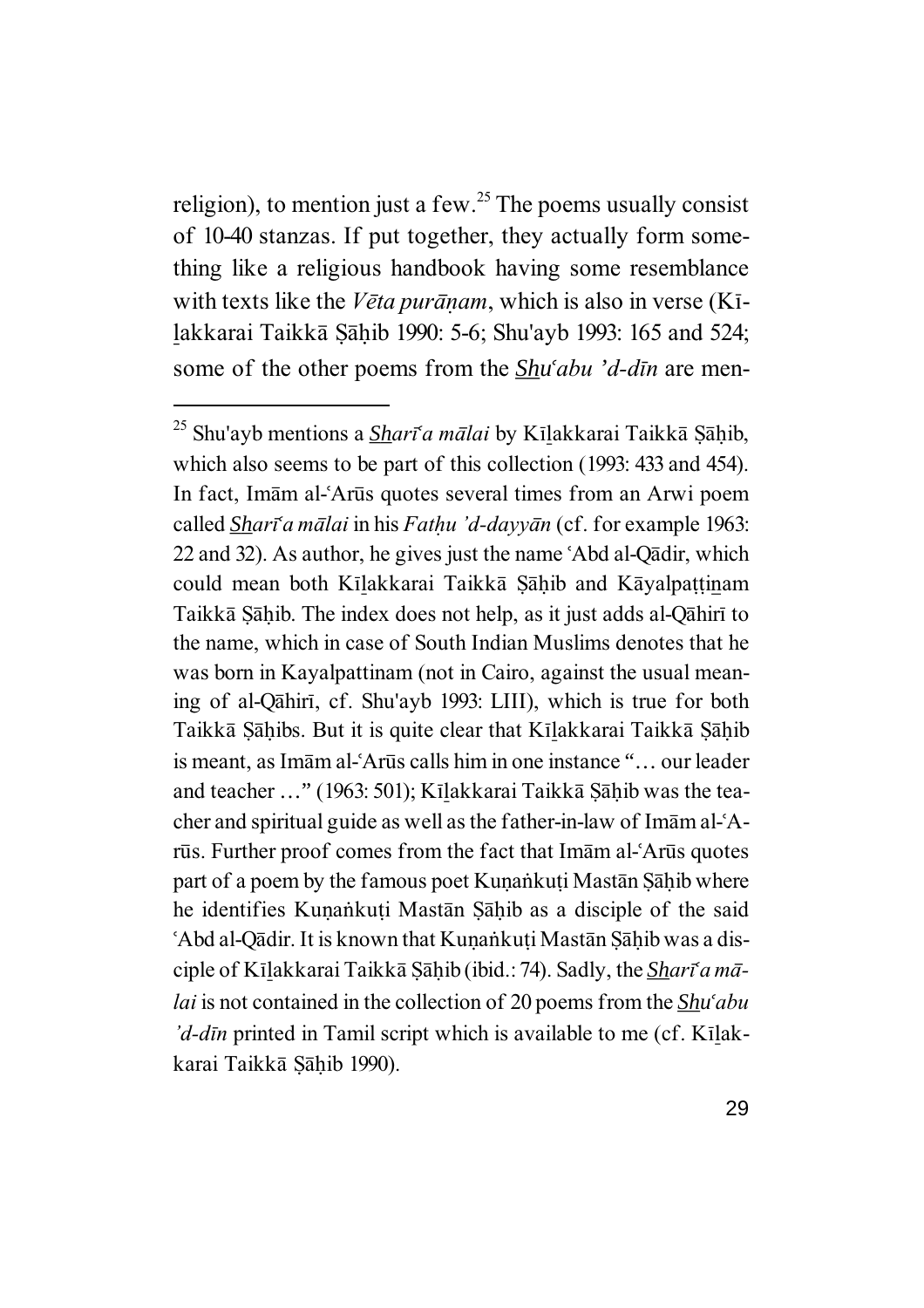tioned in 4.1, 4.3 and 4.5). *Shu<sup><i>cabu*</sup> 'l- $\bar{z}$ m $\bar{a}$ n by Kamal ad-Din  $\Delta$ im Pulavar, which has been mentioned in 4.1, also contains points on creed (Uwise 1990: 221-3).

The *Hadya mālai* by Imām al-ʿArūs, a poem of 33 stanzas (Kokan states that there are 66 verses, but the printed edition has only 33, cf. Kokan 1974: 522), was written around 1869, thus before the bulk of his religious manuals. To a certain degree it is comparable to the poems of his teacher and fatherin-law Kīlakkarai Taikkā Şāḥib, but it does not deal with single aspects of religion. Rather, forty ways of behaviour are listed, ranging from reducing sleep and food, attending prayers regularly, or obeying one's parents, to loving the Prophet and his family and engaging in *dhikr* ("... the glorifying of Allah with certain fixed phrases, repeated in a ritual order, either aloud or in the mind, …", Macdonald 1995: 75). Four each of these modes of conduct should be offered as gifts (*hadya*) to a person or thing connected with the afterlife. These are (1) the Angel of Death, (2) the grave, (3) the angels Munkar and Nakīr,  $(4)$  Mālik, the overseer of hell,  $(5)$  his counterpart Ridwān, the chief angel of paradise,  $(6)$  the bridge leading to paradise, (7) the scale on which one's good and bad deeds are weighed, (8) the Prophet Muhammad, (9) the soul  $(r\bar{u}h)$  and (10) God himself. Apart from these gifts, the qualities and characteristics of death are discussed in the poem. It is said that Imam al-'Arūs wrote this poem for his wife, who had asked for a necklace made of forty gold coins (*k* $\bar{a}$ *cum* $\bar{a}$ *lai*). Instead, her husband wrote this poem to "... serve as an ornament for her soul" (Shu'ayb 1993: 614; cf. al-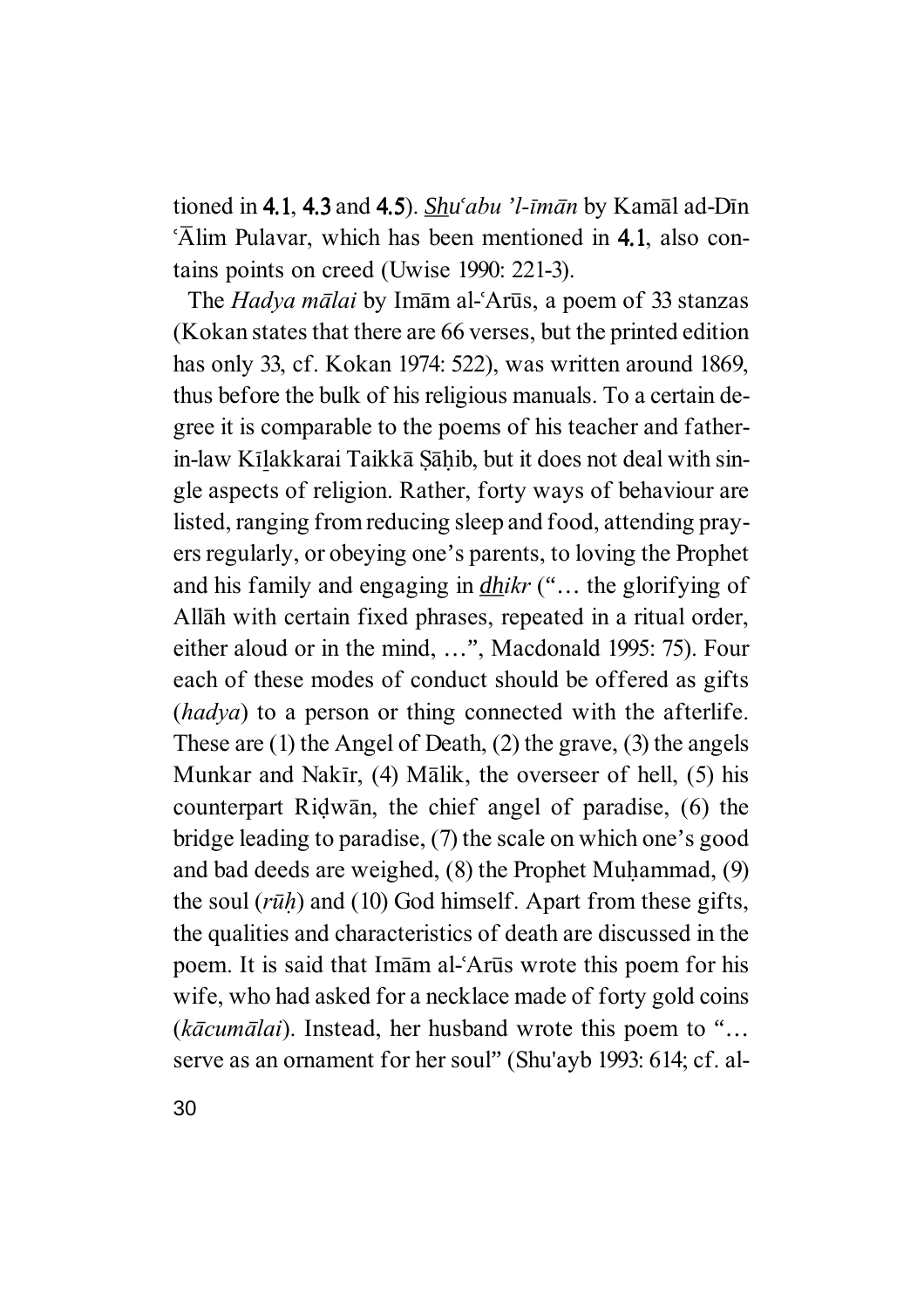so ibid.: 153-5; Imām al-ʿArūs 1996: xx).

Uwise mentions an Arwi poem written by Kas\_h\_¢watta Muhammad Labbai ' $\overline{A}$ lim, a contemporary of Im $\overline{a}$ m al-'Ar $\overline{u}$ s, called *Dīn mālai*, which is supposed to deal with various aspects of Islam (Uwise 1990: 234-5; Shu'ayb 1993: 112).

A book that deals with all schools of jurisprudence and the points on which they differ is *Faydu 'r-rahmān fī ikhtilāfi 'la¬immati 'l-a©y¢n* by Áab¤b MuÀammad ibn Ìadaq MuÀammad Ibrāhīm printed in 1878 (Shu'ayb 1993: 141 and 185; Uwise 1990: 236-7).<sup>26</sup>

Among the texts concerned with jurisprudence we also have to mention the works listed by Shu'ayb under the heading "Sexology" (1993: 184-6).<sup>27</sup> Ibid.: 184: The authors

 $26$  I am not able to say whether this Habīb Muḥammad is identical with the author of *Futūhātu'r-rahmāniyya* mentioned in 4.1.

The work "Fath hul Mueen", which Uwise mentions as a work on jurisprudence by Im $\bar{a}$ m al-'Arūs (1990: 236), cannot be found in the list of works by him supplied by Shu'ayb (1993: 610-26). But it is mentioned by Shu'ayb that a book named *Fathu'l-mu'in* by one Makhdūm Zayn ad-Dīn al-Ma°barī has been translated into Arwi (1993: 284).

<sup>&</sup>lt;sup>27</sup> Im $\bar{a}$ m al-'Arūs states in the *Fathu 'd-dayy* $\bar{a}$ *n*: "Several books, that are not works on jurisprudence, describe many acts relating to sex in the lessons on *´Ilmun-Nis* $\vec{a}$ <sup>*'*</sup> (knowledge of women). I have not included them in this work because authorities are not given there" (1963: 453). I was not able to find any information regarding these works. All the texts containing information on *'ilmu'n-nisa*<sup>*'*</sup>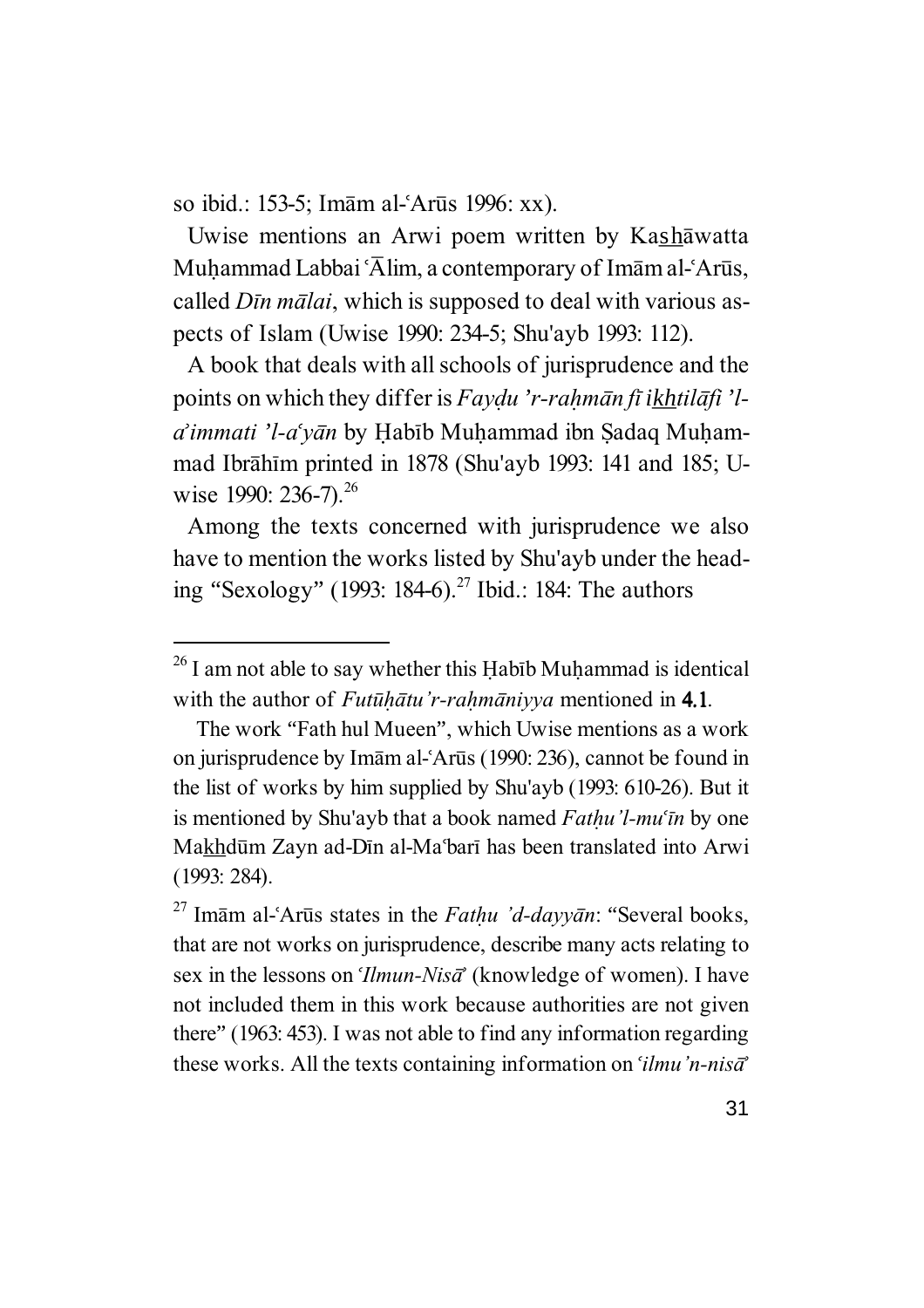… strictly confined themselves to the domain of legitimate marital acts. In fact, there is a warning in all these works that the instructions given in them are to be used wholly and solely for achieving the perfect *Àal¢l* [i.e. permissible, T.T.] act of attaining marital bliss and not for indulging in any *Àar¢m* [i.e. forbidden, T.T.] acts.

Among these works is *Miftahu 's-salah fī īdāhi 'n-nikāh* by Yūsuf Labbai ' $\overline{A}$ lim of Ammapattinam (d. 1887), which contains juridical information on marriage and divorce beside "… subtle points on sexology wholly based on religion …" (ibid.) and which was proscribed by the British in the 1930s, and *'Ilmu 'n-nisa*' by Sayyid Ahmad Kabir of Kilakkarai, printed in 1949. Some of the books mentioned before, like *FatÀu 'd-dayy¢n* (cf. Im¢m al-©Ar¦s 1963: 449-56) or *FayÎu 'r-raÀm¢n*, as well as the *Kit¢bu 'l-wis¢da* (see 4.3), deal at certain points with similar questions.

Mention should be made of the books written especially for women, which deal with the essentials of Islam and information of special interest for women, sometimes condemning things like giving dowry and advising parents to impart education to their daughters. Shu'ayb attributes three works to Sām Shihāb ad-Dīn, namely *Pen putti mālai*, *Kalyāna bid<sup><i>cat mālai* and *Tōkai mālai* (1993: 162). Sayabu Marai-</sup> car lists *Tōkai mālai* as a work of Sām Shihāb ad-Dīn, but

which I could find or which are mentioned in the books available to me (including the *Vēta purānam*, cf. Periya Nūku 1999: 53-6) seem to deal also with juridical questions (and to give authorities).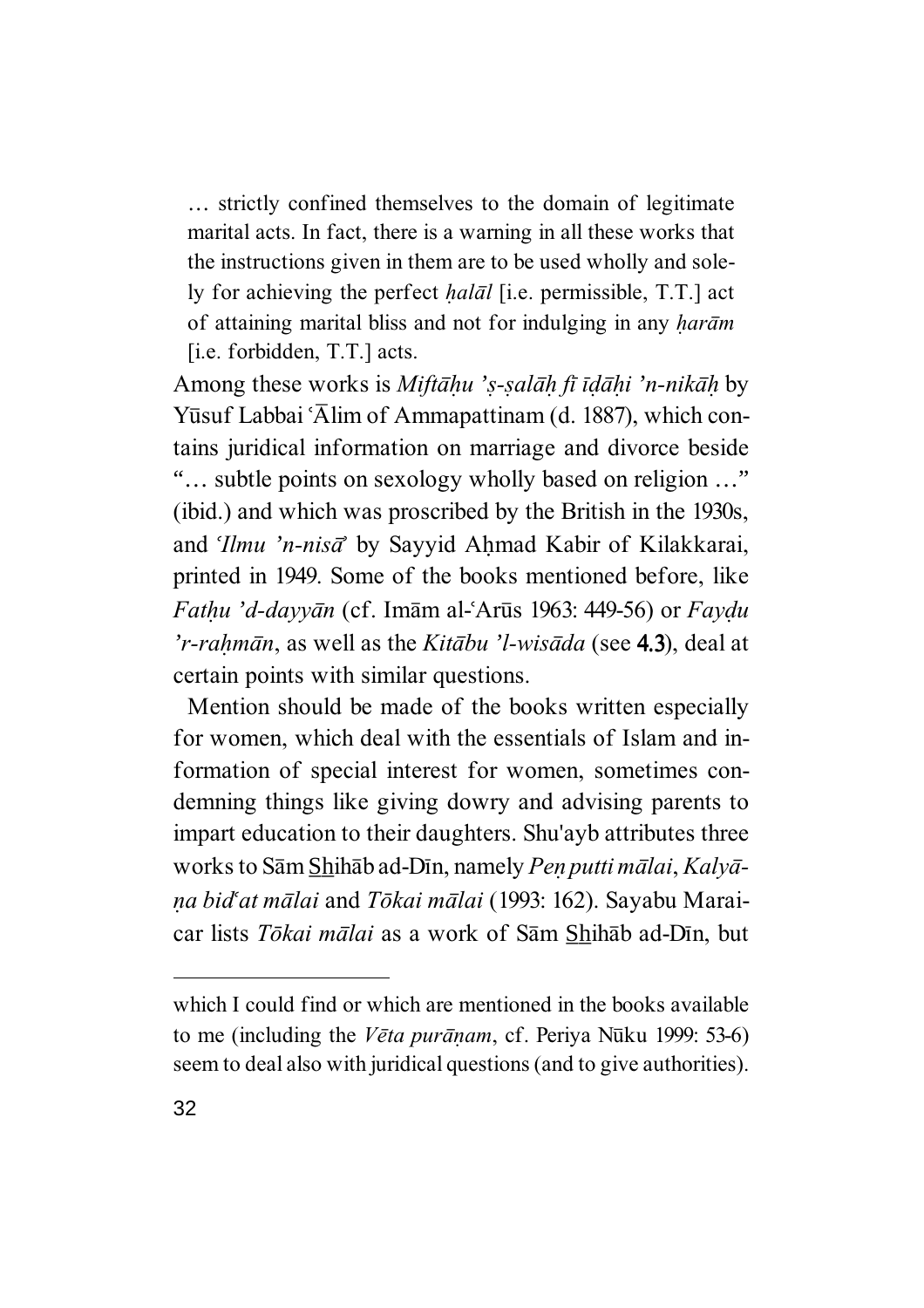while referring to a *Kalyana bid<sup>\*</sup>at malai* and two works with the title *Pen putti mālai*, he gives different authors for these poems. But it is of course possible that Sam Shihab ad-D<sub>I</sub>n wrote poems with similar titles (cf. Sayabu Maraicar 1996: 82, 85 and 86-7).<sup>28</sup> Kokan also mentions the *Tōkai mālai*, and gives another work with the title *Kalyāna pitru* (?) *mālai* (1974: 54). Imām al-ʿArūs has also written works especially for women. Two of them, *Talai fātiha* and *Ma*<sup>*c*</sup>*rifatin*  $\bar{a}$ *r* $\bar{a}$ *ttu*, are dealt with below. *Toli pen patikam* is another work by him on the subject. A number of other books for women have been published. There are also books imparting basic religious knowledge for children, like *Simtu 's-sibyan* by Yūsuf Labbai 'Ālim of Ammapattinam which describes the Hanafī school of jurisprudence. Two other important books for children are *TuÀfatu 'l-a¿f¢l* and *MinÀatu 'l-a¿f¢l*, both by Sayyid Muhammad known as Colombo ' $\overline{A}$ lim S $\overline{a}$ hib, which deal with the Hanafī and Shafi<sup> $\tilde{I}$ </sup> schools respectively (Shu'ayb 1993: 162-3 and 510).

<sup>&</sup>lt;sup>28</sup> Sayabu Maraicar mentions a *Putti mālai* as a poem by Sām Shihāb ad-Dīn, but this could as well be a work on *tasawwuf* (1996: 153). A *Pen putti mālai* was recently republished. Though no author is given, he identifies himself in the second stanza as Muhammad Husayn, who wrote during the late eighteenth century. A poem from the *Talai fātiha* by Imām al-`Arūs (see 4.4) is also included in this edition (Anonymous n.d.: Title page, 1 and 44-8; Im ām al-ʿArūs n.d.: 6-9; Zvelebil 1995: 443 and 542).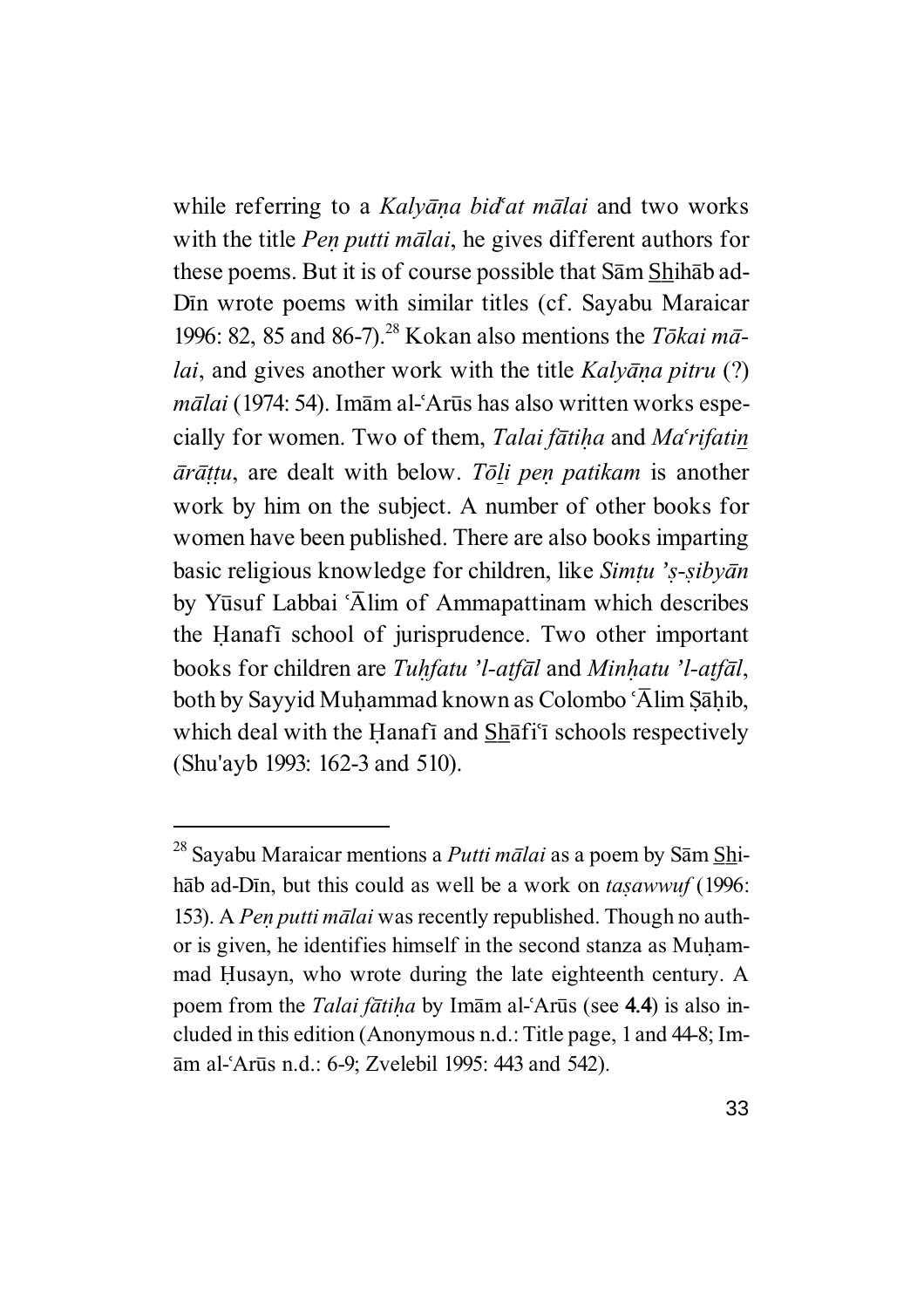# 4.3. Taşawwuf (Mysticism)

Often, Arwi texts on mysticism form part of an anthology or a religious handbook which is also concerned with creed and jurisprudence, and these fields are often inseparably intertwined. In coastal Tamilnadu and Sri Lanka, and particularly with respect to the Arwi authors, we find few traces of a distinction or even enmity between "juridical" and "mystical" Islam. Rather, most Arwi authors are both, *©¢lim* ("religious scholar") and *sūfī* ("mystic"), and combine the ideas of both in their writings. The *tarīqas* (*sūfī*-orders) common in the area where Arwi is in use are usually quite "orthodox" and stress the importance of the Sharī<sup>*'a*</sup>. By far the most common *tarīqa* in the Arwi area is the Qādiriyya, founded by 'Abd al-Qādir Jīlānī (1077 o. 1078-1166). Many important authors, like Sām Shihāb ad-Dīn, Kīlakkarai Taikkā Sāḥib, and Imām al-`Arūs, were its members. Another *tarīqa* of importance among Arwi writers is the Shadhiliyya, founded by Abu'l-Hasan ash-Shadhili (1196-1258) (cf. Shu'ayb 1993: 61-3; Eaton 1996:  $54$ ).<sup>29</sup>

The first mystic poet in Tamil Muslim literature is Pir Muhammad, who is buried in Takkalai in Kanniyakumari district. In Arwi, there are some poems by Sām Shihāb ad-Dīn which seem to deal with *tasawwuf*. Among them are a *Ma*<sup>*c*</sup>*rifa m¢lai* and a *Neñca|ivu m¢lai* (Sayabu Maraicar 1996: 153),

<sup>&</sup>lt;sup>29</sup> The Čishtiyya, the most important order of South Asia, is of little importance among Tamil speaking Muslims.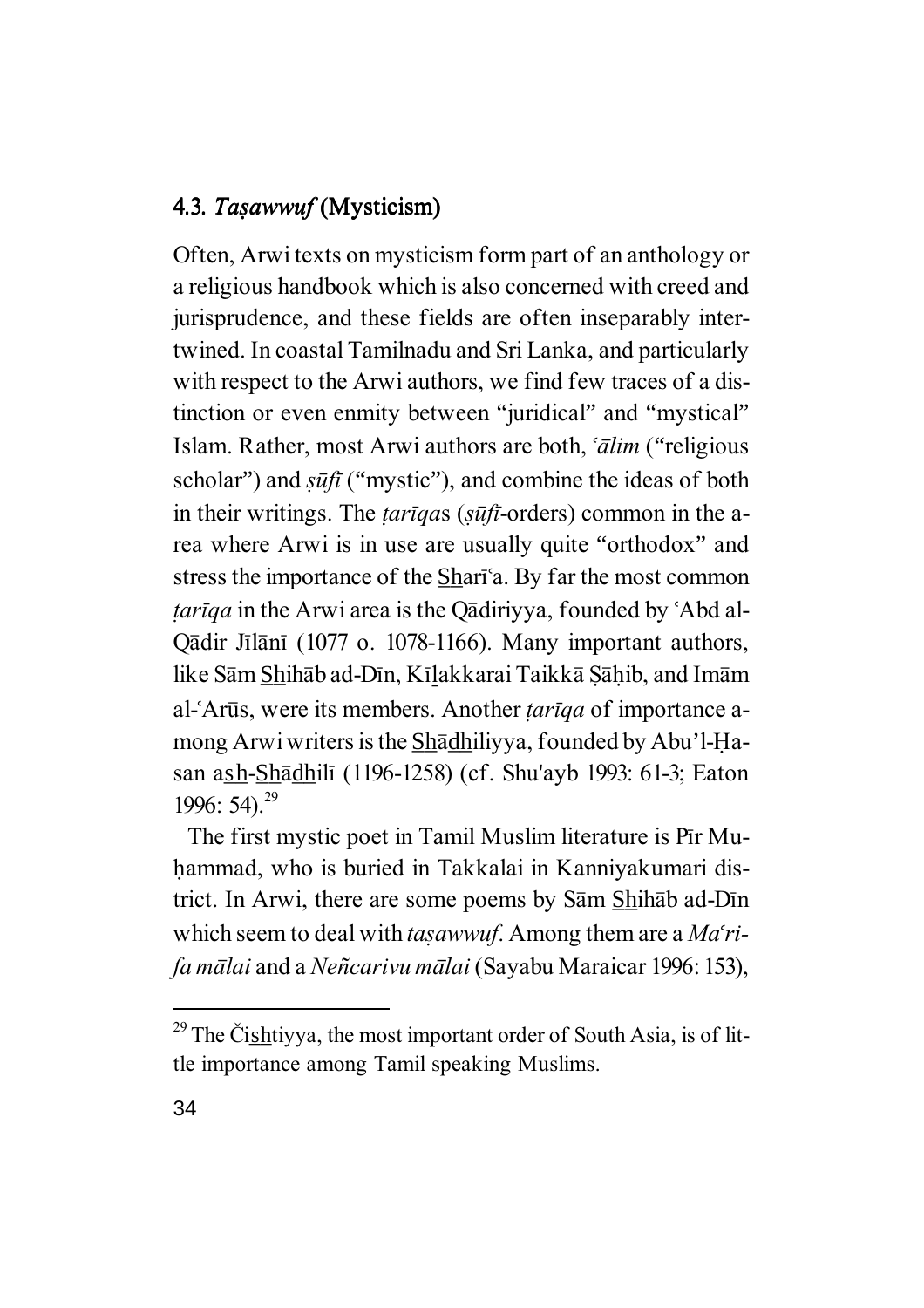and possibly also  $\tilde{N} \bar{a}$ *ya mālai* (Kokan 1974: 54). The *Nizāmu*  $'l$ <sup>2</sup> $aq\bar{q}$  *id* by Mahmūd Tībī (see 4.2), as has already been mentioned, seems to contain information on mysticism too.

Kīlakkarai Taikkā Sāhib's anthology *Shu'abu 'd-dīn* contains a number of poems on *tasawwuf*, like *Tarīqa mālai*, *Haqīqa mālai, Ma*<sup>*cifa mālai, <u>Dh</u>ikr mālai, Wujūd mālai* and</sup> *Shuhūd mālai* (cf. Shu'ayb 1993: 165; table of contents of Kīlakkarai Taikkā Şāḥib 1990: 120). This is in line with the importance of Kīlakkarai Taikkā Şāḥib as one of the leading teachers of the Qādiriyya in South India, among whose disciples were important *şūfī* authors in both Tamil and Arwi, like Imām al-ʿArūs (Arwi) or Kunankuti Mastān Sāhib (Tamil).<sup>30</sup> It was Kīlakkarai Taikkā Sāhib who started the *Kitābu 'l-wis¢da* (see below).

Imam al-Arūs continued the mystical traditions of his *shaykh* and father-in-law. In many of his earlier works we find references to mystical ideas, thus to the prophetic tradition "die before you die" (cf. Schimmel 1985: 197-8) in HM 2.1, and the religious handbooks deal with similar topics in

 $30$  Kunankuti Mastan (many publications have the Tamil name form "Mast<del>an"</del>) Sahib is considered to be the most important *suft* poet in Tamil. His poems are usually printed in Tamil, but Shu'ayb calls him an Arwi poet, and Imam al-Arūs quotes a poem by him in the *Fathu 'd-dayyān* which is written in Arabic script. Thus I am unable to say whether Kuṇaṅkuṭi Mastān Şāḥib used both scripts or just one, and if just one, which one (Shu'ayb 1993: 488-9; Imam al-`Arūs 1963: 74; Zvelebil 1974: 115; cf. Sahabdeen 1995: 297).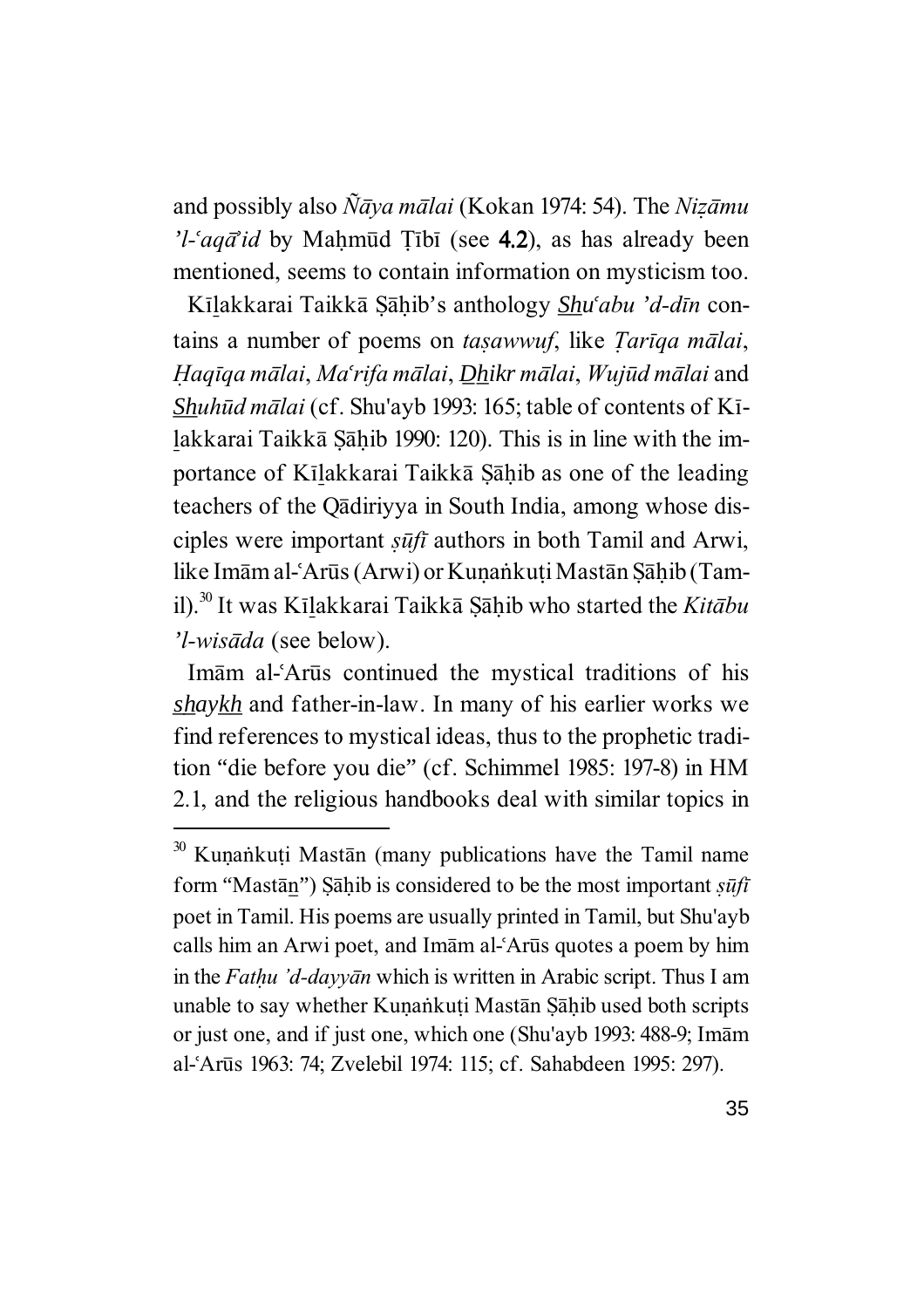many instances (see for example the chapter about *ma*<sup>*rifa* in</sup> the *Fathu 'd-dayyān*  $\langle cf. \text{Im} \bar{a} \text{Im} \text{ } a \text{Im} \text{Im} \text{ } 1963$ : 53-76 $\rangle$ ).

A further Arwi work on *tasawwuf* by Imam al-'Arus is *Ma-Crifatin*  $\bar{a}$ *rāttu*, a lullaby on mystical points written especially for women. Imam al-`Arūs seems to have written several lullabies on mystical topics (Shu'ayb 1993: 162, 455 and 624).

But his most important contribution to *tasawwuf* in Arwi is *Ghanīmatu 's-sālikīn*. It was first printed in 1894. It deals with "... all the essential aspects of mysticism" (ibid.: 160) as well as with jurisprudence (ibid.: 611, cf. also ibid.: 455 and Kīlakkarai Taikkā Sāhib 1990: 6). According to Muhammad Nilām it also contains biographical information on Hasan and Husayn, the grandsons of the Prophet (cf. Muhammad Nilām 1963: xxiii). In the introduction, Imām al-'Arūs mentions that he collected information from the writings of earlier saints and compiled them in this book, as the laymen of his period did not seem to have much leisure to devote themselves to the study of Sufic ideas. "As a single book, it embodies the substance of all that is found in my earlier works *Fat-hul Matīn*, *Fat-hud Dayyān*, *Maghānī* and *Fathussalām*" (translation by Shu'ayb; 1993: 161). Thus, the *Ghanīmatu 's-sālikīn* forms the last of the religious manuals written by Imam al-'Arūs. Especially as regards the last three volumes *Fathu 'd-dayyān*, *Maghānī* and *Ghanīmatu 's-sālikin*, there seems to be a slight difference with regard to the intended audience: *Fathu* '*d-dayyān* for the layman, *Maghān* $\bar{i}$  for the *'* $\bar{a}$ *lim* and *Ghanīmatu 's-s* $\bar{a}$ *likīn* for the *sūfī*. But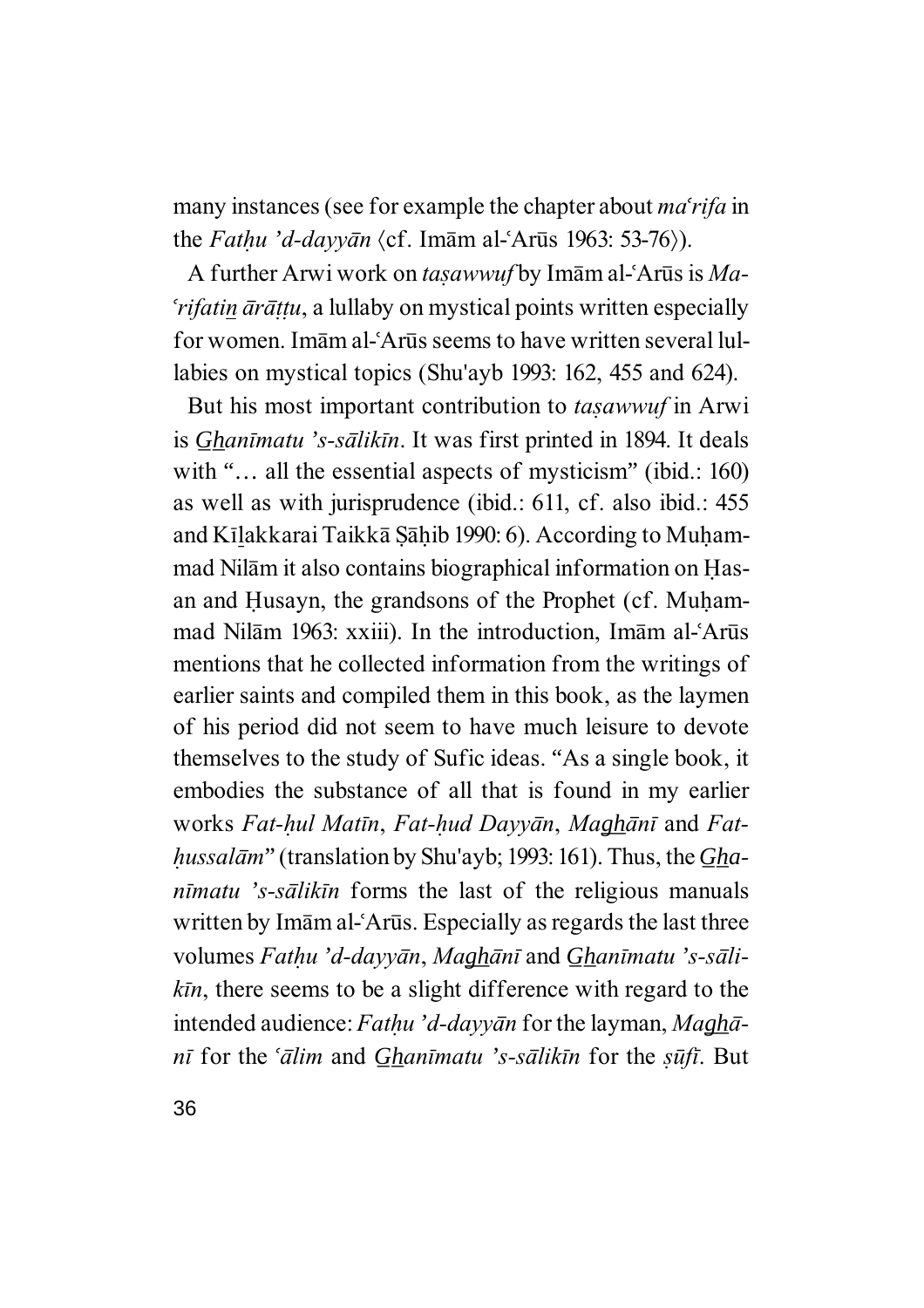still all of the works were intended for a general audience without sufficient knowledge of Arabic. Both *'* $\bar{a}$ *lim* and  $s\bar{u}$ *ft* were of course expected to collect information from the original sources.

Imām al-ʿArūs also wrote books on *tasawwuf* in Arabic. In fact, he, like other Arwi authors, seems to have been careful not to reveal too many mystical points to the general reader without any mystical experiences, to avoid misinterpretations (cf. Shu'ayb 1993: 631). This becomes especially clear in his discussion of the famous sentence *an¢ 'l-Àaqq* ("I am the absolute truth; I am God"), uttered by Mansūr al-Hallāj (d. 922). He writes (Imam al-ʿArūs 1963: 403-4):

Living saints, at moments of ecstasy, have lost control of themselves and given vent to expressions like "I am Allah" and "I am the Truth". Their utterances are similar to the utterances made under duress, and ordinary people can never reach their stage of attainment to make such utterances. The expressions made by them were made at moments when they were forgetful of themselves, and in saner moments, when they were reminded of what they had uttered in their forgetfulness, they always repented and prayed for forgiveness … It is for this reason that the reading of books written by learned men of great wisdom, ..., have been ruled to be *harām* for ordinary people who are incompetent to read and understand them. Many of the ordinary people who read such books slip and fall off the right path, through lack of understanding.

Authors who passed on this kind of information were subject to criticism, as the example of Siddi Levvai shows. Siddi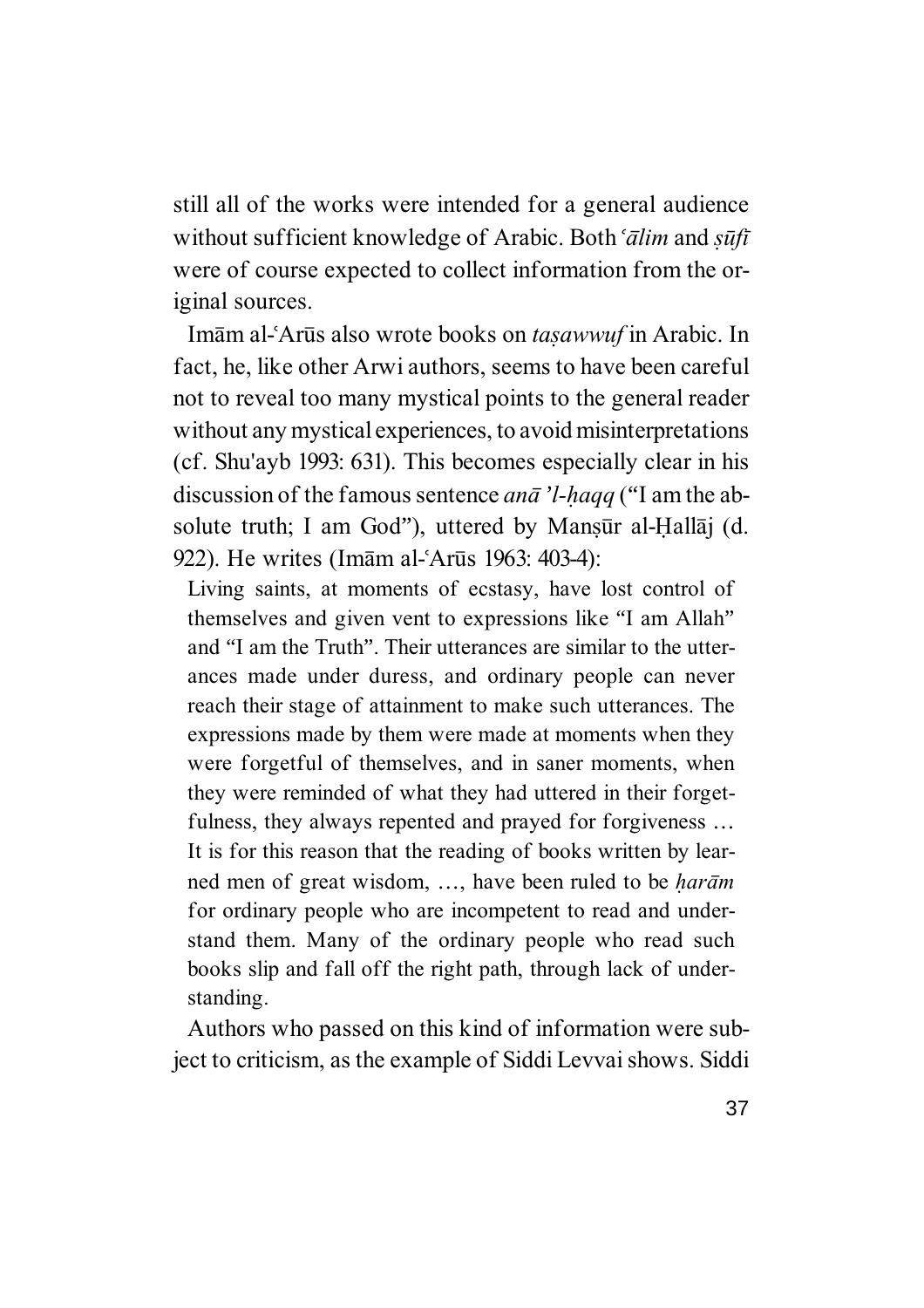Levvai (1838-98) started a controversy through his book *Asr* $\bar{a}$ *ru 'l*- $\bar{a}$ *lam*, because of "... revealing intricate mystical points to the common masses" (Shu'ayb 1993: 500-1).<sup>31</sup>

This attitude gave ammunition for groups who criticised Arwi and the use of the Arabic script as well as *tasawwuf* in general. It may also have contributed to the image of the "Muslim Brahmins" which was brought up by the Self-respect Movement (cf. More 1993: 90-1).

A very famous book by Shaykh Mustafa of Beruwala is *M* $\bar{z}$ *an malai*, first published in 1868, which deals with *tasawwuf* (Shu'ayb 1993: 159; Jalahtīn 1999: 112). Uwise says that it deals with all aspects of Islam and its "… path of purity" (Uwise 1990: 234; cf. also ibid.: 221).

Another mystical work in Arwi is *Maw¢hibu 'l-makkiyya* by Muhammad Ghawth of Melapalayam published in 1887, which seems to deal mainly with the theory of the *nūr muhammadī*, the "Light of Muhammad", "... the technical term for the pre-existence of the soul of the Prophet Muhammad …" (Massignon 1995:452), from which the other souls emanated. Muhammad Ghawth used works by ar-R $\bar{a}z\bar{i}$  (d. 1209) and as-Suyūțī (1445-1505), among others, as sources (Shu'ayb 1993: 286-7 and 418-9).

A work called *Jawāhir nafīsa* by Yūsuf Labbai 'Ālim of

 $31$  I am not sure whether the book is in Arwi. In his bibliography, Shu'ayb lists it as Tamil, but that refers to a reprint made in 1974. As many Arwi works are reprinted today in Tamil, I cannot say whether the original is Arwi or Tamil.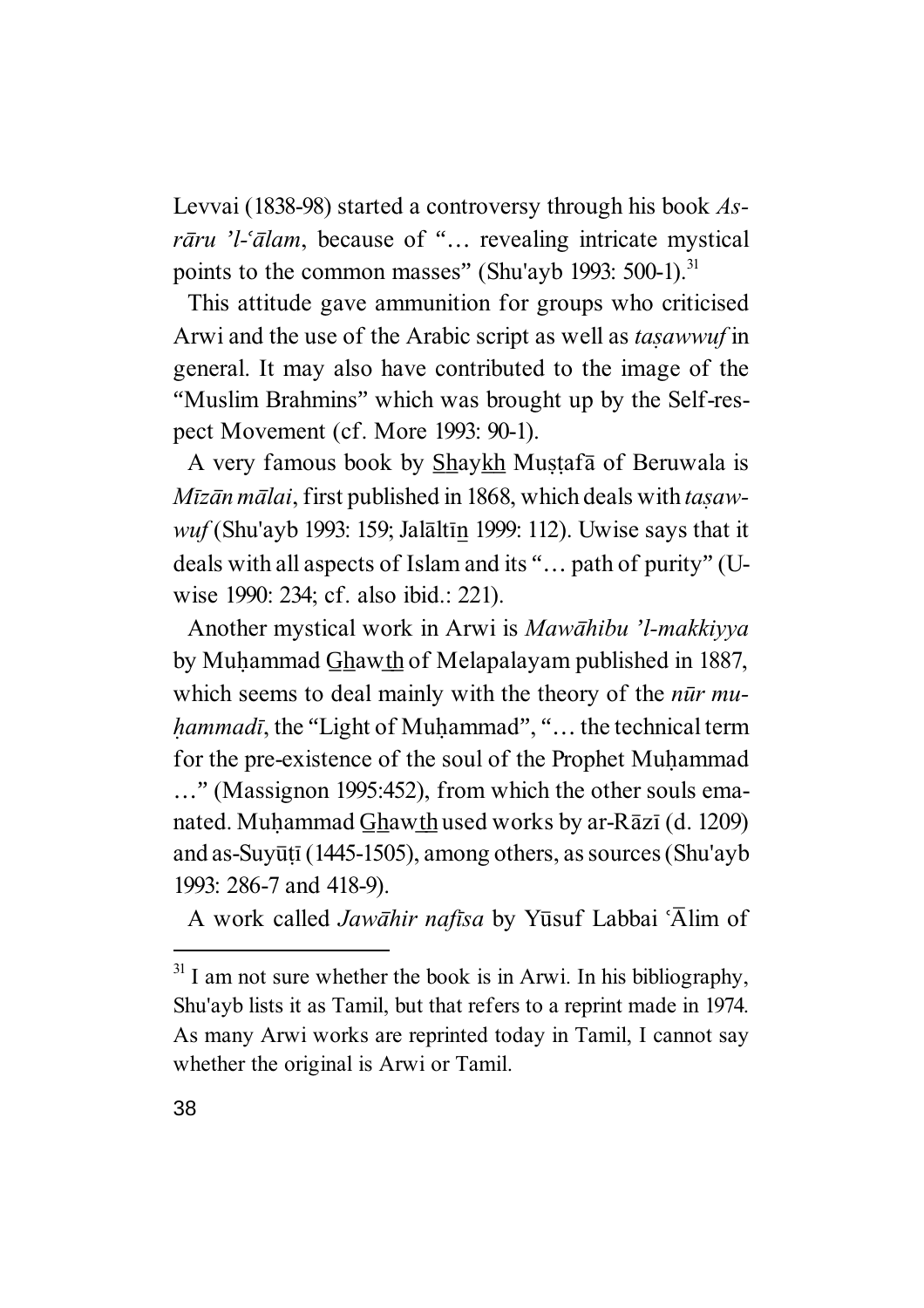Ammapattinam is mentioned. Shu'ayb does not mention which language it is written in, though all other works of this author mentioned by Shu'ayb are in Arwi. *Jawāhir nafīsa* deals especially with the Qādiriyya "Sufi order" (ibid.: 455; cf. also ibid.: 820).

At the beginning of the twentieth century we have the works of Sayyid  $\overline{A}$ siya Umm $\overline{a}$  (1868-1949), who wrote mainly mystical poems. A number of her poems have been published in 1976 (cf. Sayyid  $\overline{A}$ siya Umm $\overline{a}$  1976). Another poetess, Fātima Jawhariyya (b. 1900), wrote "poems of spiritual nature", that have been partly published in 1985 by her son (Shu'ayb 1993: 504).

Finally, mention must be made of the *Kitābu 'l-wisāda*, also called *Talaivanai kitāb* or "pillow book", maybe named thus on account of its size. It is a manuscript kept in the library of the Madrasatu'l-'Arūsiyya in Kilakkarai. According to Shu'ayb it "… contains material written by more than a hundred Saints and which deals with various aspects of religious and worldly life" (1993: 95 note 28). It was started by Kīlakkarai Taikkā Sāhib to preserve the writings of important saints and scholars for future generations (Ajmal Khan 1985: 62; cf. also Uwise 1990: 217; Kīlakkarai Taikkā Şāḥib 1990: 5-6 even states that more than 350 saints wrote in it). Beside mysticism, the wide range of topics covers not only creed and jurisprudence, but also science, like medicine (see 4.5) or zoology (personal communication from M. Syed Mohamed "Hasan" on 13.6.2000 in Chennai).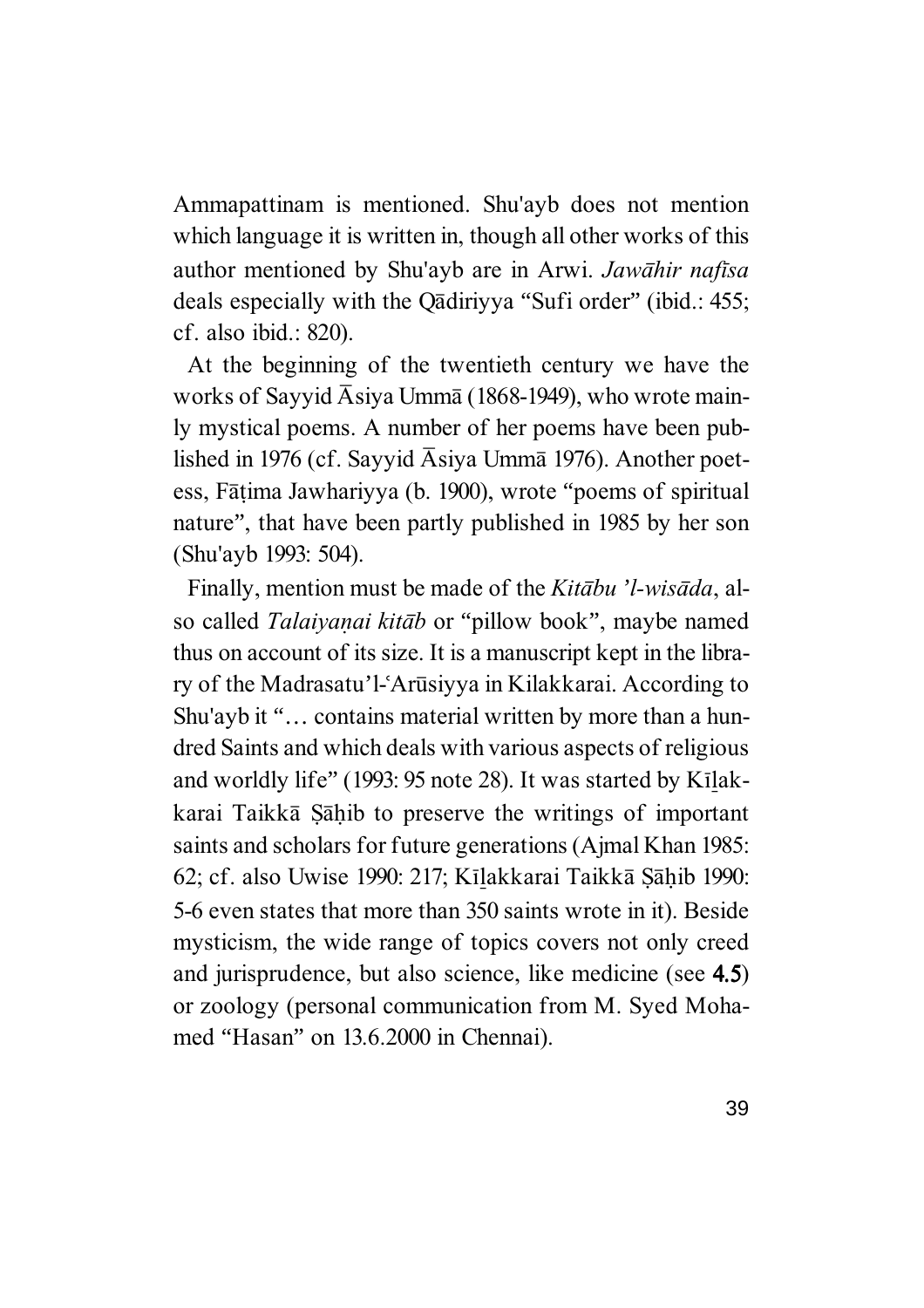# 4.4. Biographies and Panegyrics

Biographies and panegyrics occupy an important place in Islamic culture. Praising the Prophet, his companions *(sahaba)* and the saints was and is considered to be a meritorious act by many Muslims, and though a number of reformist and revivalist groups condemn this praising as un-Islamic, the recital of panegyrics still forms part of celebrations in the Islamic world.<sup>32</sup> Similarly, the biographies of holy people are important for Islam, as the lives of the *sahaba*, saints and above all the Prophet himself set the precedents for a life led according to the rules of Islam, which is also the basis for the *hadith*literature. Of course, the biographies will not only give the dry facts of the life of this or that person, but also extol and praise their qualities.

The first biographical poems in Arwi were written by Sām Shihāb ad-Dīn. Most important among them is the *Rasūl mālai*, a biographical poem on the life of the Prophet (Shu'ayb 1993: 286; cf. also Uwise 1990: 152;<sup>33</sup> Sayabu Maraicar 1996:

<sup>33</sup> Uwise writes that the *Rasūl mālai* was written by Sām Shihāb ad-Dīn's son, whom he calls "Nayina Lebbai". But all other authors attribute it to Sām Shihāb ad-Dīn himself. The edition of *Rasūl mā*-

<sup>&</sup>lt;sup>32</sup> I was able to visit several recitations of *mawlid*, panegyrics (literally "birthday" or "place of birth"), on the Prophet between August 1999 and June 2000 at the *dargah* of Hadrat Ukkāsha (Ukkās in Tamil, cf. Shu'ayb 1993: 14) in Porto Novo; he is said to have been a companion of the Prophet and a participant of the battle of Badr.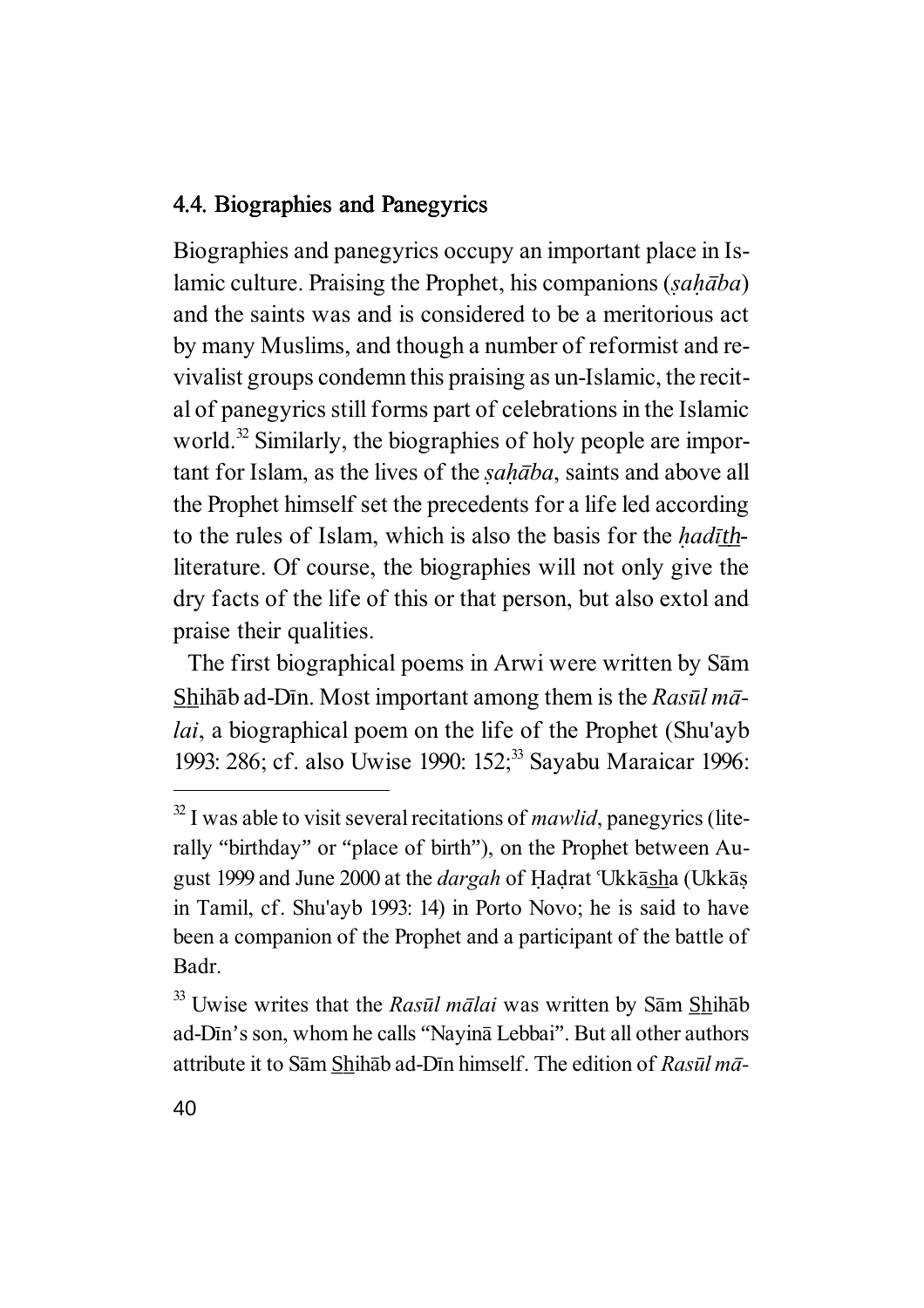89; Manavai Mustafa 1986: 200).<sup>34</sup> Kokan lists two more poems by Sām Shihāb ad-Dīn which might deal with the life of the Prophet: *S¤ra m¢lai* and *Nab¤ m¢lai* (1974: 54-5). But it is as well possible that these are just other names for the *Rasūl mālai*, which is, as Uwise mentions, also called *Napiyull¢*<sup>35</sup> *m¢lai* (1990: 152).

According to Shu'ayb, Sām Shihāb ad-Dīn also wrote a biography on 'Abd al-Qādir Jīlānī, the founder of the Qādiriyya *¿ar¤qa*, called *MuÀyi 'd-d¤n m¢lai* (1993: 288-9). But no other author mentions this work, though there are other works with the same name by other authors (cf. Uwise 1990: 153;

*lai* that is available to me calls the author "Shihab ad-Dīn Shām Naynā Labbai". That this person is identical with Sām Shihāb ad-Dīn is corroborated by the fact that the edition includes a *Mīrān mālai* by the same Shihāb ad-Dīn Shām Naynā Labbai, besides a *N* $\bar{a}$ *kaimani m* $\bar{a}$ *lai* by another author (cf. Shih $\bar{a}$ b ad-Dīn n.d.: 1 and 107). The *Mīrān mālai* is unanimously accepted as a work by Sām Shihab ad-Dīn, though it is not mentioned by Uwise (on the *Mīrān*  $m\bar{a}lai$  see below).

<sup>&</sup>lt;sup>34</sup> As the *Rasūl mālai* was written almost at the same time as the *Cīrāppurānam*, the most important Tamil Muslim epic, it might be interesting to compare the two works, especially as there is a legend that Sām Shihāb ad-Dīn's brother Shaykh Sadaqatullāh supplied the necessary information to Umaruppulavar, author of the *Cīrāppurānam* (cf. Shulman and Subrahmanyam 1993: 524).

 $35$  Tamil name form, as given by Uwise.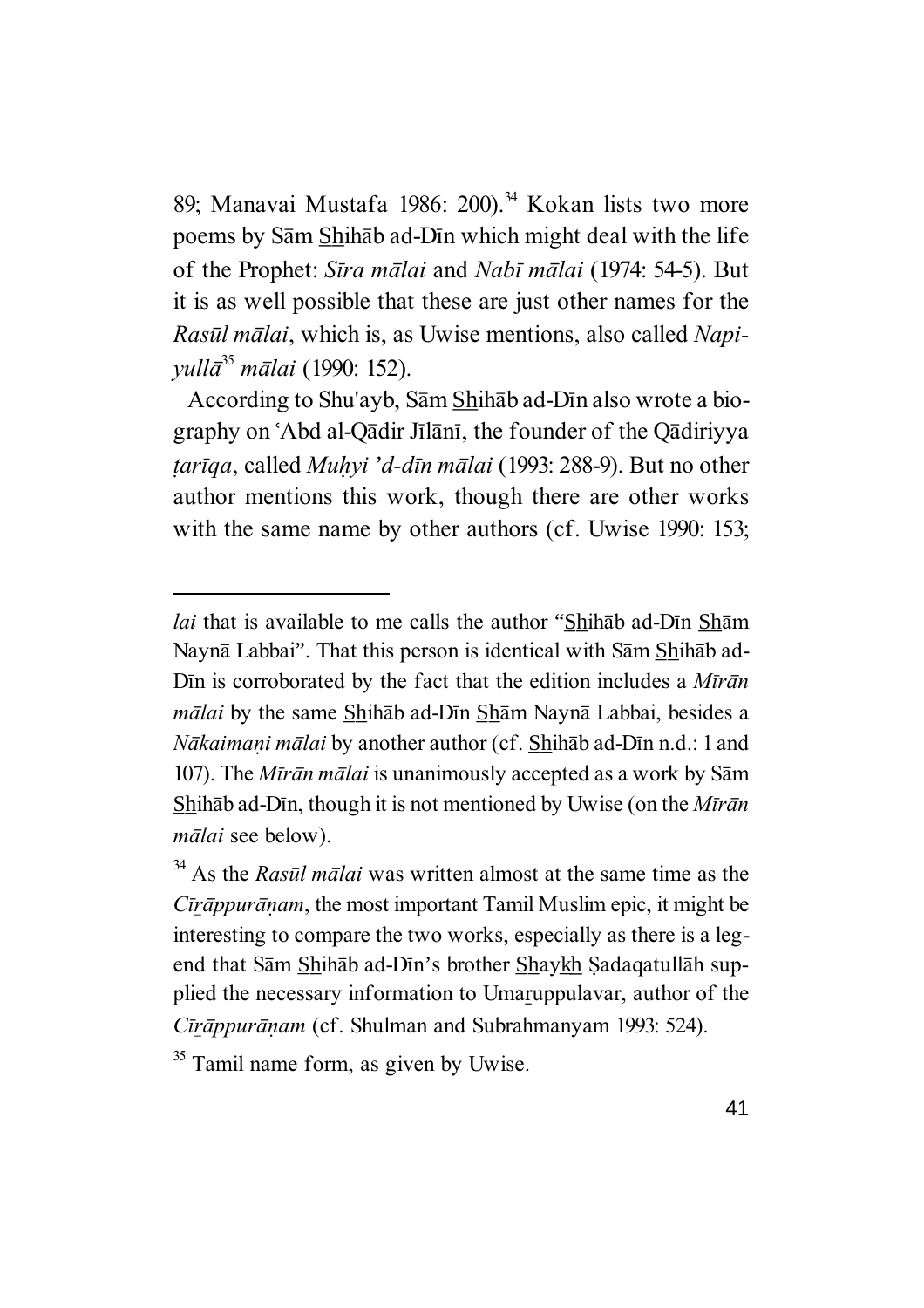Sayabu Maraicar 1996: 88).<sup>36</sup> But it is probable that Shu'ayb refers to a poem by Sām Shihāb ad-Dīn called *Mīrān mālai*, which deals with the life of 'Abd al-Qādir Jīlānī (cf. Sayabu Maraicar 1996: 88; Kokan 1974: 55; Shihāb ad-Dīn n.d.).

There are two other works which seem to be biographical poems by Sām Shihāb ad-Dīn: *Nālu yārkal mālai* or *Nālvar m* $\bar{a}$ *lai* (on the life of the four first caliphs), and  $\bar{A}ru$  *im* $\bar{a}m$ *mālai* (on six Imams; I am unable to say which Imams are meant) (Sayabu Maraicar 1996: 85; Kokan 1974: 54).

While I could not find any panegyrical or biographical poems by Kīlakkarai Taikkā Şāḥib (that is, none where these topics predominate), there are a number of them by Im $\bar{a}$ m al-'Arūs, both in Arwi and Arabic. Among the most important of the Arabic poems is *Maw¢hibu 'z-zayn f¤ man¢qibi 'l-Àasanayn* on the life of Hasan and Husayn, the grandsons of the Prophet, which has been translated by the author himself into Arwi (Shu'ayb 1993: 288 and 616).

Among the Arwi panegyrics by Imam al-'Arūs, *Talai fati-Àa* is the most important. Its content are prayers for the intercession and help of the prophets, their wives, and especially of Fāṭima, the daughter of Muḥammad. "It contains an Arabic *qasīdah* of 78 lines with its Arwi translation in between. It also contains 115 lines of Arwi and Arabic poems" (Shu- 'ayb 1993: 613). But the editon of the *Talai fātiha* available to

<sup>&</sup>lt;sup>36</sup> Both Shu'ayb and Uwise mention a number of other biographies (often said to be translations) on 'Abd al-Qādir Jīlānī (Shu'ayb 1993: 289; Uwise 1990: 235-6).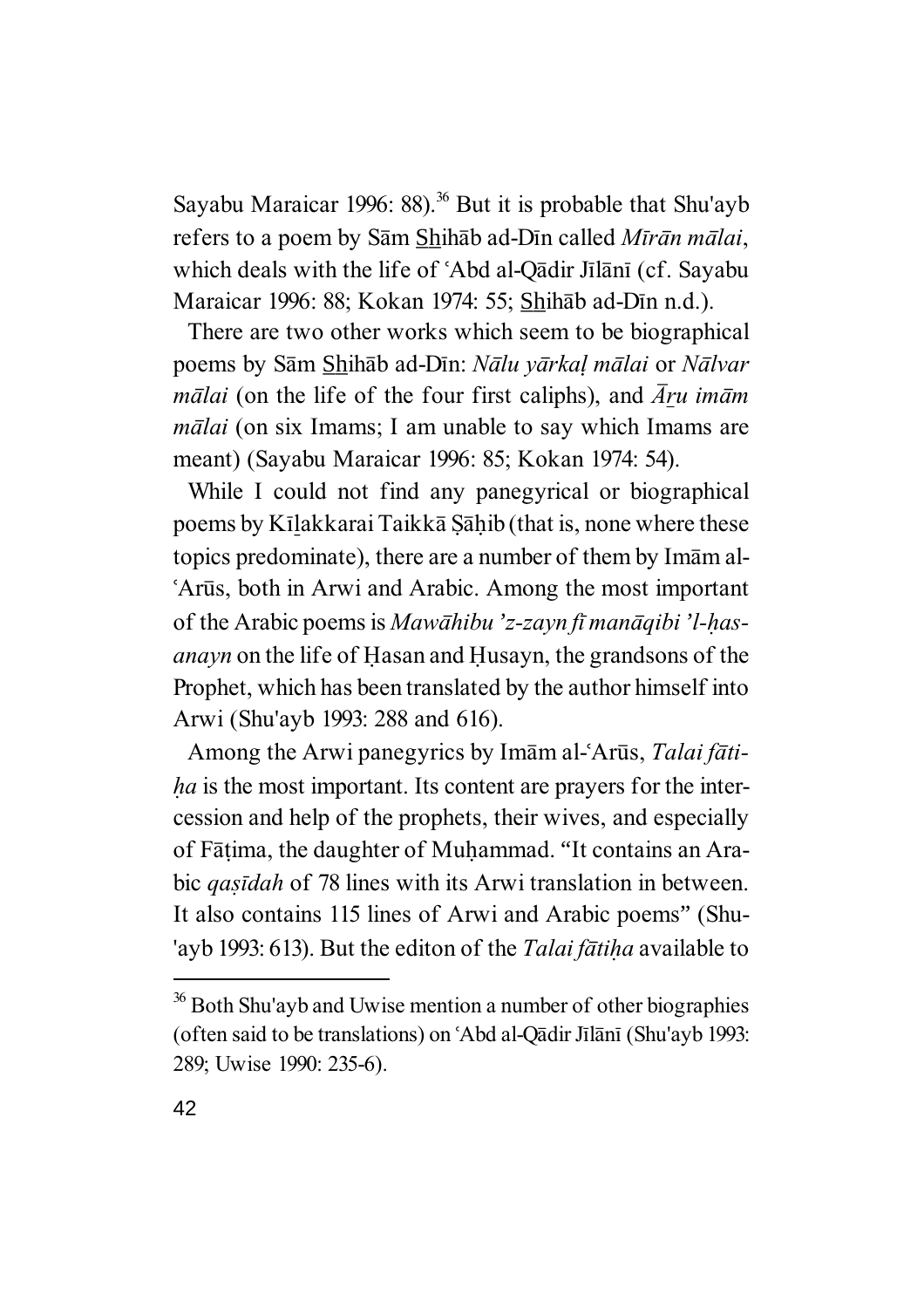me contains much more material. Of its seventeen texts (some, like the introduction, in prose), seven are in Arwi, six in Arabic, and four employ both languages. The Arabic poems are on the whole shorter than the Arwi ones, making up only about eight of the 68 pages (including the title page) of the edition, though the Arwi is sometimes heavily Arabicised. But the longest text, called *Laka 'l-hamdu*,<sup>37</sup> combines both languages and makes up nearly half of the total; this is probably the Arabic poem with Arwi translation Shu'ayb is referring to (cf. Imam al-'Arūs n.d.: 13-44).

The *Talai fātiha* is recited particularly by women, mainly during the months of Ramadan and Muharram, as well as on special occasions like pregnancy. Though certain "revivalist" groups have attacked and condemned the work and its recital as un-Islamic, it seems to be still held in high esteem by many Muslims, especially in Sri Lanka (ibid.: 74-5).

Apparently, the *Ghanīmatu* '*s*-*sālikīn* also contains biographical information on Hasan and Husayn (cf. Muhammad Nil¢m 1963: xxiii).

Two biographies have been prepared on the founder of the Shādhiliyya order, 'Abu'l-Hasan ash-Shādhilī. One was written by N¦À the Junior. This work is called *Nafaˢtu 'l-©anbar f¤ man¢qibi qu¿bi 'l-akbar*. The other biography called *Hid¢ yatu* 's-sālikīn was written by a certain Muhammad Ismā'īl of Nagapattinam.

Nūḥ the Junior has apparently also translated a famous col-

 $37$  In most cases the first words of a poem form its title.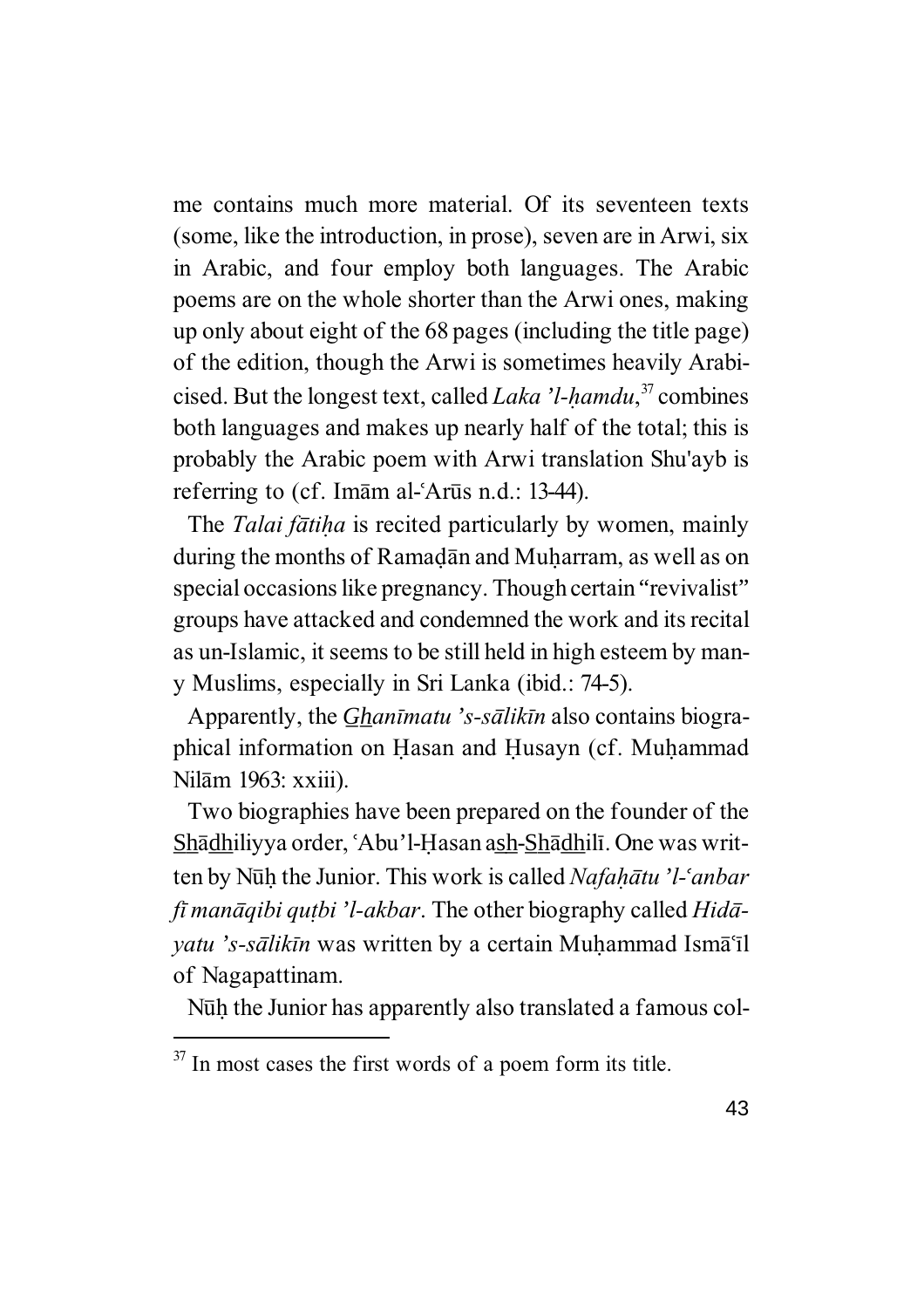lection of biographies of saints, Farīd ad-Dīn 'Attār's *Tadhkiratu 'l-awliy¢¬*, into Arwi. These were published as *Ad-duraru f¤ hik¢y¢ti 'l-g\_h\_urar al-mulaqqabi bi qa¼a¼i 'l-awliy¢* in 1881.

A number of other biographies, for example on the Nagore saint Shah al-Hamīd or Maryam (Mary), seem to exist (Shu-'ayb 1993: 286-90).

Shaykh Mustafā of Beruwala eulogised Umar of Kayalpattinam in the poem *Meyññ¢zattuti*. He discusses the mystical significance of the three Arabic letters which constitute the name ©Umar: *©ain*, *m¤m* and *r¢*. While Shu'ayb says it is in Arwi, Jalāltīn explicitly states that it is written in Tamil language and script ("... tamil moliyil, tamil lipiyil iyarriya kavitai nūl, meyññānat tuti enpatākum", Jalāltīn 1999: 113; Shu-'ayb 1993: 110-1; Uwise 1990: 202).

Kashāwatta Muhammad Labbai ' $\overline{A}$ lim is reported to have written panegyrics on his spiritual master, Kāyalpattinam Taikkā Sāhib, in Arabic and Arwi (Shu'ayb 1993: 112).

Quite popular in Arwi are poems of the *munajat* genre (the Arabic term denotes a secret dialogue or confidential conversation), which "… invoke blessings" and are "… also generally used for the extempore prayer offered after the usual liturgical form has been recited" (Uwise 1990: 120-1; cf. also Ajmal Khan 1999: 44). Among the poems by Sayyid  $\overline{A}$ siya Ummā published in 1976 is a large number of *munājāts* (cf. Sayyid  $\overline{A}$ siya Umm $\overline{a}$  1976), and Uwise mentions a collection of twelve such poems in the Arabic script (1990: 121).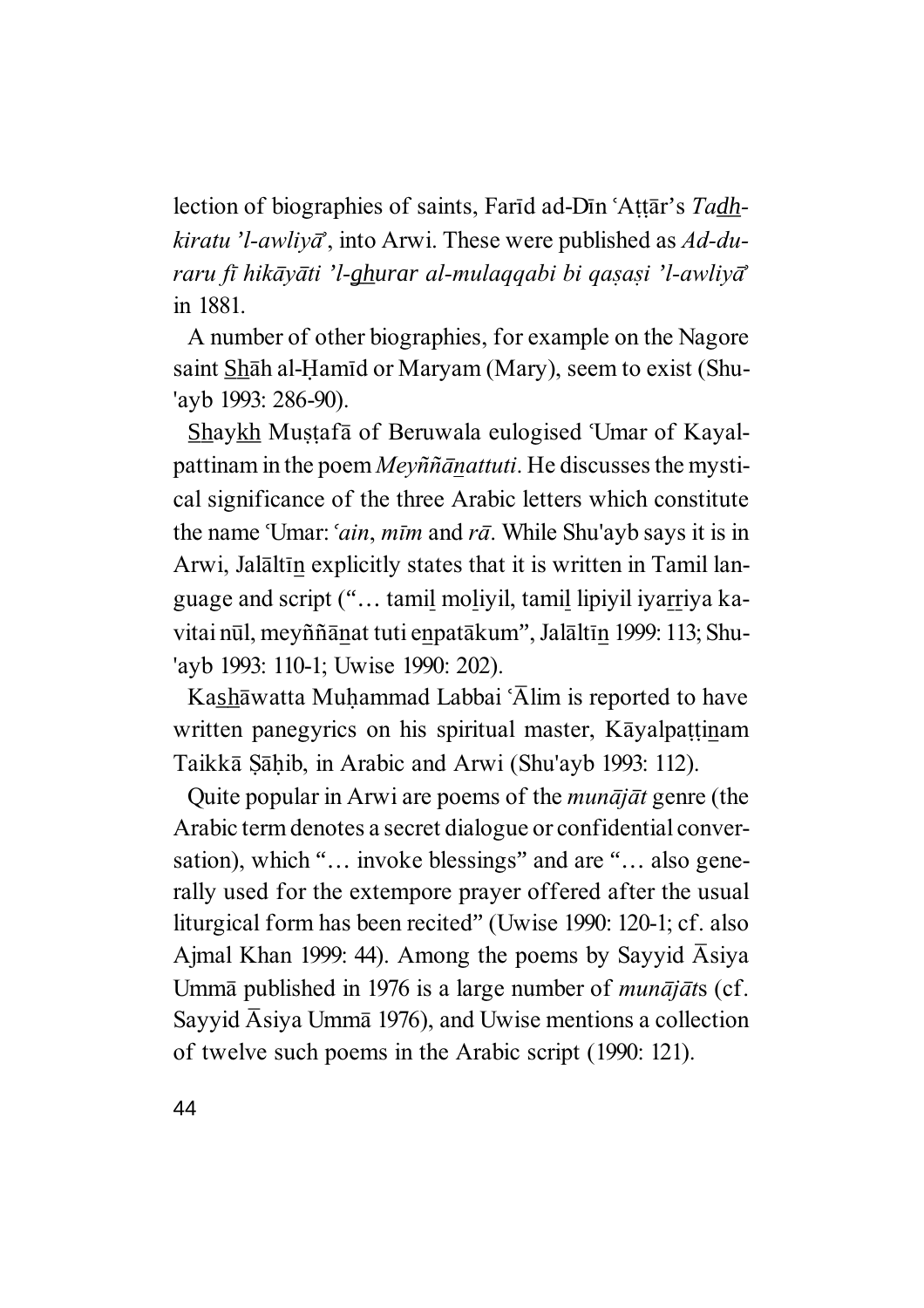#### 4.5. Miscellaneous

Apart from the above-mentioned works, there are a number of works on different topics which I could not sort into one of the sections.

First, there are some commentaries on works listed above. Shaykh Mustafā's son, Shaykh Muhammad Hājiyar, has written a commentary on the *Mīzān mālai* (see 4.3) named *I'h¢ru 'l-Àaqqi ©ani 'l-b¢¿il f¤ bay¢ni mur¢di m¤z¢ni 'l-©¢dil* (Shu'ayb 1993: 496; Uwise 1990: 237-8).

At least two commentaries have been prepared by Muftī Muhammad Tamīm of Madras (1865-1944), one on Mahmūd Tibī's work on creed, *Nizāmu 'l-*<sup>*'aqā'id* (see 4.2), the other</sup> on *Jawāhir nafīsa* by Yūsuf Labbai 'Ālim of Ammapattinam (see 4.3), though, as I have already mentioned, I do not know whether that work is in Arwi or Arabic (Shu'ayb 1993: 425 and 455).

A special place in the Arabic literature of South India is occupied by **Shaykh** Şadaqatullāh's *Qaşīdatu 'l-witriyya fī madÀi k\_h\_ayri 'l-bariyya*, also known as *Tak\_h\_m¤sun wa tad\_h\_ y* $\frac{d}{dx}$  *qas* $\frac{d}{dx}$  *'l-witriyya*. *Takhmis* means that to each couplet in an original text, three hemistiches are added before the couplet, thus producing a stanza of 5 lines. The original *Qasīdatu 'l-witriyya* was composed by Khatīb al-Baghdādī. The *takhmīs* by Shaykh Sadaqatullāh contains 4210 hemistiches, of which 1218 form the original of this panegyric poem. <u>Shaykh</u> Şadaqatullāh's work was translated into Arwi by Nūh the Junior, as *Nafahātu 'l-*<sup> $\iota$ </sup>*itriyya fī sharahi 'l-*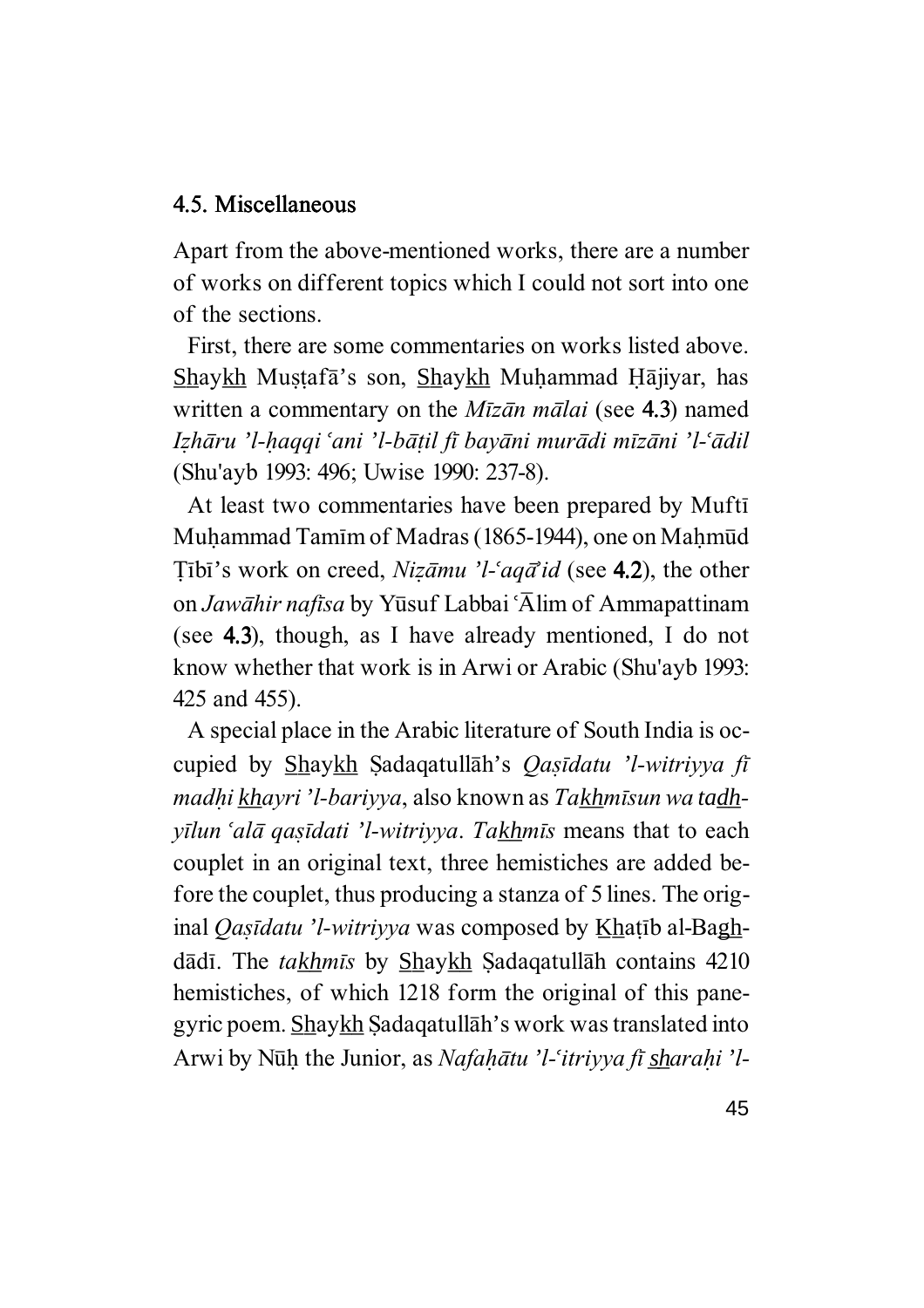*witriyya*, and printed in 1896. Apparently, it also contains a commentary (ibid.: 129-33 and 292-3; Uwise 1990: 238).

Of the works translated from Arabic into Arwi and Tamil, I want to mention a translation of *Bidāvatu 'l-hidāva* by al-Ghazzālī (1058-1111), which was first translated by Sayyid Muhammad  $\overline{A}$ lim Pulavar (1880-1959) into Arwi, then printed in Tamil script, and called *N£rva{iyiz ¢rampam* (Shu'ayb 1993: 201 and 283-4; Ceyyit Hasan Maulana 1999: 296). Apparently, also al-G\_h\_azz¢l¤'s *Mi©r¢ju 'l-©¢rif¤n* and ©Abd al-Kar¤m Jīlī's (d. between 1408 and 1417) *Al-insān al-kāmil* have been translated into Arwi (Ceyyit Hasan Maulānā 1999: 296).

Perhaps the earliest translation is *Tarjamatu 'l-bahja* by Shaykh Sadaqatullāh, which is the translation of ash-Shattanawfi's *Bahjatu 'l-asrār*, an important work on the life of 'Abd al-Qādir Jīlānī. Shulman and Subrahmanyam call the translation Shaykh Şadaqatullāh's "best-known work" (1993: 524; Shu'ayb 1993: 288).

There are a number of translations of *khutbas*, sermons, into Arwi, especially those of 'Abd ar-Rahmān ibn Nabāta (d. 984), which have been translated by Imam al-Arūs and his students. Nūh the Junior and Shaykh Mustafā are also reported to have translated *khutbas* by ibn Nabāta. Apart from that, there are a number of other translations of sermons (Shu'ayb 1993: 173-5; Jalāltīn 1999: 113).<sup>38</sup>

<sup>&</sup>lt;sup>38</sup> An interesting detail is that the *khutha* collection of the Lucknow scholar Mawlānā ʿAbd al-Ḥayy (1847-85), who thought that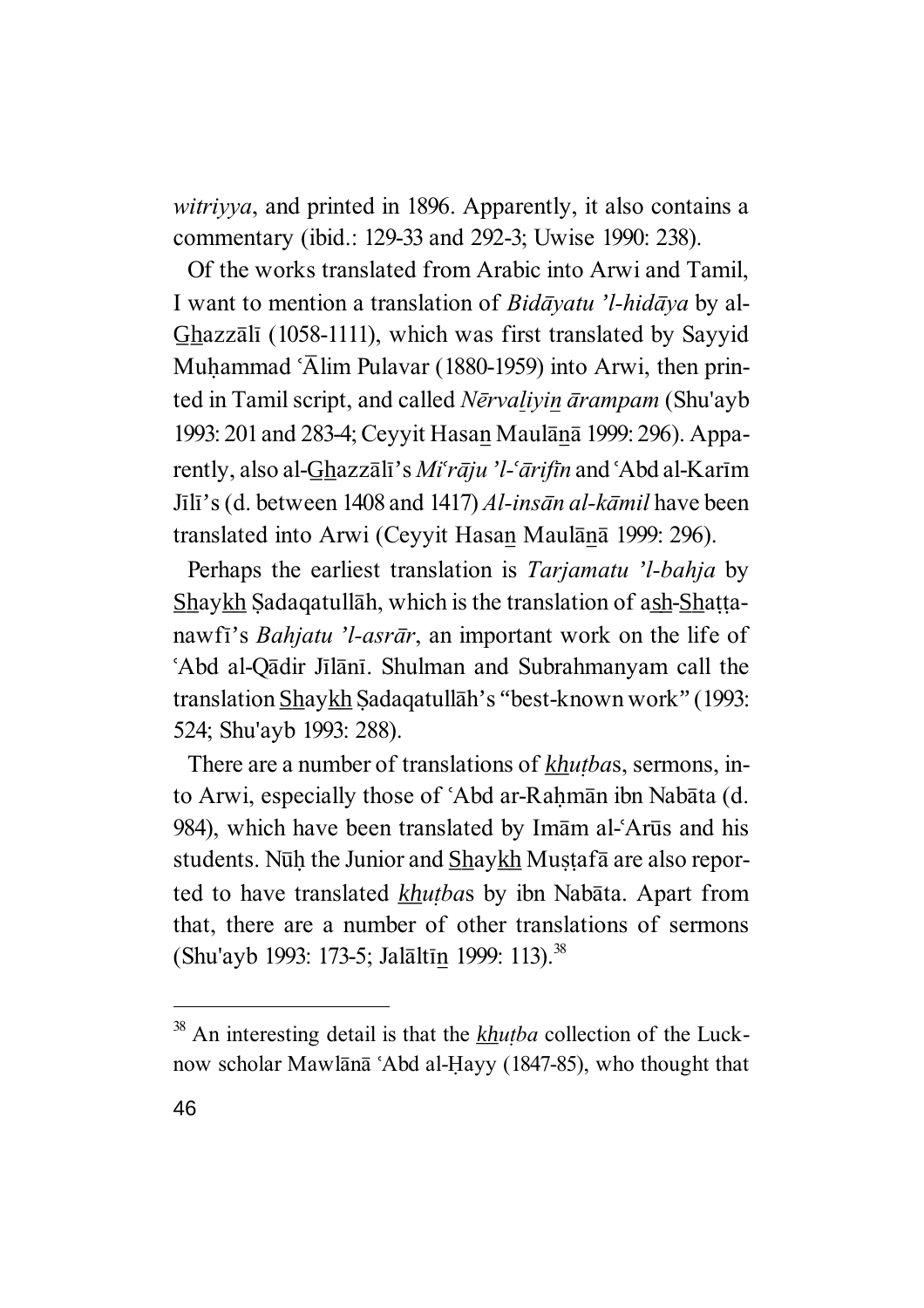A certain 'Abd ar-Rahmān of Nellikuppam (d. 1927), who according to Shu'ayb was a converted Brahmin, translated the *Fatāwā-i 'ālamgīrī* into Arwi (Shu'ayb 1993: 285). This collection of rulings was prepared by a panel of leading *'ulam* $\vec{a}$  of the Hanafi school of jurisprudence. The Mughal emperor Aurangzeb aimed at a compilation of "authoritative and reliable rulings" which soon gained popularity in the empire (cf. Richards 1994: 173-4). Shu'ayb states that S\_h\_ayk\_h\_ Sadaqatullah was the chief advisor of the panel and his son one of the members (cf. 1993: 284-5). It should be noted that according to Shulman and Subrahmanyam, an oral legend recorded at the beginning of the twentieth century states that Aurangzeb repeatedly offered juridical positions to Shaykh Sadaqatull $\bar{a}h$ , which the latter refused, sending other people like his son instead (1993: 525). Unfortunately, Shu'ayb does not give his source, thus I am unable to comment on the reliability of the tradition that Shaykh Sadaqatullah and his son were involved in the compilation of the *Fat* $\bar{a}$ *wa-i 'alamgiri*.

Finally, the Bible has apparently been translated into Arwi (ibid.: 103-4).

Many books to help students in a number of matters have been published. Mention has been made in 4.2 of the books which provide children with basic information on the schools of jurisprudence. There are translations of Arabic grammars and works that help to pronounce the Qur'an correctly. Text-

the translation of sermons is "undesirable" (*makrūh*), was translated into Arwi and published in 1942 (Shu'ayb 1993: 173-5).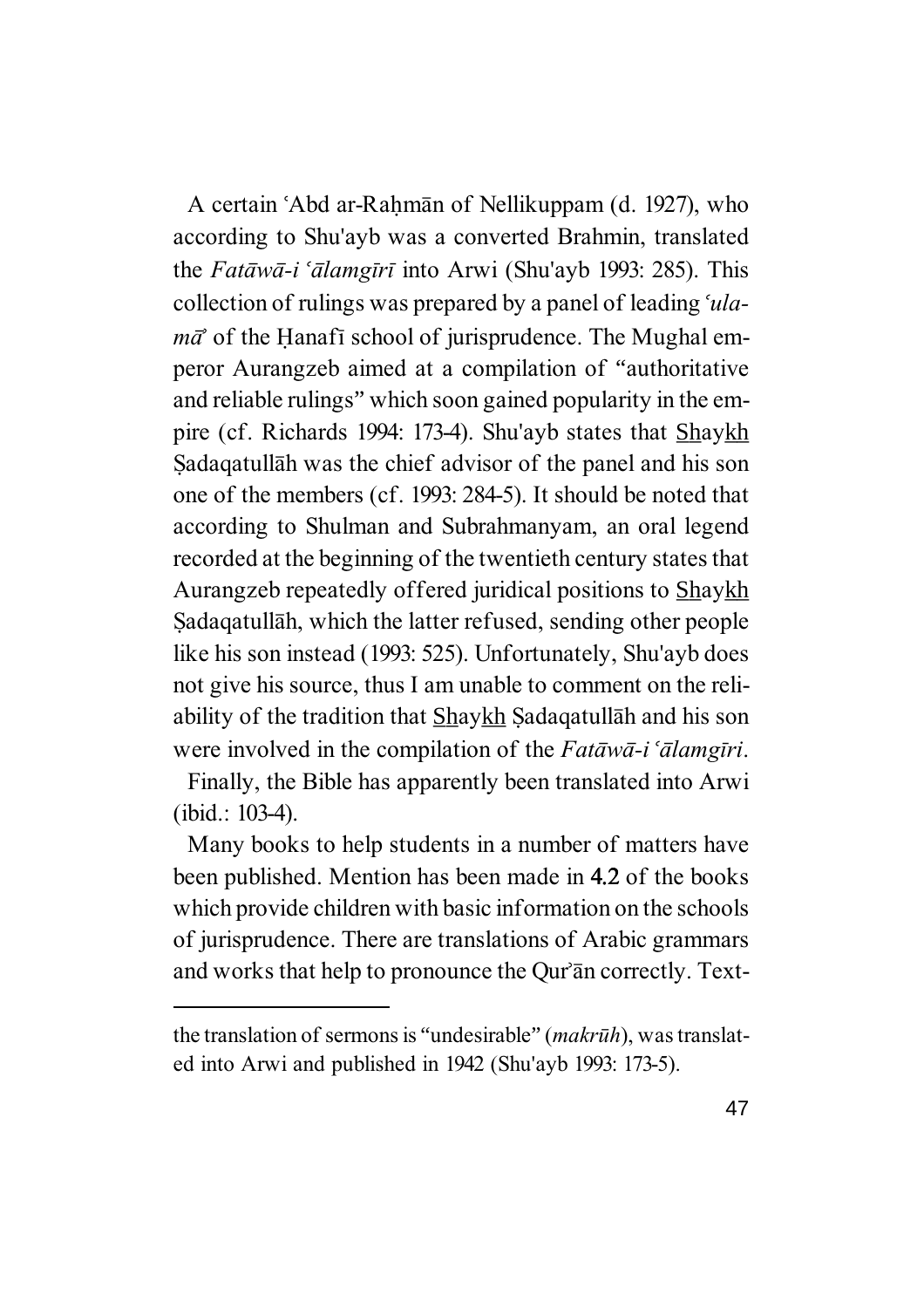books and primers in Arabic have also been published, most important among them being a book series called *Hidāyatu 'l-qāsimiyya* to teach Arabic to children, published by Siddi Levvai (Shu'ayb 1993: 111, 164-5, 293 and 500-1).

There are also a number of dictionaries. Between 1903-05, the first Arabic-Arwi dictionary was published in the form of a periodical by Hakīm Muhammad ʿAbdullāh Sāhib. Though running to 504 pages, it only covers the first three letters of the Arabic alphabet plus some items of the fourth letter. The first complete dictionary was compiled by a student of Imam al-`Arūs, Muhammad Ibrāhīm, who was the principal of the Indian Arwi School in Singapore. The first edition was released, apparently in Singapore, in 1917 (Uwise gives 1913, 1990: 238). The title is *At-tuhfatu* 's-samadiyya fī tarjumati *alf¢'i 'l-©arabiyya*.

An Arwi encyclopaedia, *Naj¢tu 'l-an¢m f¤ nayli 'l-mar¢m*, was prepared by Muhammad Ibrāhīm. A dictionary consisting of two parts was compiled and published in 1937 by Sayyid Yāsīn Mawlānā al-Balqāmi (1889-1966). Uwise gives its title as *Kaamoosul arabi va arvi* (ibid.: 239). Sūfī Kona Shaykh 'Abd al-Qādir (b. 1938), known as Sūfī Hadrat, compiled a dictionary of legal terms with explanations. Unfortunately, Shu'ayb does not give any further information. Finally, there seems to be an Arwi-Arabic dictionary by Muhammad Muhyi'd-dīn of Kilakkarai (Shu'ayb 1993: 290-2).

There are poems on medicine, e.g. by Kīlakkarai Taikkā Sāhib, and translations of medical works, sometimes as part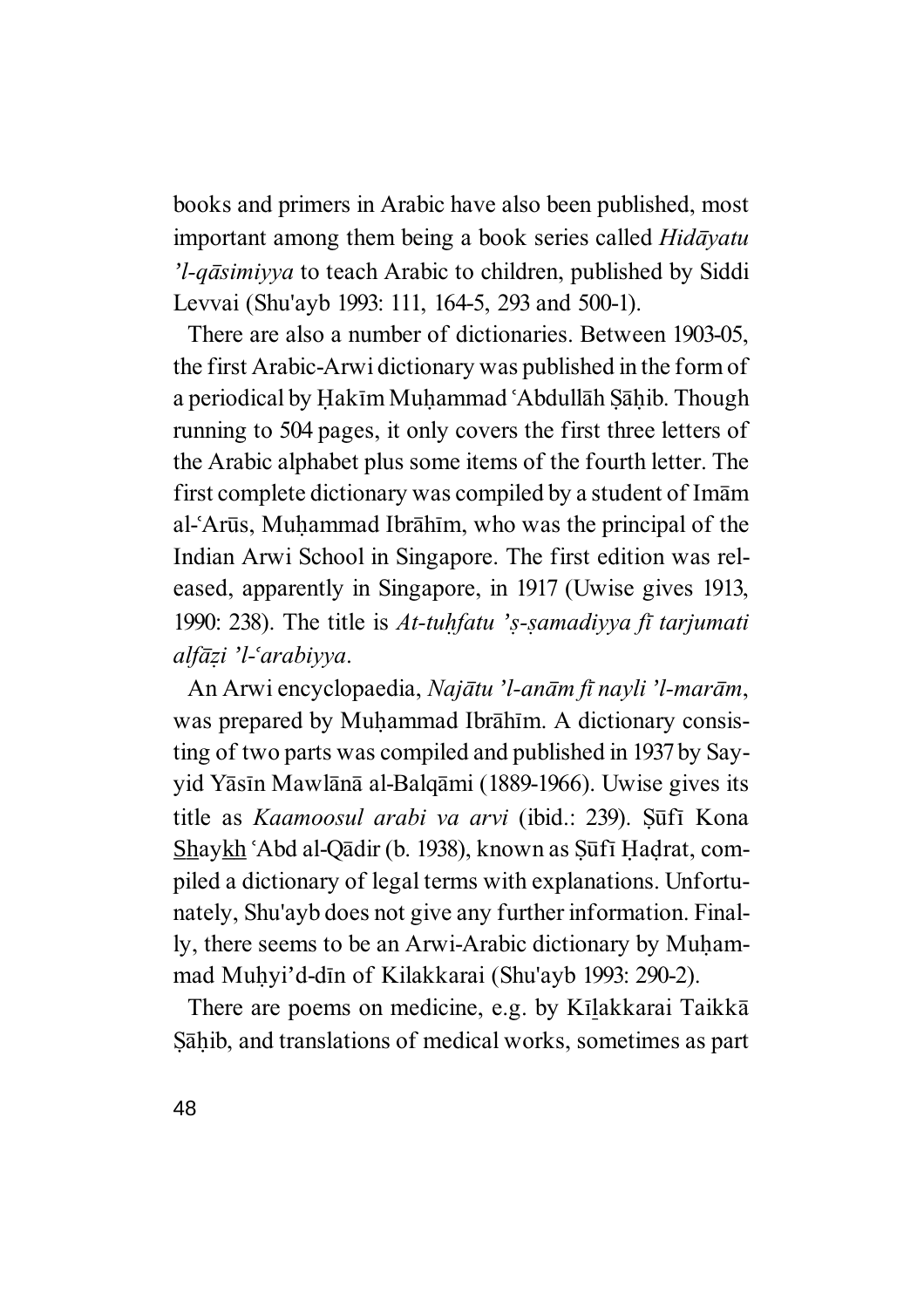of other books like the *Kit¢bu 'l-wis¢da* (ibid.: 165-6). An interesting work has been reported to be in the Indonesian Manuscript Library in Jakarta. It is a book on medicine edited in 1807 and written in four different languages, namely Javanese, Persian, Arwi and Arabic (Shu'ayb 1993: 105-6).

Shu'ayb mistakenly calls 'Alamat lankapuri, published in Malay by a Malay, Tuan Baba Yunus, at Colombo in 1869, the first Arwi journal. But several Arwi periodicals, most of them weeklies, were published, like *Aj* $\vec{a}$ *ibu 'l-akhbar* at Madras in the 1870s and *Kashfu* '*r-rān* '*an qalbi* '*l-jān* at Colombo from 1889 onwards. Other magazines appeared during the first half of the twentieth century (Shu'ayb 1993: 103).

Im<sub>a</sub>m al-Arūs has written a novel called *Madūnatu* '*nnuhās* (Tamil authors usually translate it as "Copper Town", but this story from the Arabian Nights is more famous in the West as "City of Brass"). At one point, Shu'ayb states that it probably belongs to the writer's earlier period, while at other places he specifies the year 1858-59. Both he and Ajmal Khan state that the novel was written before *Piratapa mutaliyar carittiram* by Vētanāyakam Pillai and *Acanpē carittiram* by Siddi Levvai. If this should be true, then *Madīnatu'n-nuhās* could be the first novel written in the Tamil language. It was printed in the Arabic script in 1900 at Colombo, and in the Tamil script in 1978-79 in Madras (ibid.: 104, 619-20, 632 and 785-6; Ajmal Khan 1985: 79).<sup>39</sup>

 $39$  Shu'ayb convincingly argues that the writing of a novel by Im $\bar{a}$ m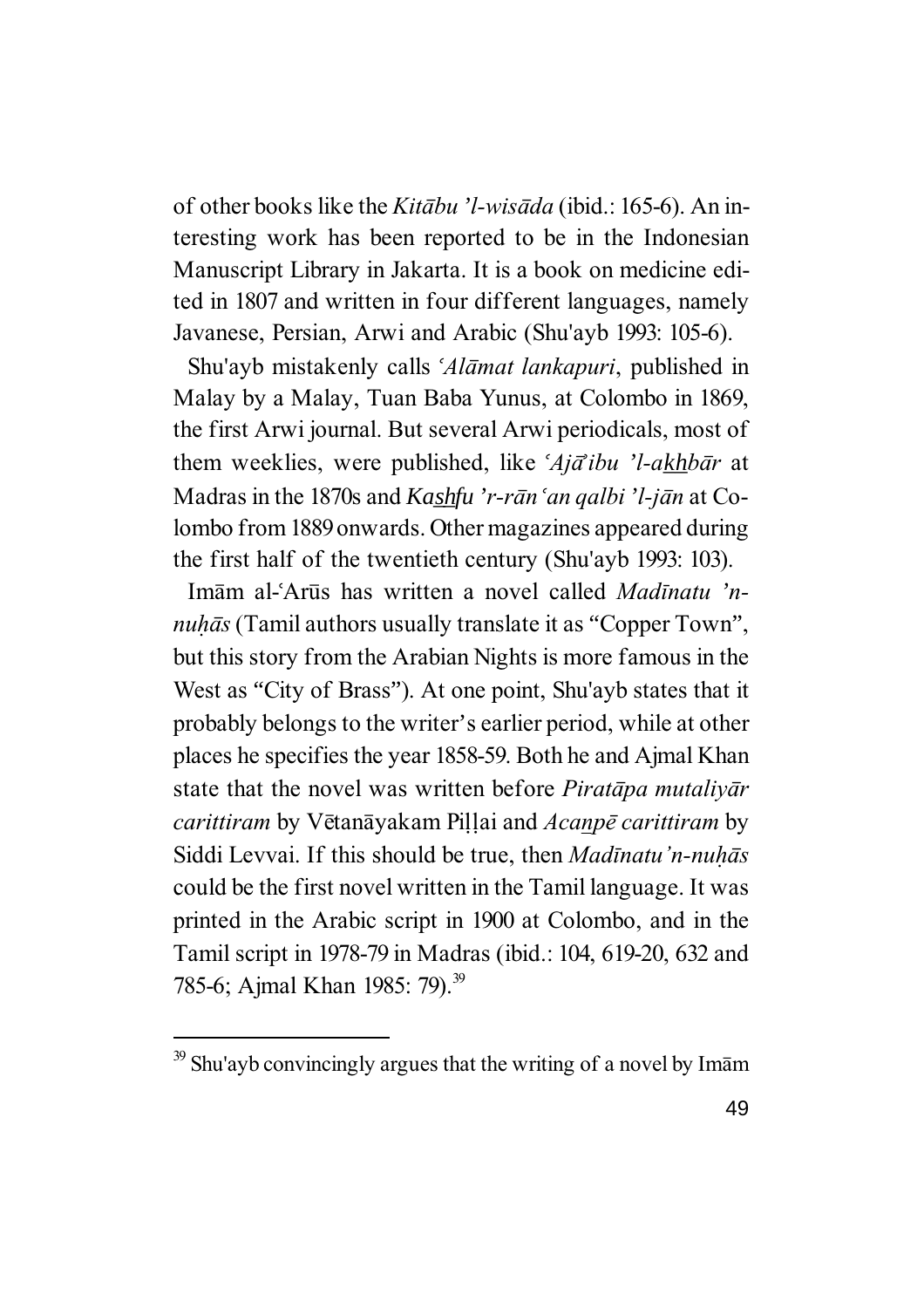#### 5. Important Arwi authors 5.1. Sām Shihāb ad-Dīn

The fourth of the "five gems", the sons of Shaykh Sulayman  $(1591-1668)^{40}$  (cf. Shu'ayb 1993: 498-9), was according to Shu-'ayb born in 1634-35 in Kayalpattinam (ibid.: 140 and 281; Sayabu Maraicar 1996: 153). In contrast to his brothers Shams ad-Dīn, Ahmad, Sadaqatullāh and Salāh ad-Dīn, he concentrated on the writing and propagation of Arwi literature. Though he also wrote some Arabic works, most of his writings are in Arwi. Being one of the first (if not the first) known authors in Arwi, he produced a great number of works on different topics (cf. Shu'ayb 1993: 140-2 and 483; Ajmal Khan 1985: 52).

Like his brothers, Sam Shihab ad-Dīn was engaged in the revival of Islam and Muslim educational institutions in South India and Sri Lanka after Portuguese colonialism. His translations of *ahādīth* as well as his poems on different aspects of Islam in Arwi (ibid.; see 4.1 and 4.2) were part of this "mass education" campaign, as was the habit of reciting

al-Arūs was facilitated by the greater importance of prose works in Arabic in comparison to classical Tamil literature. Imam al-Arus himself wrote a number of prose works in Arabic and Arwi (personal communication from Dr. Shu'ayb on 28.11.1999 in Chennai). The title of the edition of the novel in the Tamil script has been translated into *Tāmirappattanam* (Ajmal Khan 1985: 79).

 $40$  Kokan mentions that  $\underline{Shaykh}$  Sulaym $\overline{a}n$  himself wrote poems in Tamil, but he gives no details (1974: 54).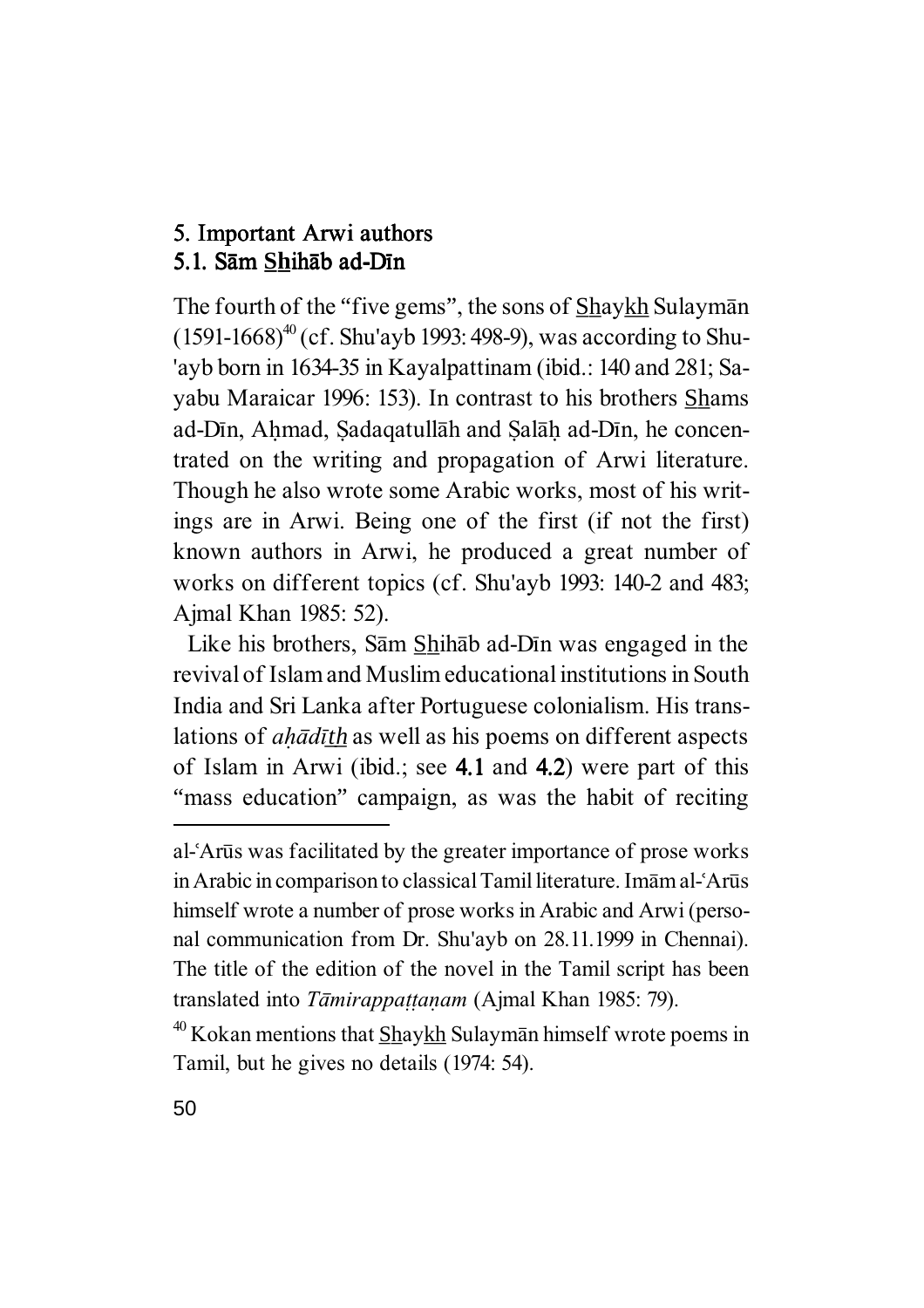*takhm* $\overline{u}$ *s* (see 4.5) at private houses on Thursdays (Ajmal Khan 1985: 53).

He travelled with his brothers Shaykh Sadaqatullāh and Salāh ad-Dīn to the holy places of Islam and during this time campaigned with them against the use of tobacco and tobacco products. They are even said to have appealed to the Ottoman emperor to ban the use of tobacco. (ibid.: 52-3; Shu'ayb 1993: 480-1).<sup>41</sup> S $\bar{a}$ m Shih $\bar{a}$ b ad-D $\bar{b}$ n is said to have written a work in Arwi against tobacco called *Tampākkumālai* (Ajmal Khan 1985: 52; Sayabu Maraicar 1996: 86 calls it *Pukaiyilai vilakku mālai*). Similarly, he campaigned against a number of social evils, including the habit of taking dowry (Ajmal Khan 1985: 153; Shu'ayb 1993: 163).

He survived all his brothers and died in 1709 (ibid.: 53).

### 5.2. Kīlakkarai Taikkā Şāhib

Shaykh 'Abd al-Qādir of Kilakkarai is popularly known as Kīlakkarai Taikkā Şāḥib to differentiate him from his contemporary and brother-in-law, Shaykh 'Abd al-Qādir of Ka-

 $41$  Shu'ayb calls the emperor appealed to "Mur $\overline{a}d$ " (1993: 480), though this is hardly possible, as the reign of Sultan Murad IV ended in 1640, when most of the brothers were but children (and Salāh ad-Dīn was not even born yet), and the next Murad to ascend the throne was Murad V in 1876. Thus, if we do not want to dismiss the legend as pious fiction, the Sultan cannot have been called Murad. The most probable ruler would be Sultan Mehmed IV "the Hunter" (reigned 1648-87).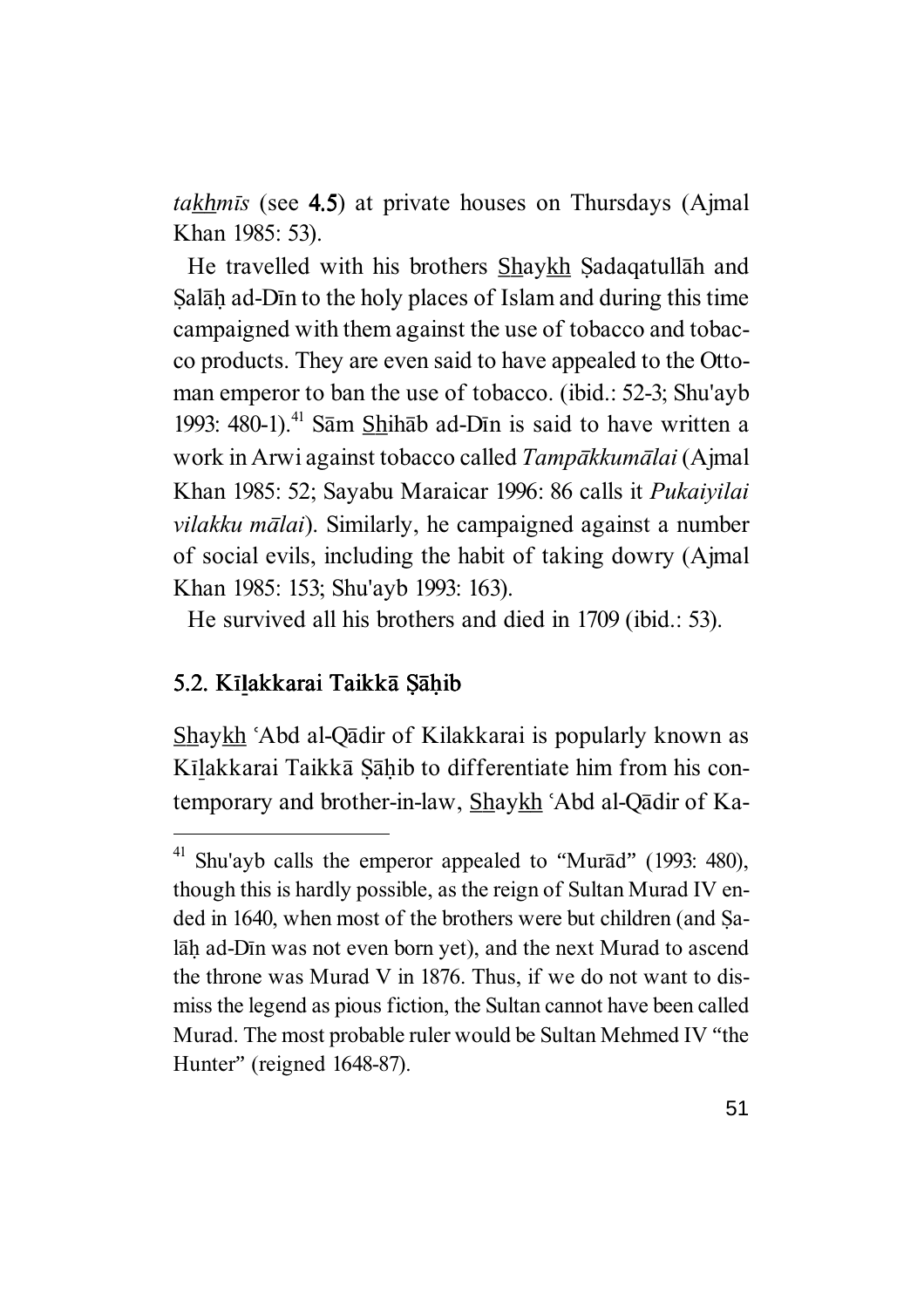yalpattinam, called Kāyalpaṭṭinam Taikkā Şāḥib (1777-1855) (Shu'ayb 1993: 487-8). In fact, Kīlakkarai Taikkā Şāḥib was also born in Kayalpattinam in 1778, being a descendant of one of Shaykh Sadaqatullāh's daughters. He studied in Kilakkarai and married a granddaughter of Awwākkār Maraik $\bar{a}$ yar (1693-1766), who had supported Muslim scholars and the construction of mosques and *madrasa*s (Islamic educational institutions). With her, he had five daughters, but no son (Ajmal Khan 1985: 62; cf. also Shu'ayb 1993: 510; Itrīs Maraikk¢yar 1986: 62-3).

Kīlakkarai Taikkā Şāḥib later (1805) was given charge of one of the most important *madrasa*s in Tamilnadu at Kilakkarai, which had been founded in 1671 by Shaykh Sadaqatullāh and renamed Madrasatu'l-`Arūsiyya after its reorganisation in 1851 by Imam al-'Arūs (see 5.3; Shu'ayb 1993: 803-4).<sup>42</sup> He introduced a scheme of free boarding and lodging there (ibid.: 524). Many of his pupils became famous on their own, like Kunankuti Mastān Sāhib, probably the best known  $s\bar{u}f\bar{i}$  poet of South India (see 4.3), the poet Shaykh 'Abd al-Qādir Naynā Labbai ' $\overline{A}$ lim called Pulavar Nāyakam, to whose credit go four epics in Tamil, Imām al-ʿArūs, Kīlakkarai Taikkā Şāḥib's son-in-law and deputy (*khalīfa*) (see 5.3), Yūsuf Labbai ' $\overline{A}$ lim of Ammapattinam (cf. ibid.: 500) and the

<sup>&</sup>lt;sup>42</sup> The introduction to *Shu<sup><i>c*</sup>abu</sup> 'd-dīn states that Kīlakkarai Taikkā Sāhib started the *madrasa* himself (Kīlakkarai Taikkā Sāhib 1990: 7). According to Kokan, it was started by Imam al-Arus (1974: 518).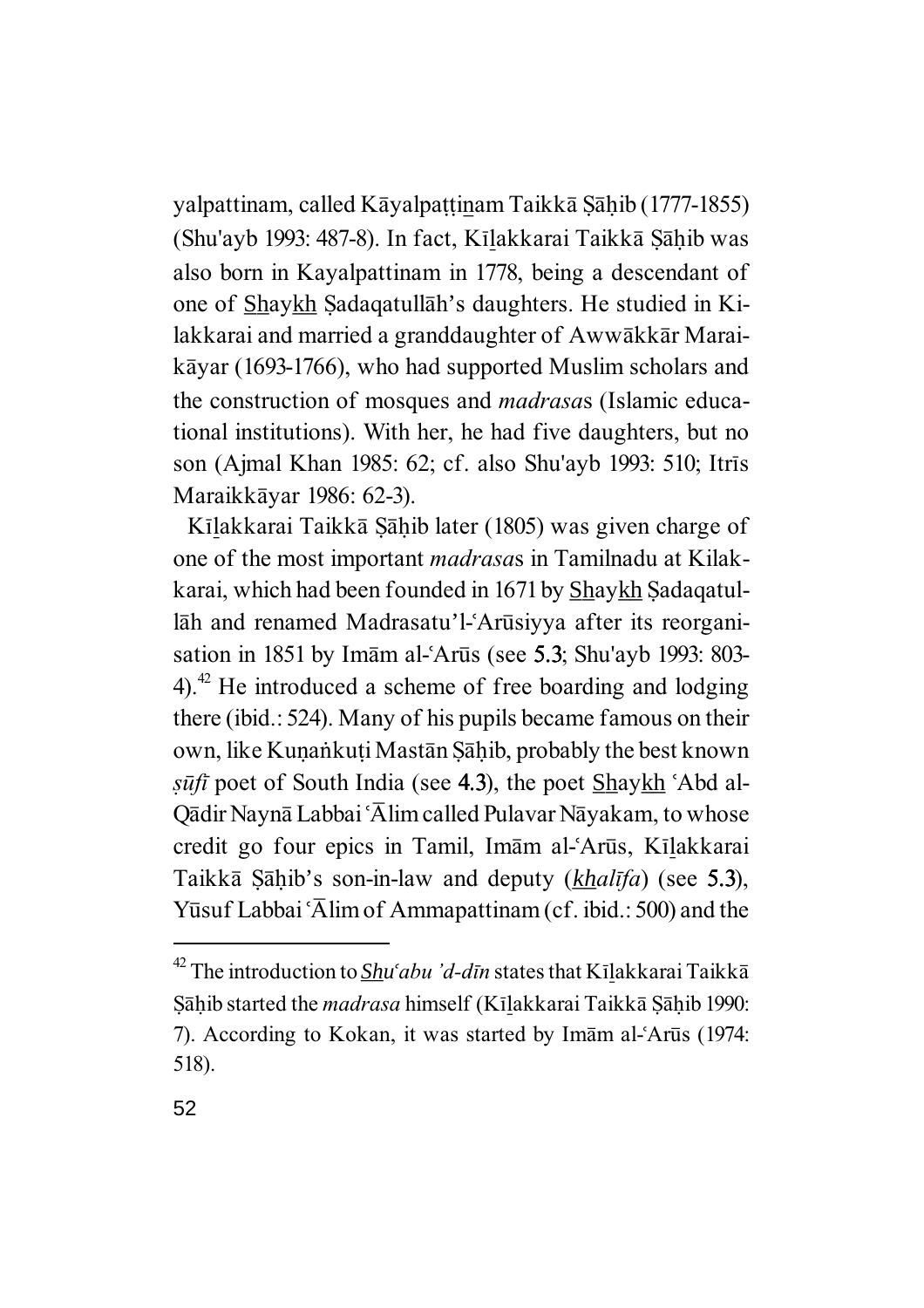merchant Habīb Muḥammad "Aracar" (1777-1816), who was a descendant of Awwākkār Maraikāyar like Kīlakkarai Taikkā Sāhib's wife. Apart from supporting many institutions founded by Awwākkār Maraikāyar, Habīb Muhammad "Aracar" is credited with the establishment of a mosque and reportedly also an Arwi school on the Island Phulo or Pulau Brani three miles from Singapore, on which a naval base is situated nowadays (ibid.: 511-2; Ajmal Khan 1985: 61).

Among Kīlakkarai Taikkā Şāḥib's many literary contributions (see 4, especially 4.3) is also one of the most important Arabic *qasīdas* of South India, called *Al-qasīdatu 'sh-shaf-©iyya f¤ madÀi s\_h\_¢fi©i 'l-jam©iyya* or short *S\_h\_af©iyya* (Shu'ayb 1993: 136-9 and 358-61).

Kīlakkarai Taikkā Sāhib died in 1850 and was buried in Kilakkarai (cf. ibid.: 488, 524 and 602-3).

### 5.3. Imām al-ʿArūs Sayyid Muhammad ʿĀlim

Sayyid Muhammad, known as Imām al-ʿArūs, was born in 1816 in Kayalpattinam.<sup>43</sup> His father Shaykh Ahmad (1784-1845), also known as Veļļai Aḥmad, and his mother Amīna  $(1790-1880)$  stemmed from the family of Shaykh Sadaqatullāh. Most of the information on his family and childhood comes from an Arabic elegy on his parents. He had eight

<sup>&</sup>lt;sup>43</sup> The life sketch of Imam al-`Arūs is based on Muḥammad Nilam (1963: xix-xxii & xxvii-xxix), supplemented by information from other books.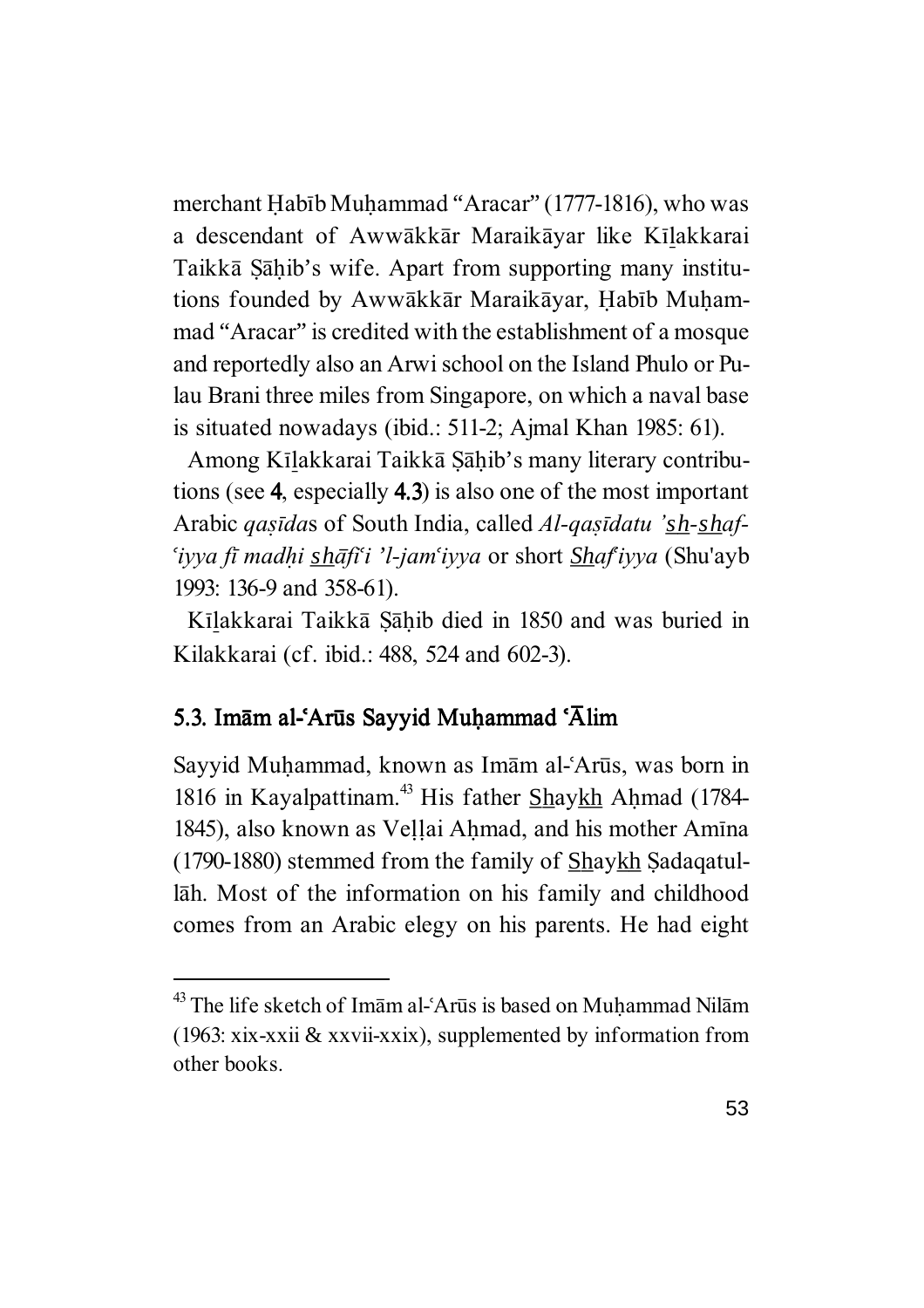brothers and four sisters, but four of his brothers and one of his sisters died at a young age. His father got his income from scribing. At the age of two, Imam al-Arūs and his family migrated to Kilakkarai. He was trained in religious subjects from a very early age, and memorised the whole Qur'an before reaching the age of ten.

In Kilakkarai, he got the opportunity to study under Kīlakkarai Taikkā Sāhib. His teacher was so pleased with him that he married his fourth daughter, Sara Umma (d. 1859), to him in 1837. He was also accepted by Kīlakkarai Taikkā Sāhib as his disciple *(murīd)* in the Qādiriyya order, and later was even appointed his deputy (*khalīfa*).

He earned his livelihood through a hardware business in Madurai. Later, a branch was opened in Kilakkarai, where goods were sold which had been brought in from other places in British India. He also used to transport scrap iron from Sri Lanka to Kilakkarai and import rice from Burma (Shu'ayb 1993: 588).

Imām al-ʿArūs was in charge of the Madrasatu'l-ʿArūsiyya, an office he had inherited from his teacher Kīlakkarai Taikkā Şāḥib. He expanded the scheme of free boarding and lodging at the *madrasa* which had been introduced by the latter. This earned him the attention of the Nawab of Arcot, Ghulām Ghawth Khān Bahādur Wālājāh V. As Imām al-ʿArūs refused, in accordance with the tradition of his forefathers, to meet the Nawab at his palace, the meeting took place in the Wālājāhi-mosque in Madras. Imām al-ʿArūs composed two Arabic poems on the Nawab, who himself intro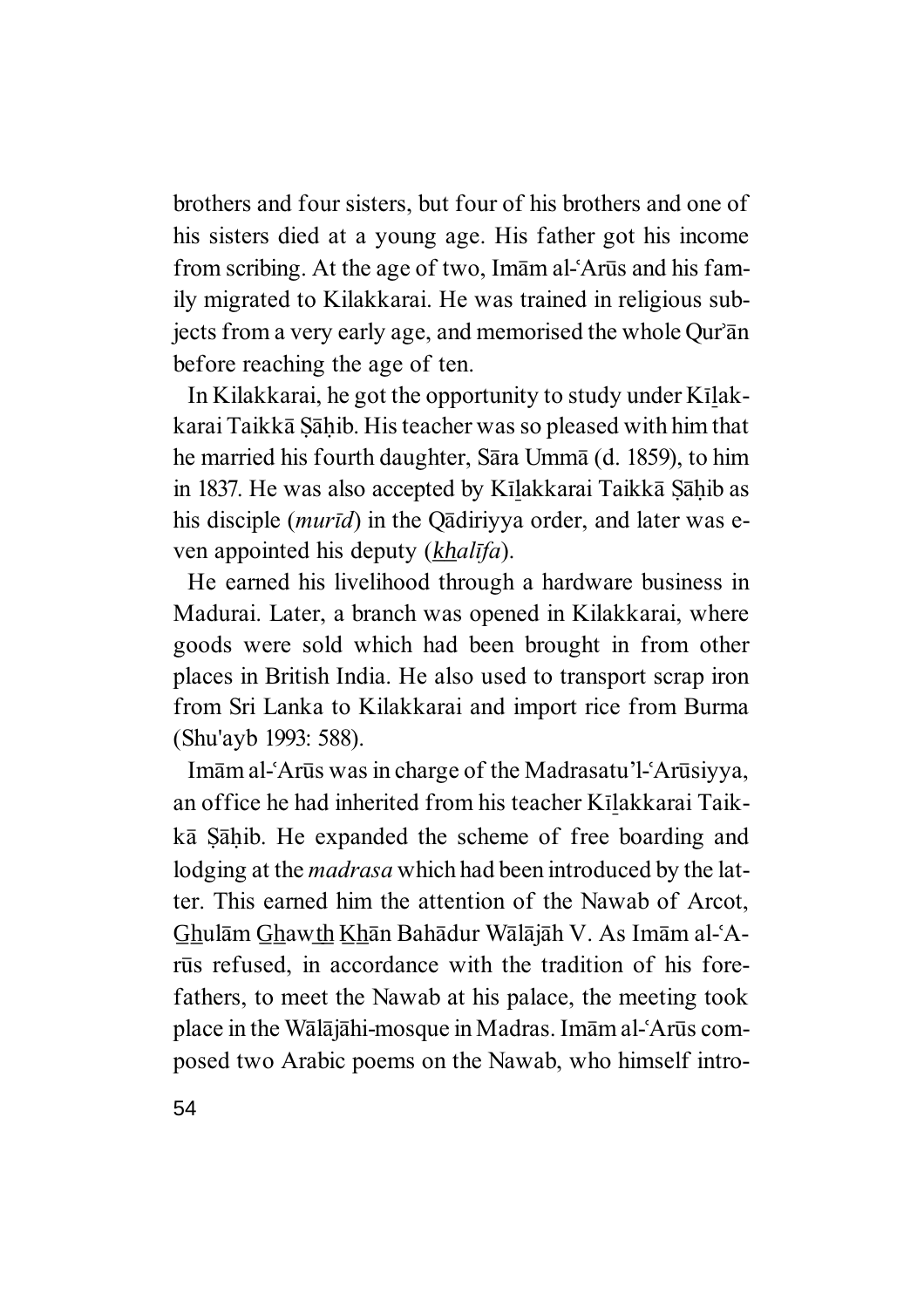duced the free boarding-and-lodging system at the Madrasa-i Azam in Madras (ibid.: 514-5; Ajmal Khan 1985: 66).

Funds for the Madrasatu'l-'Arūsiyya came from different sources. Imam al-'Arūs used some of his own earnings for the *madrasa*. Another source of income was the sale of the books by Imam al-Arus, not only among his many pupils, but also to a wider public. This was in part facilitated by the establishment of lithographic printing presses in Bombay and Kilakkarai (in 1883). Donations were a third (though limited) way of funding. Finally, the *madrasa* is said to have received one rupee from each boat touching the port of Galle in Sri Lanka, where the Muslim community enjoyed an influential position. This money was remitted to Kilakkarai through the *khalīfa* of Imām al-ʿArūs, Muhammad ʿAlī (cf. Shu'ayb 1993: 589-91).

Imām al-ʿArūs travelled widely in India, Sri Lanka and several Arab countries, of course including the holy cities of Mecca and Medina. He is credited with participating in the establishment of more than 350 mosques in Sri Lanka as well as some in India (ibid.: 640; Ajmal Khan 1985: 81).

Apart from building up a library for the *madrasa*, he is credited with 82 major works in Arabic and Arwi, as well as an unknown number of smaller poems, composed on mosques, donors of books etc., in the same languages as well as Malayalam written in Arabic script.<sup>44</sup> He is said to have

<sup>&</sup>lt;sup>44</sup> Shu'ayb gives a couplet in Arabic-Malayalam at the bottom of 1993: 377.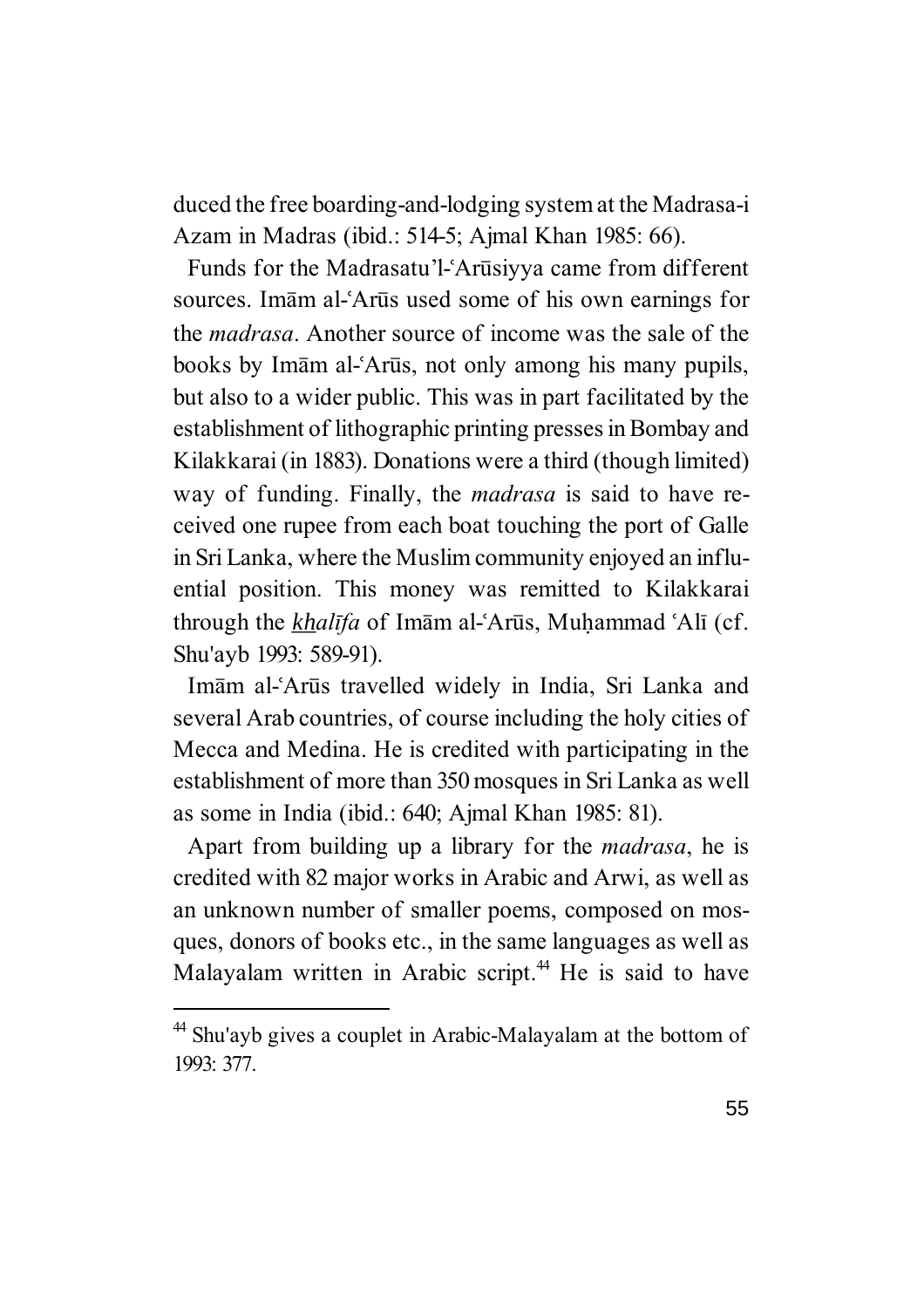known Malayalam, Persian, Urdu and Sanskrit, besides Arabic and Arwi/Tamil.

A number of honorific titles were bestowed on him. The title "Imam al-'Arūs" and the Tamil equivalent "Mappillai Leppai" are the best known. According to Shu'ayb, he was called thus as he combined religious knowledge with external cleanliness, being always dressed well like a bridegroom (Tamil *māppillai*, Arabic '*arūs*; Shu'ayb: 586). On the other hand, Muhammad Nilām and some other authors link this name with the fact that he was the son-in-law (also *mappillai*) of Kīlakkarai Taikkā Sāḥib, who himself called him this way (1963: xx-xxi; cf. also Itrīs Maraikkāyar 1986: 70; Ajmal Khan 1985: 65) There are a number of other titles (cf. Shu'ayb 1993: 586-7).

Imam al-Arus had three daughters and two sons with his first wife. Both of the sons, Shaykh 'Abd al-Qādir known as Şāḥib al-Khalwa (1848-1913) and Shah al-Ḥamīd known as Sāhib al-Jalwa (1854-1920), as well as at least one of the daughters, Sayyid Fāṭima (1845-1907), were scholars of renown.<sup>45</sup> In 1844 he married another woman, Fāțima Bīwī, with whom he had a daughter, but the girl died young. After

<sup>&</sup>lt;sup>45</sup> The son and *khalīfa* of Sāhib al-Jalwa, Shaykh Ahmad 'Abd al-Qādir (1891-1976), known as Shaykh Nāyakam, was the president of the South Indian *jam¢©atu'l-©ulam¢¬* (association of Muslim religious scholars). He tried to further the use of Arwi by supporting teaching institutions and encouraging the *'ulama'* to use Arwi. Dr. Shu'ayb in turn is his son (Shu'ayb 1993: 523, 794 and 804).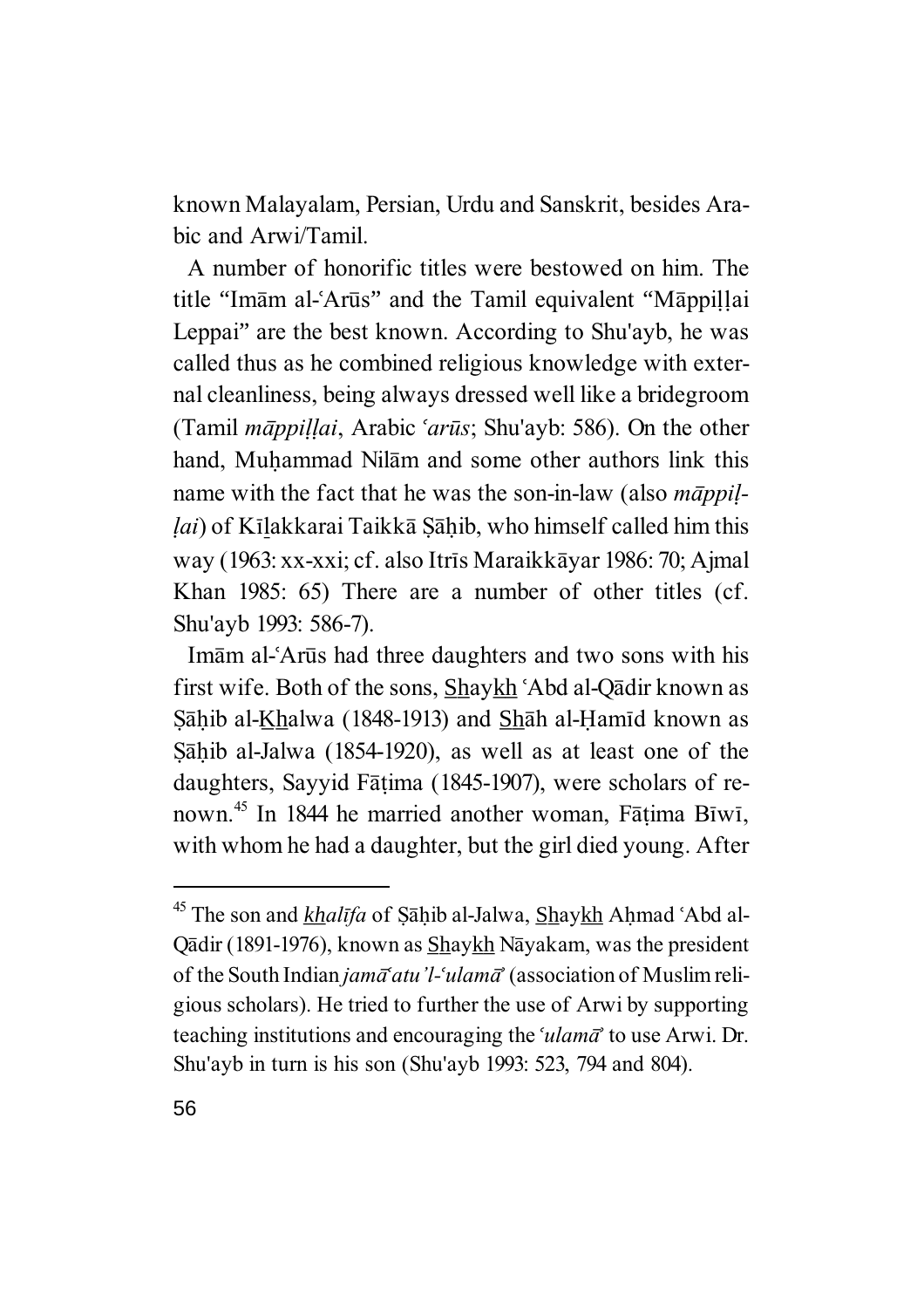the death of his first wife Sara Umma he married her sister but had no children with her. Muhammad Nilām mentions a last daughter with a slave-girl *(surrīya)* towards the end of his life (1963: xxi).

Imām al-ʿArūs died in 1898 in Kilakkarai and was buried beside his teacher and father-in-law, Kīlakkarai Taikkā Sāhib.

# 5.4. **Shaykh** Mustafa of Beruwala

Shaykh Mustafā was born in Beruwala, Sri Lanka, as the son of Adam Bāwā in 1836. He studied in Kayalpattinam in South India under a number of scholars, but his most important teacher seems to have been K $\bar{a}$ yalpattinam Taikk $\bar{a}$  S $\bar{a}$ hib, since he mentions Shaykh Umar, the father and Shaykh of Kāyalpattinam Taikkā Sāhib, as his Shaykh several times and has also written a panegyric poem about him (see 4.4). But Shaykh 'Umar died in 1801, about 35 years before the birth of Shaykh Muṣṭafā, so "... it is most probable that Kayalpattinam *Tayka Şāḥib*, son of 'Umar *Wali*, might have been the spiritual master and a teacher to **Shaykh** Mustafa *Wali*" (Shu'ayb 1993: 276 note 1; cf. also ibid.: 110-1, 501 and 525). That another important scholar of Sri Lanka, Kashawatta Muḥammad Labbai 'Ālim, was also a disciple of Kāyalpattinam Taikkā Şāḥib, makes this even more probable (ibid.: 112 and 525). $^{46}$ 

<sup>&</sup>lt;sup>46</sup> That Shu'ayb mentions him and Kashawatta Muhammad Labbai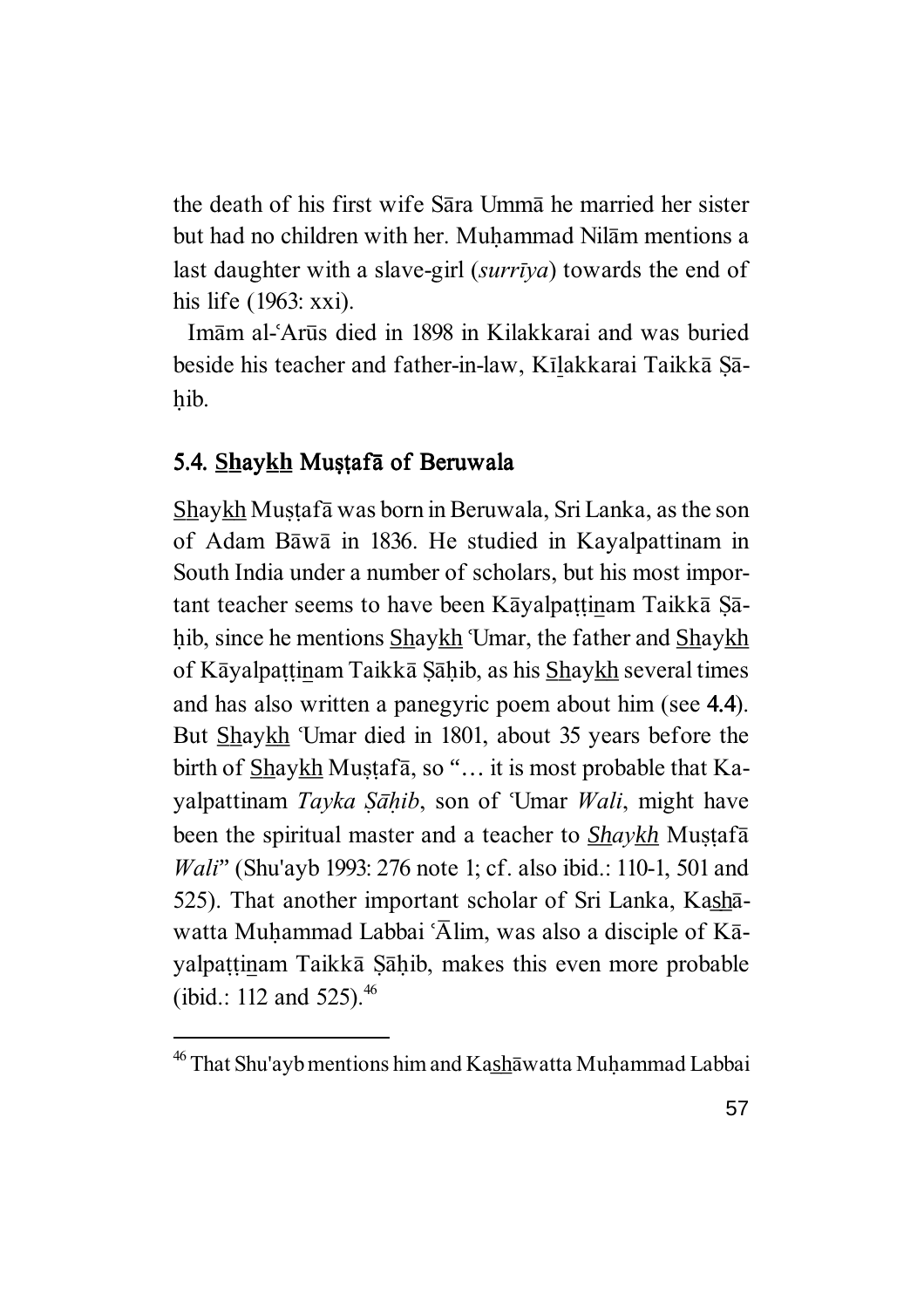Apart from Kāyalpattinam Taikkā Şāḥib, Shaykh Muștafā also had other teachers (K $\bar{a}$ yalpattinam Taikk $\bar{a}$  Ş $\bar{a}$ hib died in 1855 when Shaykh Mustafā was just 19 years old), among them Pālayam Habīb Muḥammad ' $\overline{A}$ lim, who wrote the second *tafsīr* in Arwi, *Futūhātu'r-rahmāniyya*, while Shaykh Mușțaf $\bar{a}$  wrote the first (see 4.1), and Ahmad ibn Mub $\bar{a}$ rak Mawlānā, a scholar from Yemen, whom Shaykh Mustafā eulogised in an Arabic poem (ibid.: 276; Jalāltīn 1999: 112).

Shaykh Mustafā apparently returned to Sri Lanka after his studies and is among the most important Muslim scholars of the country. He contributed several works in Arwi, among them the *M¤z¢n m¢lai* (see 4.3) and the first Arwi *tafs¤r Fathu 'r-rahmān* (see 4.1). He also wrote in Arabic and translated works from Arabic to Arwi, like the above-mentioned *khutba*s of ibn Nabāta (see 4.5). Jalāltīn also mentions the translation of a part of a work just called *Ihya* (*Ihya*<sup> $\alpha$ </sup> *<sup>culūmi 'd-dīn* by al-Ghazzālī?). He calls the translated part</sup> *Pavāyitul akāyit* (*Fawā*<sup>*idu'l*-<sup>*a*</sup>*d*?) and states that it has</sup> been included in the *Mīzān mālai* (1999: 113). Shaykh Mustafā died in 1887 or 1888 (cf. ibid.: 111; Shu'ayb 1993: 159, 275 and 496).

 $\Delta$ im as disciples of K $\overline{\text{1}}$ lakkarai Taikk $\overline{\text{a}}$  Sahib in one instance (1993: 454) is probably a mistake. Kokan credits  $\frac{Shaykh}{Umar}$ with composing Tamil poems, too, but as with  $Shaykh$  Sulayman, he does not elaborate on this (1974: 454).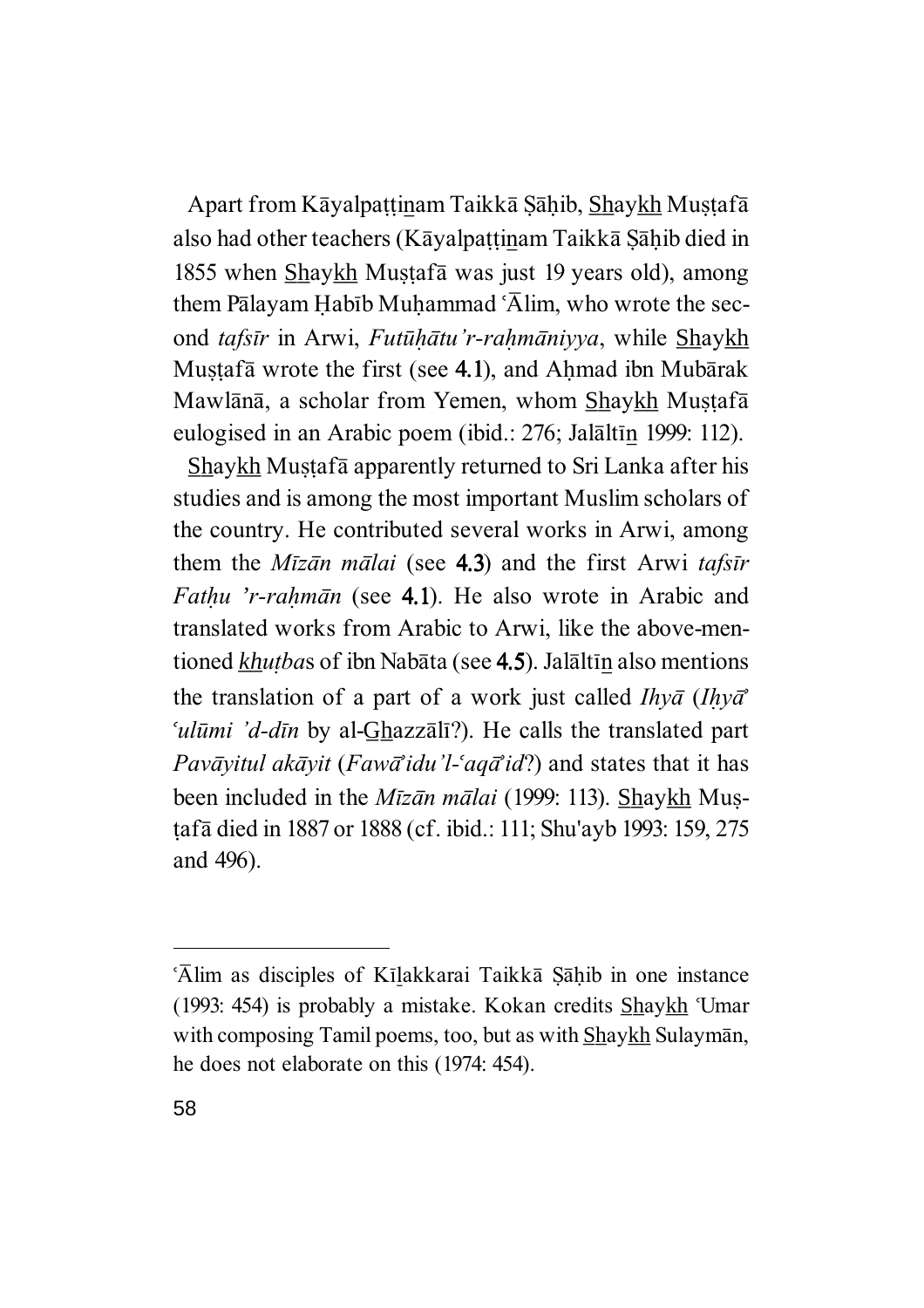#### 6. Conclusion

Several conclusions regarding the nature and character of Arwi literature and its authors can be drawn from what has been said above. Arwi started to develop from the end of the seventeenth century onwards, thus a bit later than Muslim literature in Tamil script. Apparently the Muslim community had recovered by that time from Portuguese persecution. It should also be kept in mind that the northern tracts of Tamilnadu were incorporated into the Mughal empire during the first years of the eighteenth century. Shaykh Sadaqatullah is claimed to have been in close contact with the Mughal emperor Aurangzeb, who is credited with having ordered the erection of the tomb of the **Shaykh** in Kilakkarai (Shu'ayb 479-80; Shulman and Subrahmanyam 1993: 525).

The Arabic script continued to be used by the Tamil speaking Muslims beside the Tamil script. Arwi's "golden age" seems to have been the end of the nineteenth century, which saw a number of important authors, like Imam al-Arūs, Shaykh Mustaf $\bar{a}$ , Nūh the Junior and Yūsuf Labbai 'Alim. Lithographic printing in Bombay and the establishment of a lithographic printing-press by Imam al-'Arūs in Kilakkarai may have furthered the publishing of Arwi books. The colonial situation and the notion that the Tamil speaking Muslims were not Muslims proper, which was current among the British and a number of Urdu speaking Muslims, may have been additional reasons for an increase in the production of literature written in the Arabic script, emphasising the close con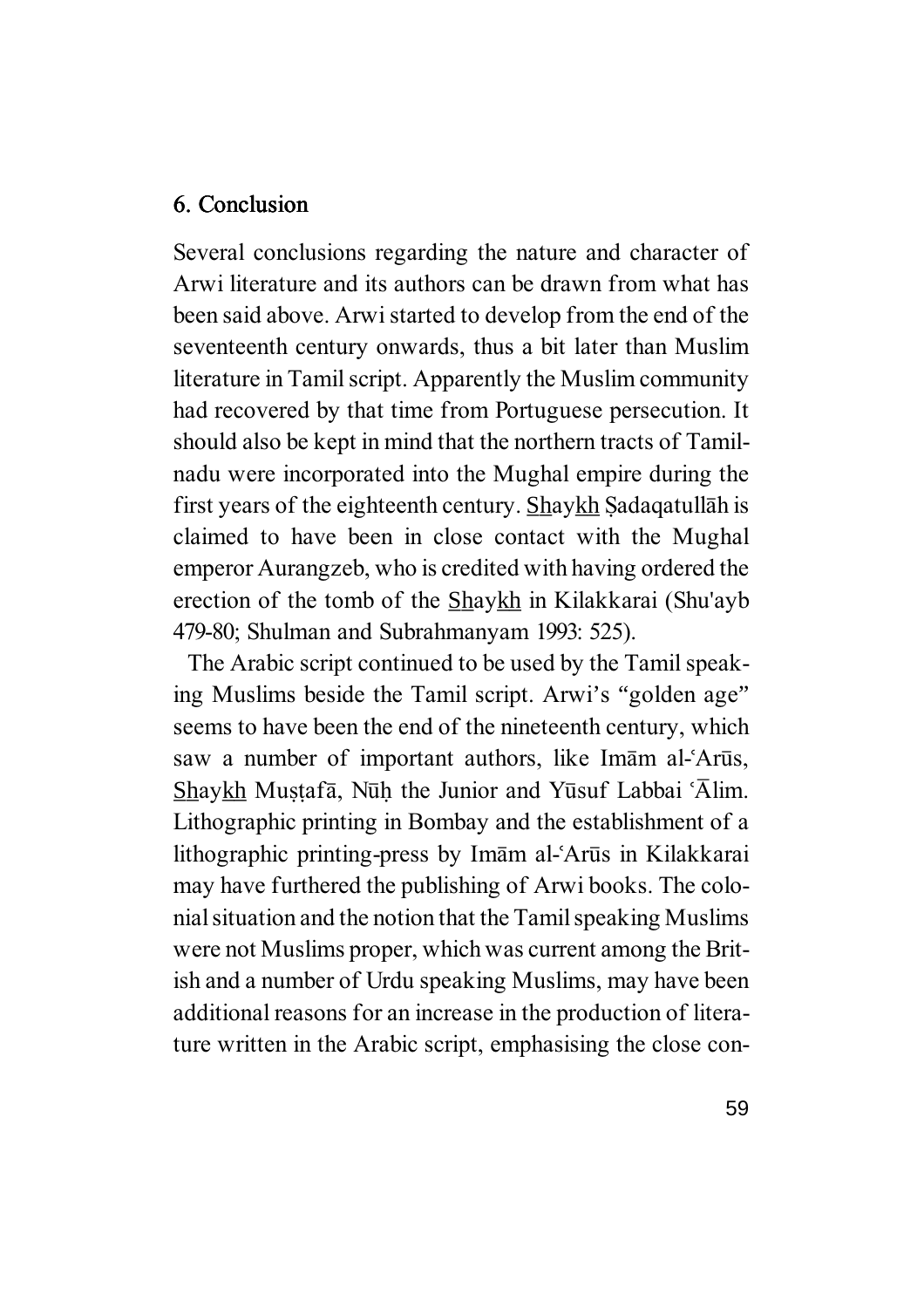nections to the heartlands of Islam.<sup>47</sup>

Regarding its relation to Muslim literature written in Tamil proper, there are differences as well as similarities. With regard to the content, Arwi poems are rather "didactic" than "narrative". While many of the Tamil poems dealing with the teachings of Islam still retain a narrative frame (like the  $\overline{A}$ *yiramacala*), most of the poems in Arwi have no narrative part (except, of course, the biographies). The content-matter of an Arwi poem is often indicated in the title, thus producing a number of poems which share the same title but were written by different authors. The loosely defined genre of *m* $\bar{a}$ *lai* probably served this kind of didactic poem best. Only rarely do we find poems written in another one of the genres

<sup>&</sup>lt;sup>47</sup> The British district gazetteers provide a good example of whom the British considered to be the "real" Muslims. In the gazetteer of South Arcot district written in 1906, Francis states that "the Musalmans of *pure descent* [that is, Urdu speaking Muslims with ties to northern India; T.T.] hold themselves to be socially superior to the Marakkáyars and the Marakkáyars consider themselves better than the Labbais" (1906: 87; my italics). These Muslims of "pure descent" were considered to be much more worthy of interest than the Tamil speaking Muslims. The statistical appendix for Madurai of 1905 collectively calls Tamil Muslims "Labbai", while the Urdu speaking Muslims are divided into different sub-groups like "Sheik" or "Pathán", even though the number of the Urdu speaking Muslims does not exceed 30000, which is only a small group compared with the 137119 "Labbais" mentioned (Statistical Appendix 1905: 7).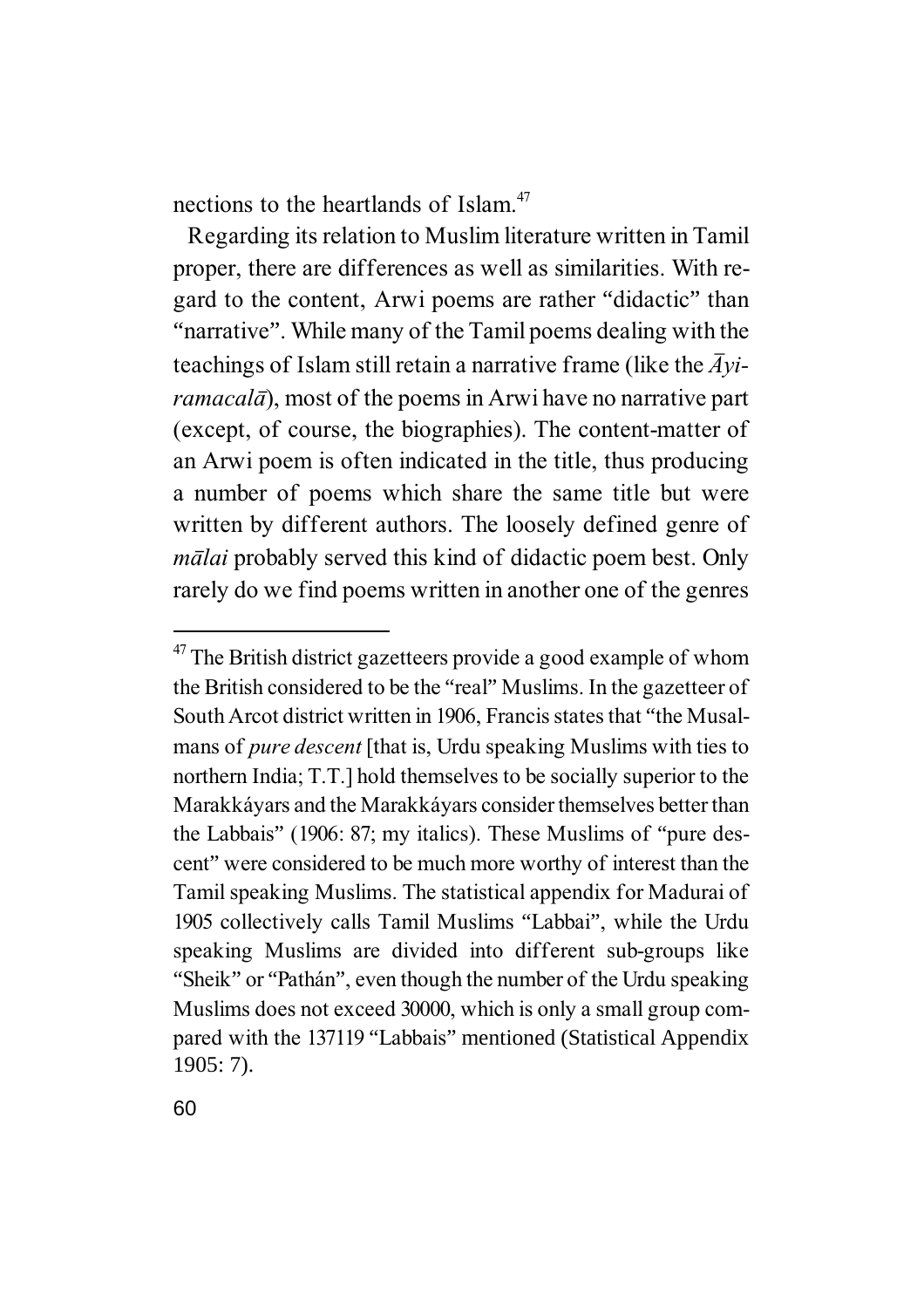common in Tamil Muslim literature, except for the genres employed exclusively by Muslims, especially the *munajat* genre. Thus, the anthology *Shu<sup><i>cabu 'd-dīn* by Kīlakkarai</sup> Taikkā Sāhib contains a *Kummippāttu* (cf. 1990: 101-4). The religious manuals written in the second half of the nineteenth century are to a certain degree the result of these developments, and form a very distinct part of Arwi literature by that time, especially as they are written in prose.

But, on the other hand, there is no real dividing line between Islamic literature in Tamil or Arwi when it comes to ideas and authors. Certainly, Arwi poems, whose authors were often members of the *'ulama*<sup>2</sup> and wrote works in Arabic as well, may have had a stronger tendency towards "orthodoxy", and some Tamil poems might hardly be considered "Islamic" by certain Muslims, but by and large they have a common outlook. Anything else would in fact be quite surprising, as the authors often had very close connections. As mentioned, the Arwi author K $\overline{1}$ lakkarai Taikk $\overline{a}$  S $\overline{a}$ hib was the teacher of the Tamil poet Shaykh 'Abd al-Qādir Naynā Labbai 'Ālim as well as of Imām al-'Arūs, the most important personality in Arwi literature.

A characteristic trait of many Arwi authors is the combination of religio-juridical scholar (*©¢lim*) and orthodox mystic (*sūfī*), similar to the type of "reformist Sufis" described by Eaton in his study on Bijapur (who were also mainly members of the Qādiriyya order).<sup>48</sup> But there is also a major diffe-

<sup>&</sup>lt;sup>48</sup> A clear division and opposition between *<sup><i>alim*</sup> and *suft* is diffi-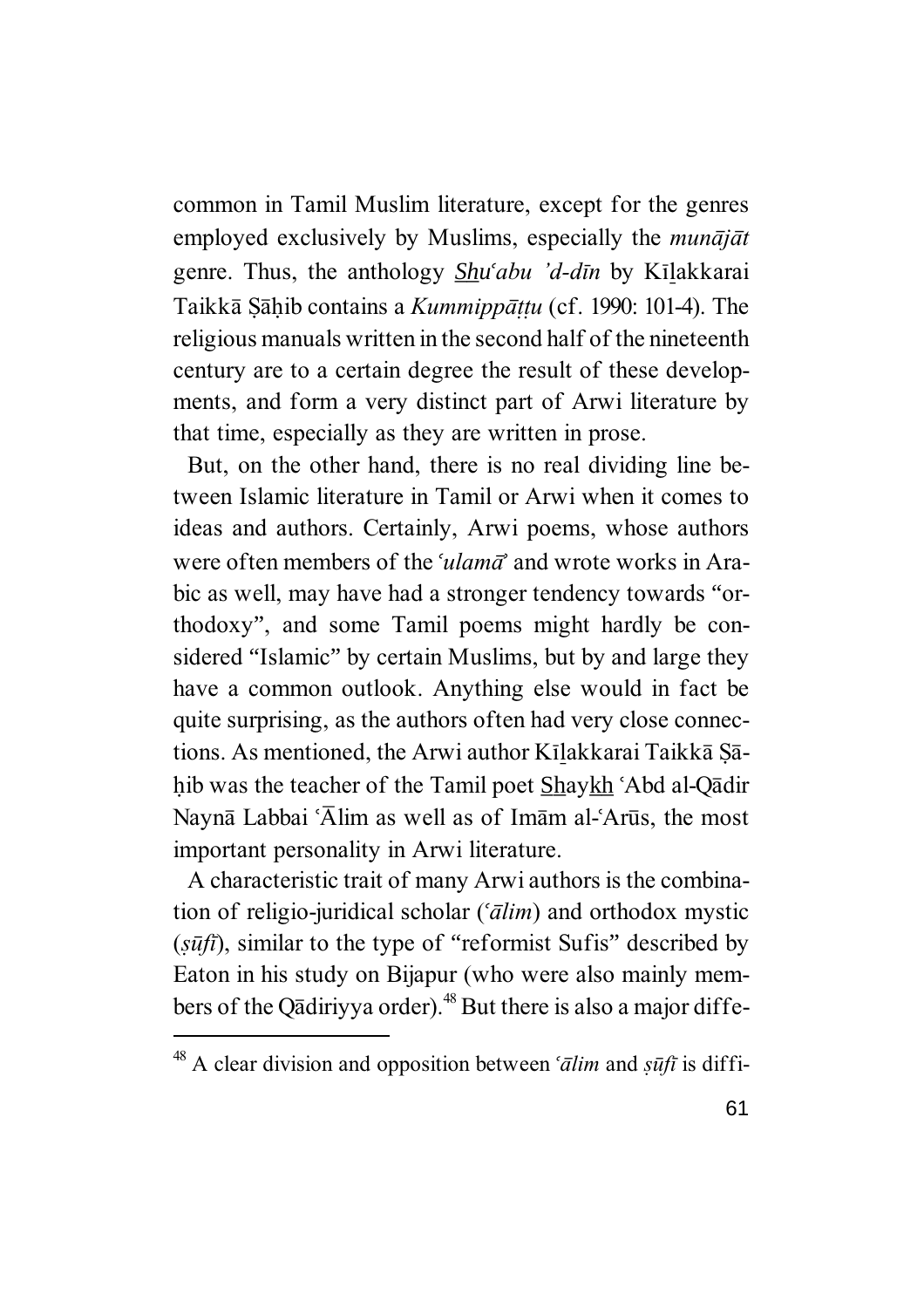rence. Contrary to the Muslims of northern India, the South Indian Muslims were used to living in states governed by non-Muslims. There was no use in urging the rulers to create an Islamic society or to criticise their "un-Islamic" habits. The best the Muslims could hope for was some kind of autonomy in juridical matters, as Duarte Barbosa reports from Kayalpattinam at the beginning of the sixteenth century (cf. Duarte Barbosa 1989: 124). The Arwi poems reveal their concern to pass religious information to the general population which was not able to read the Arabic originals, and to attack customs which the *©ulam¢¬* considered to be un-Islamic. On the other hand, as there was no ruler to check the spread of "heretical" teachings, the fear of these very same scholars of revealing "too much" and causing misinterpretations becomes understandable. Thus, while the reformist Sufis of Bijapur tended to use Arabic and to address themselves to the court instead of the common population (cf. Eaton 1996: 133- 4), their South Indian counterparts wrote for the general Muslim population as well. The use of the Arabic script did not hinder their efforts to reach the laymen, as many of the inhabitants (including women) of the Muslim towns in coastal Tamilnadu as well as in Sri Lanka were able to read

cult to discern for the time before the nineteenth century anyway. The discussion on certain practices often linked with *sūfīs*, like tomb worship etc., is perhaps better seen in the light of "reformists" vs. "traditionalists" rather than of *'ulama*' vs. *sūfīs* (cf. van der Veer 2000: 58-64).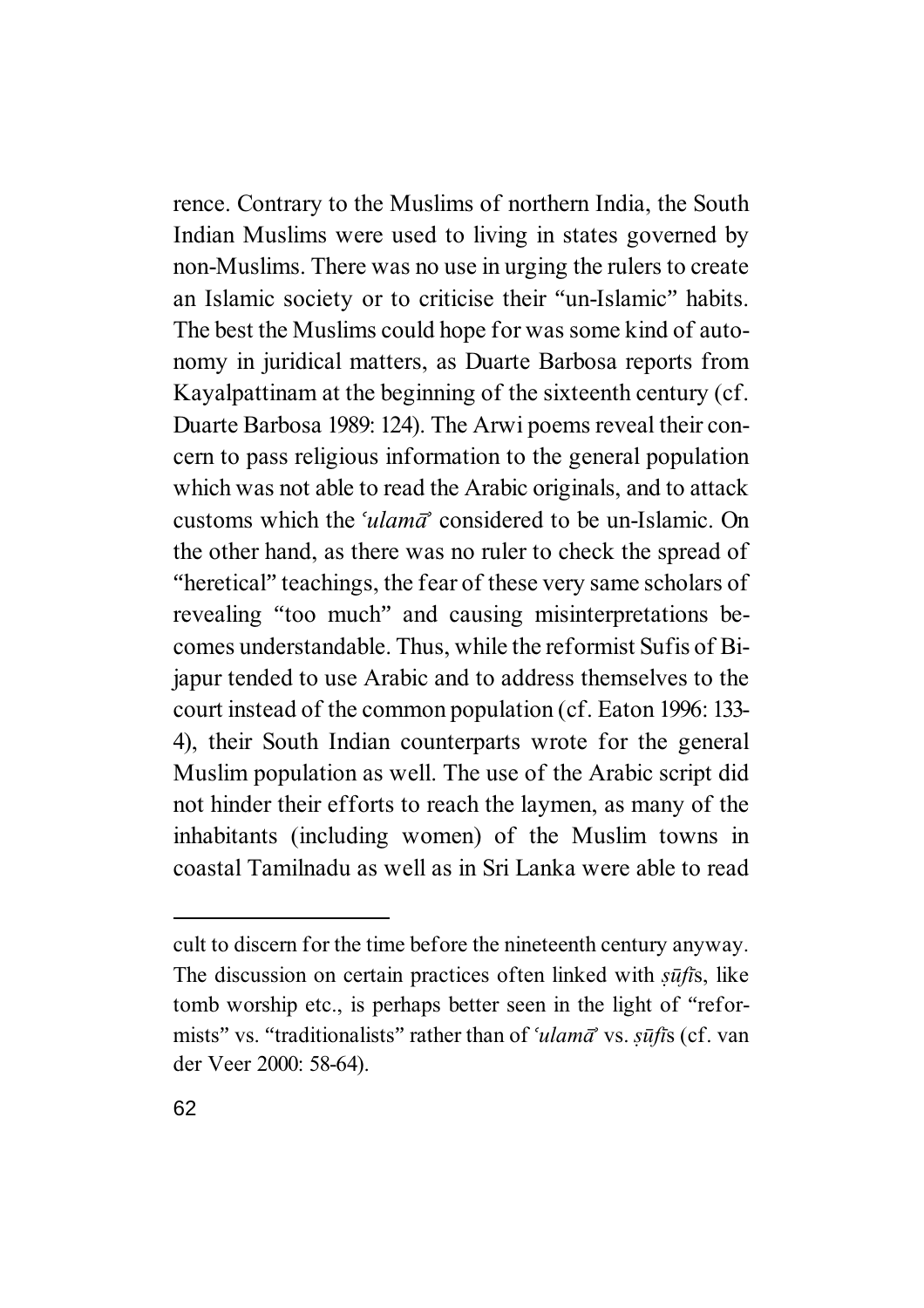Arabic. In the town of Koothanallur in Tiruvarur district, for example, most people were able to read and write only Arabic, but not Tamil, during the first half of the twentieth century (personal communication from Capt. Nam Ameen on 18.6.2000 in Koothanallur).

There are a number of reasons for the decline of Arwi. First, the Sufic background of the authors and their defence of the *tariqas*, of beliefs and practices associated with the veneration of the Prophet (like belief in his intercession on the Judgement Day, or *mawlid* recitals) and other practices have been attacked and denounced by "purist" groups since the nineteenth century. The necessity to learn the Tamil script and the easy availability of modern printing presses for this script may also have had their share in the decline (cf. Shu'ayb 1993: 120-2). Finally, the propagation of Urdu and ignorance of the special Arwi signs among Tamil speaking Muslims had their impact on Arwi. I have often heard people saying things like *araputtamil rompa kastam*, "Arabic-Tamil" is very difficult", while in fact for somebody who knows both the Tamil and the Arabic script (as many of the people I spoke to did), learning the few special letters would be a matter of hardly one or two hours. That Arwi texts are usually written with vowels makes them much more easy to read than, for example, Urdu texts. But it is exactly the ignorance about these special letters which causes the difficulties. Not so much their shape, but the fact that they are not recognised as special letters is to be blamed for this.

A discussion I had with two small boys in Parangipettai on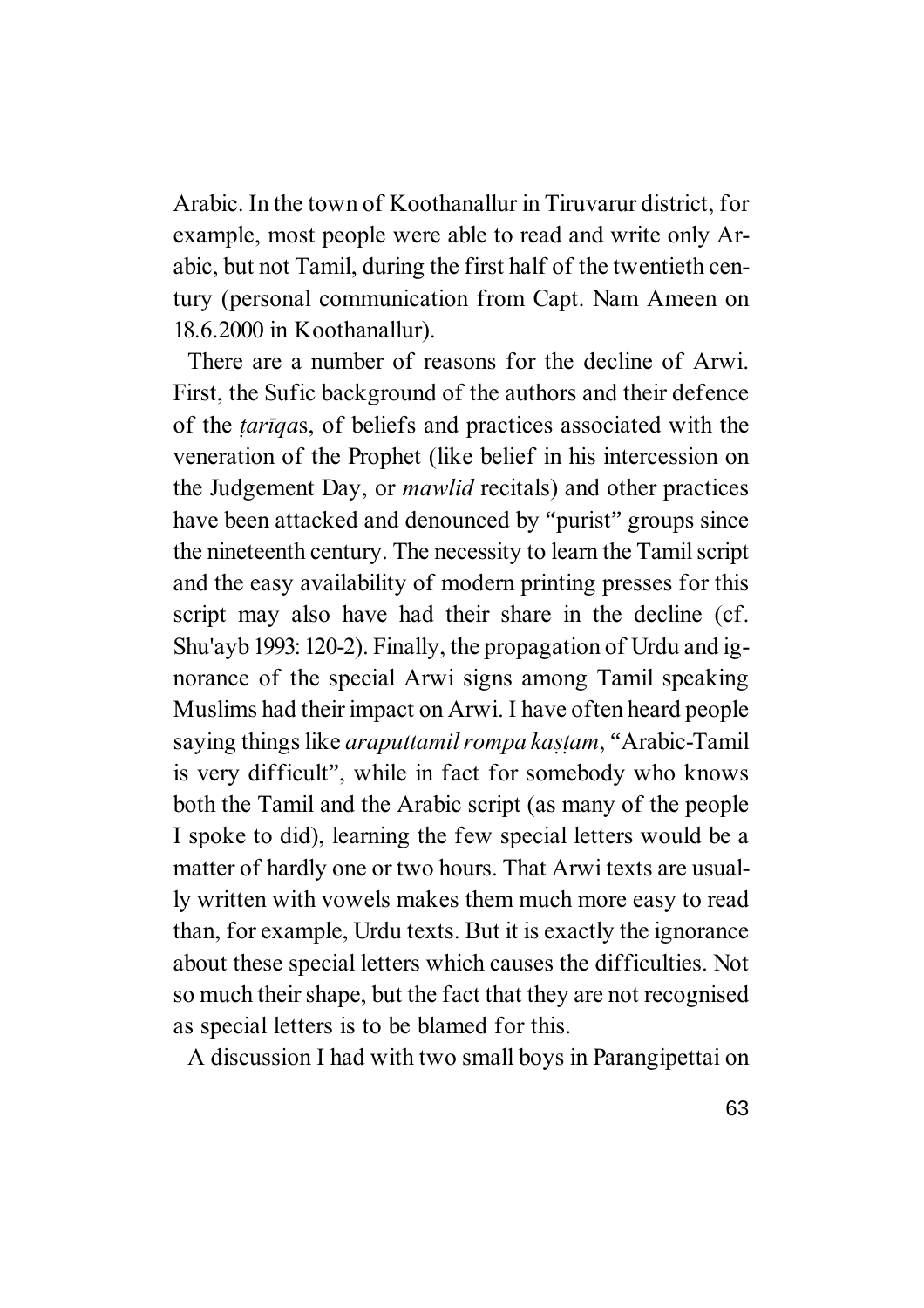18.3.2000 may illustrate this: One of the two boys, who both learned Arabic, had a small booklet containing *sūras* from the Qur'an and prayers. In-between each text were some introductory lines, also written in the Arabic script. One of the boys pointed to these and said "Tamil". I spotted some of the special Arwi letters in the sentence and tried to decipher them. The boys apparently had no knowledge of these signs, and insisted on reading them like the Arabic letters on which they were based. This of course produced words which were in no way understandable to the boys, and had they not been told that the language of these sentences was Tamil, they would have probably believed it to be Arabic, too. I indicated to them that the word they read as *hullafadukirathu* was Tamil *collappatukiratu*, "it is said", and they only started to believe me when I showed them that the word they had pronounced as *affa* was simply *appa*, "father". What startled me most was their unwillingness to accept the Arwi letters as special letters, even though they acknowledged that there were some dots too many in the texts. One of the things that had confused them was the knowledge of the Persian-based Urdu alphabet, especially the fact that -*p*- is written in an entirely different way in the two scripts. Of course, the two boys had expected the use of the very same signs which are used in Urdu, to write Tamil.

To make the texts of Arwi authors again available to a greater public, there is a tendency to publish Arwi works in the Tamil script nowadays. Poems by Kīlakkarai Taikkā Şāhib as well as the *hadīth*-translations of S<del>am Shihab ad-Dīn</del>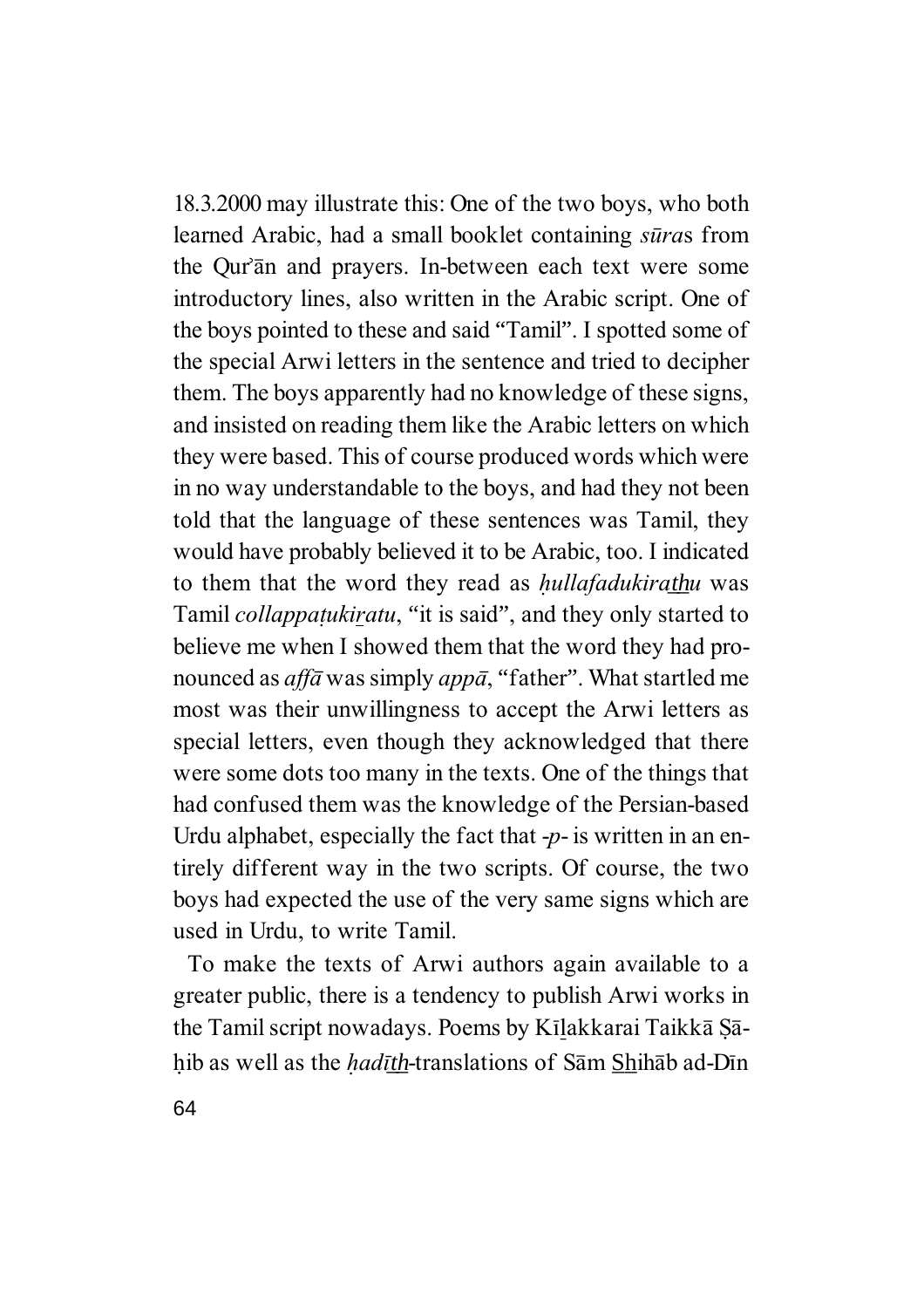are available in the Tamil script (cf. Shu'ayb 1993: 282), and I had no problems obtaining an edition of the *Maghani* by Imam al-Arūs in the Tamil script in a bookshop in Chennai, while I could not get any in the Arabic script. Given the tendency of some editors to make changes in the text ("correcting" colloquial language, translating Arabic words), the original editions in the Arabic script are to be preferred to those in the Tamil script.

The research of Arwi can offer insights into a number of subjects. The texts are not only interesting for linguists and scholars involved in the study of Islam, but for example also for historians, as many of the poems refer to customs practised in certain periods (the case of paying dowry is one example) or the texts discuss the introduction of new ideas.<sup>49</sup> Arwi might also be important for research in the networks across the Indian Ocean, especially with regard to Islamic scholarship and mysticism. Many scholars of the Arwi regions were known for their works in Arabic in Arabia proper, they travelled to the holy places and engaged in discussions on religious topics. In chapter 11 of his book, Shu'ayb lists some examples where the scholars of South India held opinions differing from those traditionally accepted among

<sup>&</sup>lt;sup>49</sup> Imam al-ʿArūs refutes the ideas of ʿAbd al-Wahhab, the founder of the Wahhābiyya, and two of his disciples, in his *Fathu 'd-dayy* $\bar{a}$ *n* (cf. 1963: 296-7). The ideas of the Wahhābiyya have been current in South India since the first half of the nineteenth century (cf. Kokan 1974: 381-3).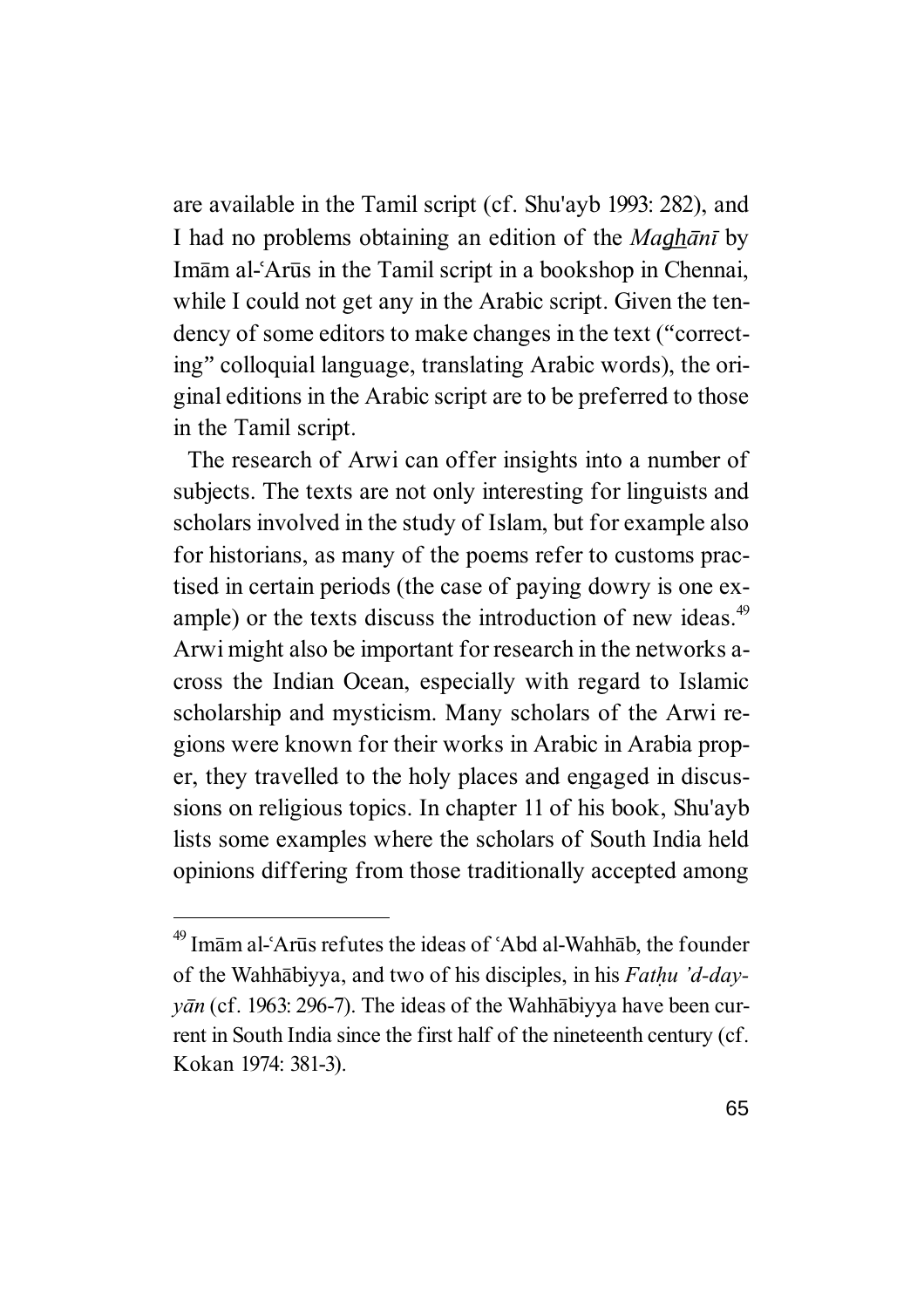Arabic scholars. An instance would be the controversy, mentioned by Shu'ayb, between Shaykh Sadaqatullāh and Salāh ad-Dīn with the scholar Muhammad Ja'far al-Barzanjī, who lived in Mecca, on the correct pronunciation of "Allah" (1993: 382-3).

On the other hand, Arabs and Arabic scholars seem to have visited the important religious places of South India and Sri Lanka fairly often. According to Ajmal Khan, scholars from Arabia came with **Shaykh** Sadaqatullah to teach in the *madrasa* founded by him (1985: 55-6). The presence of the Yemenite scholar Ahmad ibn Mubārak Mawlānā, one of the teachers of Shaykh Mustafā, in Kayalpattinam, is another point in case.

Examples of the possible importance of Arwi for cultural contacts with Southeast Asia are the medical book written partly in Javanese and partly in Arwi, among other languages, mentioned in 4.5, and the first Arwi journal being published by a Malay (see also 4.5). These few examples should be sufficient to indicate Arwi's role in the reception and transmission of Islamic teachings across the Indian Ocean area.

Arwi has passed almost unnoticed among Western scholarship for a long time. But it should not be overlooked that it forms an important part of Muslim culture in Sri Lanka and Tamilnadu.<sup>50</sup>

 $50$  I would not have been able to write this article without the support of several people in India and Germany. In India, I have to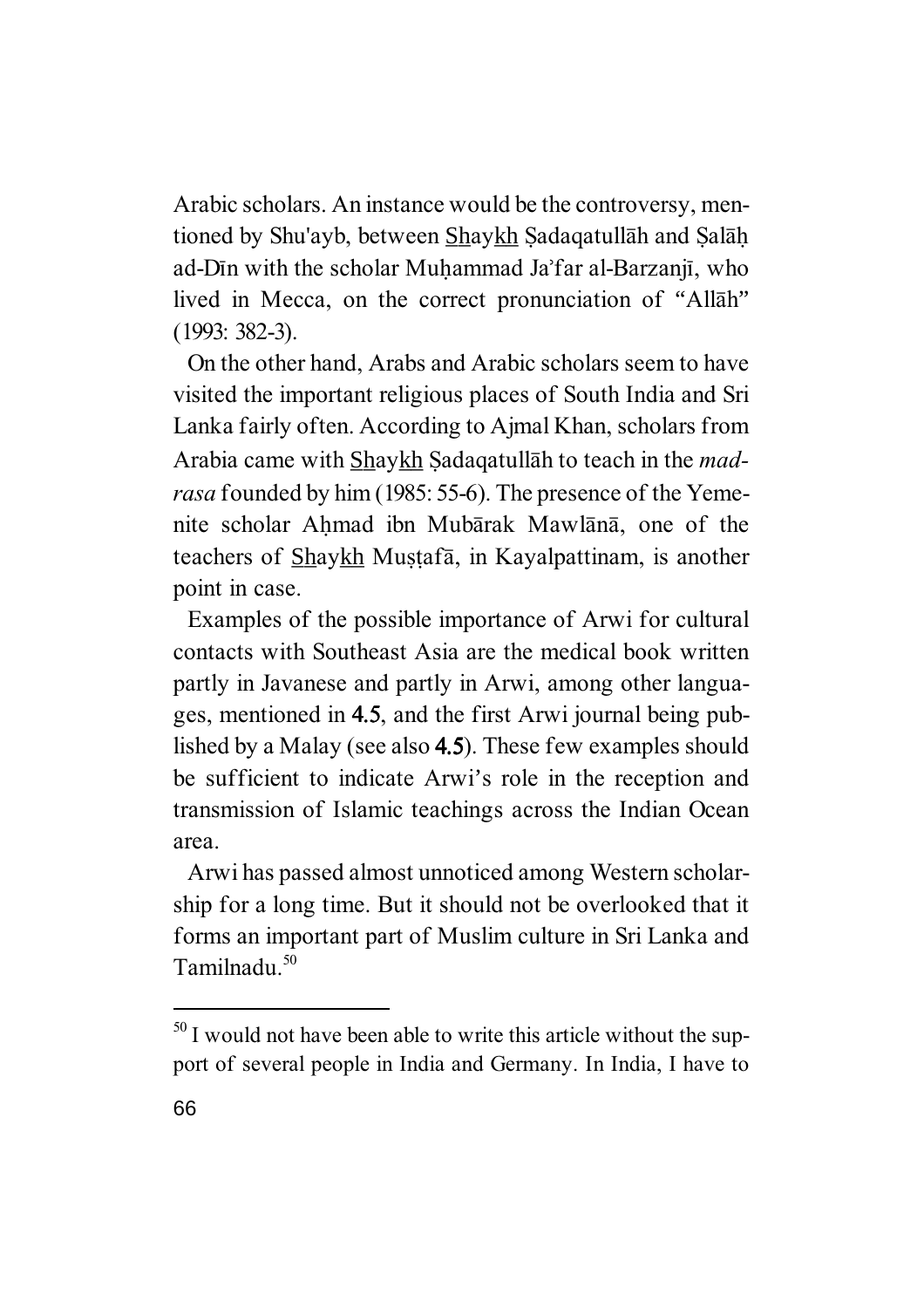#### Bibliography

(A year in brackets indicates the year of first publication)

- Ajmal Khan (Ajmalkān), Pī.Mu. 1985. *Tamilakattil muslimkaļ*. *Pōrccukīciyar varukaikku munpum pinpum.* Cennai: Millat Pi $r$ ințars (A. Aptul Kātir).
- Ajmal Khan (Ajmalkān), Pī.Mu. 1999. "Tamilil arapu ilakkiyat tākkam", in: Akila ulaka islāmiyat tamil ilakkiya ārām mānāțu. *Cirappu malar*. Cennai: Islāmiya Ilakkiyak Kalakam: 41-46.
- Aniff-Doray, Saifuddin J. 1963. "Translator's Note", in: *Fat-Àuddayy¢n fi fiqhi k\_h\_airil ady¢n. A Compendium on Muslim Theo-*

thank Dr. Tayka Shu'ayb and M. Syed Mohamed "Hasan" (Chennai), S. Abdul Hameed (Parangipettai), M. Sayabu Maraicar (Karaikal) and Capt. Nam Ameen (Koothanallur) for information and the supply of books, as well as for their hospitality. In Germany, I want to mention my brother Jochen, and Sascha Ebeling of the Institute of Indology and Tamil Studies of the University of Cologne for supplying information that was not available to me while I was in India, Hanna Repp of the Landesspracheninstitut Nordrhein-Westfalen (Arabicum) at Bochum for her help on transliterating Arabic titles, and Prof. Annemarie Schimmel for making M. Y. Kokan's book available to me. I also have to thank the German Academic Exchange Service (DAAD) and the Indian Council for Cultural Relations (ICCR) for granting me a scholarship to study at Pondicherry University. This made it possible for me to participate in the 6th International Islamic Tamil Literary Conference in Chennai from the 30th of November to the 2nd of December 1999, where I first developed the idea of writing an article about Arwi, as well as collecting the information needed for the article.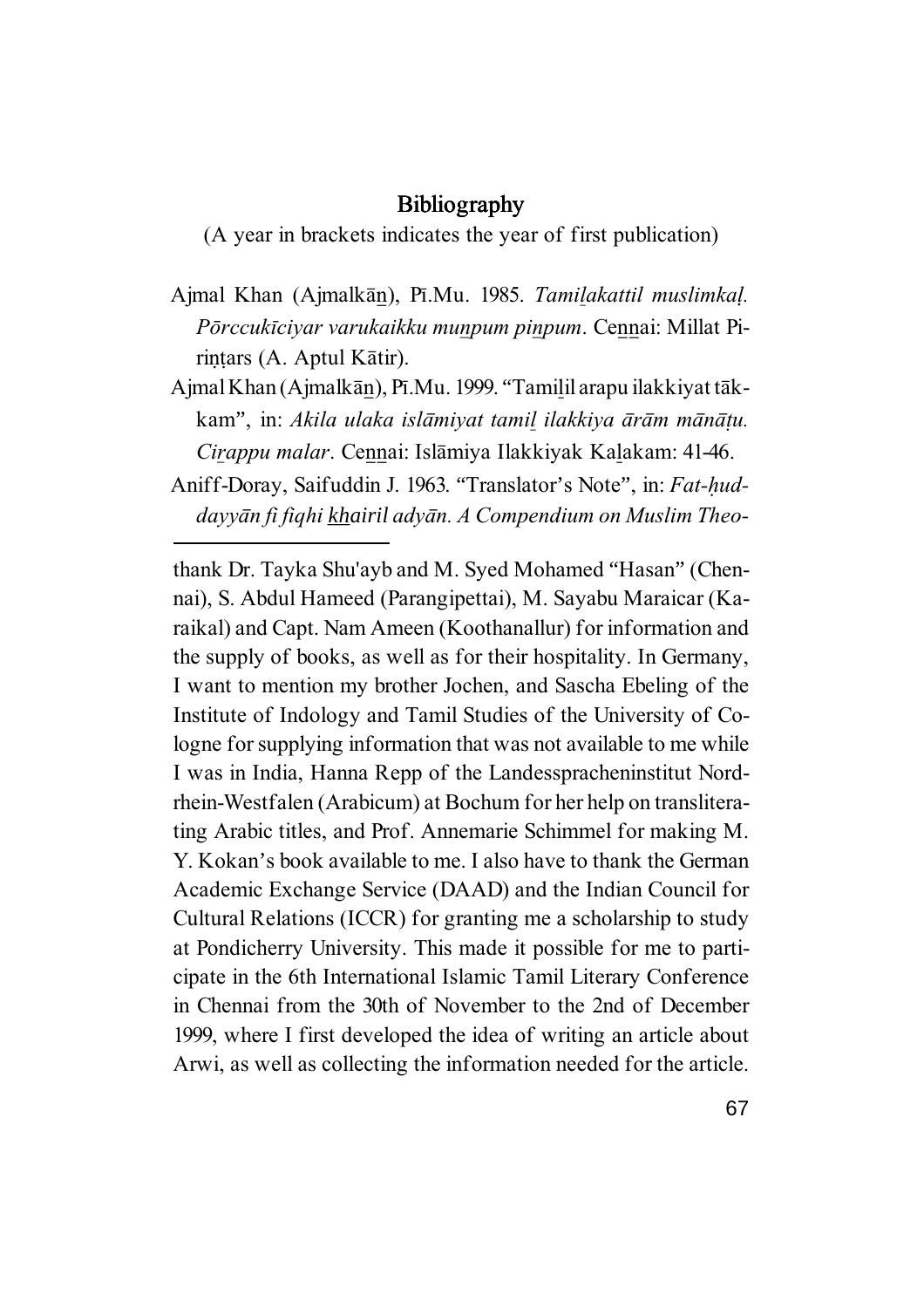*logy and Jurisprudence*. Translated by Saifuddin J. Aniff-Doray. Colombo: The Fat-hud-dayyan Publication Committee: viixv.

- Anonymous. No date. *Pen putti mālai*. Madrās: Ḥājī Yem.Yē. Shāh al-Hamīd ant Sans.
- Azeez, A.M.A. 1995. "Ceylon", in: C.E. Bosworth et al. *The Encyclopaedia of Islam. New Edition. Volume II C-G*. Leiden: E.J. Brill: 26-28.
- Caldwell, Robert. 1974 (1913). *A Comparative Grammar of the Dravidian or South-Indian Family of Languages*. Revised and edited by J. L. Wyatt and T. Ramakrishna Pillai. Delhi: Oriental Books Reprint Corporation.
- Ceyyit Hasan Maulānā, Es. $\overline{E}$ .  $\overline{A}$ r. Em. 1999. "Araput tamil (ARWI) ilakkiyam", in: Cēmumu Mukamatali and  $\overline{O}A$ . Kājā Mukaitīn (eds.). *Ayvarankak kōvai*. Cennai: Islāmiya Ilakkiyak Kalakam: 288-296.
- Das, Rahul Peter. 1981-82. "Zur Transliteration und Transkription des Arabischen im Tamil", in: *Zeitschrift der Deutschen Morgenländischen Gesellschaft* 131: 343-348, and 132: \*4\*.
- Duarte Barbosa. 1989 (1921). *The Book of Duarte Barbosa. An Account of the Countries bordering on the Indian Ocean and their Inhabitants, written by Duarte Barbosa and completed about the Year 1518 A.D. Volume II*. Translated, edited and annotated by Mansel Longworth Dames. New Delhi: Asian Educational Services.
- Eaton, Richard Maxwell. 1996 (1978). *Sufis of Bijapur 1300-1700. Social Roles of Sufis in Medieval India*. Delhi: Munshiram Manoharlal Publishers.
- Francis, W. 1906. *Madras District Gazetteers. South Arcot*. Madras: Government Press.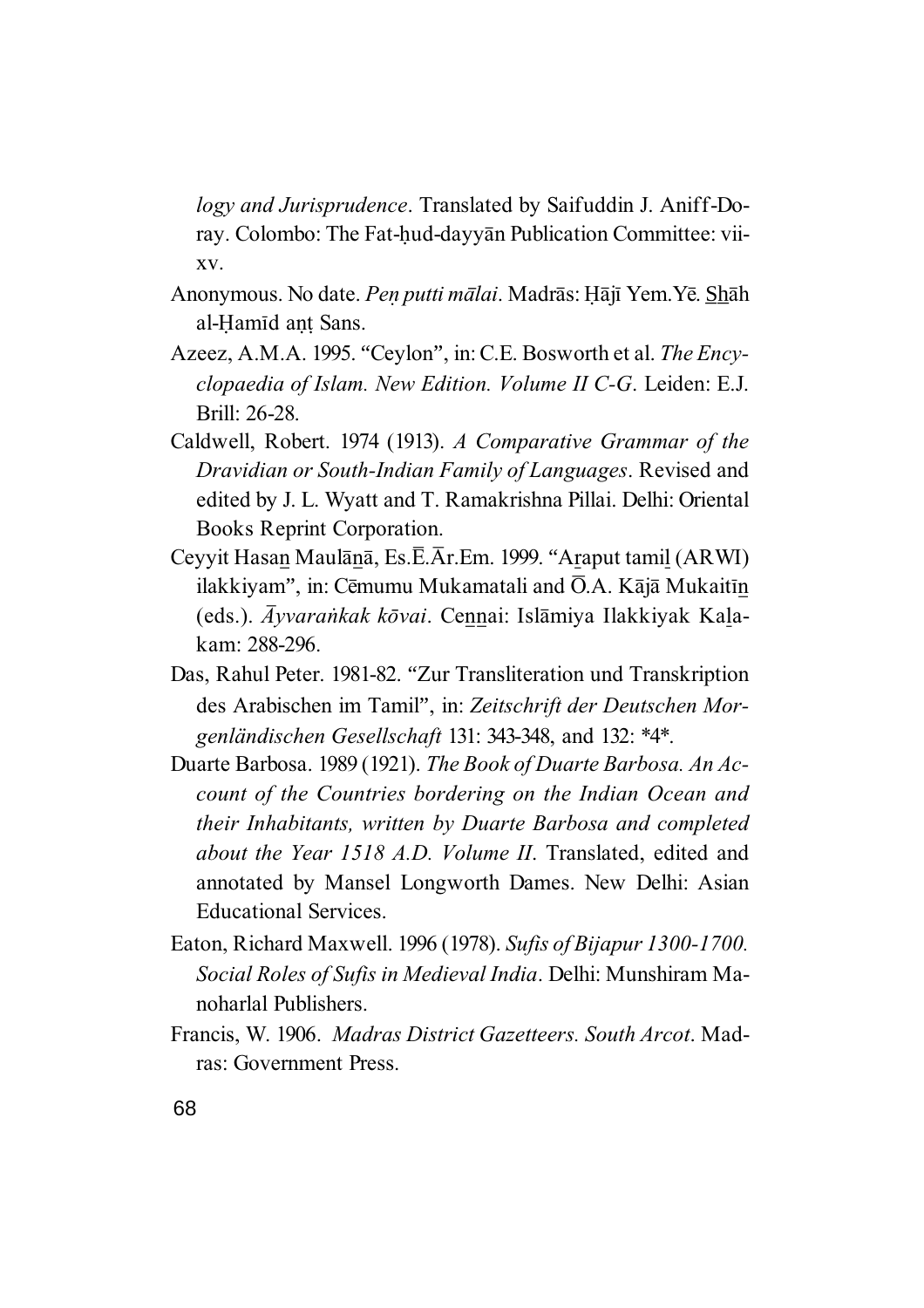- Im¢m al-©Ar¦s. 1963. *Fat-Àud-dayy¢n fi fiqhi k\_h\_airil ady¢n. A Compendium on Muslim Theology and Jurisprudence*. Translated by Saifuddin J. Aniff-Doray. Colombo: The Fat-hud-dayyān Publication Committee.
- Imām al-ʿArūs. 1996 (1950). *Hatyā sarīp. Māppiļļai Leppai Ālim ez|u puka{pe||a K¤{akkarai All¢m¢ A¼¼eyku Ceyyitu Muhammatu Imāmul Arūs avarkaļāl araputtamil ceyyutkaļāka iyar-|appe||a 'Haty¢ m¢lai' ez|a nallupat£cap pokki¼am m¦lamum uraiyum*. Edited and commented by Em.Ke. Ceyyitu Muhammatu Pukāri pin Kavtupāvā Şeyku Muhammatu Kavtul Kātiri. Cennai: Millat Pirintars.
- Imām al-ʿArūs. No date. *Talai fātiha*. Madrās: Hājī Yem.Yē. Shāh al-Hamīd ant Sans.
- Itrīs Maraikkāyar, Em. 1986. Kīrttimikum Kīlakkarai. Cennai: Maraikkāyar Patippakam.
- Jalāltīn, Em.Es.Em. 1999. "Araputtamilil elutappatta alkurān virivuraik kalaiyin vaļarcci", in: *Akila ulaka islāmiyat tamil ilakkiya ārām mānāțu. Cirappu malar. Cennai: Islāmiya Ilakkiyak Ka-*{akam: 111-120.
- Jesudasan, C. and H. 1961. *A History of Tamil Literature*. Calcutta: Y.M.C.A. Publishing House.
- Kīlakkarai Taikkā Şāḥib. 1990. *Suaputtīn mālaikaļ 20. Meyññāna cor¦par, K¢mil Val¤ Ìeyku Aptul K¢tir Leppai (K¤{akkarai* Taikkā Cāhipu Appā) avarkaļ pāțiyaruļiyavai. Araputtamil *mūlattiliruntu tamilākkam ceyyap pattavai*. Edited by Mu. Ceyyitu Muhammatu "Hasan".Cennai: Maraikkāyar Patippakam (Em. Itrīs Maraikkāyar).
- Kokan, Muhammad Yousuf. 1974. *Arabic and Persian in Carnatic 1710-1960*, Madras: No publisher mentioned.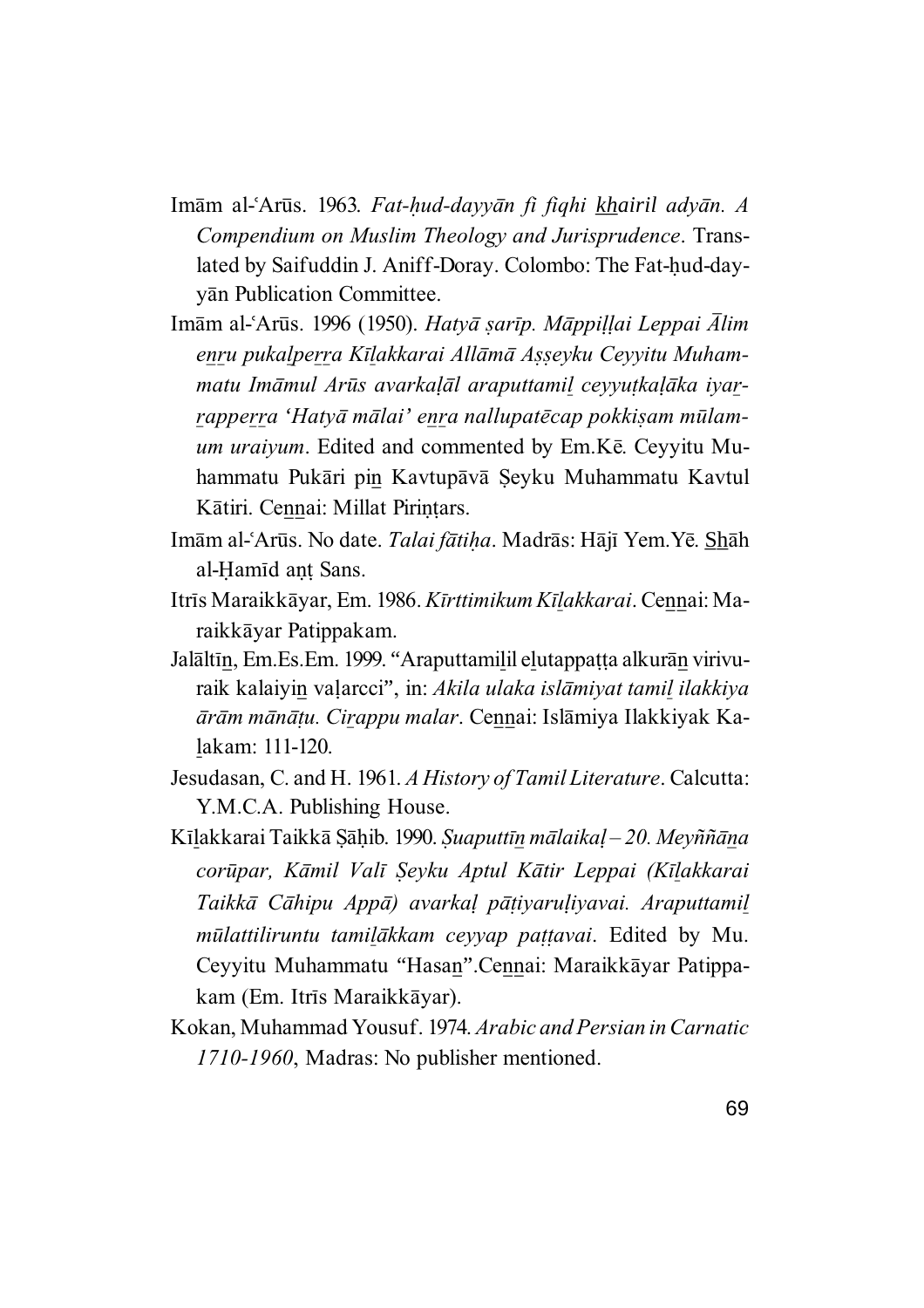- Manavai Mustafa (Ma½avai Mustap¢). 1986. *Tami{il isl¢miya ilakkiya vativankal*. Cennai: Mīrā Paplikēsan.
- Macdonald, D.B. 1995 (1953). "D\_h\_ikr" in: H.A.R. Gibb and J.H. Kramers (eds.). *Shorter Encyclopaedia of Islam*. Leiden: E.J. Brill: 75.
- Massignon, Louis. 1995 (1953). "Nūr Muḥammadī" in: H.A.R. Gibb and J.H. Kramers (eds.). *Shorter Encyclopaedia of Islam*. Leiden: E.J. Brill: 452.
- More, J.B.P. 1993. "Tamil Muslims and Non-Brahmin Atheists, 1925-1940" in: *Contributions to Indian Sociology* 27.1: 83-104.
- Muhammad Nilām, I.S. 1963. "A Biographical Sketch of the Author", in: Im¢m al-©Ar¦s. *Fat-Àud-dayy¢n fi fiqhi k\_h\_airil ady¢n. A Compendium on Muslim Theology and Jurisprudence*. Translated by Saifuddin J. Aniff-Doray. Colombo: The Fat-Àud-dayy¢n Publication Committee: xix-xxxvi.
- Periya Nūku Leppai Ālim Oliyullāh. 1999 (1984). *Vēta purānam*. Edited by Mu. Ceyyitu Muhammatu "Hasan". Cennai: Millat Pirintars (Mu.Ki.Mu. Muhammatu Hasan).
- Richards, John F. 1993. *The Mughal Empire*. The New Cambridge History of India I.5. Cambridge: Cambridge University Press.
- Richman, Paula. 1993. "Veneration of the Prophet Muhammad in an Islamic *Pillaittamil*", in: *Journal of the American Oriental Society* 113: 57-74.
- Sahabdeen, A.M. Mohamed. 1995 (1986). *The Sufi Doctrine in Tamil Literature*. Colombo: Abdul Majeed Mohamed Sahabdeen Trust Foundation.
- Sayabu Maraicar (Cāyapu Maraikkāyar), Mu. 1996. *Islāmiyar tamilt tontu.* Cennai: Kankai Puttaka Nilaiyam.
- Sayyid Āsiya Ummā. 1976. *Meññāna tīpa rattinam*. Madrās: Majī-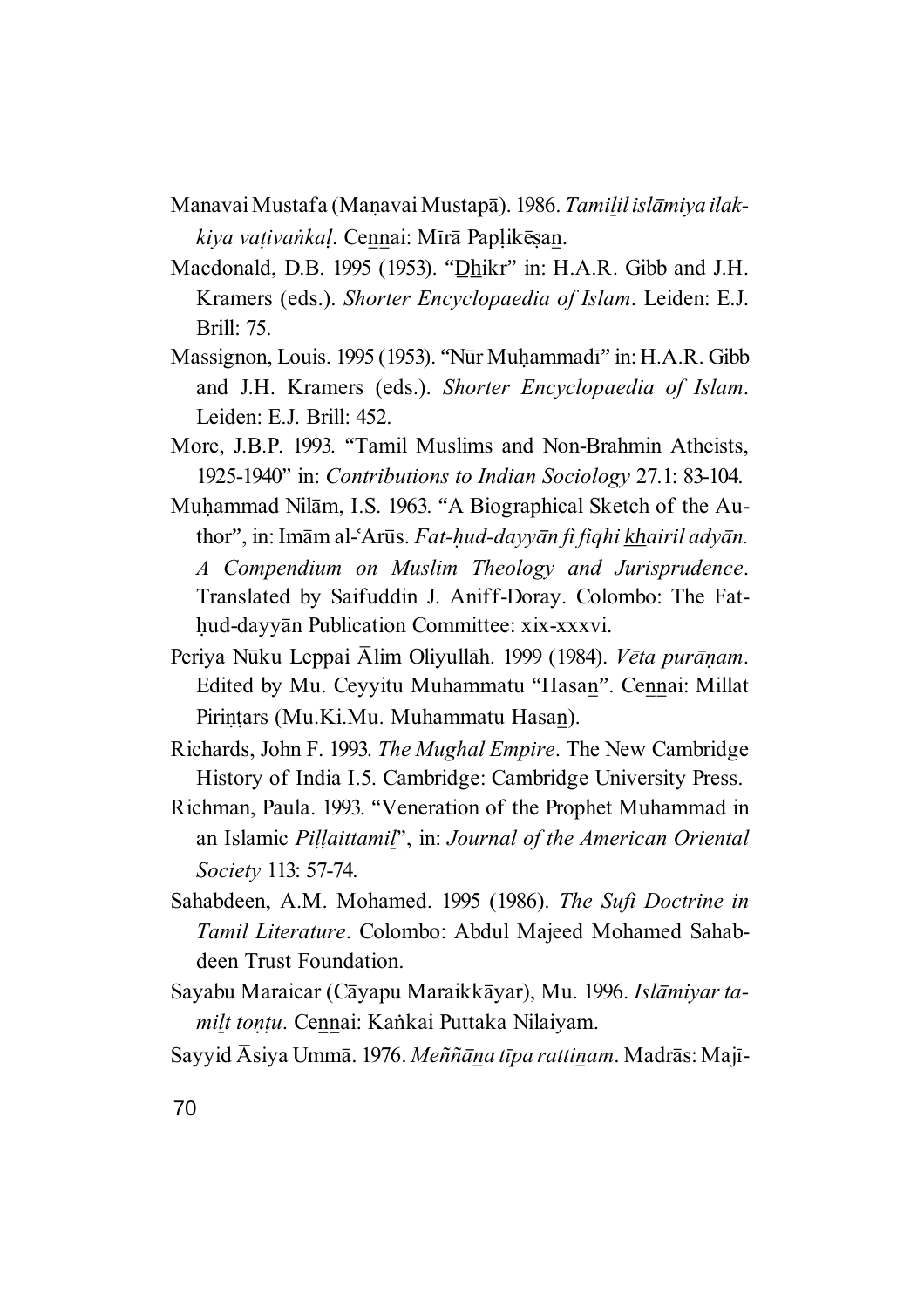diyya Piras.

- Schimmel, Annemarie. 1980. *Islam in the Indian Subcontinent*. Leiden: E.J. Brill.
- Schimmel, Annemarie. 1985. *Mystische Dimensionen des Islam. Die Geschichte des Sufismus*. München: Eugen Diederichs Verlag.
- Schimmel, Annemarie. 1993. "Introduction" in: Anna Libera Dallapiccola and Stephanie Zingel-Avé Lallemant. *Islam and Indian Regions*. Stuttgart: Franz Steiner Verlag: 1-6.
- Shāh al-Hamīd, Hājī Yem.Yē. No date. *<sup><i>Arabuttamil pālar pātam*.</sup> Madrās: Hājī Yem. Yē. Shāh al-Ḥamīd aṇṭ Sans.
- S\_h\_ih¢b ad-D¤n S\_h\_¢m Nayn¢ Labbai. No date. *Ras¦l m¢lai. M¤r¢n mālai. Nākaimani mālai.* Madrās: Hājī Yem. Yē. Shāh al-Hamīd ant Sans.
- Shu'ayb ©¨lim, Tayka. 1993. *Arabic, Arwi and Persian in Sarandib and Tamil Nadu. A Study of the Contributions of Sri Lanka and Tamil Nadu to Arabic, Arwi, Persian and Urdu Langua*ges, Literature and Education. Madras: Imāmul 'Arūs Trust.
- Shulman, David and Sanjay Subrahmanyam. 1993. "Prince of Poets and Ports: Cītakkāti, the Maraikkāyars and Ramnad, approx. 1690-1710" in: Anna Libera Dallapiccola and Stephanie Zingel-Avé Lallemant. *Islam and Indian Regions*. Stuttgart: Franz Steiner Verlag: 497-535.
- Statistical Appendix. 1905. *Statistical Appendix for Madura District*. Madras: Government Press.
- Thurston, Edgar. 1975 (1909). *Castes and Tribes of Southern India. Volume IV – K to M.* Madras: Government Press.
- Uwise, M.M. 1990 (1953). *Muslim Contribution to Tamil Literature*. Kilakkarai: Fifth International Islamic Tamil Literary Conference.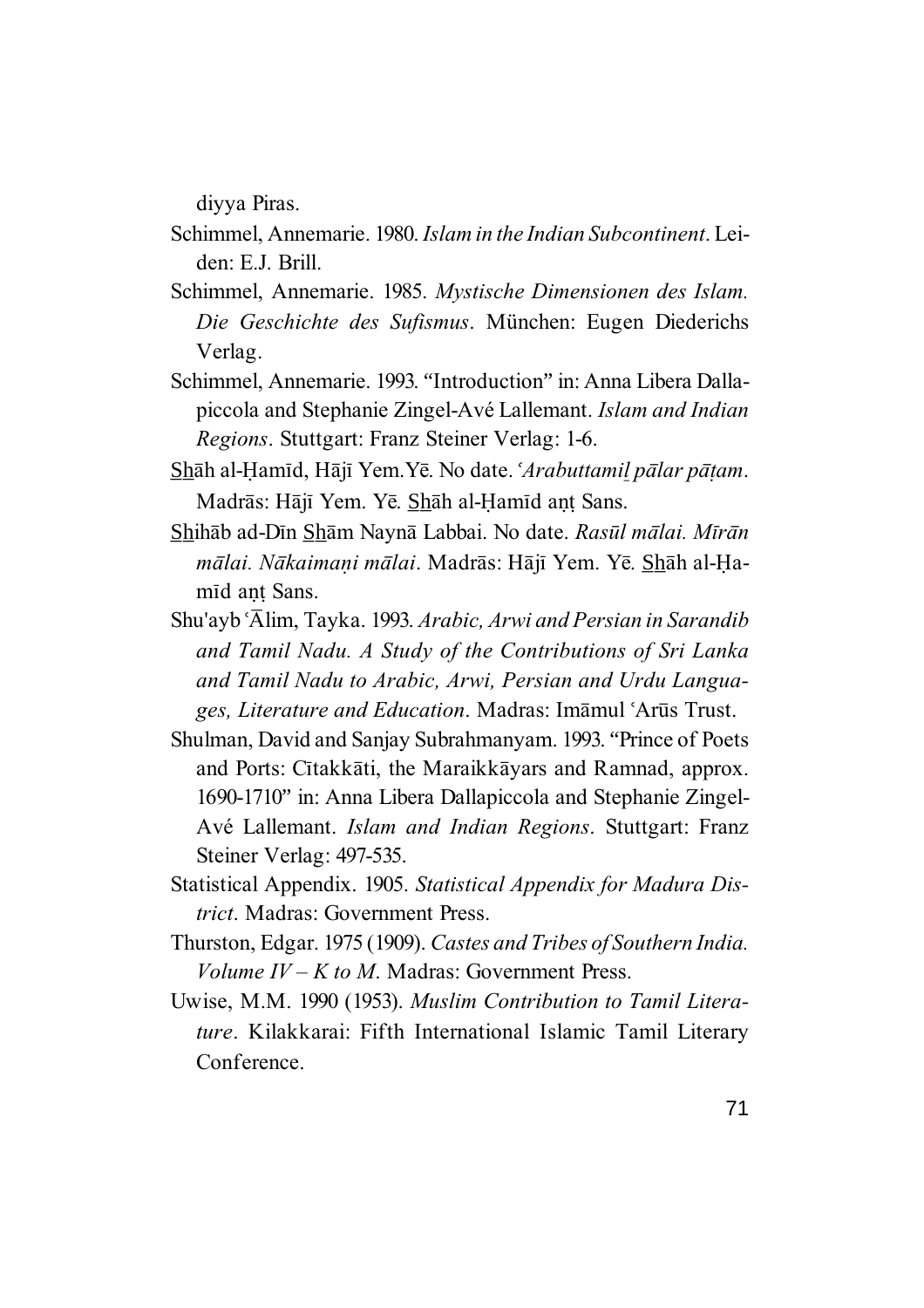- van der Veer, Peter. 2000 (1994). *Religious Nationalism. Hindus and Muslims in India*. Delhi: Oxford University Press.
- Winslow, M. 1989 (1862). *A Comprehensive Tamil and English Dictionary. Tamil - āñkila akarāti. Delhi: Asian Educational* Services.
- Yūsuf Labbai 'Ālim of Ammapattinam. No date. *Simțu 'ș-șibyān*. Madrās: Abu'l-Barakat 'Ālim Şāhib.
- Zvelebil, Kamil V. 1974. *Tamil Literature*. A History of Indian Literature X.1. Wiesbaden: Otto Harrassowitz.
- Zvelebil, Kamil V. 1995. *Lexicon of Tamil Literature*. Leiden: E.J. Brill.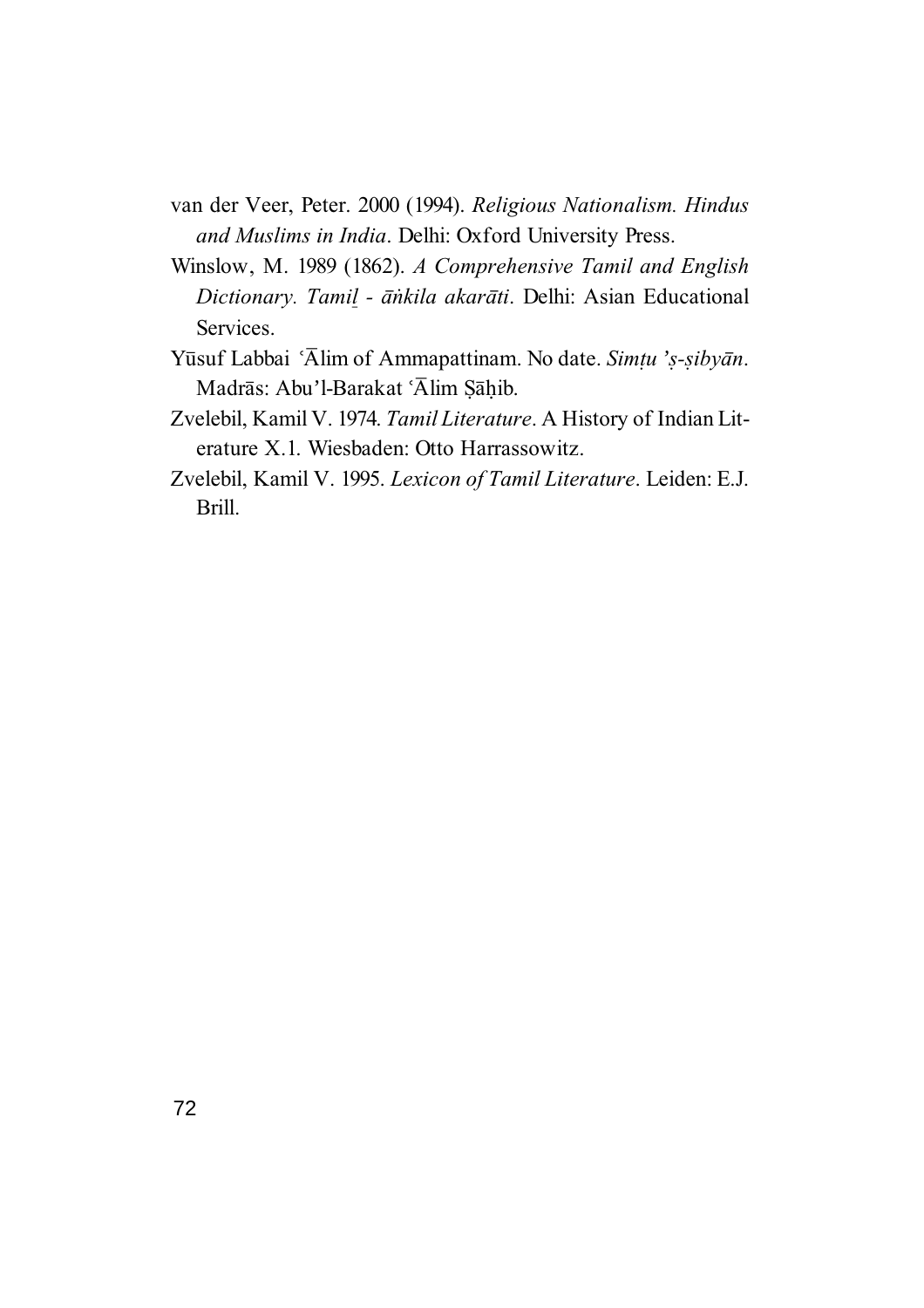# Subgruppen tamilsprachiger Muslime  $Südindiens<sup>1</sup>$

#### 1. Einleitung

Unter den Muslimen Indiens gehören die tamilsprachigen wohl zu den am wenigsten erforschten. Eine Erklärung hierfür mag ihre geringe Zahl sein. Laut dem Zensus von 1991 waren gerade 5,5 % der Bevölkerung Tamilnadus, die zu diesem Zeitpunkt bei knapp 56 Millionen lag, und 6,5 % der Bevölkerung Pondicherrys (1991: 808.000 Einwohner) Muslime. Diese machten nur 3 % bzw. < 0,1 % der muslimischen Bevölkerung Indiens aus (Zahlen nach: Assayag und Tarabout 1997: 22). Natürlich ist Tamil auch nicht die Muttersprache aller dieser Muslime, und so wird die tatsächliche Zahl der tamilsprachigen Muslime in Indien noch niedriger sein.

Ein zweiter Grund für die geringe Beachtung der tamilsprachigen Muslime mag ihre scheinbare Inaktivität im politischen Bereich sein. Im Gegensatz zu den Muslimen in Nordindien ist es auf dem Boden Tamilnadus nur zu wenigen muslimischen Staatsbildungen gekommen. Auch waren die Träger dieser Staaten Muslime aus Nordindien, wie im Falle des kurzlebigen Sultanats von Ma©bar in der Region von Ma-

<sup>1</sup> Dieser Artikel ist die revidierte Fassung eines ursprünglich in *KOLAM. A Mirror of Tamil Culture 4* erschienenen Artikels (www.fas.nus.edu.sg/journal/kolam/index.htm).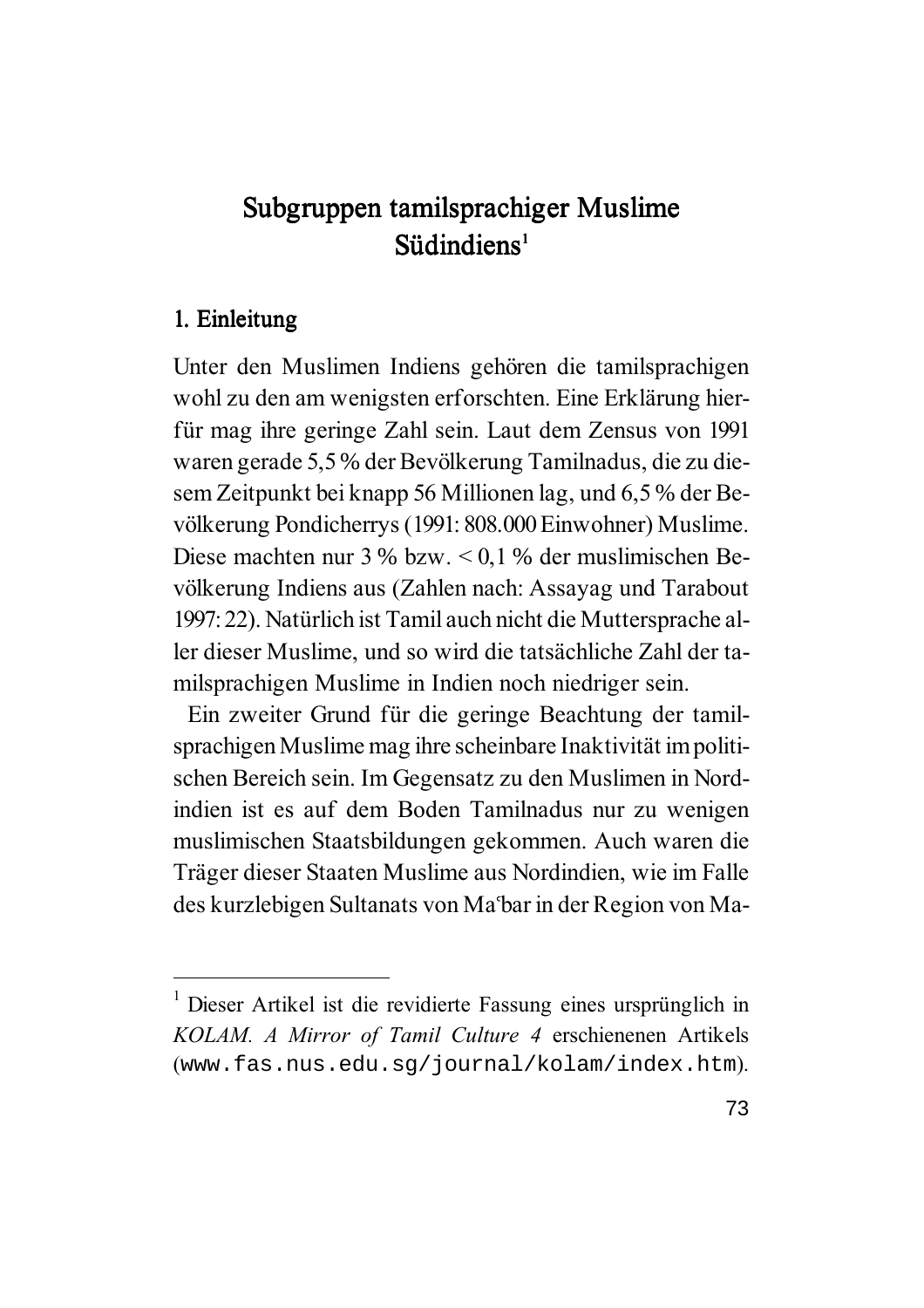durai (1333/1334 – 1377/1378) oder der Nawabs von Arcot im 18. Jahrhundert.

Dabei sind Muslime in dieser Region von großem Interesse für das Studium sowohl des indischen Islams wie der wirtschaftlichen und sozialen Netzwerke im Raum des Indischen Ozeans. Die Anwesenheit von muslimischen Arabern in der Region ist seit 875 n.Chr. belegt, an der Malabarküste seit 788 n.Chr. und in Sri Lanka sogar schon seit dem Beginn des 8. Jahrhunderts (Wink 1991: 71, 78 und 80f.). Die tamilischen Muslime spielten eine wichtige Rolle als Händler im Indischen Ozean, wobei vor allem ihre Kontakte mit der malaiischen Welt von Bedeutung sind (ebd.: 79; Bayly 1989: 74 und 1993: 459ff.; More 1997: 15-8). Daß ein Teil der tamilsprachigen Muslime der shāfi°itischen Rechtsschule angehört, hebt sie zusammen mit den Mappillas und Navayats an der Malabarküste von den übrigen indischen Muslimen ab, die ausschließlich der hanafītischen Rechtsschule angehören (falls es sich um Sunniten handelt) (Mines 1984: 431; Wink 1991: 70). Das zum größten Teil harmonische Zusammenleben mit nicht-muslimischen Tamilen, sowie ihre erst wenig erforschte Literatur in Tamil, Arabisch und "Arabisch-Tamil", Arwi/ Arvi genannt, sind weitere wichtige Elemente der Kultur der tamilsprachigen Muslime (Mines 1984: 433f.; Shu'ayb 1993: xxxviii und 84f.).

Unter den tamilsprachigen Muslimen werden eine Reihe von Subgruppen identifiziert, über deren Natur in der Wissenschaft nur geringer Konsens herrscht. Historische Entwicklungen, regionale Unterschiede sowie unterschiedliche Ver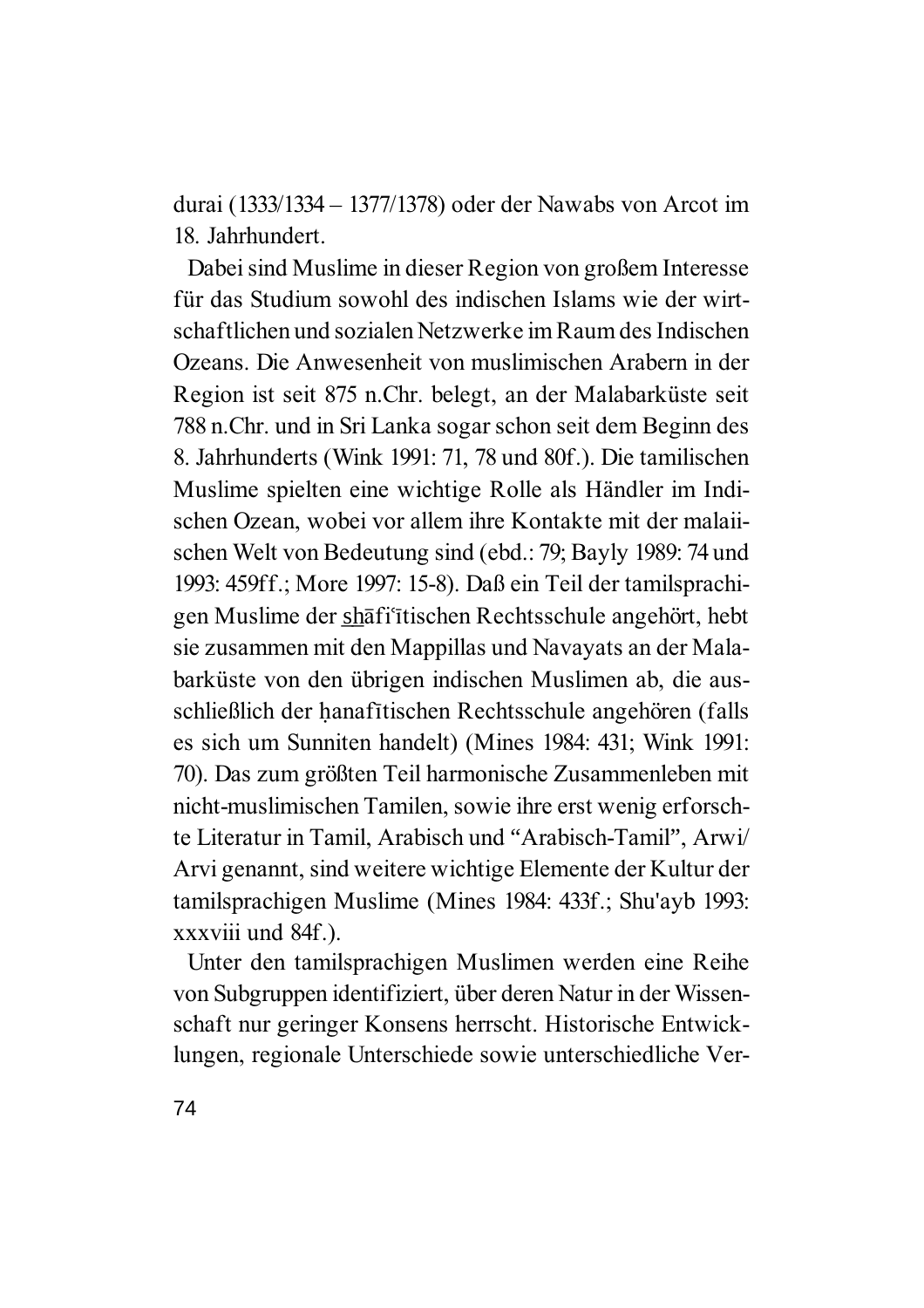wendung der Gruppennamen erschweren den Zugang. Das Ziel dieses Aufsatzes ist es, einen Überblick über die wichtigsten in der Literatur gebrauchten Termini zu geben, und vor allem deren unterschiedlichen Gebrauch zu dokumentieren und (wo möglich) zu erklären. Das Hauptziel des Aufsatzes ist es also nicht, Gruppen zu "definieren", was ohnehin verfehlt wäre, da Gruppenidentitäten selbst bei Individuen fließend und zuweilen überlappend sind. Der Aufsatz soll vielmehr bei einer kritischen Betrachtung der vorhandenen Quellen und Publikationen helfen, um so Fehler zu vermeiden, die entstehen können, wenn z.B. derselbe Terminus in verschiedenen Publikationen gebraucht wird, aber mit anderen Inhalten. Als Quellen dienen hierbei die wichtigsten neueren Veröffentlichungen zu Muslimen in Tamilnadu, vor allem von Bayly, Fanselow, Mines und More, sowie die britischen District Gazetteers und Manuals.

### 2. Allgemeine Merkmale muslimischer Subgruppen 2. Allgemeine Subgruppen 2.1. Subgruppen und soziale Stratifizierung

Die Ausbreitung des Islam in Tamilnadu wurde durch zwei Prozesse geprägt: Zum einen die Ansiedlung arabischer Händler entlang der Küste seit dem 9. Jahrhundert und mehrere Invasionen und Eroberungen durch muslimische Herrscher des nördlichen Indien, zunächst im 14. und dann wieder seit der zweiten Hälfte des 17. Jahrhunderts. Von diesen Ereignissen gingen dann weitere Konversionen aus den unterschiedlichsten Gründen aus. Die Ansiedlung arabischer Händler wird im allgemeinen mit der Ausbreitung der shāfi<sup> $\bar{c}$ -</sup>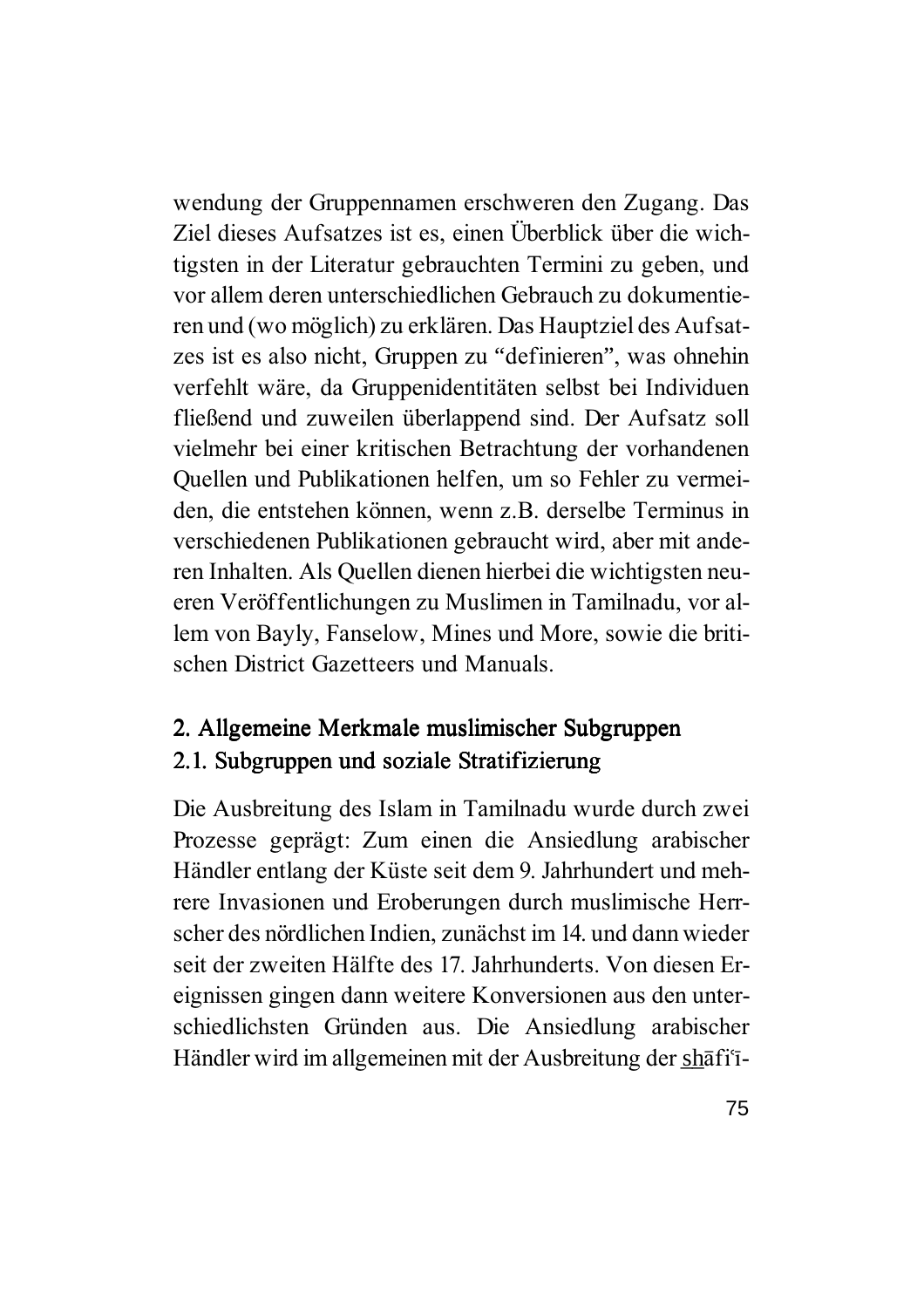tischen, die Eroberungen mit der der hanafītischen Rechtsschule identifiziert (Fanselow 1996: 202).

Die meisten Autoren stimmen darin überein, daß im Gegensatz zum nördlichen Indien, wo das System der verschiedenen muslimischen Subgruppen zumindest Parallelen zur hinduistischen Kastenhierarchie aufweist, die tamilischen Subgruppen nicht als Kasten bezeichnet werden können (vgl. Mines 1978: 166). Tamilsprachige Muslime betonen den egalitären Charakter des Islam (Mines 1975: 406; Naidu 1994b: 264). Stratifizierung unter ihnen basiert nach Mines nicht auf dem Status der Subgruppe, sondern dem Alter, Reichtum, Charakter und der Religiösität eines Individuums (Mines 1978: 162). Allerdings beziehen sich diese Angaben auf den urbanen Kontext, in dem Mines seine Studie anfertigte. Dieselben Individuen, die im urbanen Kontext großen Wert auf Egalitarismus und andere "orthodoxe" Werte des Islam legten, konnten im Kontext ihrer ländlichen Herkunftsorte stärkere Betonung auf Unterschiede in Reichtum und Abstammung legen. Auch spielen hier Heiligenkulte eine größere Rolle als in der Stadt, und die klare Trennung von Muslimen und Hindus in Ritualen der Muslime ist im ländlichen Bereich nicht vorhanden (Mines 1975: 411ff.). Orthodoxes Verhalten und Religiösität spielen eine wichtige Rolle für den Status und das Prestige des Individuums in der Stadt unter einer größeren Zahl anderer Muslime. Im ländlichen Kontext muß dagegen die Identität als Muslim laut Mines nicht erst etabliert werden, denn sie ist bereits durch die Geburt bestimmt (ebd.: 414f.). Fanselow bezeichnet diese Form der Be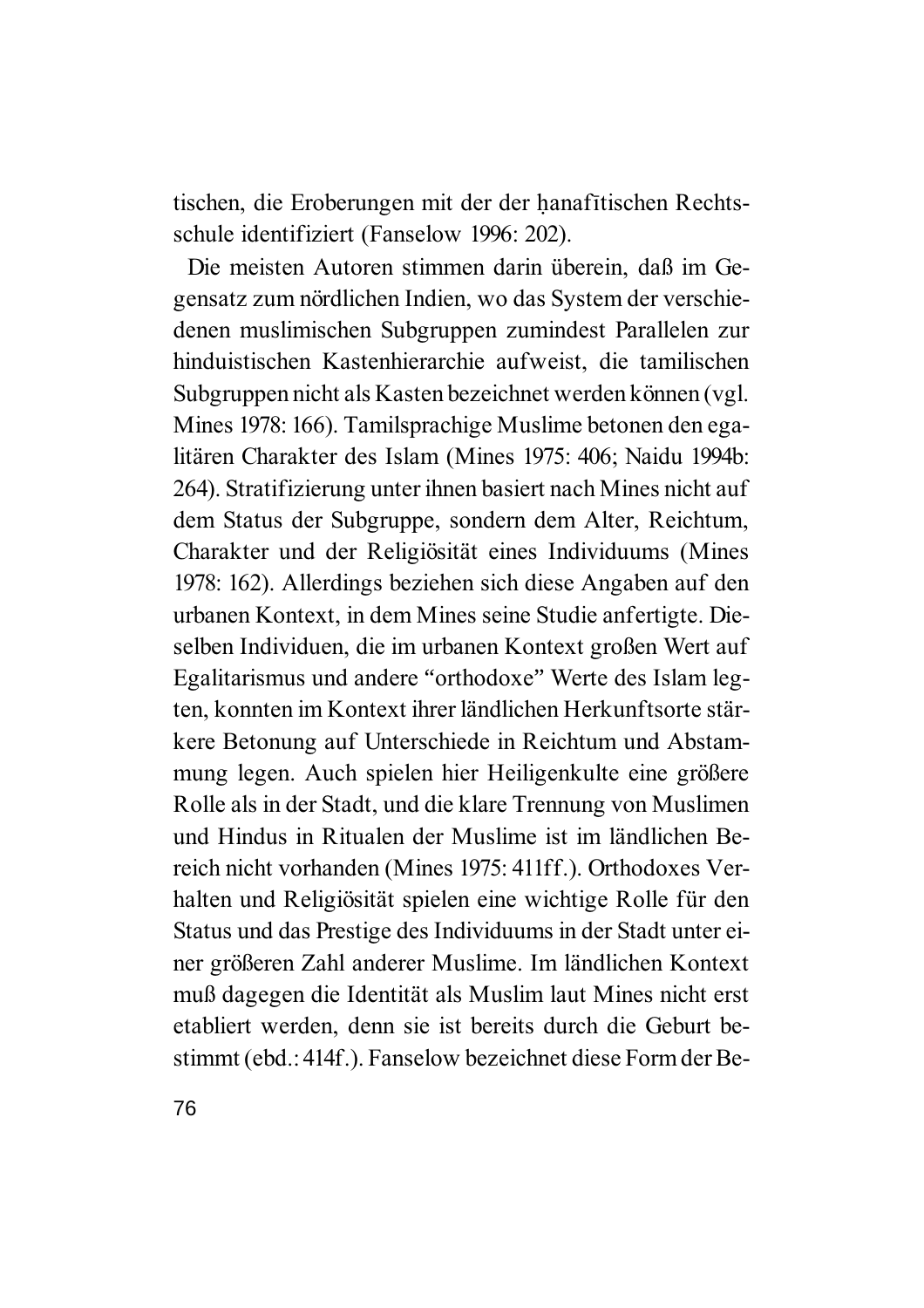tonung muslimischer Identität gegenüber anderen Muslimen als "competitive Islamisation" (1996: 217).

Die Betonung von "Orthodoxie" und des Gegensatzes Muslim-durch-Abstammung kontra Konvertit wird von einigen Autoren als wichtiges Element der Gesellschaftsstruktur und Stratifizierung südindischer Muslime genannt. Bayly schreibt, daß die Zugehörigkeit zur shāfi°itischen Rechtsschule von den an der Küste angesiedelten Muslimen als Beweis ihrer Beziehungen zu Arabien angesehen wird. Diese Muslime sähen sich als Nachfahren von Arabern, oder zumindest als sehr frühe Konvertiten, die den Islam auf wesentlich direkteren Wegen empfangen hätten, als die Mitglieder der hanafītischen Rechtsschule, welche stärker mit Zentralasien und dem iranischen Hochplateau verbunden wird als mit Arabien (1986: 39 und 1989: 80). Solche Unterscheidungen hätten aber nicht zu scharfen Trennungen zwischen den unterschiedlichen muslimischen Gruppen geführt (ebd.: 101).

Abstammung, insbesondere die Nähe zur Sippe des Propheten, spielt eine bedeutende Rolle unter indischen Muslimen, und die Subgruppen der urdusprachigen Muslime basieren zu einem nicht unbedeutenden Teil auf der behaupteten oder tatsächlichen Abstammung verschiedener Gruppen von Arabern, Pathanen und anderen nahöstlichen oder südasiatischen Ethnien (vgl. Mines 1972: 335 und 339). Abstammung dient oft dazu, die Über- oder Unterlegenheit einer Gruppe zu behaupten. Ein Beispiel findet sich im District Manual von North Arcot von 1895 (Cox 1895: 206f.):

Some of the Labbais … assert that … they are the descen-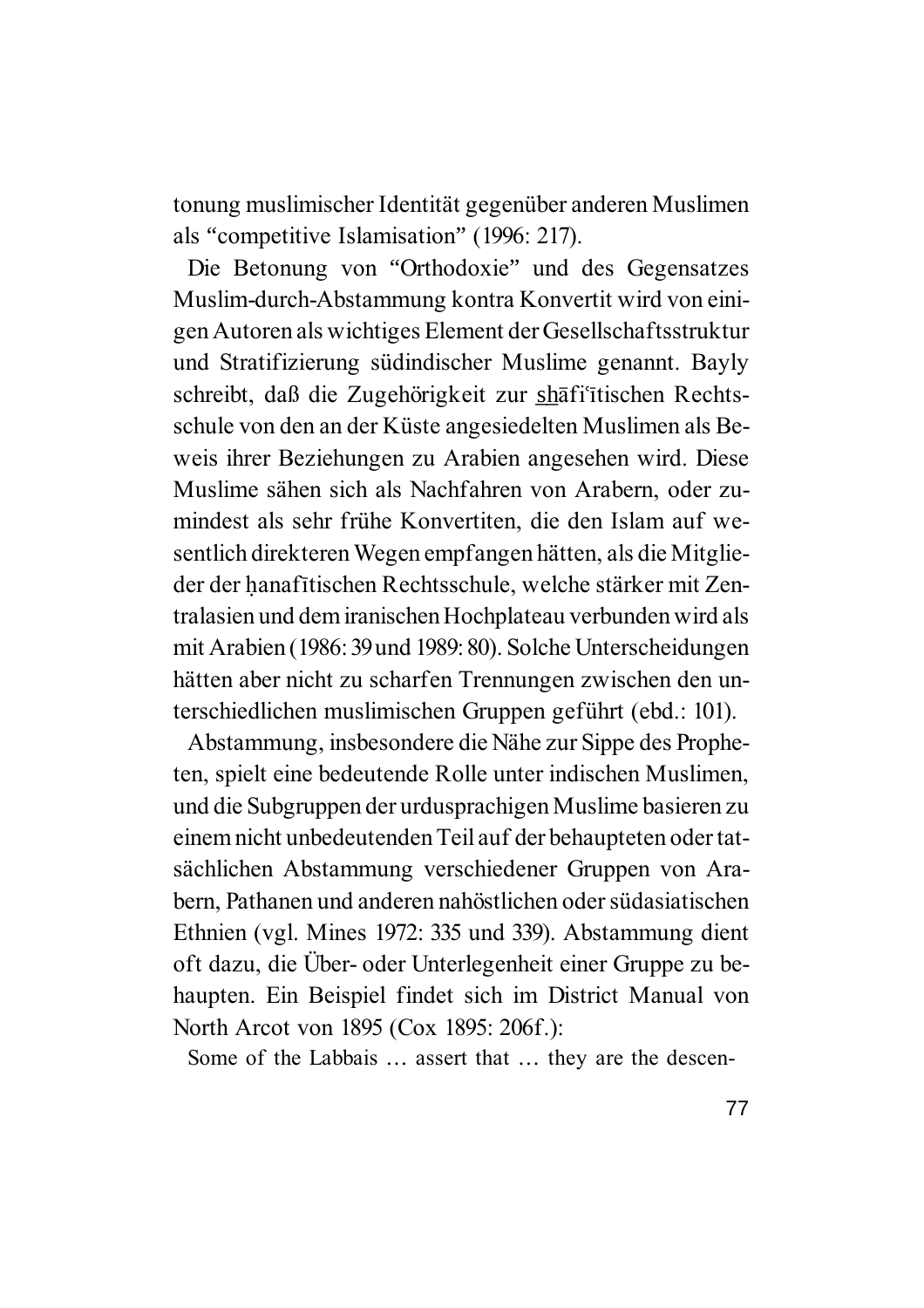dants of trading Arabs by Hindus. The Naváyats … believe that the Labbais are the offspring of the Abyssinian slaves whom their ancestors brought from Arabia about a thousand years ago.

Vgl. auch Mines 1972: 333.

Fanselow bemerkt jedoch, daß die Betonung von "Egalität" und "Orthodoxie" unter den tamilsprachigen Muslimen das Produkt eines historischen Prozesses in der Kolonialzeit ist. Das Konzept der "Kaste" sei in dem Maße von Muslimen abgelehnt worden, wie es mit dem Hinduismus verbunden wurde. Der "reine Islam" mußte folgerichtig ohne Kastenstruktur sein, Kaste wurde zu einem "… 'gate-keeping' concept of Hindu civilisation, …" (Fanselow 1996: 224). Bei der Frage nach sozialer Stratifikation unter indischen Muslimen muß diese historische Dimension von "Kaste" als *ethnic boundary marker* berücksichtigt werden (ebd.: 222-5).

Nach Fanselows Meinung war die Zugehörigkeit zu einer der Subgruppen früher bedeutender als heutzutage. Die Beziehungen zwischen den Gruppen liefen analog zur Hierarchisierung des Kastensystems (ebd.: 213). Fanselows Informanten aus den Subgruppen der Ravuttar und Tarakanar, die laut ihm zu den niedrigergestellten Gruppen gehören, stimmten dem zu (ebd.: 216). Bayly dagegen schreibt: "For all its distinctions of rank and ethnicity, however, the Muslim population of Tamilnad has never been truly fragmented", (Bayly 1989: 90) aber sie erwähnt auch (ebd.: 80), daß die

… Tamil maraikkayar have long stigmatised all these other Muslims as being "mere converts" to Islam, and therefore of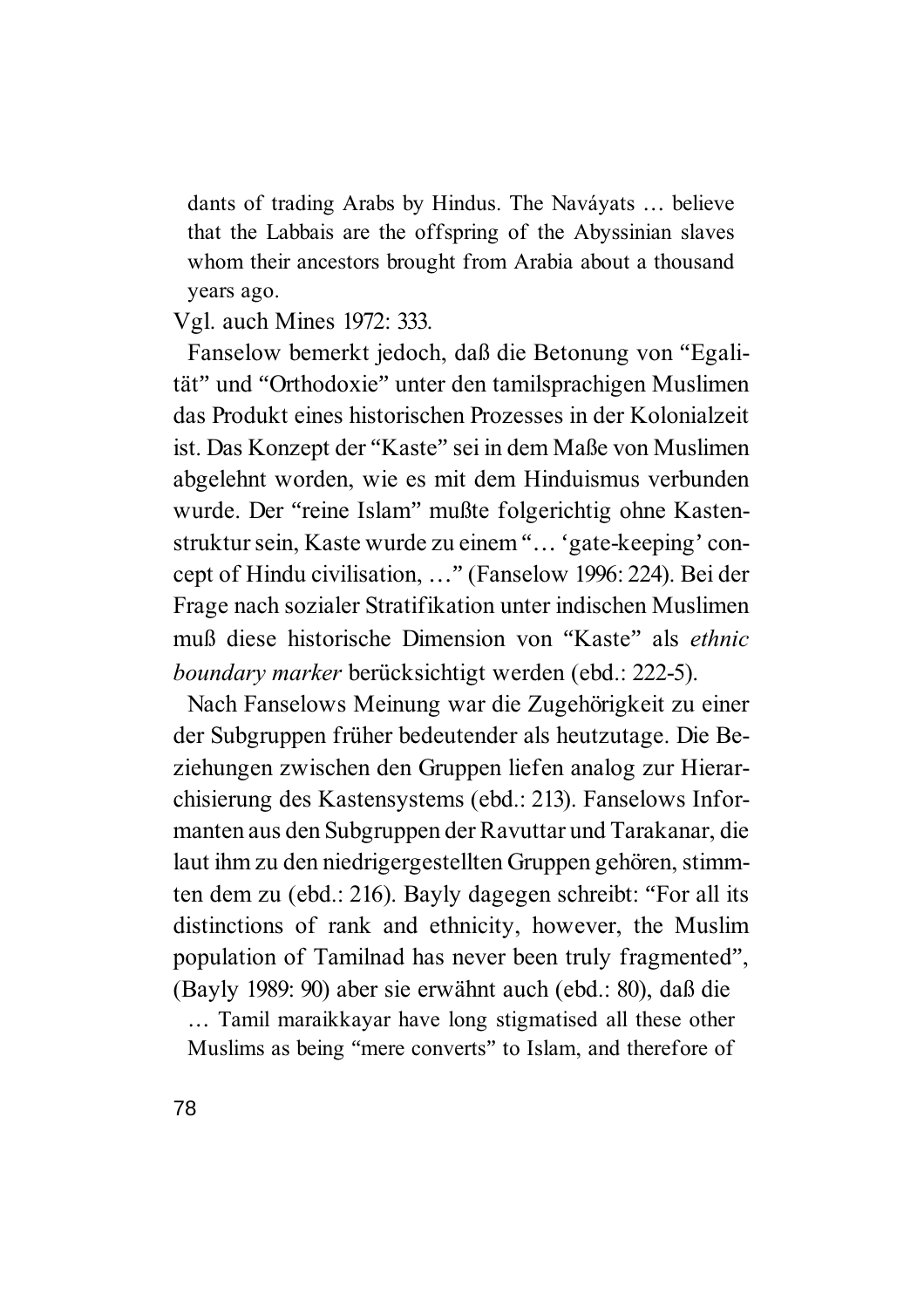lower social standing … .

More betont, daß nichts in der frühen Literatur die Marakkayar, die Fanselow als eine der höhergestellte Gruppe nennt, als überlegene Gruppe kennzeichnet. Er geht sogar soweit zu sagen: "Among Tamil Muslims … notions of caste hierarchies are absent" (More 1997: 24). Es könnte sein, daß Fanselows Ergebnisse zumindest zum Teil durch seine Forschungsregion beeinflußt sind. Die Marakkayars von Kayalpatnam gelten als (und halten sich für) besonders orthodoxe Muslime. Laut Bayly existiert in Kayalpatnam keine egalitäre Gesellschaftsordnung. Pate schreibt, daß die "upper circles" der muslimischen Gesellschaft eine eigene Klasse darstellen, die keine Ehen mit den anderen muslimischen Gruppen eingeht (Pate 1917: 98 und 500; Bayly 1986: 40; vgl. auch Fanselow 204ff.). Von Seiten der Ravuttar und Tarakanar wurden die Marakkayar als "would-be Muslim Brahmans" bezeichnet. Diese Formulierung erinnert stark an die Vorwürfe, die muslimischen Mullahs von Vertretern der "Selfrespect"-Bewegung gemacht wurden. Die muslimische "(traditionelle) Orthodoxie" wurde auch von "puristischen" Strömungen aus den eigenen Reihen angegriffen, und zwischen den Vertretern der "Self-respect"-Bewegung und diesen "puristischen" muslimischen Gruppen gab es enge Beziehungen (More 1993: 90ff.). Laut Fanselow unterstützen viele der Ravuttar und Tarakanar in dem von ihm untersuchten Ort Kalakkadu die DMK oder AIADMK (Fanselow 1996: 210). Vor allem von dieser Seite wird Kritik an den Marakkayar wahrscheinlich damit begründet, daß sie Vertreter eines Quasi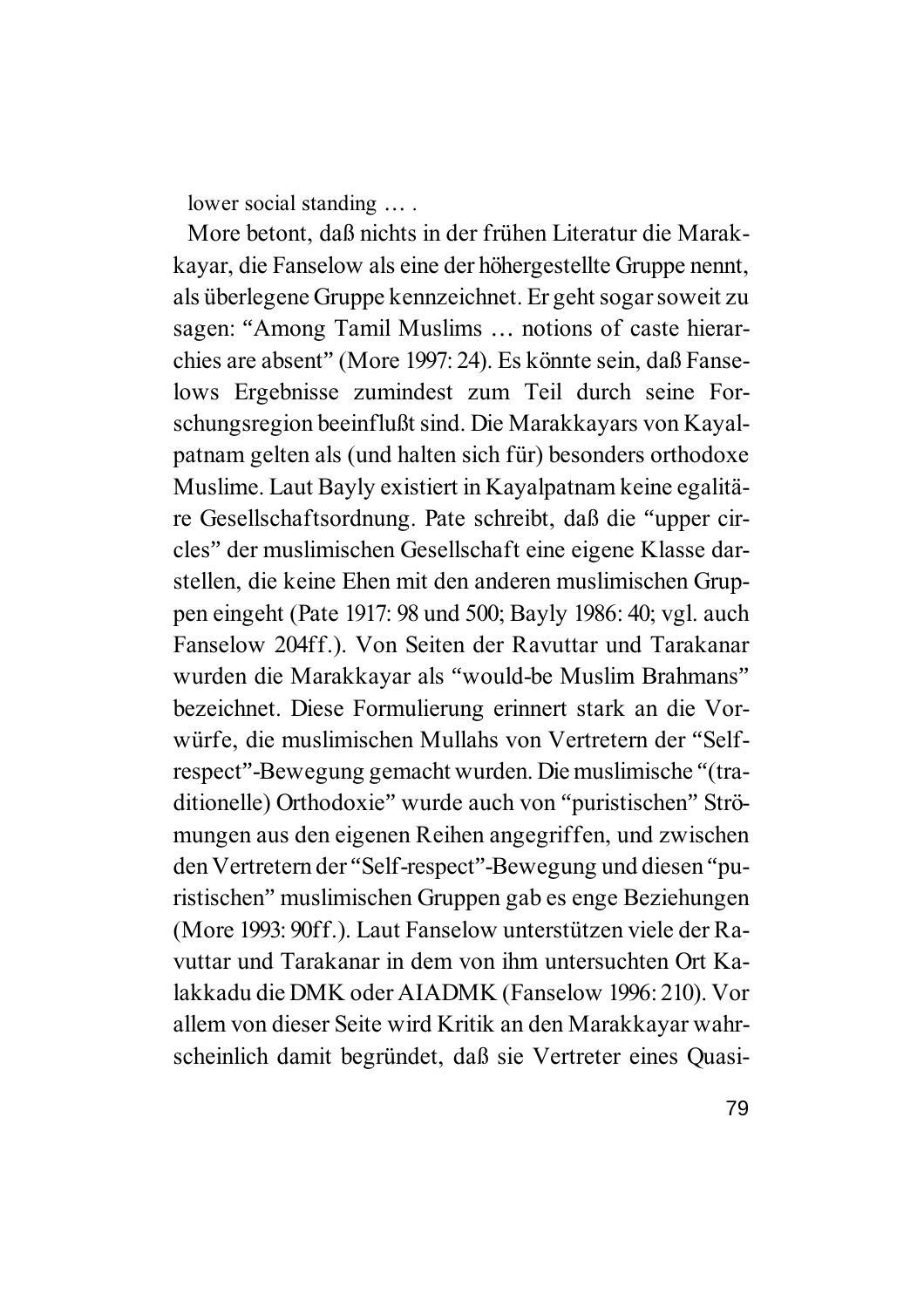Kastensystems (gewesen) seien. Denn wie Fanselow selber gezeigt hat, wird das Kastensystem seit der Kolonialzeit als hinduistisch empfunden. Ein Angriff auf die religiösen Überlegenheitsansprüche der Marakkayar von Kayalpatnam wäre natürlich dann am wirksamsten, wenn ihr Verhalten als unislamisch identifiziert würde.<sup>2</sup>

Die District Gazetteers machen ebenfalls keine klaren Angaben zur Frage der sozialen Stratifizierung. Zwar schreibt Francis: "The Musalmans of pure descent hold themselves to be socially superior to the Marakkáyars and the Marakkáyars consider themselves better than the Labbais" (1906b: 87). Wie sich dies in der Praxis niederschlug, kann aber aus dieser Äußerung nicht entnommen werden. Daß die unterschiedlichen Gruppen versuchten, sich z.B. durch die Manipulation von Abstammung Prestige zu sichern, wurde bereits erwähnt. Auch wird aus diesem Zitat klar, wen die Briten für die "reinen" Muslime hielten, nämlich die urdusprachigen (vgl. More 1997: 23). Aus dem Blickwinkel der Marakkayar oder Labbai hätte sich die Situation vielleicht anders dargestellt.

Eine interessante Aussage findet sich bei Venkasami Row:

<sup>&</sup>lt;sup>2</sup> Die Bezeichnung "muslimische Brahmanen" scheint in bestimmten Segmenten der muslimischen Gesellschaft in Tamilnadu weit verbreitet zu sein. Ein mit mir befreundeter Collegelehrer aus Tiruchirapalli (selbst Hindu und Brahmane) berichtete von einer muslimischen Schülerin, sie würde die Marakkayar als "muslimische Brahmanen" bezeichnen, wohingegen die Ravuttar ihrer Meinung nach gar keine richtigen Muslime seien. Das Mädchen identifizierte sich selbst als Labbai.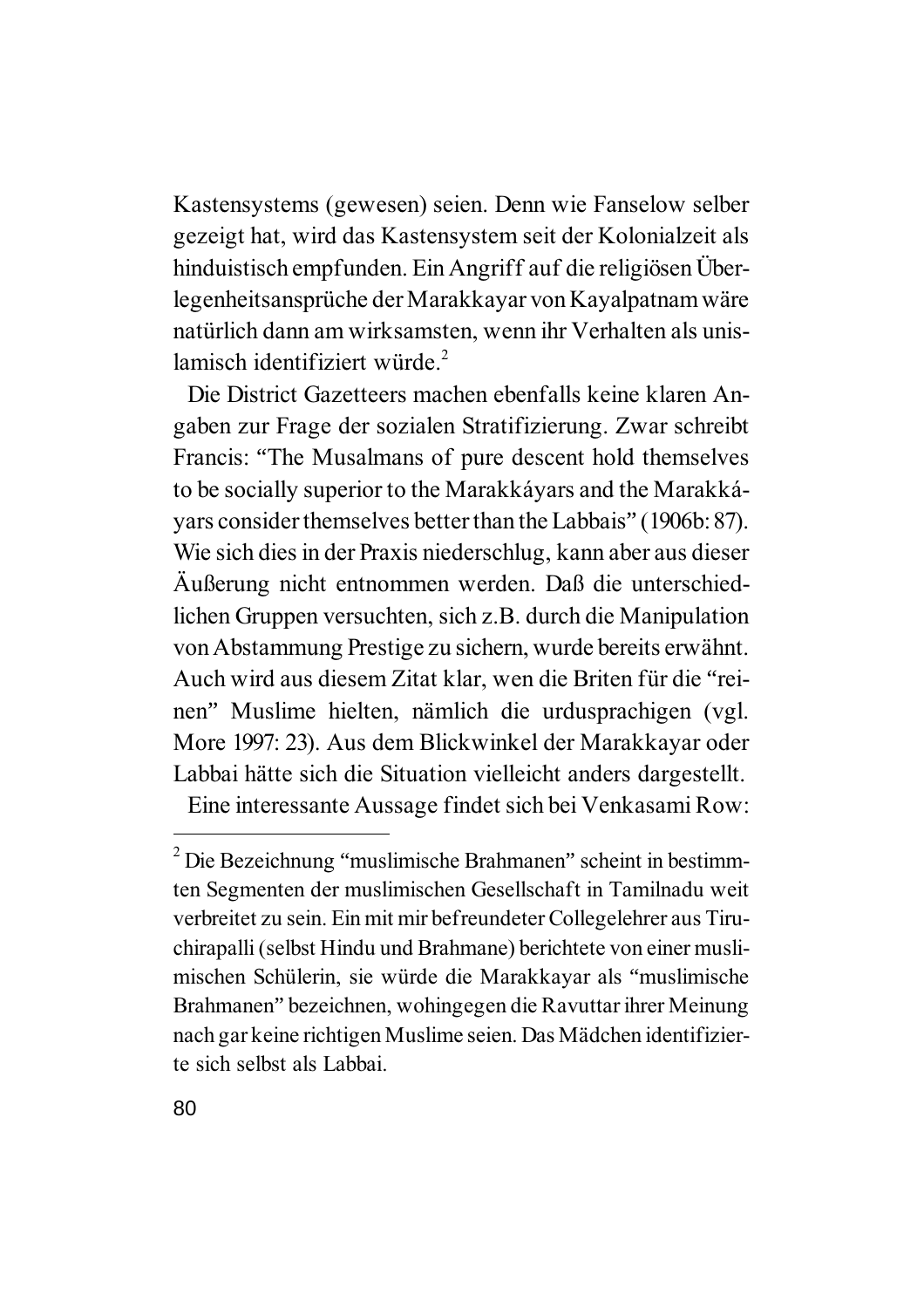"Caste rules, in respect of intermarriage, are now observed more or less by all classes of Mahomedans (the Labbés not excepted); but the custom is recent" (1883: 155). Er erwähnt auch häufige Ehen und Konkubinatsverhältnisse zwischen Muslimen und "women of the lowest classes" (ebd.: 153f.). Ob das Befolgen von Kastenregeln zu dieser Zeit tatsächlich ein rezentes Phänomen darstellte oder ob es Venkasami Rows muslimische Informanten unter dem Einfluß puristischer Strömungen des 19. Jahrhunderts nur so darstellten, läßt sich nicht bestimmen.

Es mag durchaus sein, daß in früheren Zeiten mehr Wert auf die Unterschiede der einzelnen Gruppen gelegt wurde.<sup>3</sup> Wenn es auch sicherlich Unterschiede in Rang und Status zwischen den einzelnen Subgruppen gab (und gibt), kann nur eine detaillierte Untersuchung klären, ob muslimische soziale Stratifizierung in vorkolonialer Zeit tatsächlich eine dem Kastensystem analoge Struktur aufwies.

#### 2.2. Ehen zwischen Subgruppen

Mines charakterisiert die einzelnen Subgruppen als "essentially endogamous" (1986: 582). Ehen zwischen den einzelnen Subgruppen sind laut Mines zwar nicht häufig, aber sie existieren. Die von ihm beobachteten Inter-Gruppen-Ehen

<sup>&</sup>lt;sup>3</sup> Beispielsweise tragen viele der von More erwähnten wichtigen Händler und "Philanthropen" des späten 19. Jahrhunderts die Bezeichnungen Marakkayar und Ravuttar in ihren Namen (1997: 37f. und 43).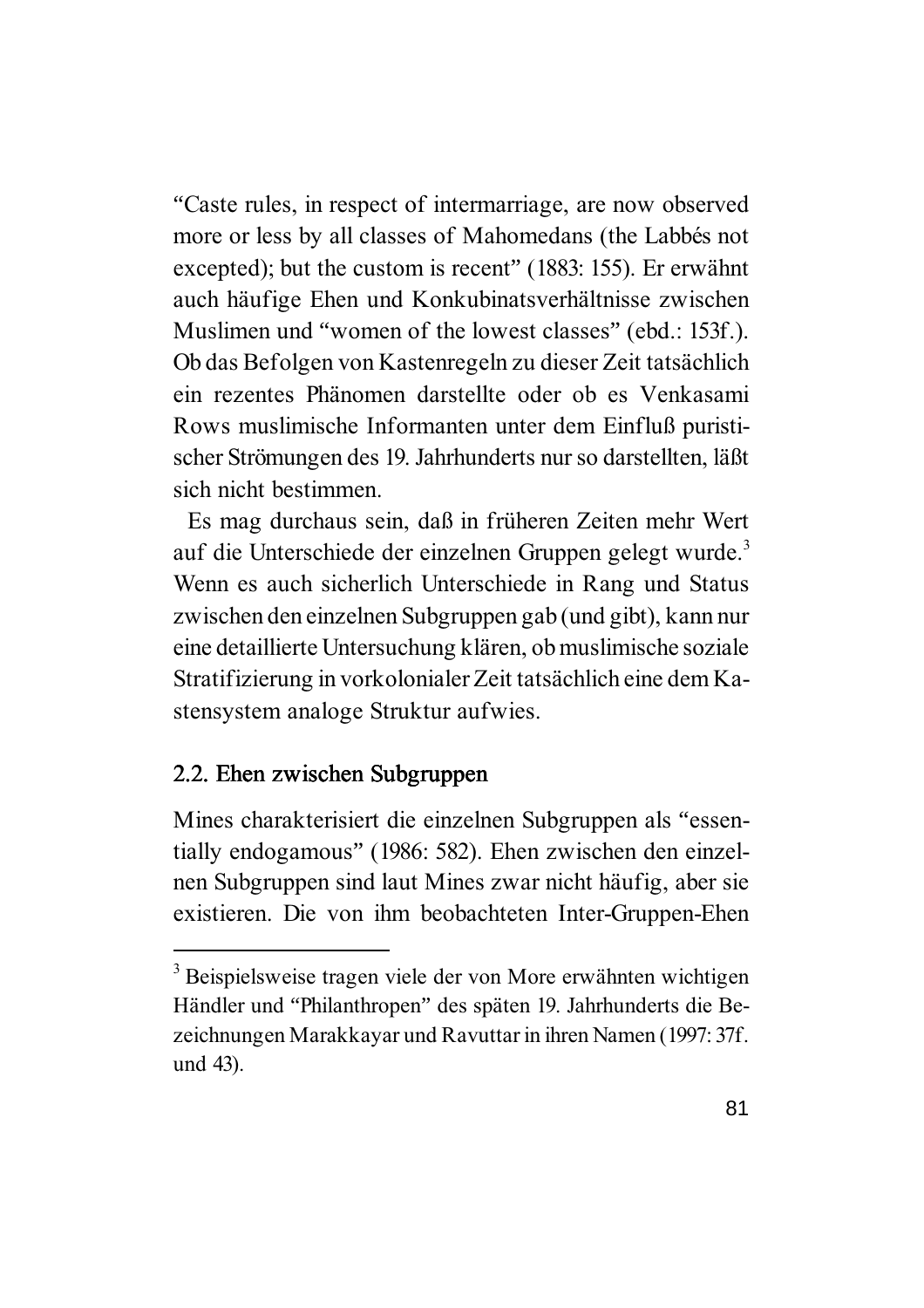waren mit keinerlei Statusverlust verbunden (1972: 340). Die Hauptmotivation, Ehen innerhalb einer Gruppe zu arrangieren, ist nach ihm der Wunsch nach einem Ehepartner mit demselben wirtschaftlichen, kulturellen und religiösen Hintergrund (Mines 1978: 161f.). Nach Fanselow ist die Zahl der Ehen zwischen Ravuttar und Tarakanar seit dem Beginn unseres Jahrhunderts stark gestiegen und hat zu der langsamen Auflösung der unterschiedlichen Identitäten beider Gruppen beigetragen (Fanselow 1996: 215). Auch Naidu erwähnt die verstärkten Tendenzen, Gruppenzugehörigkeit beiseite zu lassen. Trotzdem gibt es auch noch Gruppen, wie die Labbai, die er als endogam charakterisiert (1994a: 233; 1994b: 264).

Laut Fanselow waren in früheren Zeiten alle vorkommenden Inter-Gruppen-Ehen hypergam, d.h. die Braut kam immer aus einer sozial niedrigerstehenden Gruppe als der Bräutigam (1996: 213). Inwieweit es in vorkolonialer Zeit zu Ehen zwischen den Subgruppen kam, läßt sich nicht sagen (vgl. Bayly 1989: 101). Da es jedoch wahrscheinlich ist, daß es zu Ehen zwischen ("alteingesessenen") Muslimen und konvertierten Hindus kam (s.u.), darf man wohl annehmen, daß auch Ehen zwischen den Subgruppen vorkamen. Für South Arcot in kolonialer Zeit schreibt Francis (1906b: 87):

There is of course no religious bar to intermarriages between these different sub-divisions, but such unions are rare and are usually only brought about by the offer of strong financial inducements to the socially superior party.

Die Ravuttar des Madurai-Distrikts sollen hingegen in weitere Subgruppen aufgeteilt gewesen sein, die endogam waren (Francis 1906a: 80). Für Kayalpatnam erwähnt Pate, daß kei-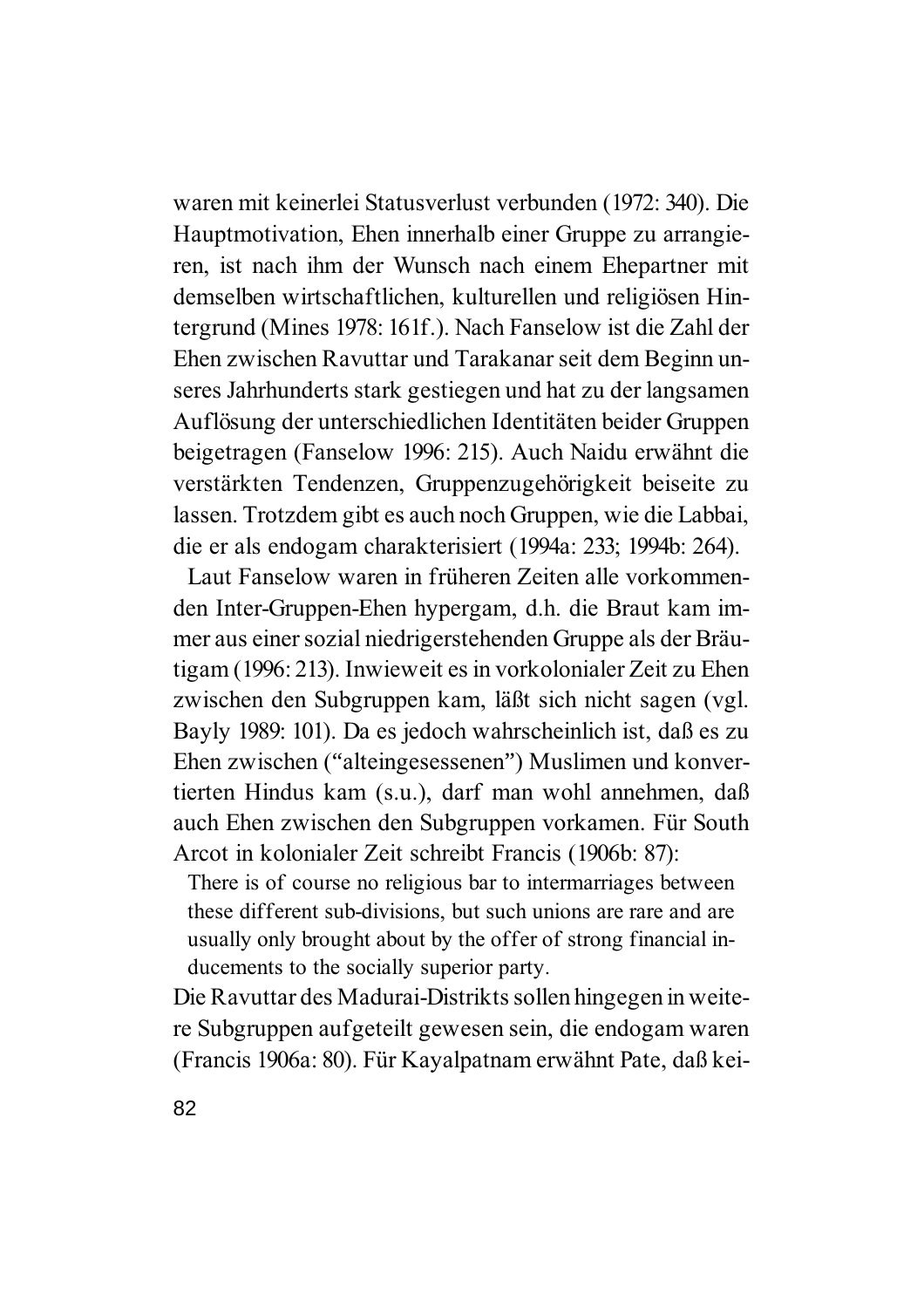ne Ehen zwischen den Muslimen, die für sich arabische Abstammung beanspruchten, und "Konvertiten", d.h. den Mitgliedern anderer Subgruppen, erlaubt waren (Pate 1917: 500). Auch bei Thurston findet sich der Hinweis, daß die Marakkayar zwar Konvertiten akzeptierten, mit diesen jedoch keine Ehen eingingen, bevor nicht mehrere Generationen vergangen waren oder "… they have become prosperous" (1909: vol. V 4).

Sowohl die District Gazetteers wie auch die neuere Literatur konstatieren für die Frühzeit Ehen zwischen muslimischen Händlern und Einwanderern, vorwiegend Arabern, und tamilischen Frauen (vgl. Venkasami Row 1883: 153f.; Francis 1906b: 86; Pate 1917: 98; Bayly 1989: 74; Fanselow 1996: 205). More erwähnt den Fall der im 19. Jahrhundert in Karaikal zum Islam konvertierten Mukkuwa, die seitdem vollkommen in den Marakkayar aufgegangen seien (More 1997: 24f.). Und auch unter den dreizehn von Mines genannten Inter-Gruppen-Ehen, die ihm bei seiner Feldforschung von 1967-69 in Pallavaram bekannt wurden, findet sich eine zwischen einem Muslim und einer konvertierten Hindu-Frau (Mines 1972: 340, Tabelle 1).

#### 3. Die Subgruppen

Im Folgenden sollen die in der benutzten Literatur erwähnten tamilsprachigen Subgruppen dargestellt werden. Leider gibt es bei den meisten Gruppen eine Reihe von Varianten in der Orthographie. Bei den Gruppen, die von More erwähnt werden, habe ich seine Schreibweise gewählt, bei den anderen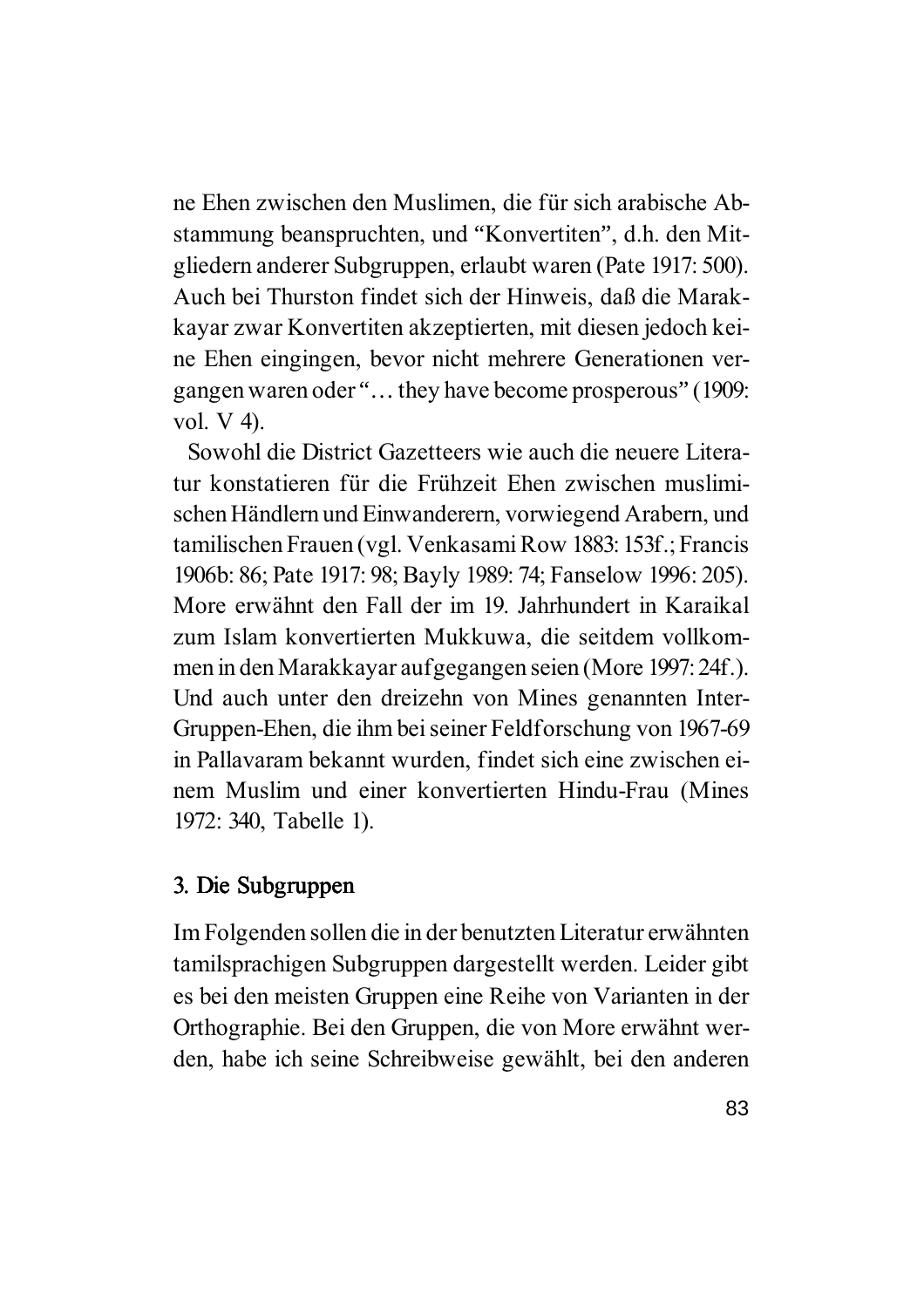handelt es sich zumeist um Gruppen, die nur von einem oder zwei Autoren erwähnt werden. In diesem Fall habe ich dann deren Schreibweise verwendet. Die alternierenden Schreibweisen sowie die Tamil-Transkription<sup>4</sup> und deren Übersetzung werden danach gegeben. Für die verschiedenen Sprachen habe ich folgende Wörterbücher verwendet: Für Tamil das *Tamil Lexicon* der University of Madras, für Urdu Platts' Urdu-Englisch-Wörterbuch, für Sanskrit das Sanskrit-Englisch-Wörterbuch von M. Monier-Williams und für Arabisch das Arabisch-Deutsch-Wörterbuch von H. Wehr (siehe Literaturverzeichnis 1).

#### 3.1. Kayalar ( Kayalar *k¢yal¢r*):

Diese Subgruppe wird von Thurston, Mines und McPherson genannt. Die Angaben der Autoren entsprechen sich zum größten Teil (Thurston 1909: vol. III, 267; Mines 1984: 431; McPherson 1995: 469). Ihr Name leitet sich von der Stadt Kayalpatnam her. Nach Thurston werden die Kayalar teilweise auch als Ārumāsaththukadankārar *(ārumācattukkatankārar*), "six months' debt people" bezeichnet. Mines und Thurston erwähnen enge Beziehungen zu den Marakkayar. Die Gruppe soll der shafi<sup>c</sup>itischen Rechtsschule angehören. Die meisten von Mines' Informanten bezeichneten die Kayalar sogar als Subgruppe der Marakkayar (Mines 1978: 161). Gleichzei-

<sup>&</sup>lt;sup>4</sup> Ich habe durchgängig die Pluralendungen *-ar*, *-ār* statt *-an*, *-ān* verwendet. Einzige Ausnahme sind die nur von Naidu erwähnten Vethalaikaran, da sie von Naidu in dieser Form erwähnt werden.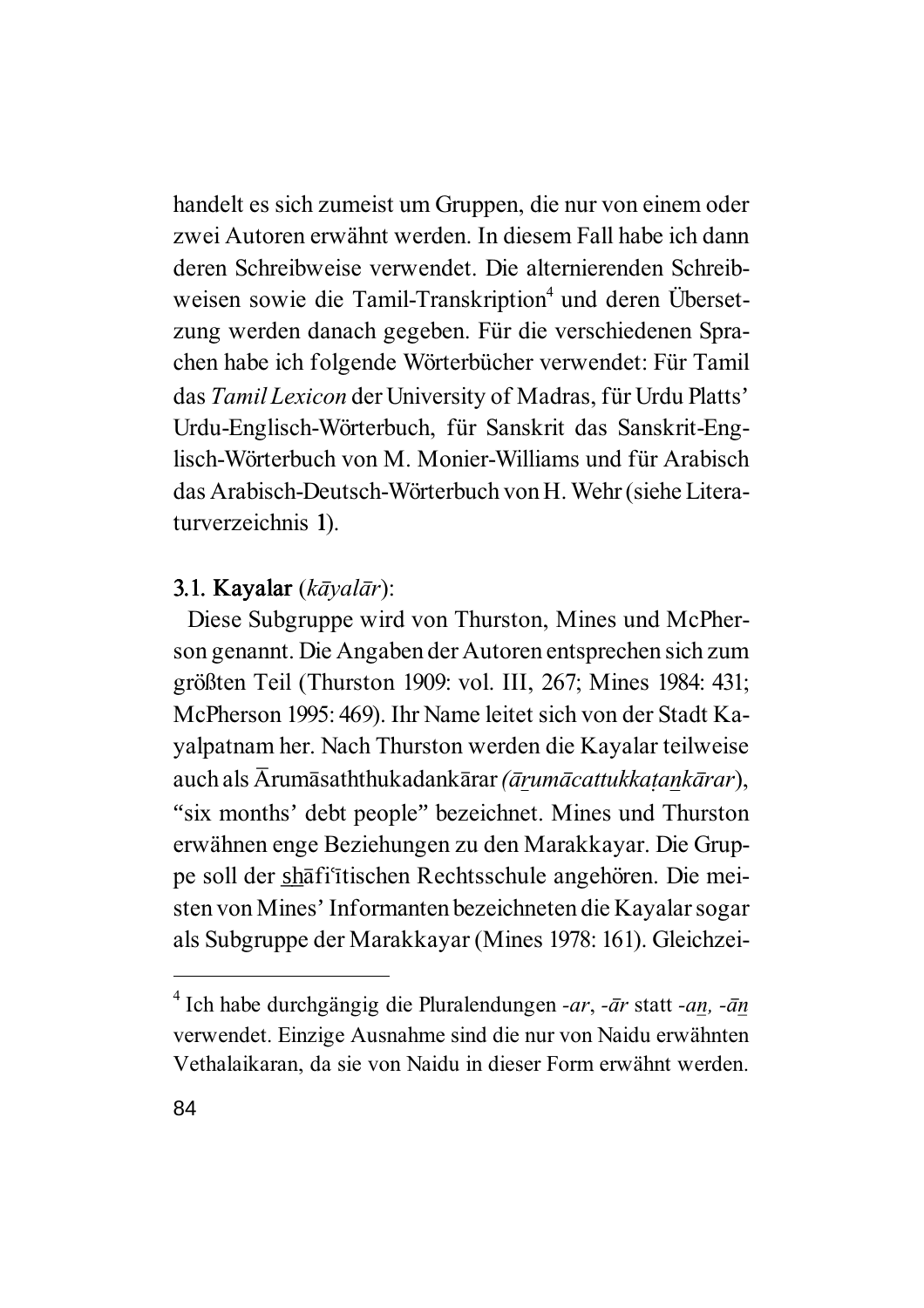tig werten sowohl Mines als auch McPherson (der darin allerdings Mines zu folgen scheint) sie als eigene Subgruppe auf derselben Ebene wie Labbai, Marakkayar und Ravuttar (ebd. 1986: 582; McPherson 1995: 469). Ob mit diesem Begriff alle shāfi<sup> $\tilde{a}$ </sup>tischen Muslims aus Kayalpatnam bezeichnet werden, ist fraglich. Weder Pate noch Fanselow, dessen Angaben sich direkt auf Kayalpatnam beziehen, erwähnen die Kayalar (vgl. Pate 1917: 98; Fanselow 1996: 204-7). Die Angaben von Mines, daß den Kayalar wegen ihrer Spezialisierung auf den Handel mit Häuten und Alteisen ein niedrigerer Status eingeräumt wird als den anderen Subgruppen (1978: 162), kontrastiert mit dem Bild, das normalerweise von den Marakkayar Kayalpatnams gezeichnet wird (s.o. 2.1). Es wäre auch seltsam, wenn die Bezeichnung Kayalar innerhalb Kayalpatnams nur für eine Subgruppe der Marakkayar gebraucht würde, denn schließlich könnten sich alle Einwohner Kayalpatnams als Kayalar bezeichnen. Interessant ist Thurstons Bemerkung, daß viele Kayalars in der Gegend von Madras siedeln würden. Da auch Mines' Angaben sich auf diese Region beziehen, ist es möglich, daß die Kayalar auf die Region von Madras beschränkt sind und hier auf Grund ihrer Herkunft als Kayalar bezeichnet werden, diese Gruppe in Kayalpatnam selbst hingegen unbekannt ist oder anders bezeichnet wird. Allerdings erwähnt Thurston, daß die Kayalar auch in Kayalpatnam leben, und Mines lokalisiert sie an der südlichen Küste (Mines 1986: 582).

Laut Thurston wird vom Ehemann erwartet, daß er nach der Hochzeit in das Haus seines Schwiegervaters zieht (Uxo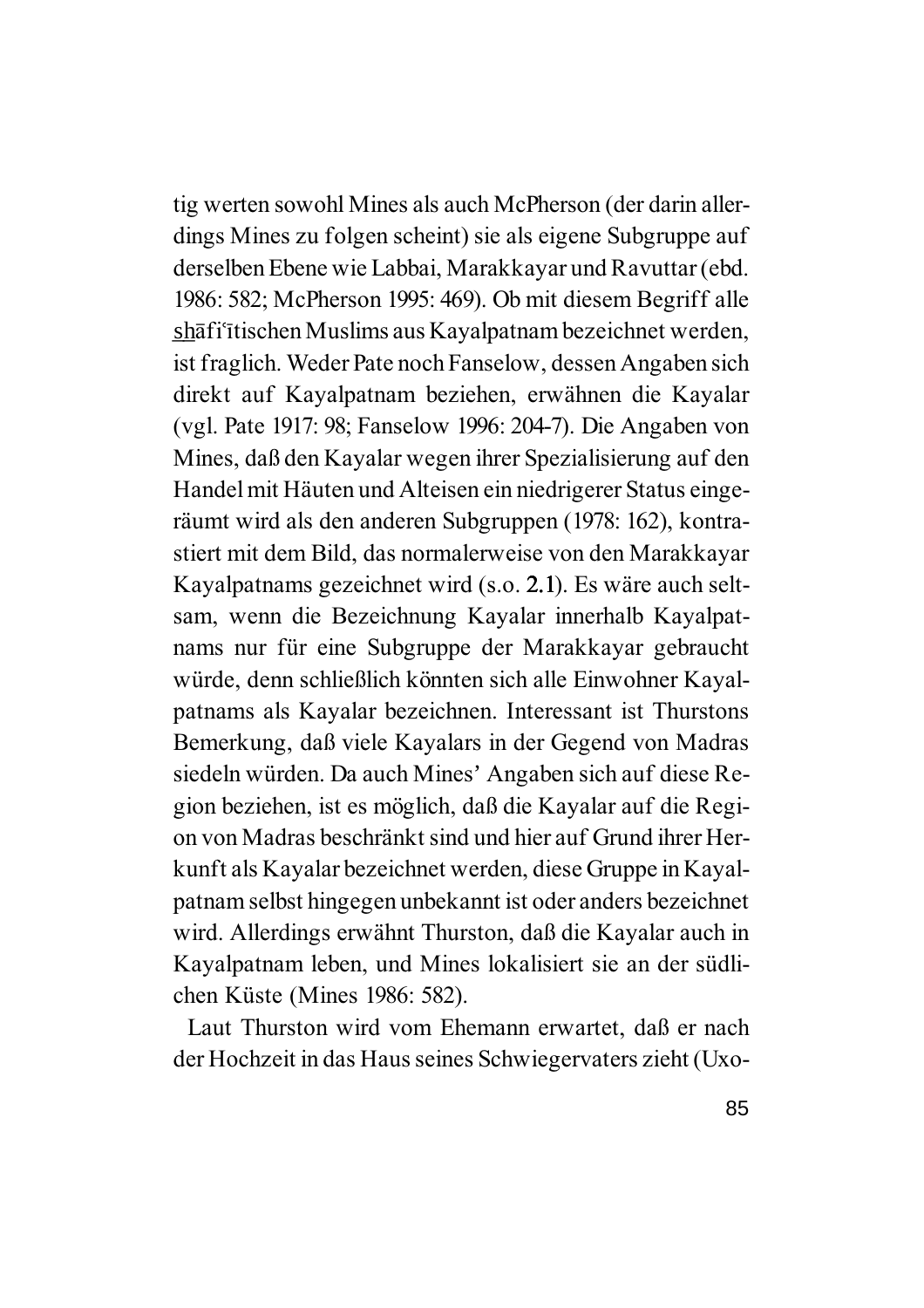rilokalität).

3.2. Labbai 3.2. Labbai (Labbé, Lebbai; *lappai*, *leppai, ilappai, ileppai*):

Dieser Terminus gehört zu den mißverständlichsten unter den hier erörterten Bezeichnungen, denn er wird mit zwei (eigentlich drei) Grundbedeutungen verwendet. Zum einen ist Labbai eine Bezeichnung für tamilsprachige Muslime im allgemeinen (Mines 1984: 431; Fanselow 1996: 215). So wurde die Bezeichnung Labbai in den Volkszählungen während der Kolonialzeit für tamilsprachige Muslime verwendet und in die Liste der "Backward Classes" eingereiht (Fanselow 1996: 215). Venkasami Row schreibt dementsprechend (1883: 154): The Labbés who inhabit the coast have the honorific title "Marakkayar", and those who have settled in the interior that of "Ravuttar".

In derselben Weise verwendet Bayly den Begriff (1986: 37- 40). Laut einiger Autoren sind die Begriffe Labbai und Sonagar identisch (Venkasami Row 1883: 153; Thurston 1909: vol. IV 199f.). Neben diesem Gebrauch von Labbai als generelle Bezeichnung tamilsprachiger Muslime gibt es aber auch Labbai als Subgruppe. So sind die Labbai laut Francis in South Arcot vor allem im Betelanbau und dem Handel mit Häuten tätig, die Marakkayar dagegen seien "big traders", die als den Labbai sozial überlegen gelten würden (1906b: 86f.). In der Beschreibung des Madurai-Distrikts erwähnt Francis den Begriff dagegen nicht einmal (vgl. 1906a: 79f.). Auch Thurston bestätigt, daß die Labbai sich von den Marakkayar zu unterscheiden scheinen, auch wenn er die Angaben Venkasa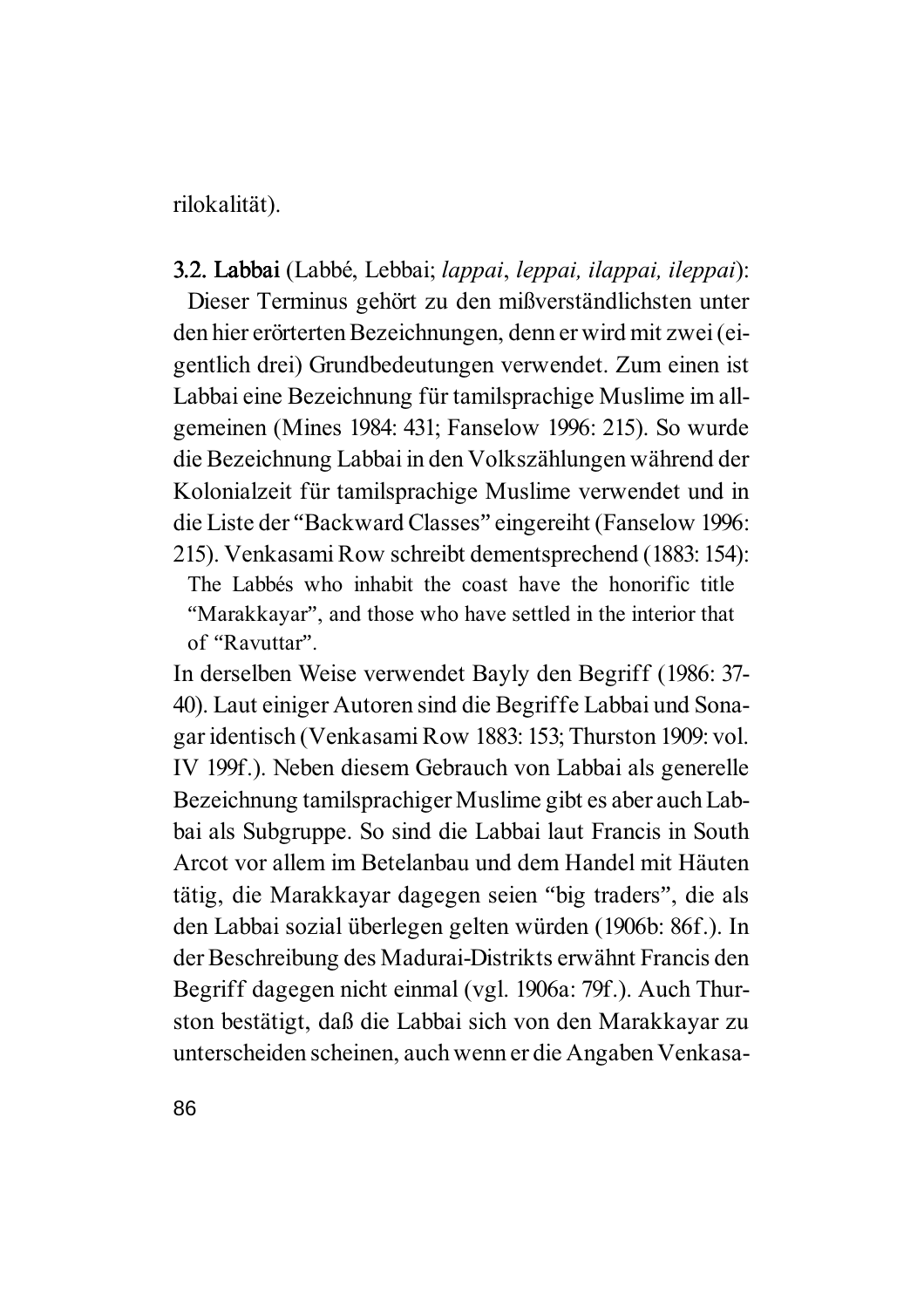mi Rows wiederholt (1909: vol. IV 198). An anderer Stelle erwähnt er die Zugehörigkeit zur hanafītischen Rechtsschule als zentrales Merkmal (1909: vol. V 4).

In den meisten neueren Texten sind die Labbai eindeutig eine eigene Subgruppe (vgl. Mines 1972: 340 und 1984: 432; Bayly 1989: 80; Naidu 1994a: 232-5). Ihre Charakteristika sind Zugehörigkeit zur hanafītischen Rechtsschule<sup>5</sup> und der stärkere Bezug zum inneren Tamilnadu, im Gegensatz zu den Marakkayars der Küste. Nach Naidu sind sie endogam und vererben patrilinear. Des weiteren sollen sie einen eigenen Friedhof ("separate graveyard") benutzen, wohingegen Marakkayar und Ravuttar den "Muslim-" bzw. "communal graveyard" verwenden (Bayly 1989: 80; Mines 1978: 161; Naidu 1994a: 232ff., 1994b: 263 und 1994c: 373). Laut Mines beanspruchen sie keine arabische Abstammung (ebd.), was im Gegensatz zu den Angaben Naidus steht, welche allerdings wahrscheinlich von Thurston übernommen sind (1994a: 232). Interessant ist die Bemerkung von Mines, daß die Labbai als Subgruppe im allgemeinen mit den nördlichen Distrikten, die Ravuttar dagegen mit den südlichen Distrikten in Verbindung gebracht werden (1978: 161). Diese Angaben decken sich mit denen der District Gazetteers. Die Labbai als Gruppe werden nur in nördlichen Distrikten erwähnt (z.B. Cox 1895: 206f.; Francis 1906b: 86f.), während sie in den südlichen Di-

 $<sup>5</sup>$  McPherson beschreibt sie und die Ravuttar als  $\frac{Sh}{\tilde{a}}$ fi<sup>ci</sup>is (1995:</sup> 469), was offensichtlich falsch, aber wohl eher ein Flüchtigkeitsfehler ist. Trotzdem sind solche Fehler dazu angetan, Verwirrung zu stiften.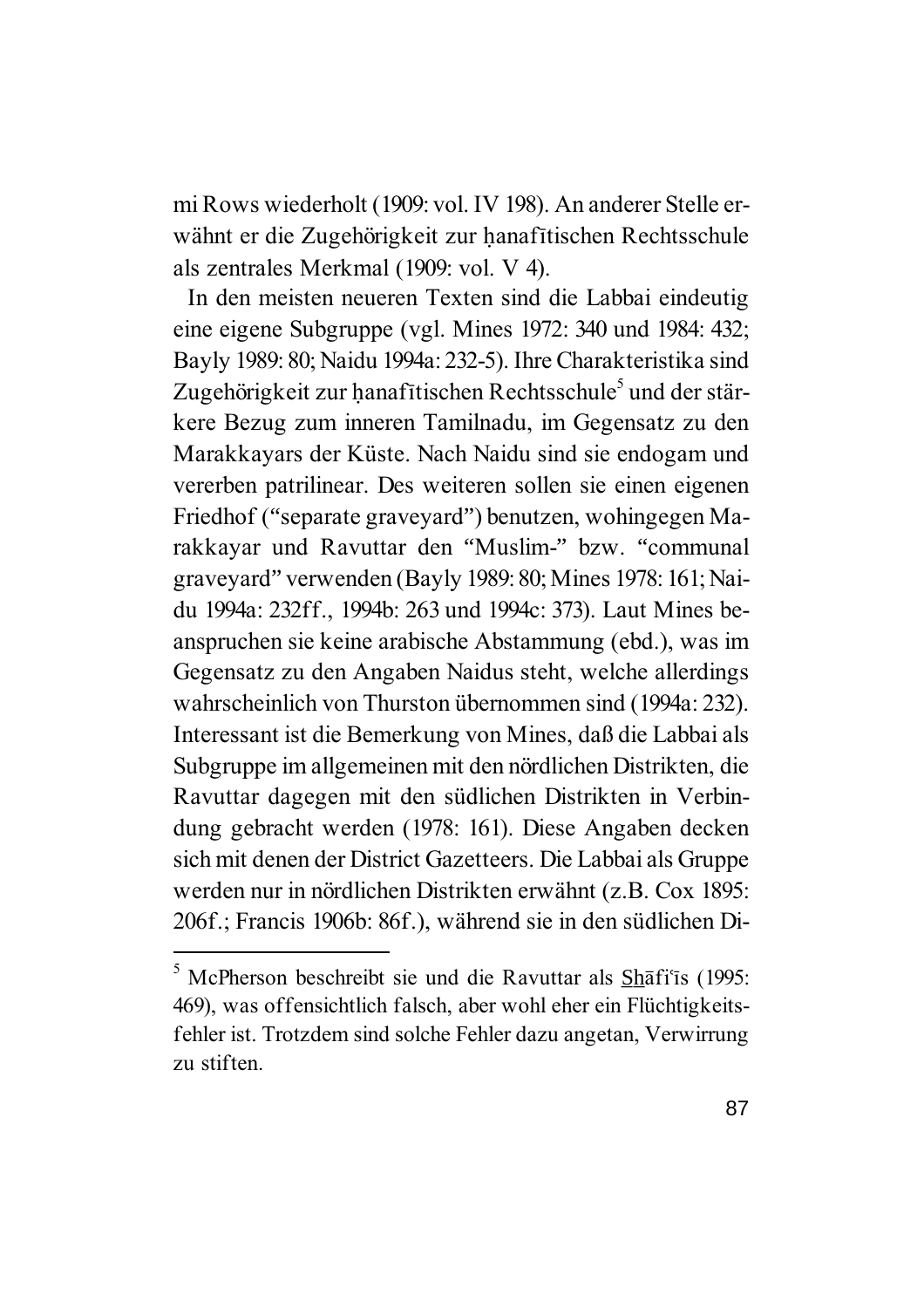strikten nicht vorkommen bzw. der Terminus eine andere Bedeutung hat (Francis 1906a: 79f.; Pate 1917: 97).

Ursprünglich scheint der Begriff Labbai einen Ehrentitel oder ein religöses Amt, speziell das des Imams, bezeichnet zu haben (vgl. Pate 1917: 97; Shu'ayb 1993: 76f.; Fanselow 1996: 214; More 1997: 23).<sup>6</sup> Erst in der Kolonialzeit ist er als generelle Bezeichnung für tamilsprachige Muslime eingeführt worden. Dies entspricht auch der Angabe Thurstons, wonach der Begriff in den frühen Tamil-Lexika nicht in dieser Bedeutung vorkommt (Thurston 1909: vol IV 199f.).<sup>7</sup>

<sup>6</sup> Dies steht in Einklang mit der Etymologie, die im allgemeinen für Labbai gegeben wird (vgl. z.B. Francis 1906b: 86; Mines 1986: 582). Danach stünde Labbai in Beziehung mit arabisch *labbaika* "hier bin ich! zu deinen Diensten!". Dies wurde von einigen früheren Autoren als Beleg für die untergeordnete Stellung der Labbai gesehen (z.B. Cox 1895: 207). Dabei wurde jedoch die Beziehung dieses Ausrufs mit der *talbiya* ("Folgeleistung, Befolgung, Willfahrung") übersehen. Diese Formel, in der der Ruf *labbaika* eine wichtige Rolle spielt, wird zu verschiedenen Anlässen gesprochen, insbesondere während des Hajj, der Pilgerfahrt nach Mekka (Wensinck 1995: 571). More verweist auch auf mögliche Ählichkeiten mit dem hebräischen Begriff "Levi" (1997: 23).

 $<sup>7</sup>$  Bayly benutzt den Begriff Labbai allerdings bereits für die hana-</sup> fitischen Gruppen des tamilischen Hinterlands in vorkolonialer Zeit (1989: 80 und 1993: 455). More erwähnt jedoch zu Recht, daß im 18. Jahrhundert Marakkayar den Terminus Labbai in ihren Namen benutzten (1997: 23). Ein Beispiel wäre Labbai Nayna Maraikayar (1693-1772), den er als Autor des Epos *Cizza c¤|¢* nennt (ebd.: 25),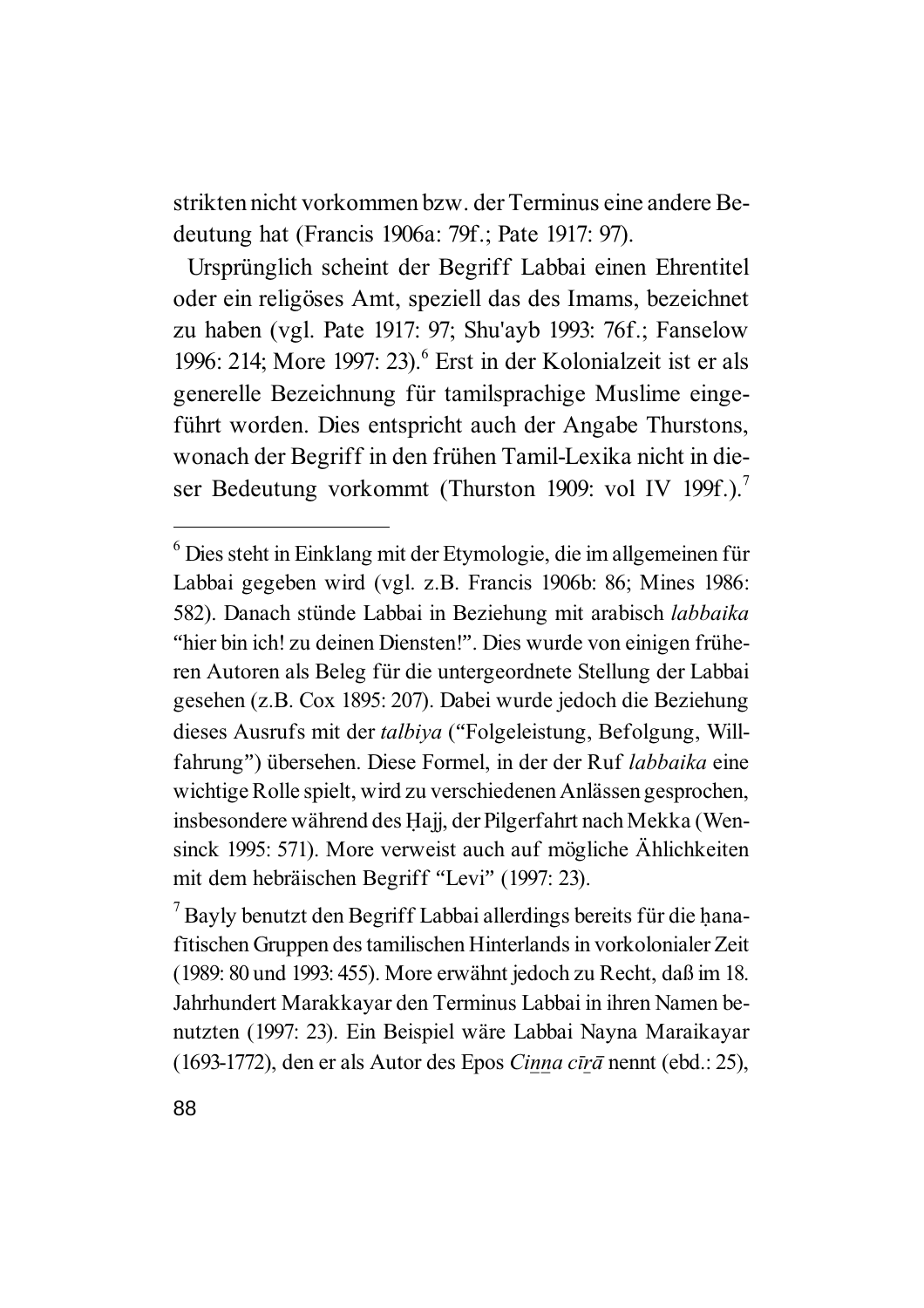Mines schreibt sogar, daß die Labbai (hier offensichtlich in der Bedeutung als Subgruppe, nicht als genereller Terminus) "... are said to be the descendents of Kur'anic scholars" (1986: 582). Leider gibt Mines nicht an, wer diese Behauptung aufstellt. Als "Ursprungsmythos" der Labbai wäre sie denkbar, kann aber kaum in dieser Absolutheit der historischen Wirklichkeit entsprechen. Denn zum einen benutzen andere Subgruppen bis heute "Labbai" als Begriff für "Imam" (vgl. Anmerkung 7), zum anderen muß man die oben erwähnte geographische Verteilung der Labbai in Betracht ziehen. Es ist wohl kaum denkbar, daß so viele Muslime im nördlichen Inland Tamilnadus alle von religiösen Gelehrten abstammen sollen.

Aus allen diesen Angaben läßt sich vielleicht die Entwicklung der unterschiedlichen Bedeutungen des Begriffs Labbai rekonstruieren (eine solche Rekonstruktion bleibt natürlich ohne genaue Untersuchungen weitgehend spekulativ). Labbai wurde demnach zunächst als religiöser Titel, vor allem zur Bezeichnung des Imams, gebraucht. Dieser Begriff wurde von den anderen Muslimen in der Weise mit den tamil-

der aber wohl nur der Sponsor dieses Werks war (vgl. Uwise 1990: 59; Shu'ayb 1993: 484f. und 516ff.). Auch im 19. Jahrhundert findet sich der Terminus noch häufig in dieser Bedeutung. So trägt einer der bedeutendsten muslimischen Gelehrten des 19. Jahrhunderts, Sayyid Muḥammad, den arabischen Titel "Imām al-ʿArūs" oder dessen tamilische Entsprechung "Māppillai Leppai" (vgl. Shu'ayb 1993: 586f.). Aber auch im 20. Jahrhundert wird der Terminus noch in diesem Sinn gebraucht (vgl. ebd.: 76f.; Mines 1986: 582).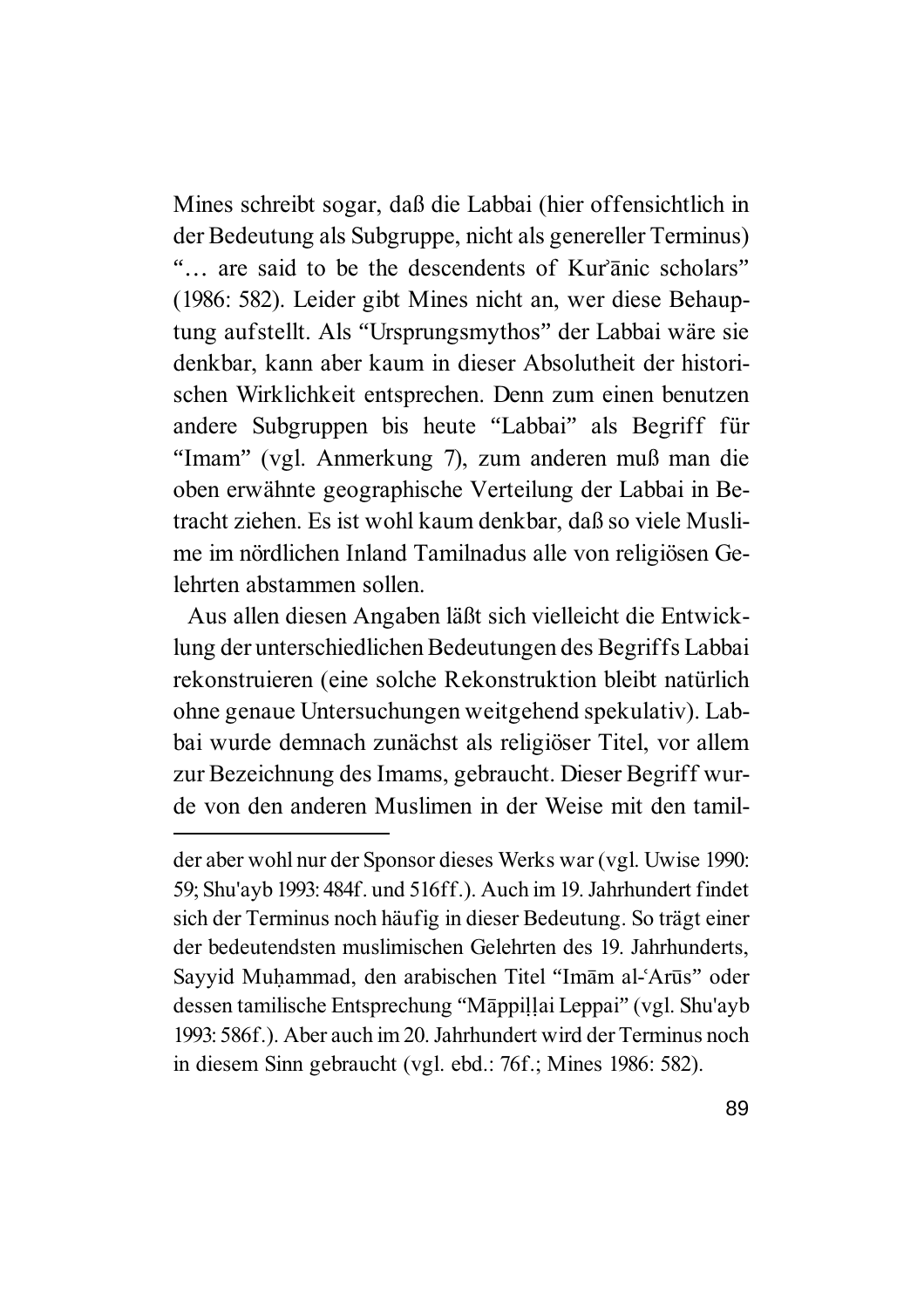sprachigen Muslimen in Verbindung gebracht, daß er bald synonym mit diesen wurde. So ging er in die britischen Zensusberichte ein. Die tamilsprachigen Muslime in den nördlichen Distrikten, die unter den Nawabs von Arcot und Tipu Sultan zum Islam konvertiert waren und keine einheitliche Gruppenbezeichnung besaßen (anders als die ebenfalls Àanafītischen Ravuttar im Süden), übernahmen ihn und wurden im Laufe der Zeit ebenfalls mit ihm identifiziert, so daß der Begriff Bedeutungen auf zwei Ebenen der Gruppenbezeichnung erhielt. Daß der Begriff zunächst auf alle tamilsprachigen Muslime und dann erst auf eine spezielle Gruppe angewendet wurde, scheint mir logischer. Es existierte kein Grund, nur eine bestimmte Subgruppe als Labbai zu bezeichnen, da der Begriff ja auch von anderen Subgruppen wie den Marakkayar verwendet wurde. Auch ist nicht klar, warum der Begriff dann auf andere Gruppen übertragen worden sein sollte.

## 3.3. Marakkayar (Marakayar, Maraikayar, Maraikkayar, Maraicar; *marakk¢yar*, *maraikk¢yar*):

Die Marakkayar sind wahrscheinlich die bekannteste Subgruppe. Alle neueren Autoren erwähnen sie. Auch in Hinblick auf die Merkmale, die diese Subgruppe von anderen unterscheidet, gibt es weitgehende Übereinstimmungen. Sie gehören der shāfi<sup> $\tilde{t}$ </sup>itischen Rechtsschule an, siedeln primär in den Küstengebieten<sup>8</sup> und beanspruchen arabische Abstam-

<sup>&</sup>lt;sup>8</sup> Bayly führt die wichtigsten Orte an (1993: 454 und 457).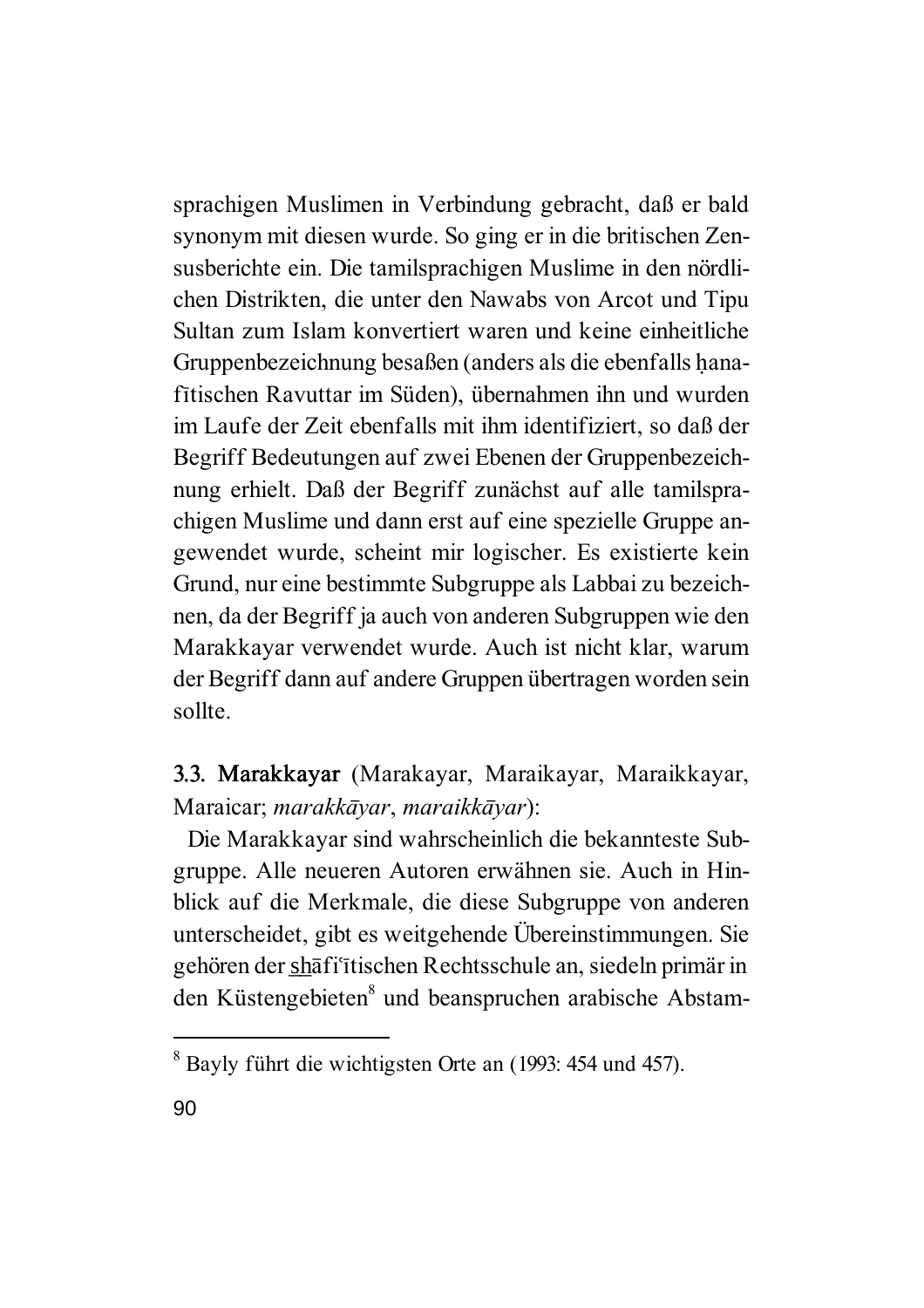mung (Thurston 1909: vol. V 4; Mines 1978: 161; Bayly 1989: 80; Fanselow 1996: 202 und 204f.; More 1997: 23). Lediglich Naidu schreibt, daß die Marakkayar in Pondicherry keine Geschichten über ihre Abstammung hätten und sich im allgemeinen für Nachfahren konvertierter Hindus hielten (1994b: 261). Dies mutet besonders seltsam an im Kontrast zu den ausführlichen Legenden der Marakkayar in Kayalpatnam, die Bezüge zur Mu'tazila und der Stadt Kairo behaupten (vgl. Fanselow 1996: 204f.). Auch sonst wird die Beanspruchung einer arabischen Abstammung so oft erwähnt, daß sie ohne Zweifel für die meisten Marakkayar eine zentrale Rolle spielt.

Die Marakkayar werden oft mit internationalem Handel in Verbindung gebracht, vor allem mit Ceylon und Indonesien (Francis 1906b: 86; Thurston 1909: vol. V 4; Pate 1917: 97; Bayly 1989: 79-83 und 1993: 454 und 461 Anm. 16; Fanselow 1996: 204). Die besondere Architektur der von Marakkayar bewohnten Viertel in ihren Hauptsiedlungsgebieten sowie ihre Förderung islamischer Einrichtungen werden ebenfalls erwähnt (Mines 1984: 432; Bayly 1989: 84f.; Fanselow 1996: 205f.).

Sowohl Pate als auch Bayly geben an, daß die Marakkayar endogam waren und sind. Bayly erwähnt weiterhin, daß Ehen mit Shāfi<sup>°</sup>is von der Malabarküste oder aus Südostasien solchen mit Angehörigen der hanafītischen Rechtsschule vorgezogen würden, was in gewisser Hinsicht ihre Aussagen über Endogamie relativiert. Naidu zufolge bevorzugen die Marakkayar Pondicherrys heute Inter-Gruppen-Ehen (Pate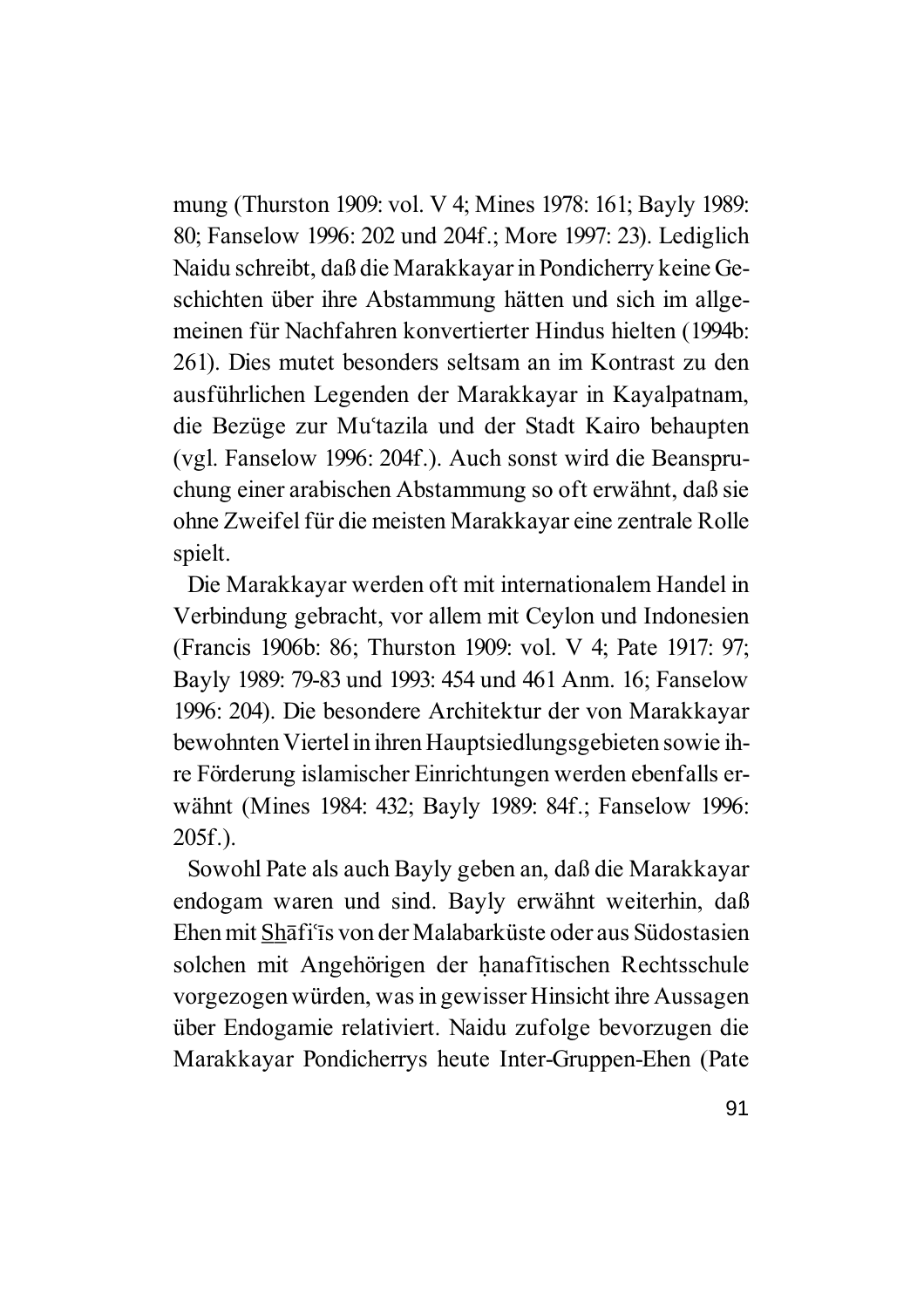1917: 500; Bayly 1989: 79f.; Naidu 1994b: 264). Diese Angaben über Endogamie kontrastieren mit den Ausführungen Mores, der von der Vermischung konvertierter Gruppen mit den Marakkayar während des 19. Jahrhunderts berichtet (More 1997: 24f.). Diesen Widerspruch kann man vielleicht durch eine Angabe Thurstons aufheben. Er berichtet, daß Konvertiten unter den Marakkayar eine eigene Subgruppe, Pulukkai genannt, bilden. Diese dürften erst nach mehreren Generationen oder nach der Erlangung eines gewissen Wohlstandes mit "echten" Marakkayar Ehen eingehen (Thurston 1909: vol. V 4; über das Ideal von harter Arbeit und Erfolg siehe Mines 1972: 343f.). Die Angaben über weitere Unterteilungen der Marakkayar sind spärlich. Neben den eben erwähnten Pulukkais (wobei nicht klar ist, ob der Terminus Pulukkai heute noch in Gebrauch ist) und eventuell den Kayalar (siehe 3.1) gibt Naidu noch die Namen zweier Subgruppen unter den Marakkayar Pondicherrys, Malaimar und Nahuda, an (Naidu 1994b: 261).<sup>9</sup>

Ein weiteres oft erwähntes Merkmal der Marakkayar sind uxorilokale Residenzmuster, die vielleicht mit der langen Abwesenheit der Männer auf Handelsreisen zusammenhängen

 $^{9}$ Aufgrund der ungenügenden Transkription kann über die Bedeutung der Namen der von Thurston und Naidu genannten Marakkayar-Subgruppen nur spekuliert werden. Für Pulukkai könnte man an eine Ableitung von der Verbwurzel *pullu*- "to embrace; to cling to, to join" denken (vgl. aber auch *pu{ukkai* "slave, menial servant"). Nahuda könnte *nakutā* "captain of a ship" sein.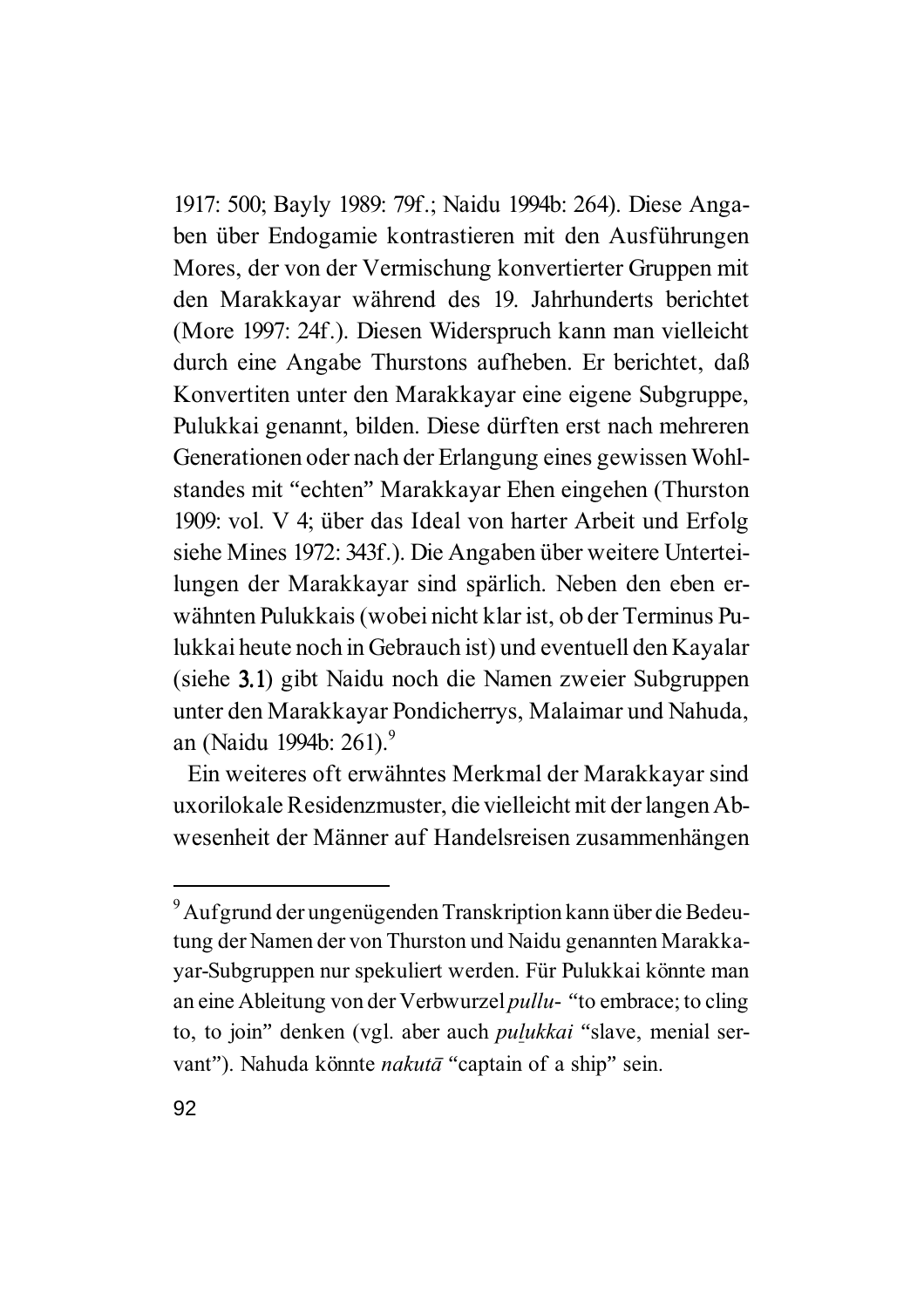(vgl. Bayly 1989: 81 Anm. 15; Introduction 1994: 20; Fanselow 1996: 204). Fanselow hebt in diesem Zusammenhang die Vererbung von Wohnhäusern in der Matrilinie in Kayalpatnam hervor.

Der Begriff Marakkayar wird im allgemeinen mit *marakkalam* "ship, vessel, boat" in Verbindung gebracht (Bayly 1989: 79; More 1997: 22f.). Mores Informanten vermuteten eine Ableitung von *marakkalarāyar* (ungefähr "Schiffskönig"). Die von Francis gegebene Etymologie von arabisch *markab* "Schiff" ist äußerst unwahrscheinlich (1906b: 86f.).<sup>10</sup>

3.4. Ravuttar (Rowthar, Rowther, Rawther, Rauther, Ra vutar; *rāvuttar* "horseman", *irāvuttar* "cavalier, horseman,

<sup>&</sup>lt;sup>10</sup> Im 17. Jahrhundert wurde dem Oberhaupt Kayalpatnams von den Nayaka-Herrschern der Titel Mudali(yar) Pillai Marakkayar (*mutali* $\langle \nu \bar{a}r \rangle$  *pillai marakk* $\bar{a}$ *var*) verliehen (Pate 1917: 499f.; Bayly 1989: 80; More 1997: 22). More bezweifelt, daß die Bezeichnung schon wesentlich früher verwendet wurde. Im Bericht Duarte Barbosas aus dem 16. Jahrhundert wird die Macht des führenden Mitglieds der muslimischen Gemeinde in Cael (Palayakayal oder "Alt-Kayal") erwähnt. Die Muslime hatten ihre eigene Gerichtsbarkeit und auch andere Vorrechte. Besonders erwähnenswert ist, daß die Perlenfischer jeden Freitag ausschließlich für die Bootsbesitzer nach Perlen fischen mußten. Laut More waren die Bootsbesitzer zumeist Muslime. Eine Beziehung zum Terminus Marakkayar lehnt More aber ab, da diese Bezeichnung seiner Meinung nach zu dieser Zeit noch nicht verwendet wurde (Duarte Barbosa 1989: 123f.; Bayly 1989: 78; More 1997: 15).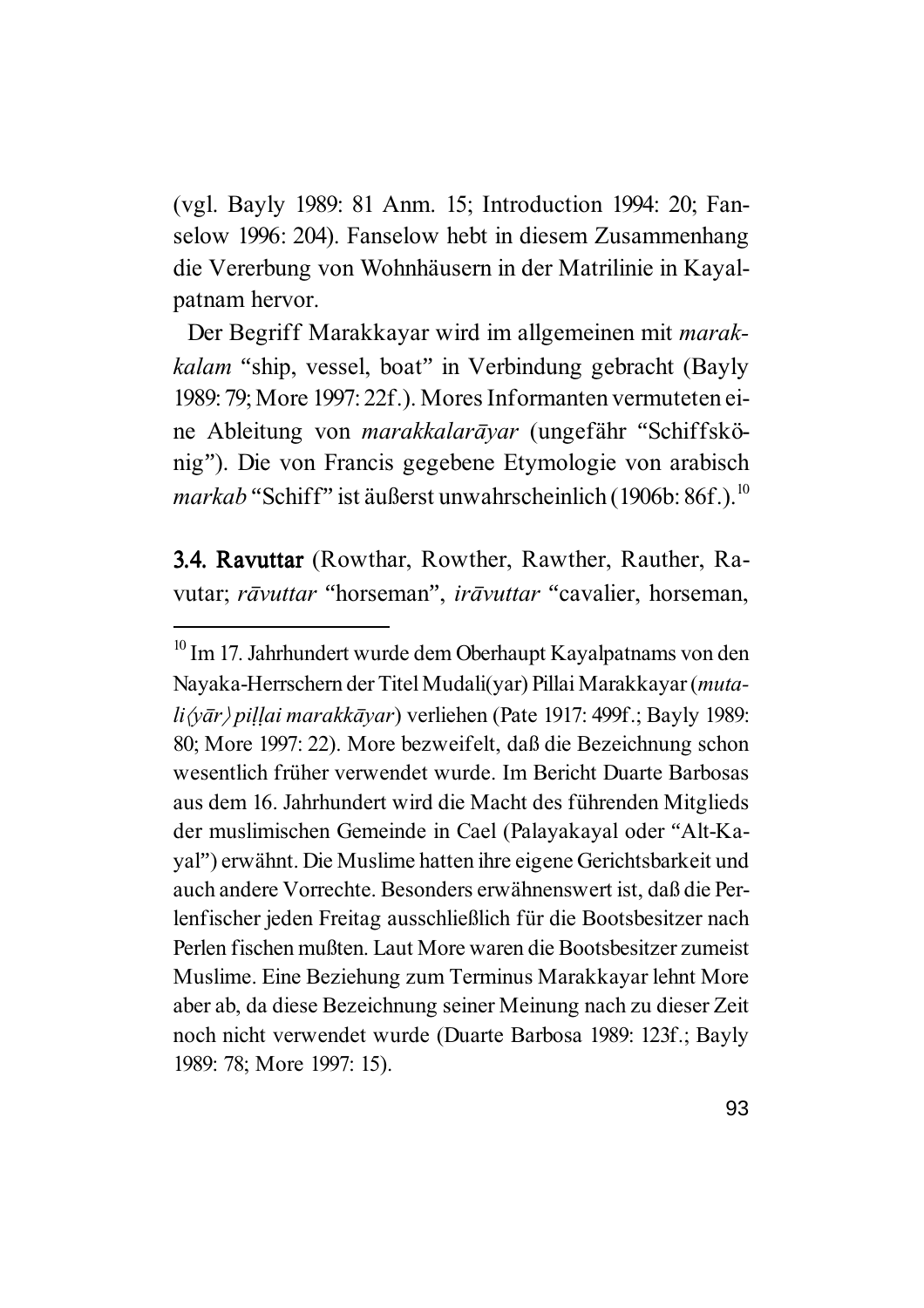trooper" < urdu *rā ūt*, *rā ut* "a land-bailiff, a person employed to collect rent from a village, an agent; a trooper cavalier" < sanskrit *rājadūta* "royal messenger"):

Die Ravuttar sind Hanafīten, die primär in den südlichen Distrikten leben. Sie beanspruchen weder arabische noch iranische oder türkische Abstammung (Mines 1978: 161; Fanselow 1996: 209ff.). Eine Reihe von Autoren betont, daß standardisierte Legenden über ihre Herkunft fehlen und die Ravuttar im allgemeinen dazu tendieren, der Vergangenheit nicht allzuviel Bedeutung beizumessen (ebd.; Francis 1906a: 79; Naidu 1994c: 371). Die Ravuttar hätten, so Fanselow, früher in Abhängigkeitsverhältnissen zu sozial höhergestellten Muslimen (in diesem Fall zumeist urdusprachigen) gestanden. Mit der Kolonialzeit seien diese Beziehungen schwächer geworden, und so diene die "historische Amnesie" der Ravuttar dem Zweck, eine im Sinne der in derselben Zeit erstarkten puristischen Tendenzen islamische Identität zu schaffen, ähnlich wie dies bei den anderen Gruppen durch Beanspruchung arabischer oder türkischer Abstammung geschieht. In diesem Zusammenhang steht eine Betonung des islamischen Egalitätsanspruchs. Ansprüche anderer Gruppen auf eine fremde Abstammung werden als Verstoß gegen den Gleichheitsgrundsatz und somit als unislamisches Verhalten gewertet, um so die eigene islamische Identität zu erhöhen. Seit dem 19. Jahrhundert ist die Wahhābiyya unter den Ravuttar aktiv (Fanselow 1996: 212-7; McPherson 1995: 469).

Die Ravuttar werden im allgemeinen in bezug zu den Soldaten muslimischer Herrscher gesehen. Zumeist werden hier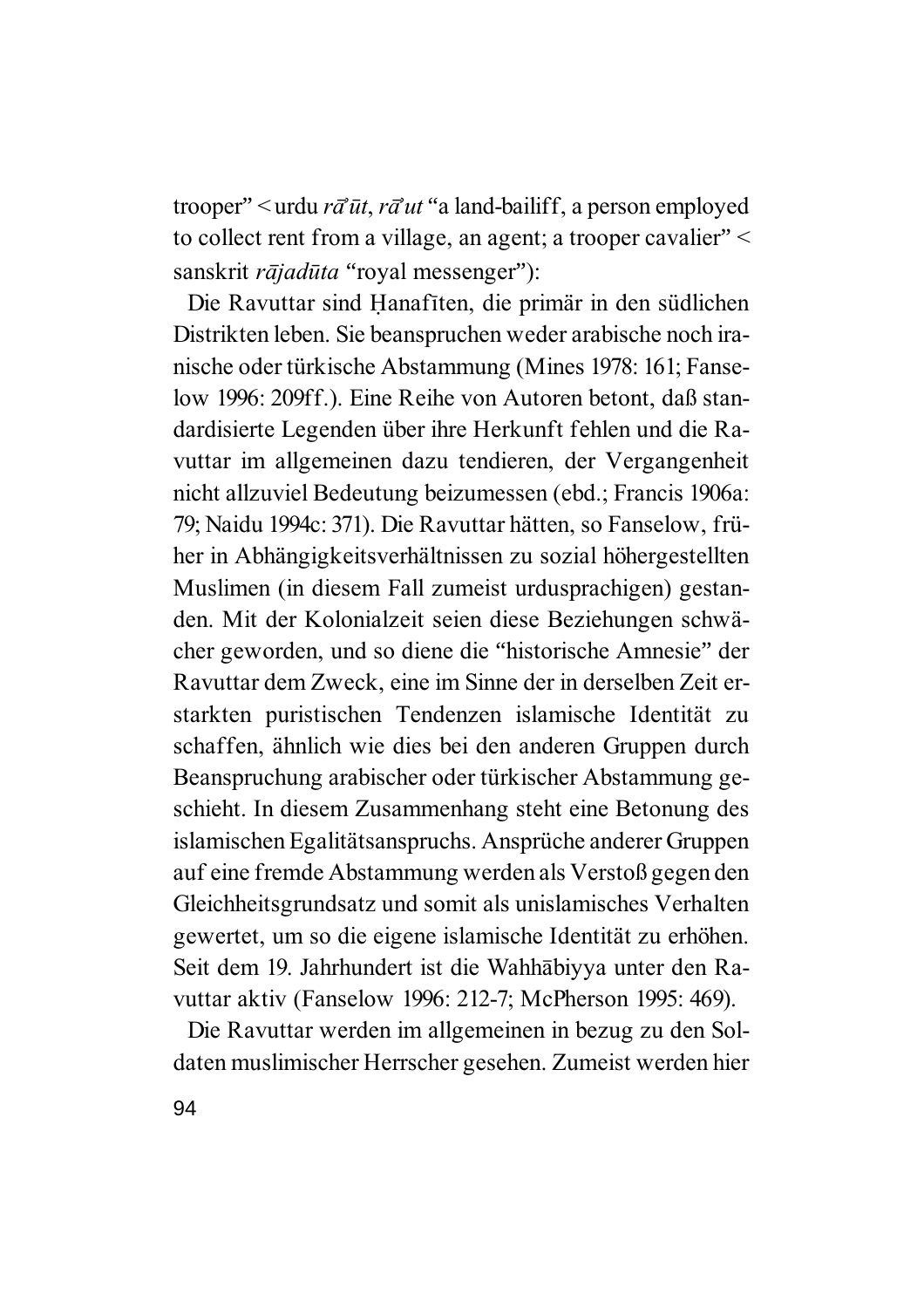die Nawabs von Arcot genannt. More behauptet allerdings, daß der Begriff Ravuttar seit dem 8. Jahrhundert in der Tamilliteratur erwähnt würde und daß manche Ravuttar behaupten, sie seien von frühen Sufis zum Islam bekehrt worden (1997: 21f.). Was die frühe Literatur angeht, so ist es äußerst unwahrscheinlich, daß der Begriff Ravuttar hier im Sinne von Muslim, oder noch genauer hanaf itischer Muslim, gebraucht wurde. Neben der hier behandelten muslimischen Subgruppe führen auch verschiedene kannada- und telugusprachige Gruppen den Titel Ravuttar (vgl. Thurston 1909: vol. VI 247; Richards 1918: 178). Auf jeden Fall muß, wenn sich der Gebrauch des Begriffes seit dem 8. Jahrhundert bestätigen sollte (More gibt leider keine Angaben, in welchen Werken Ravuttar erwähnt werden), die Etymologie aus dem Urdu überprüft werden.

Im allgemeinen werden die Ravuttar vor allem mit den Nawabs von Arcot und den Poligars des 18. Jahrhunderts genannt. Bayly betont, daß eine Reihe der muslimischen Soldaten in den Diensten von Hinduherrschern, wie dem Raja von Travancore, standen. Solche Truppen galten nach ihren Aussagen als prestigesteigernd, außerdem wurden die Fähigkeiten der muslimischen Ärzte geschätzt. Der relativ hohe Status der Soldaten, so behauptet Bayly, hätte dazu geführt, daß mit der Zeit auch andere Gruppen für sich Ravuttar-Status reklamierten (1989: 98f.; vgl. auch More 1997: 23; McPherson 1995: 469). Ihre Aussagen stehen damit in einem gewissen Gegensatz zu den Aussagen Fanselows, der im allgemeinen von einem Klientelverhältnis von Ravuttar zu muslimischen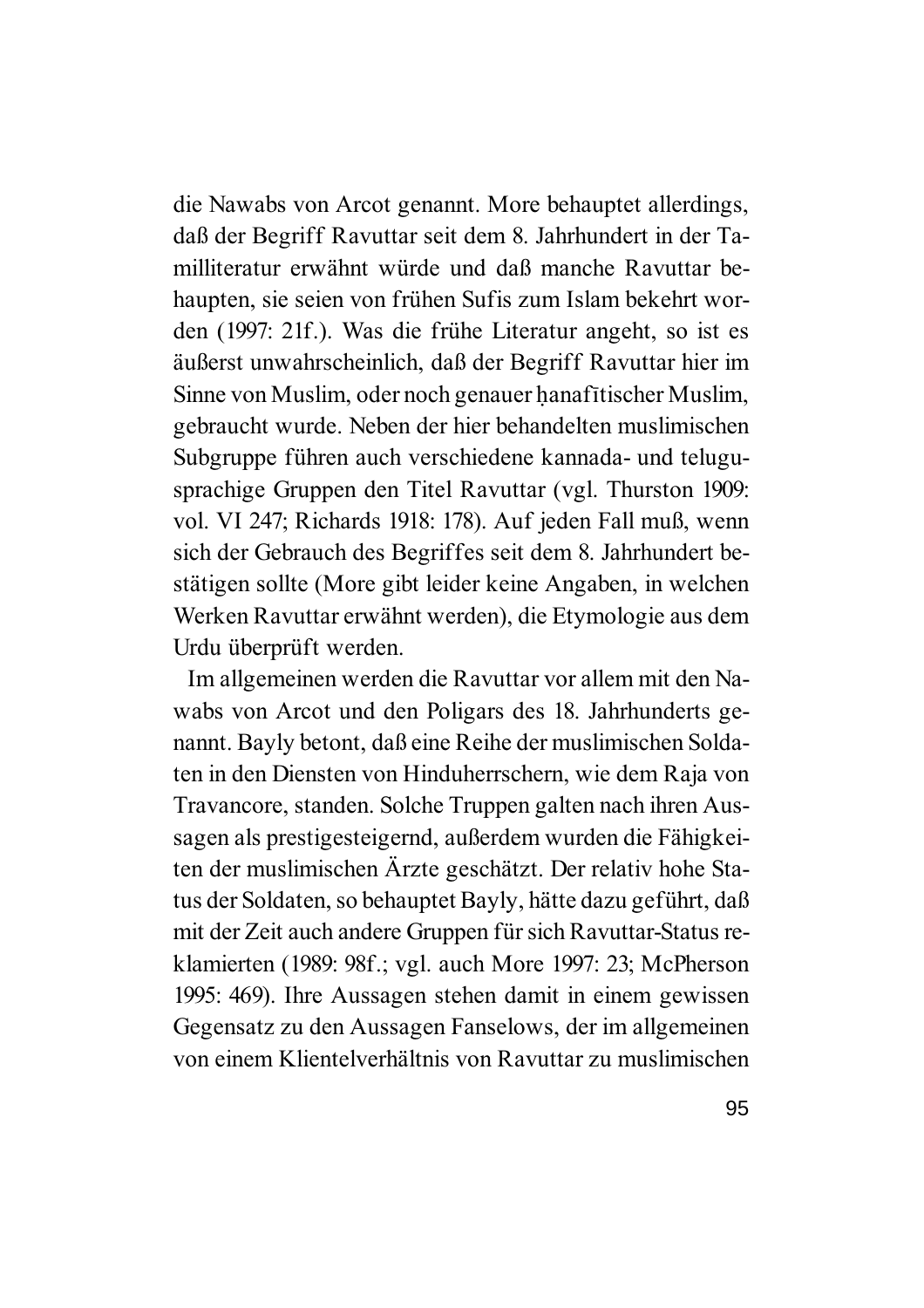Herrschern ausgeht, bei denen erstere eine sozial untergeordnete Stellung einnahmen. Was der genaue Grund für diesen Widerspruch ist, bleibt noch zu klären. Zum einen erwähnt Bayly, daß urdusprachige Muslime anscheinend besonders bevorzugt wurden. Es könnte sein, daß man als tamilsprachiger Ravuttar zwar eine Reihe von Vorteilen gegenüber anderen Tamilen hatte, aber immer noch den urdusprachigen Muslimen unterlegen blieb. Man sollte aber auch nicht außer acht lassen, daß die Informationen Fanselows durch den Filter der "competitive Islamisation" gelaufen sein könnten, denn für die Ravuttar wäre es sicher von Vorteil, wenn das inegalitäre und somit ihrer Meinung nach unislamische Verhalten der anderen Subgruppen nicht nur eine gegenwärtige, sondern auch historische Ebene hätte.

Die unsichere Situation in den nur kurzfristig von Arcot eroberten Gebieten im südlichen Tamilnadu wie auch die von Bayly angeführte Rekrutierung von muslimischen Truppen durch Poligars mögen zwei Gründe sein, warum die Ravuttar vornehmlich im Süden Tamilnadus anzutreffen sind. Fanselow erwähnt auch Beziehungen zu den Marava (1996: 216). Es sollte aber nicht außer acht gelassen werden, daß der Ursprung der Bezeichnung Ravuttar wohl älter ist. Neben den bereits erwähnten Angaben Mores darf man nicht übersehen, daß einige Kultheilige mit den Feldzügen des Sultanats von Delhi im 14. Jahrhundert und vor allem dem Sultanat von Ma©bar in Verbindung gebracht werden. Es ist äußerst unwahrscheinlich, daß die fast 50 Jahre währende Herrschaft der Sultane in Madurai nur archäologische Spuren hinterlas-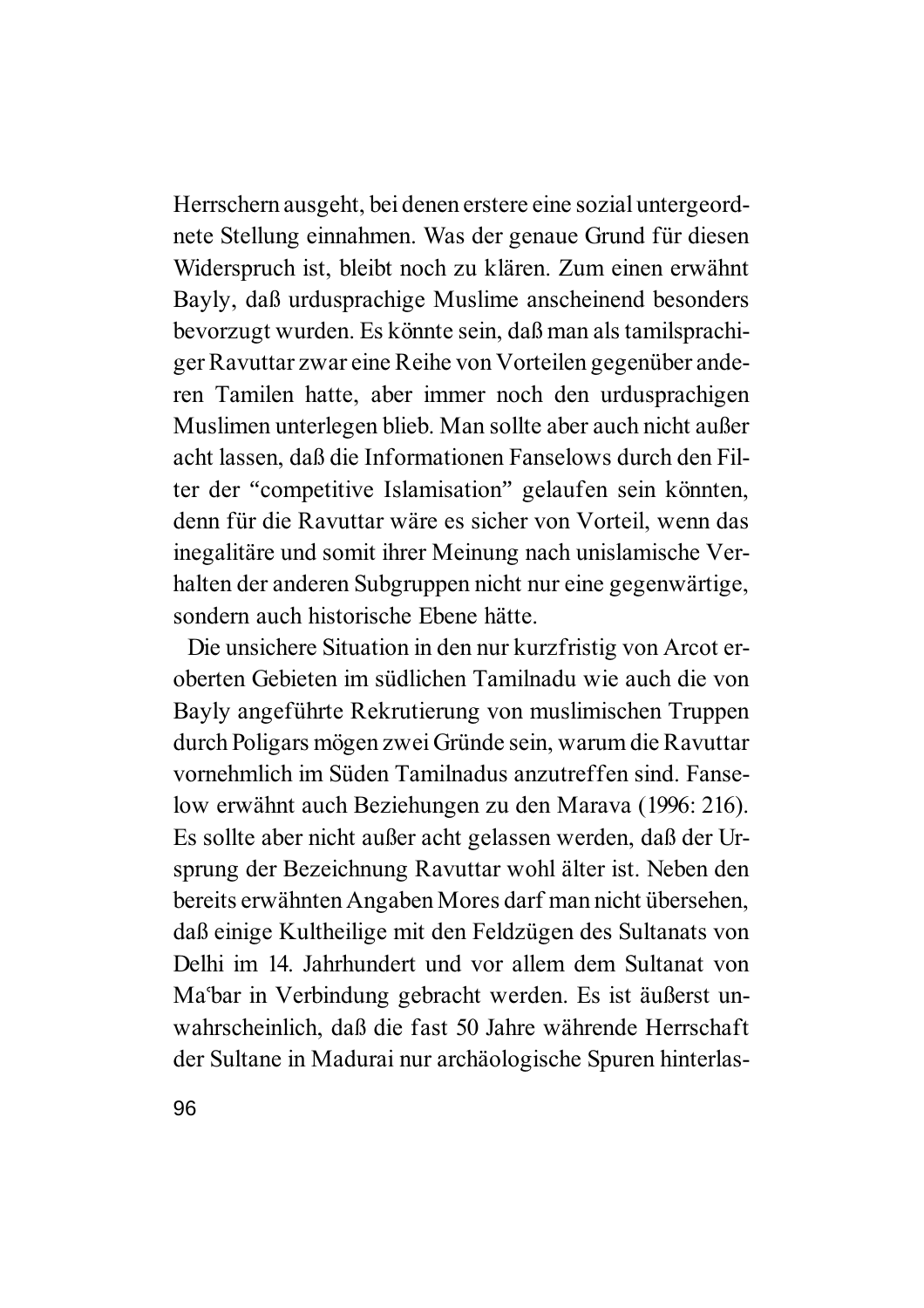sen haben soll, es aber nicht auch zu Konversionen kam. Es existieren noch Mausoleen, Moscheen und Schreine aus dieser Zeit in Madurai und Umgebung (vgl. Bayly 1993: 486; Shokoohy 1993: 307-19).

Ehen zwischen Ravuttar und als sozial höherstehend angesehenen Gruppen waren während der Kolonialzeit wohl selten, in Kayalpatnam sollen sie überhaupt nicht stattgefunden haben. Die Ravuttar lebten in eigenen Straßen und sollen nach den Angaben von Francis in weitere endogame Subgruppen aufgeteilt gewesen sein, deren Bezeichnungen sich auf Wohnort oder Beruf bezogen (1906a: 79f.; Pate 1917: 500; McPherson 1995; 469).

Wie bereits erwähnt, betonen die Ravuttar nach den Angaben Fanselows ihre islamische Identität, indem sie Feste und Rituale von "unislamischen" Elementen "reinigen" und die Gleichheit aller Muslime hervorheben. Die Identität als Ravuttar tritt mehr und mehr in den Hintergrund, unter anderem auch durch zunehmende Ehen mit den Tarakanar (siehe 3.6; Fanselow 1996: 211-6). Im Siedlungsgebiet der Ravuttar kommt es wohl häufiger zu Konversionen von "Unberührbaren" zum Islam, weil, wie ein Konvertit es ausdrückte, "it [d.h. der Islam, T.T.] has guaranteed us dignity and we are proud of being a human being" (zitiert nach Ilangovan 2001).

3.5. Sonagar (Sonakar, Jonagar; *cōnakar* "foreigner, especially Greek, Arab or Moor", *jōnakar* "Muhammadan"; vgl. sanskrit *yavana* "an Ionian, Greek … also a Muhammadan or European", mittelindisch *yona* und *jona*, urdu *jawan* "an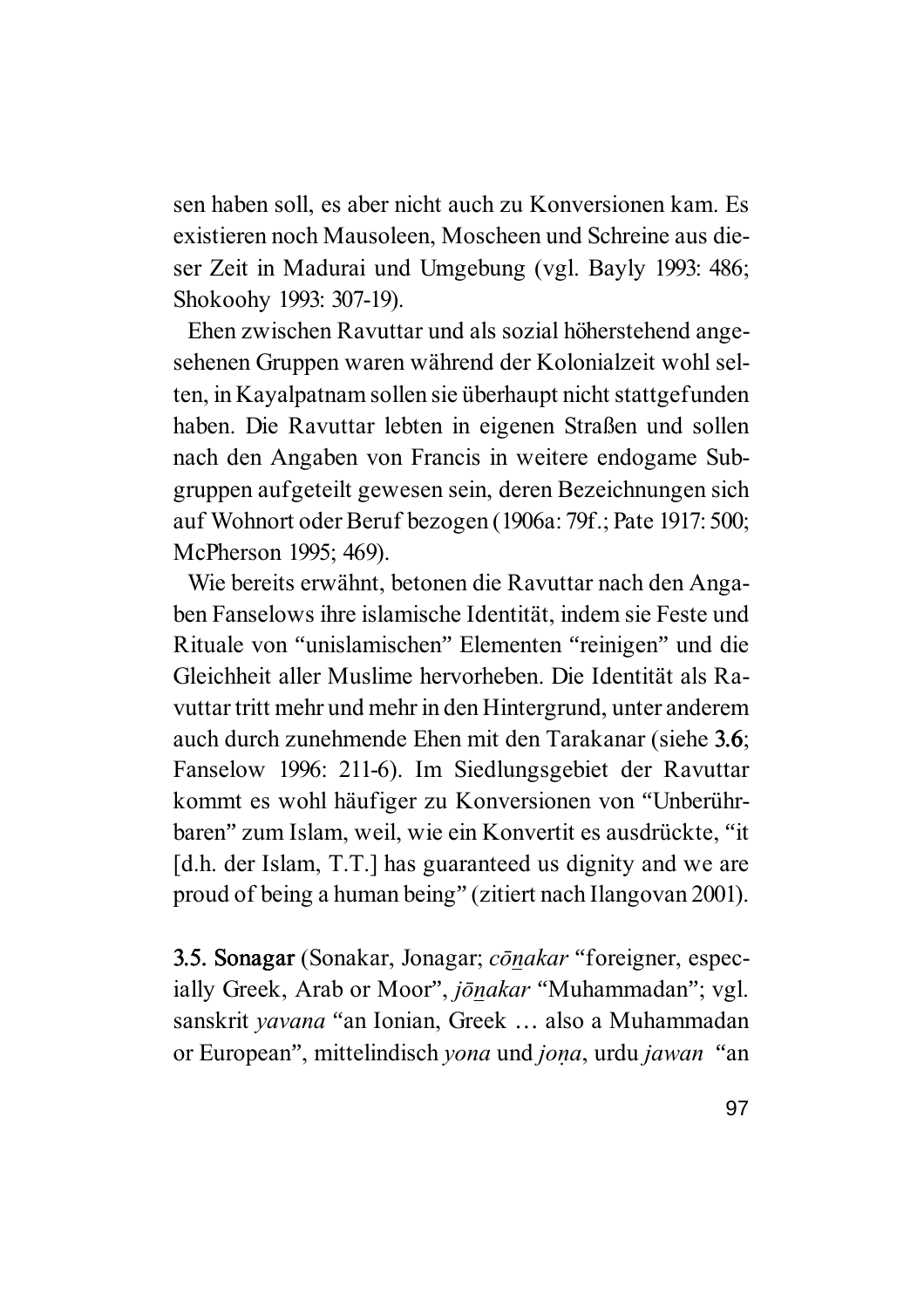Ionian, a Greek; a Mohammadan"):

Ursprünglich auf das Ethnonym "Ionier" zurückgehend, wurde dieser Begriff später in ganz Indien auf (vor allem aus dem Westen) kommende Fremde übertragen. Laut More ist Sonagar die älteste Bezeichnung für Muslims im Tamil, die später zu Gunsten anderer Bezeichnungen an Bedeutung verloren hat (More 1997: 21f.). Der Begriff scheint keine spezielle Subgruppe zu bezeichnen, sondern ganz allgemein von Hindus in Tamilnadu für (wie es scheint vor allem) tamilsprachige Muslime verwendet worden zu sein. Auch die Mappilla in Kerala sollen mit diesem Begriff bezeichnet worden sein (Thurston 1909: vol. II 501). Francis notiert (1906b: 87):

The term Jónagan or Sónagan, meaning a native of Sónagam or Arabia, is applied by Hindus to both Labbai and Marakkáyars, but it is usually held to have a contemptuous flavour about it.

Lediglich Thurston will in dem Begriff eine spezielle Bezeichnung für Fischer und kleine Bootsbesitzer sehen (1909: vol. II 501). Ob es regionale oder inhaltliche Unterschiede zwischen Sonagar und Tulukar (siehe 3.7) gab oder gibt, bliebe genauer zu untersuchen. $^{11}$ 

<sup>&</sup>lt;sup>11</sup> Interessant ist in diesem Zusammenhang ein Vermerk in Winslows Wörterbuch. Unter dem Eintrag *tulukkar* (sub voce *tulukku*) findet sich neben der allgemeinen Bedeutung Muslims oder Türken folgende Bedeutung: "2. A class of Moors, the other being  $c\bar{o}$ *zakar*" (1989: 608).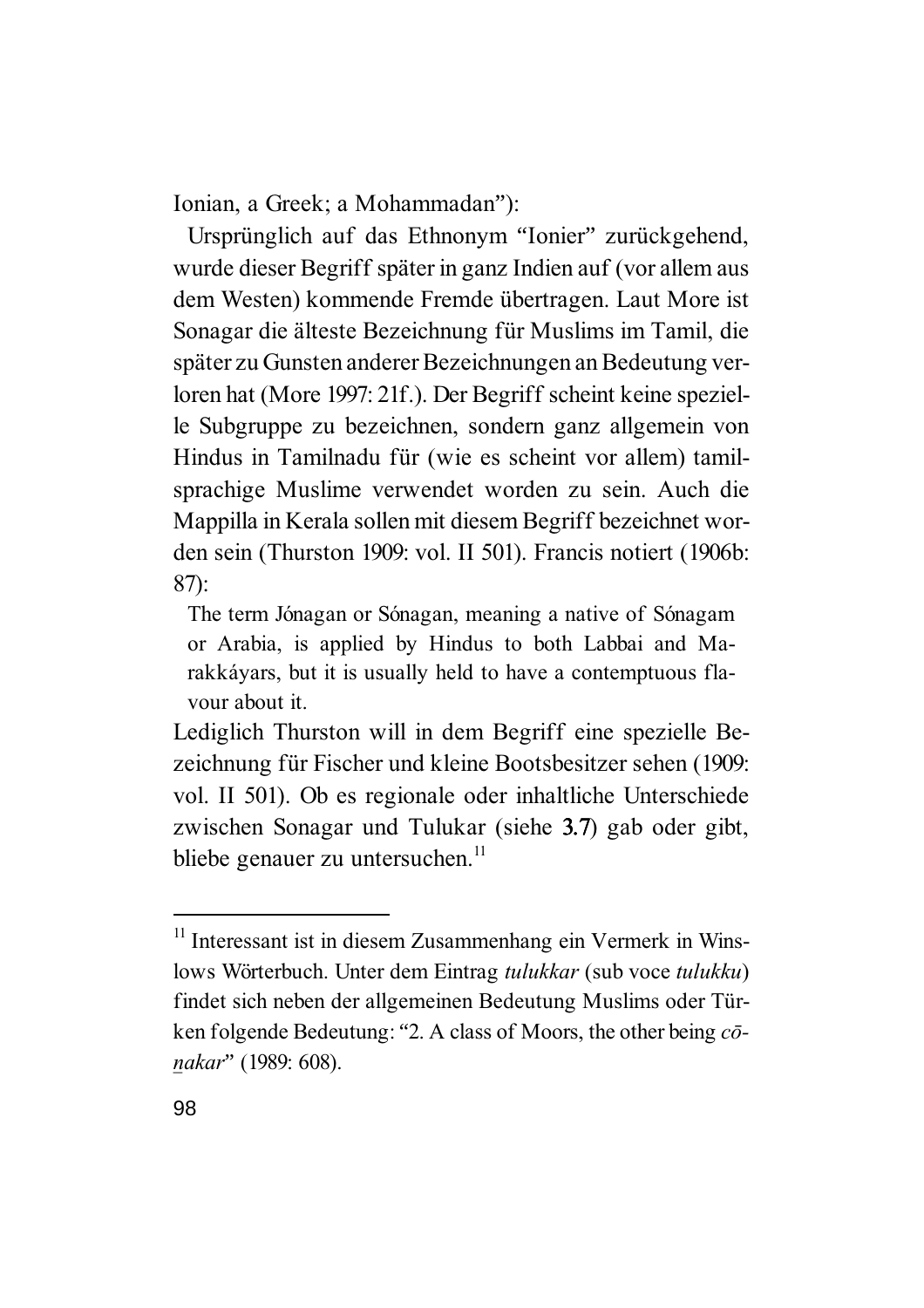#### 3.6. Tarakanar (Taragan; *tarakan(ār)* "broker"):

Die Angaben zu dieser anscheinend ausschließlich im Tirunelveli-Distrikt siedelnden Subgruppe sind spärlich. Pate erwähnt sie zusammen mit den Ravuttar als Personen, die sich nicht durch Gelehrsamkeit oder Frömmigkeit auszeichnen und wohl die Nachkommen von tamilischen Konvertiten darstellen (1917: 97f.). Lediglich Fanselow geht näher auf sie ein. Sie gehören der shāfi°itischen Rechtsschule an (1996: 202) und waren in früheren Zeiten primär als Mittelsmänner für Großkaufleute im Textilgeschäft tätig. Fanselow betont wie bei den Ravuttar ein fehlendes Interesse an ihrer Abstammung und Geschichte und das Abstreiten von Unterschieden zu Muslimen in anderen Ländern. Fanselow hält es wie Pate für sicher, daß die Tarakanar Nachkommen konvertierter Hindus sind, wenn auch die Gründe für die Konversion nicht mehr nachzuvollziehen sind (und sicher auch nicht einheitlich waren) (ebd.: 209-12). In bezug auf die Konversion schreibt Fanselow (ebd.: 216):

… there is some circumstantial evidence in historical sources that the Rowther are in part related to Maravar converts, the Tarakanar to Iluvan converts, … .

Die Zugehörigkeit zur shafi<sup>c</sup>itischen Rechtsschule wie ihre Position als Mittelsmänner im Handel machen es wahrscheinlich, daß ihre Konversion eng mit der Ausbreitung der Aktivitäten muslimischer Händler, insbesondere der Marakkayar, zusammenhing. Laut Fanselow waren die Tarakanar zunächst eine "client community" der Marakkayar (ebd.: 212). Heutzutage betonen die Tarakanar ihre Zugehörigkeit zum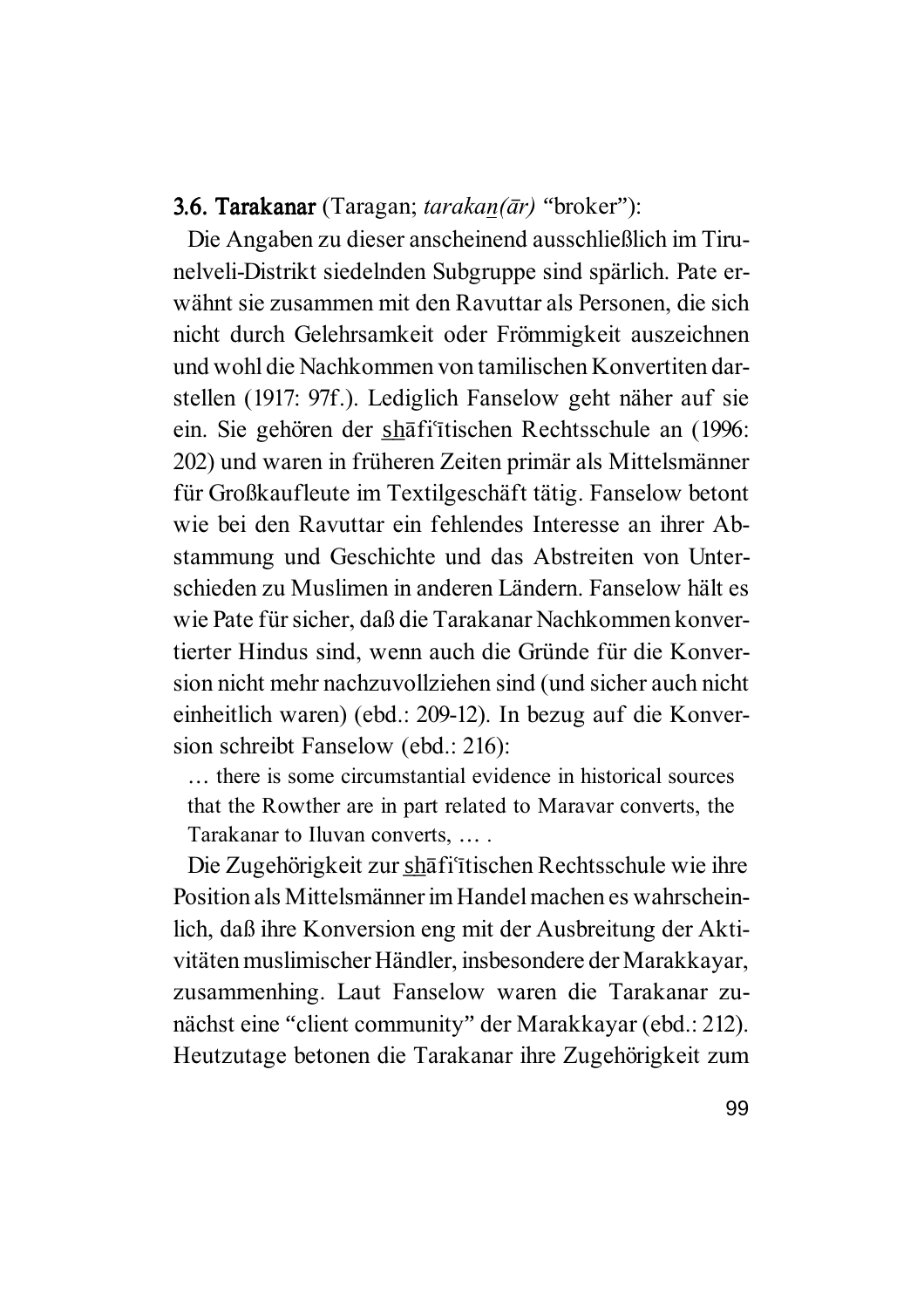Islam durch die "Reinigung" "synkretistischer" Feste und Rituale, Betonung der Gleichheit aller Muslime und damit verbunden des Mißtrauens gegenüber den Abstammungslegenden der Marakkayar, sowie häufigen Ehebeziehungen mit den Ravuttar, durch die die Grenzen zwischen diesen Gruppen zunehmend verwischen (ebd.: 210f. und 215; siehe 3.4).

3.7. Tulukar (tulukkar "Mussalman, Turk"):

Ähnlich wie bei dem Begriff Sonagar wurde hier ein Ethnonym zu einer Bezeichnung für "Muslim". Dieser Begriff scheint mit der Ausbreitung des türkisch geprägten Sultanats von Delhi und der Gründung des Sultanats von Madurai in Gebrauch gekommen zu sein (More 1997: 22). Bayly nennt einen Dorfzensus, in dem Pathanen den Beinamen Tulukar tragen (Bayly 1989: 88 Anm. 28).

3.8. Vethalaikaran (*verrilaikkāran < verrilai* "Betel pepper; Betel leaf"):

Diese Subgruppe wird nur von Naidu erwähnt. Nach seinen Angaben sollen sie eine Subgruppe der Labbai darstellen, die vom Anbau und Verkauf von Betel lebt, ohne daß er aber angibt, ob es sich lediglich um eine Berufsbezeichnung handelt oder ob es stärkere Abgrenzungen zu anderen Labbai gibt. So erwähnt Naidu für beide Gruppen, daß sie endogam seien und ihre Toten auf separaten Friedhöfen beerdigen würden. Es geht aus den Angaben aber nicht hervor, ob es sich dabei um Gebräuche der Labbai handelt, die die Vetha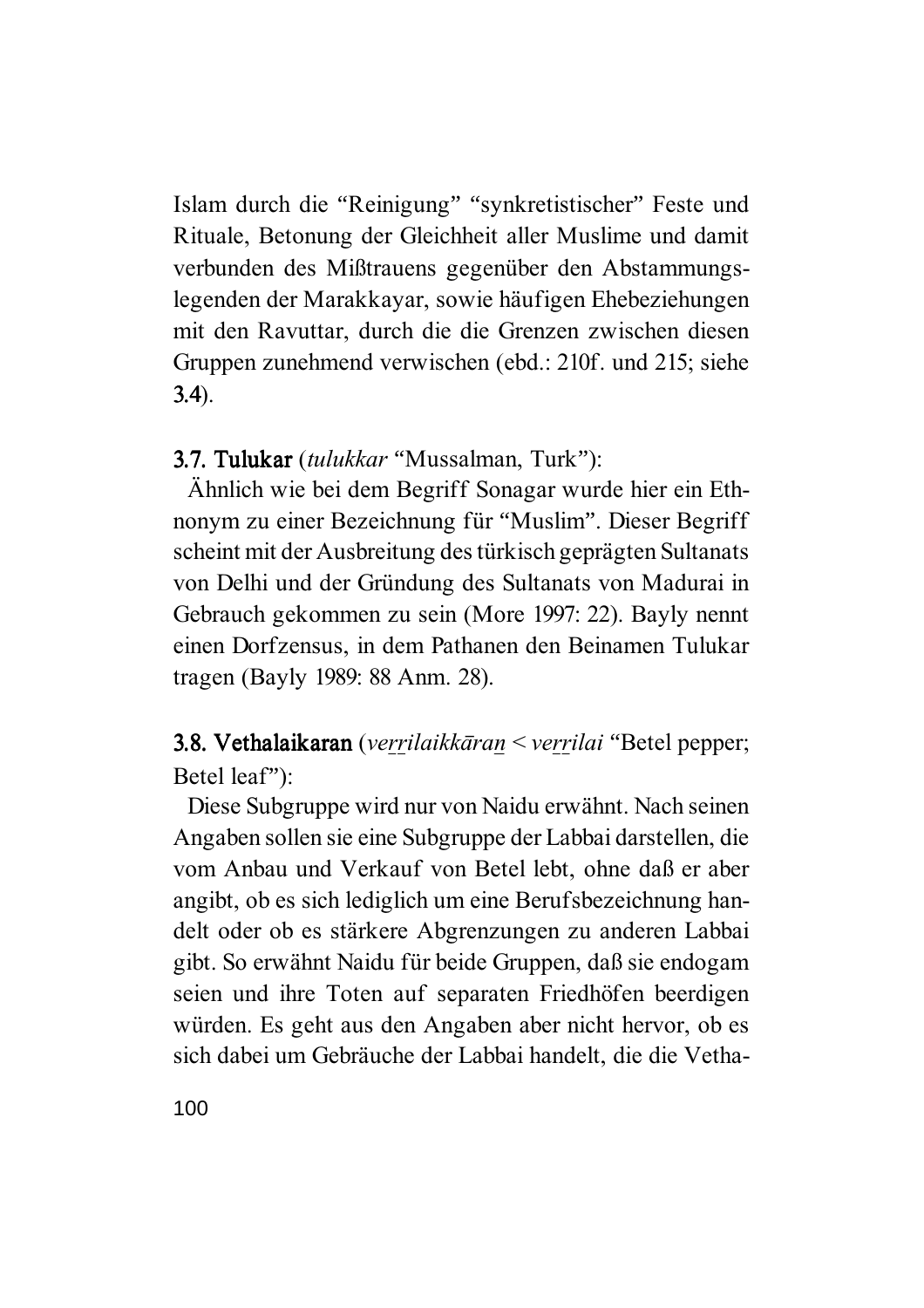laikaran als Labbai-Subgruppe mit diesen gemein haben, oder ob sich die Vethalaikaran mit diesen von den Labbai abgrenzen (1994a: 232ff. und 1994d: 436 und 438). Bereits Francis erwähnt, daß viele Labbai im Betelanbau tätig sind (1906b: 86).

#### 4. Zusammenfassung und Ausblick

Die verschiedenen Bezeichnungen lassen sich ihrer Bedeutung nach in drei Gruppen unterteilen:

1) Generelle Termini: Hierzu gehören die Begriffe Sonagar und Tulukar sowie Labbai in der Bedeutung "tamilsprachiger Muslim". Hierbei handelt es sich nicht um Subgruppen, sondern um Bezeichnungen für Muslime im allgemeinen. Die Begriffe Sonagar und Tulukar hängen sicherlich mit den zwei Ausbreitungsprozessen des Islam in Tamilnadu zusammen. Inwiefern die Begriffe aber nur für bestimmte Gruppen (Sonagar z.B. für Shafi'is, Tulukar für aus dem Norden eingewanderte Muslime) benutzt wurden, ist fraglich (siehe jedoch Anmerkung 11). Lediglich der Begriff Labbai, wie er von den Briten als Zensuskategorie eingeführt wurde, ist etwas klarer definiert. In allen Fällen handelt es sich wohl um Außenbezeichnungen: Sonagar und Tulukar wurden wohl primär von Hindus, Labbai primär von den Briten und vielleicht urdusprachigen Muslimen verwendet.

2) Subgruppen: Dies sind die Labbai im engeren Sinne, die Marakkayar und die Ravuttar (vielleicht auch die Kayalar, vgl. Mines 1986: 582). Sie bilden die oberste Ebene der Subgruppen. Diese Gruppen werden zwar mit bestimmten Großregionen in Verbindung gebracht (die Marakkayar mit der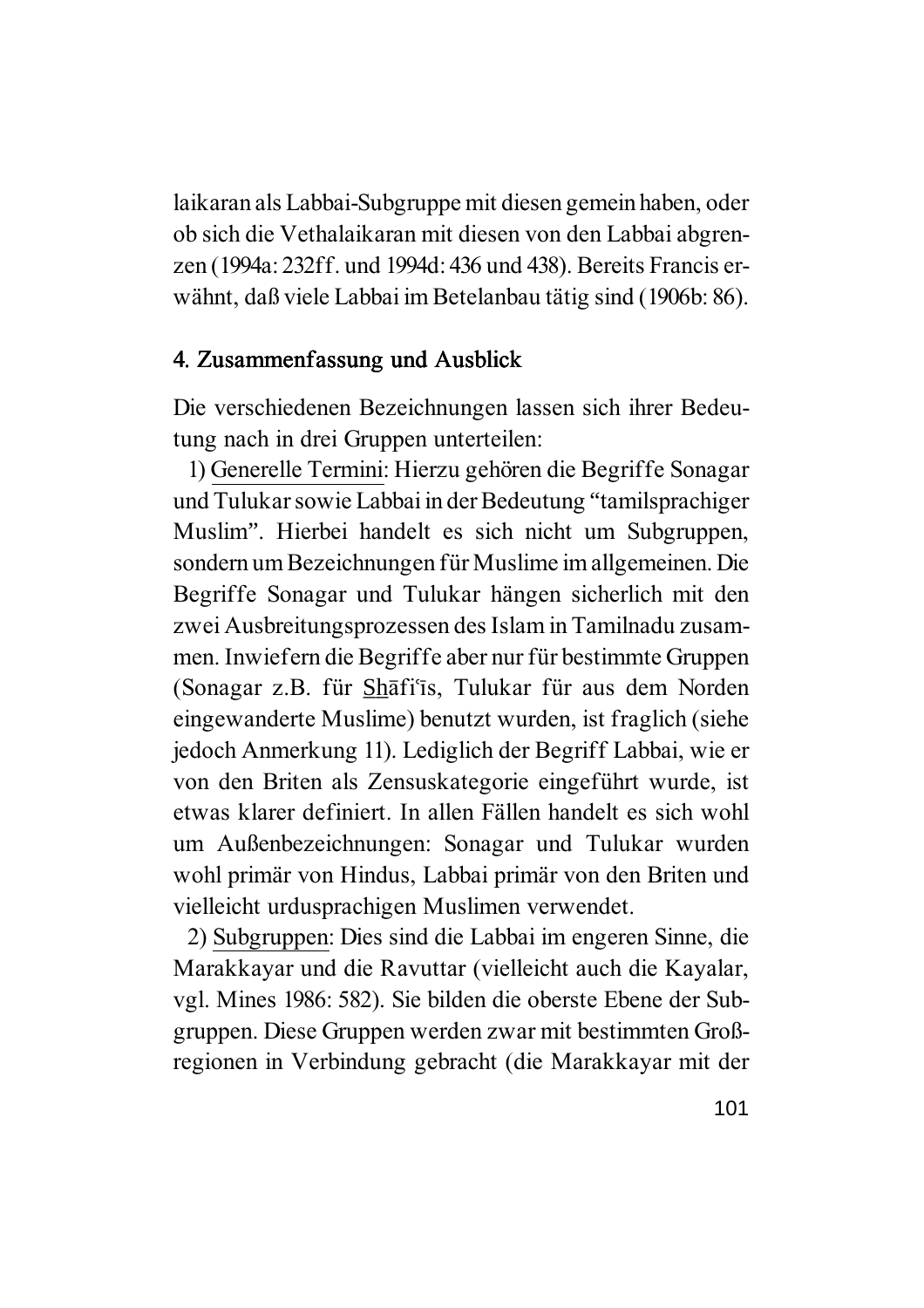Küste, die Labbai und Ravuttar mit dem nördlichen bzw. südlichen Inland), sind aber nicht durch ihre Bezeichnung mit einem bestimmten Ort verbunden (mit Ausnahme der Kayalar). Auch umfassen diese Gruppen Individuen verschiedener Berufe. Ihre Identität wird vornehmlich durch Zugehörigkeit zur Rechtsschule und geteilte Vorstellungen über die eigene Geschichte bestimmt. Auch die Gruppen, die keine Abstammungslegenden formulieren, nutzen dies als Merkmal zur Identitätsbildung, denn es kontrastiert mit der starken Betonung von Abstammung anderer Gruppen auf dieser Ebene, und Identität basiert zu einem großen Teil auf solchen Abgrenzungen; keine Geschichte zu haben ist auch eine Vorstellung der eigenen Geschichte.

3) Lokale oder berufliche Sub-subgruppen: Hierzu zählen (mit Einschränkung, s.o.) Kayalar, Tarakanar und Vethalaikaran. Sie bilden innerhalb oder im engen Verbund mit Gruppen aus 2) weitere Unterteilungen auf der Basis von Beruf oder Herkunftsort. Dazu gehören auch die von Francis erwähnten Subgruppen der Ravuttar (siehe 3.4). Solche Gruppen brauchen nicht einfach nur Teilmengen der Gruppen aus 2) zu sein. Gerade bei den Tarakanar scheint es starke Tendenzen zu einem kompletten Bruch mit den Marakkayar zu geben, und früher oder später mögen sie in den Ravuttar aufgehen.

Es ist gerade aus diesem Grund wichtig, noch einmal den Charakter solcher Gruppen zu betonen. Es handelt sich nicht um statische Gebilde, sondern um Menschen, die in einem bestimmten Kontext zu einem bestimmten Zweck eine eige-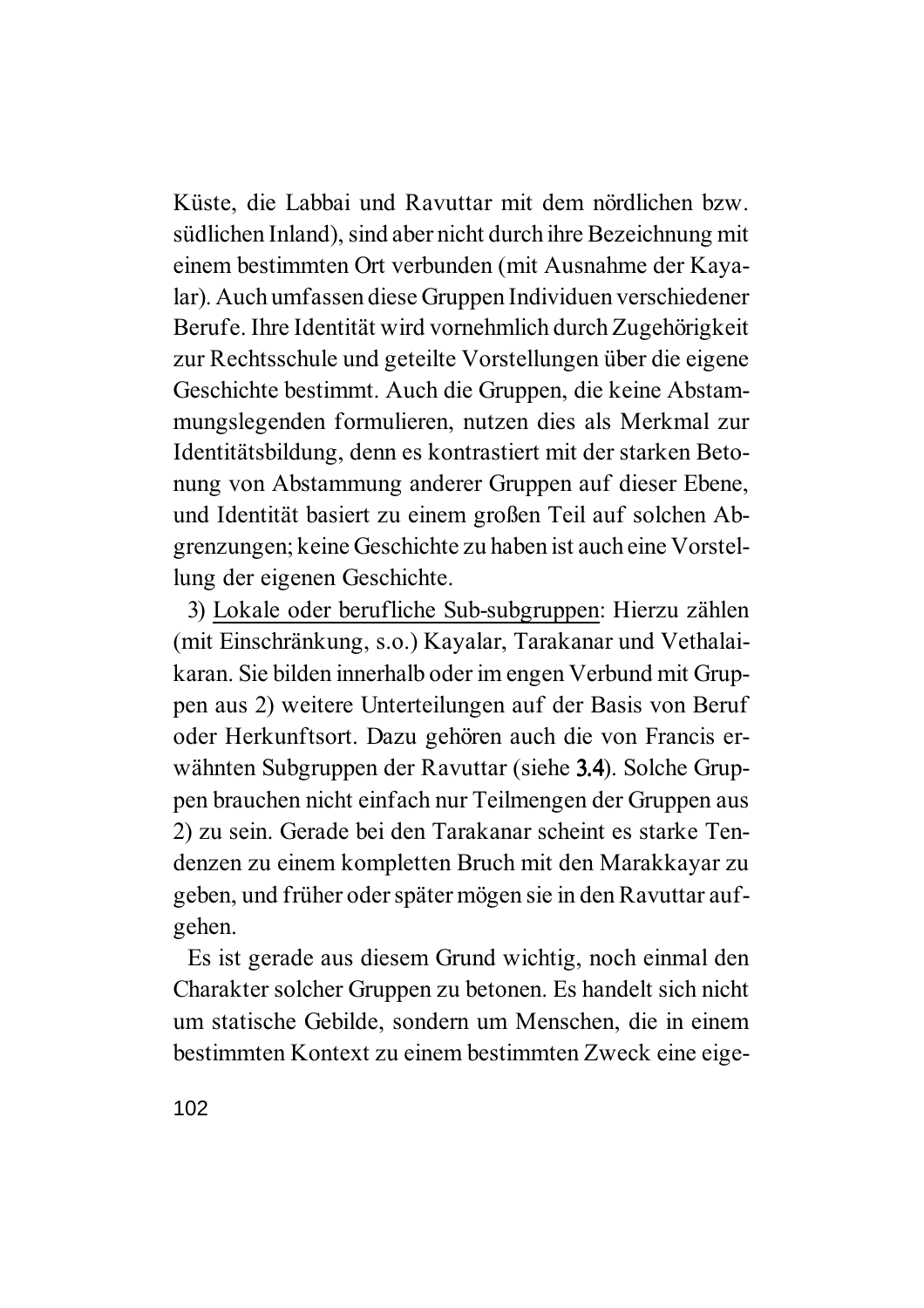ne Identität formulieren. Wenn sich der Kontext ändert, ändert sich auch die Formulierung der Identität, auch wenn der Name bestehen bleibt. Zwar berücksichtigen die meisten Autoren die Kontextgebundenheit der Gruppen, die sie selbst erforscht haben, beziehen dann aber ihre Ergebnisse auf andere Regionen oder Perioden mit anderem Kontext. Hierzu gehört Baylys Kontrastierung von Labbai und Marakkayar in der vorkolonialen Zeit, obwohl zu diesem Zeitpunkt Labbai wohl mehr ein religiöses Amt denn eine Subgruppe bezeichnete (vgl. 1989: 80; siehe 3.2). Auch die Behauptung Fanselows, Labbai sei eine durch den Zensus geschaffene Kategorie, die tamil- von urdusprachigen Muslimen trennt, berücksichtigt nicht, daß die Labbai in Pallavaram, wo Mines forschte, eindeutig eine eigene Subgruppe bildeten (vgl. 1996: 215). Eine der wichtigen Aufgaben der Erforschung des Islams in Tamilnadu bleibt, den semantischen Inhalt von Termini wie Labbai oder Ravuttar in ihrem jeweiligen historischen und/ oder regionalem Kontext zu erarbeiten, soweit dies bei der Fluktuation der Bedeutung solcher Identitätstermini möglich ist.

Dabei darf aber auf keinen Fall der Fehler gemacht werden, etwa Ravuttar im 18. Jahrhundert als vollkommen getrennt von Ravuttar im 20. Jahrhundert zu sehen, denn die Identitätsbildung geschieht ja nicht aus dem leeren Raum heraus, sondern auf der Basis des vorher Geschehenen. Auch die Legenden, mit denen einige Gruppen ihre Identität betonen, sollten nicht ausschließlich als Instrumentalisierungen zur Identitätsbildung betrachtet werden. Wenn auch im Lau-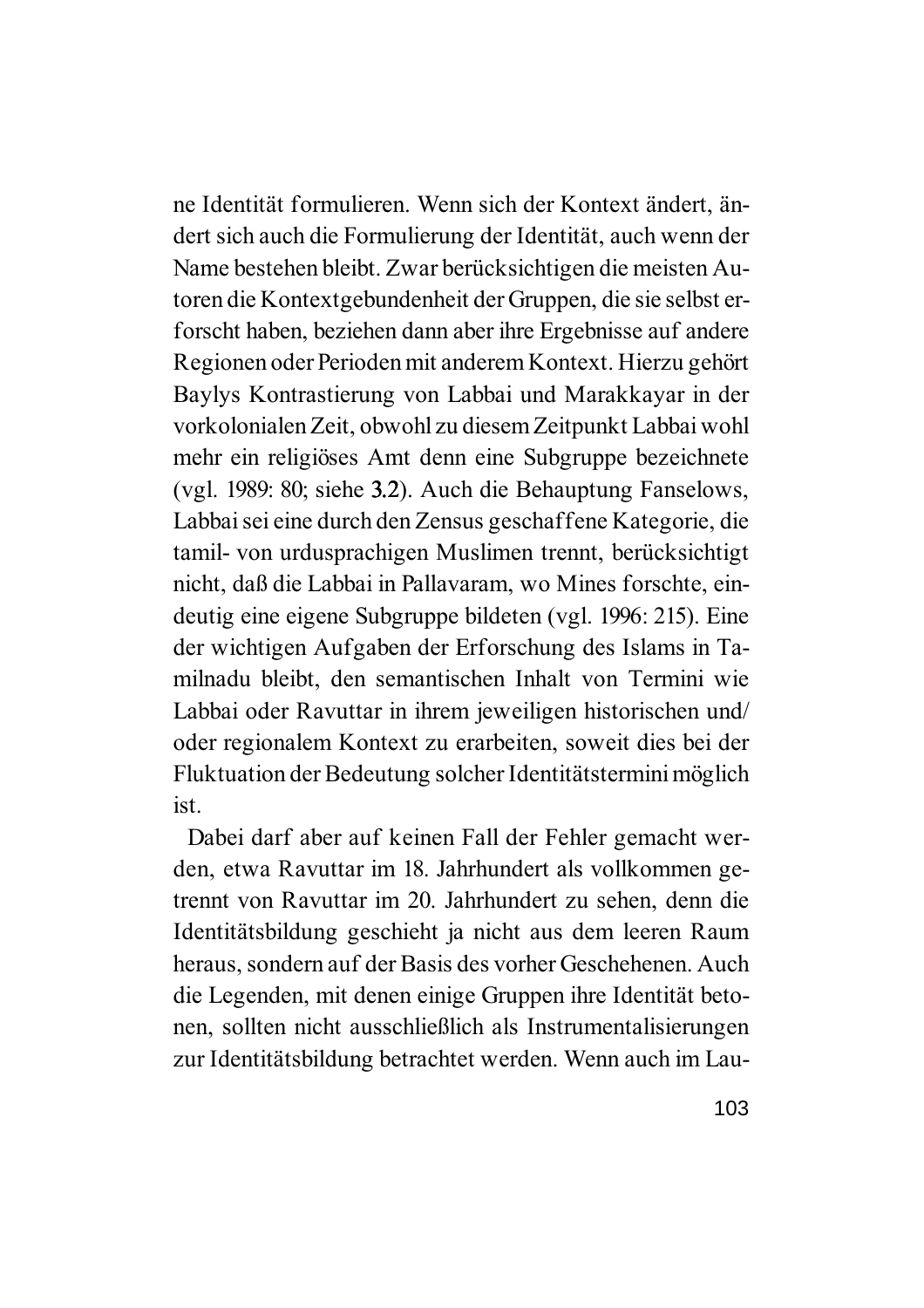fe der Geschichte viele Gruppen von Konvertiten in der als Marakkayar bezeichneten Gruppe aufgegangen sind, wird wohl niemand die Historizität der Vermischung arabischer Einwanderer mit den Einheimischen bestreiten. Eine diese Faktoren berücksichtigende Erforschung der einzelnen Gruppen kann im Zusammenspiel mit der Forschung auf anderen Gebieten wie der Archäologie oder Literaturwissenschaft neue Erkenntnisse zu Geschichte wie Gegenwart der Muslime in Tamilnadu und damit zu Tamilnadu selbst liefern.

# Literaturverzeichnis

(Eine Jahreszahl in Klammern bezeichnet das Jahr der Erstpublikation)

# 1. Wörterbücher

- Madras, University of. 1924-39. *Tamil Lexicon (Six volumes and a supplement)*. Madras: University of Madras.
- Monier-Williams, Monier. 1994 (1899). *Sansk'it-English Dictionary. Etymologically and philologically arranged with special reference to cognate Indo-European languages*. Delhi: Munshiram Manoharlal Publishers.
- Platts, John T. 1997 (1884). *A Dictionary of Urdū, Classical Hindī and English*. Delhi: Munshiram Manoharlal Publishers.
- Wehr, Hans. 1958. *Arabisches Wörterbuch für die Schriftsprache der Gegenwart*. Wiesbaden: Otto Harrassowitz.
- Winslow, M. 1989 (1862). *A Comprehensive Tamil and English Dictionary. Tamil – ānkila akarāti. Delhi: Asian Educational* Services.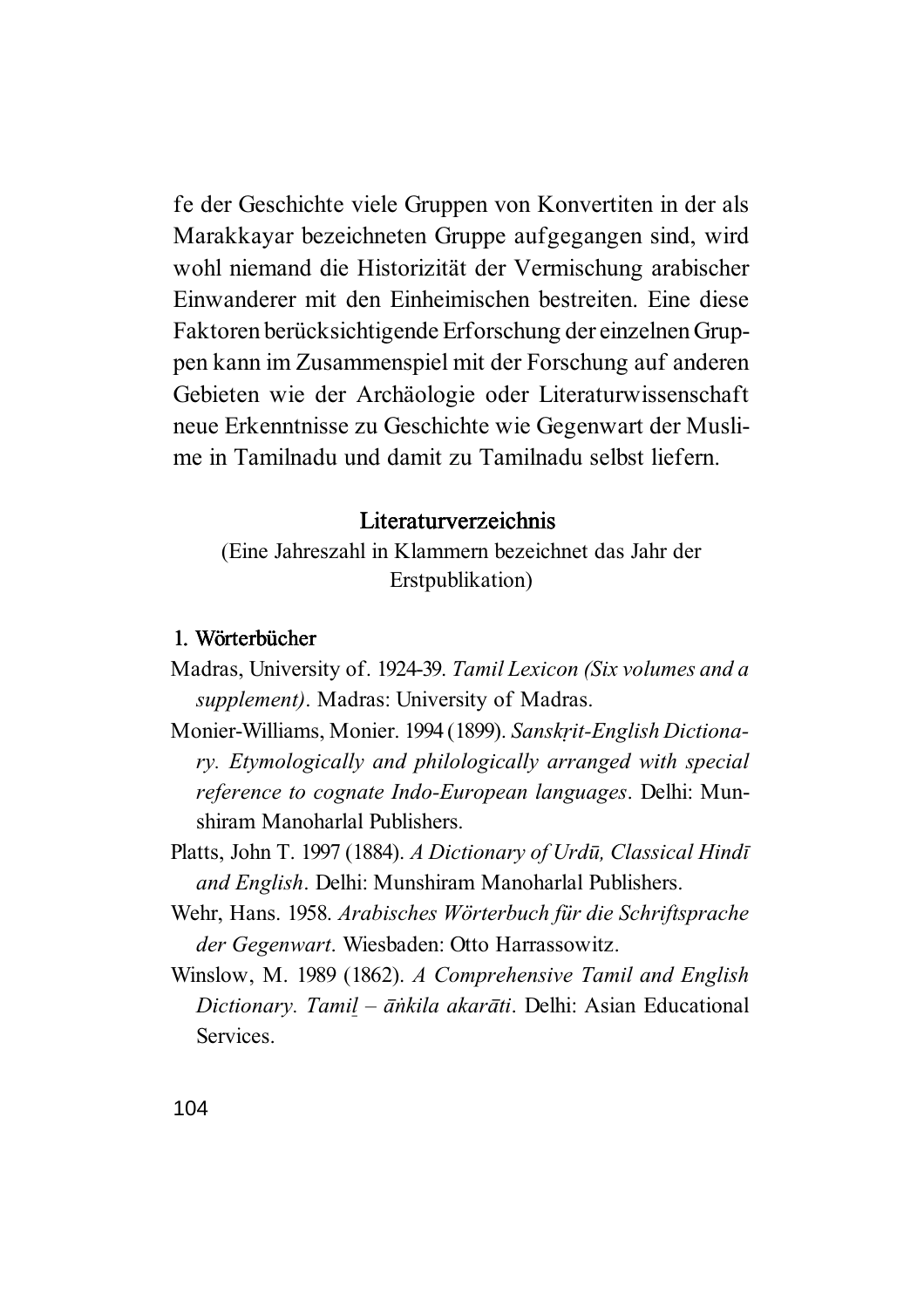### 2. District Gazetteers und Manuals; ältere Literatur

- Cox, Arthur F. 1895. *Madras District Manuals. North Arcot. Volume I*. Madras: Government Press.
- Duarte Barbosa. 1989 (1921). *The Book of Duarte Barbosa. An Account of the Countries bordering on the Indian Ocean and their Inhabitants, written by Duarte Barbosa and completed about the Year 1518 A.D. Volume II*. Translated, edited and annotated by Mansel Longworth Dames. Delhi: Asian Educational Services.
- Francis, W. 1906a. *Madras District Gazetteers. Madura*. Madras: Government Press.
- Francis, W. 1906b. *Madras District Gazetteers. South Arcot*. Madras: Government Press.
- Pate, H.R. 1917. *Madras District Gazetteers. Tinnevelly. Volume I*. Madras: Government Press.
- Richards, F.J. 1918. *Madras District Gazetteers. Salem. Volume I. Part I.* Madras: Government Press.
- Thurston, Edgar. 1909, *Castes and Tribes of Southern India. Volumes II, III, IV, V, VI*. Madras: Government Press.
- Venkasami Row, T. 1883. *A Manual of the District of Tanjore in the Madras Presidency*. Madras: Lawrence Asylum Press.

#### 3. Neuere Literatur

- Assayag, Jackie und Gilles Tarabout. 1997. "Présentation", in: Jackie Assayag und Gilles Tarabout (Hrsg.). *Altérité et identité. Islam et Christianisme en Inde.* Collection Purusartha 19. Paris: École des Hautes Études en Sciences Sociales: 9-22.
- Bayly, Susan. 1986, "Islam in Southern India: 'Purist' or 'Syncretic'?", in: C.A. Bayly und D.H.A. Kolff (Hrsg.). *Two colonial empires.* Dordrecht: Martinus Nijhoff Publishers: 35-73.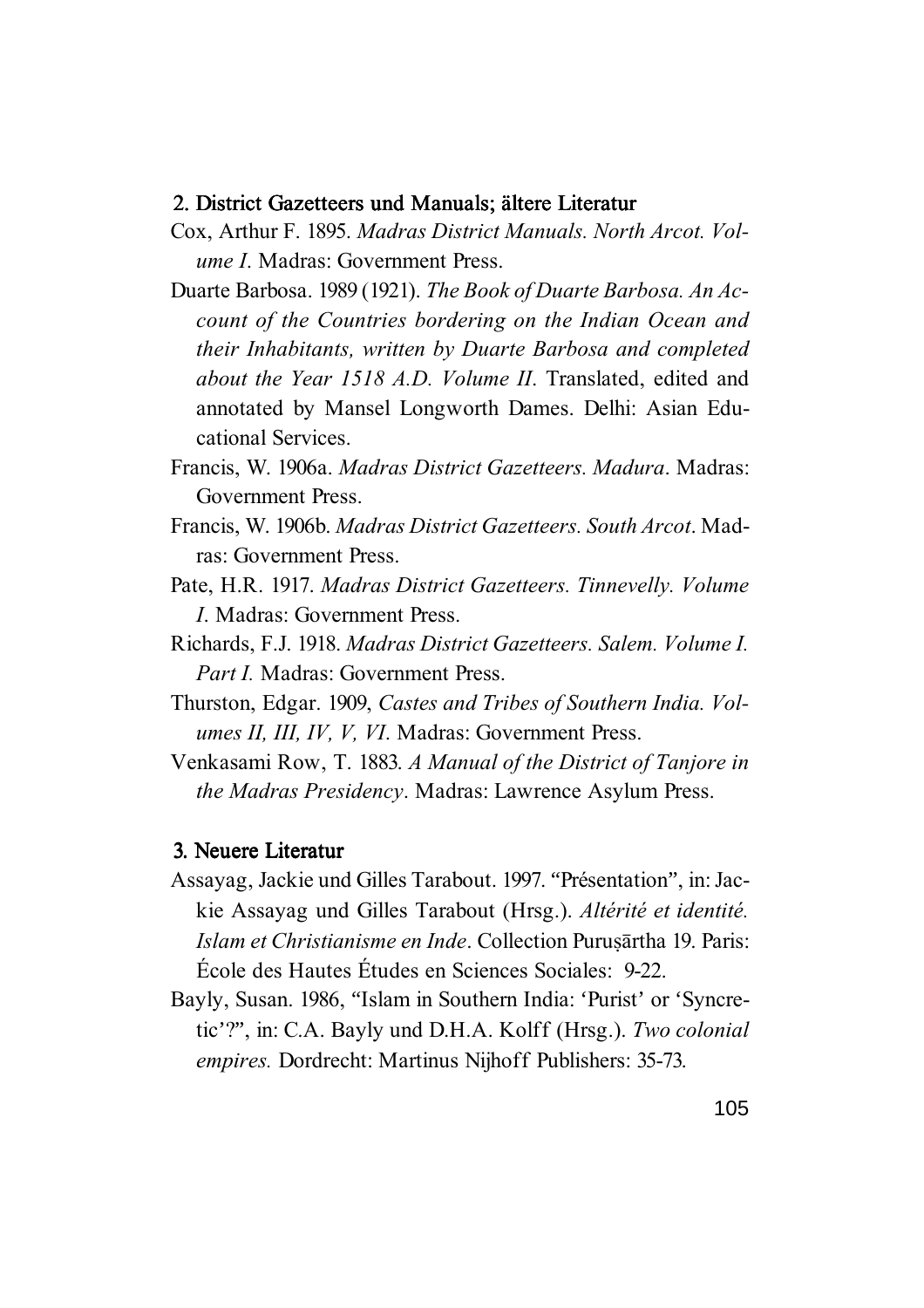- Bayly, Susan. 1989. *Saints, Goddesses and Kings. Muslims and Christians in South Indian Society 1700-1900*. Cambridge: Cambridge University Press.
- Bayly, Susan. 1993. "The Limits of Islamic Expansion in South India", in: Anna Libera Dallapiccola und Stephanie Zingel-Avé Lallemant (Hrsg.). *Islam and Indian Regions*. Stuttgart: Franz Steiner Verlag: 453-90
- Fanselow, Frank S. 1996. "The Disinvention of Caste among Tamil Muslims", in: C.J. Fuller (Hrsg.). *Caste Today*. Delhi: Oxford University Press: 202-26.
- Ilangovan, R. 2001. "Persecuted Dalits Embracing Islam", in: *The Hindu*, January 19. [Der Artikel entstammt der Internetausgabe von *The Hindu*, und ist im Archiv zu finden unter: www.indiaserver.com/thehindu/2001/01/19/ stories/04192233.htm.]
- "Introduction", in: M. Ramadass, T.S. Naidu und D. Xaviour (Hrsg.). *Pondicherry*. People of India 36. Madras: Affiliated East-West Press: 1-69.
- McPherson, Kenneth. 1995. "Rawther", in: C.E. Bosworth et al. (Hrsg.). *The Encyclopaedia of Islam. New Edition. Volume VIII. NED-SAM.* Leiden: E.J. Brill: 469.
- Mines, Mattison. 1972. "Muslim Social Stratification in India: the Basis for Variation", in: *Southwestern Journal of Anthropology* 28: 331-49.
- Mines, Mattison. 1975. "Islamisation and Muslim Ethnicity in South India", in: *Man* 10,3: S. 404-19.
- Mines, Mattison. 1978. "Social Stratification among Muslim Tamils in Tamilnadu, South India" in: Imtiaz Ahmad (Hrsg.). *Caste and Social Stratification among Muslims in India*. Delhi: Manohar: 159-69.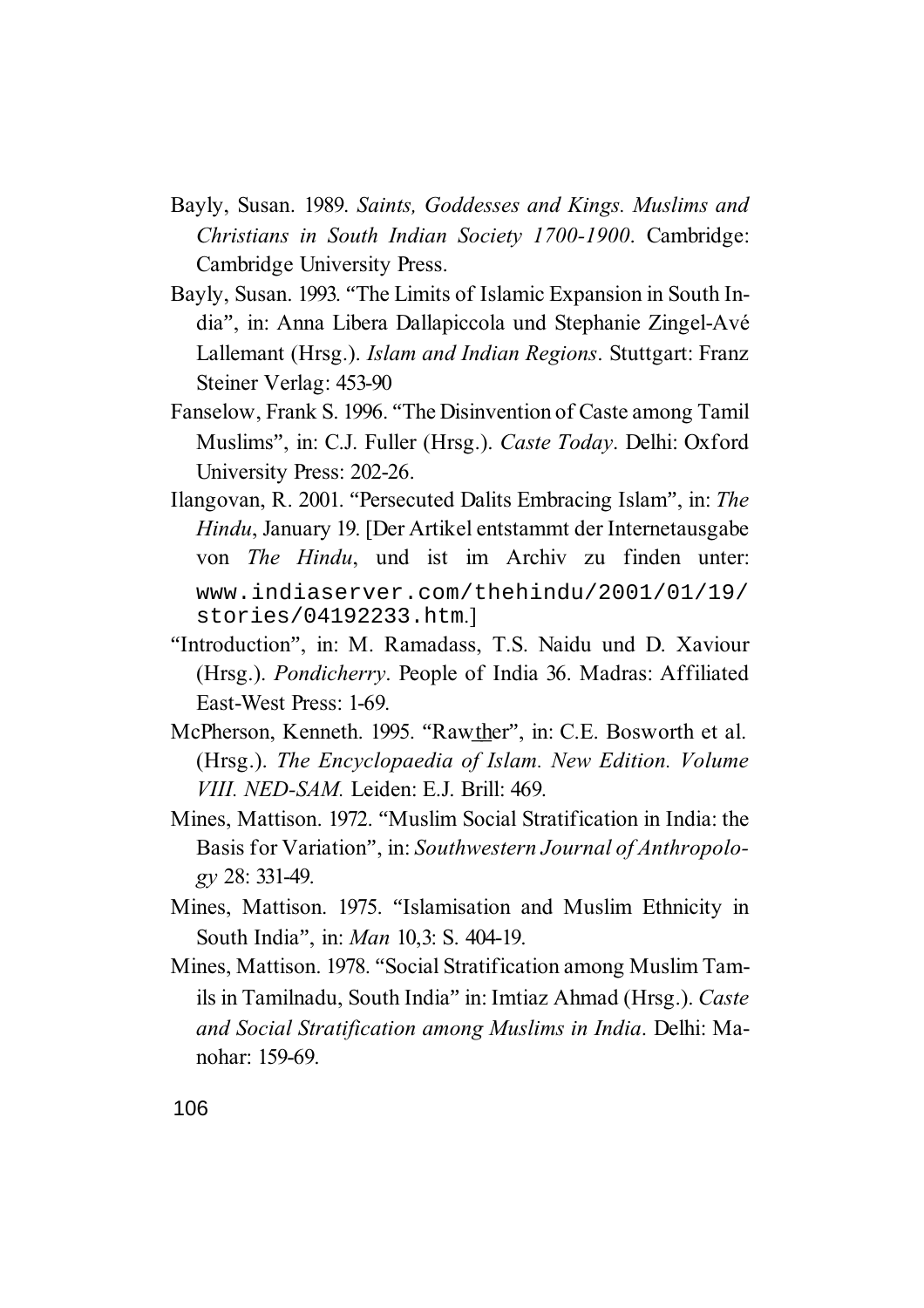- Mines, Mattison. 1984. "Labbai", in: Richard V. Weekes (Hrsg.). *Muslim Peoples. A World Ethnographic Survey*. 2. überarbeitete Auflage. London: Aldwych Press: 431-6.
- Mines, Mattison. 1986. "Labbai", in: C.E. Bosworth et al. (Hrsg.). *The Encyclopaedia of Islam. New Edition. Volume V. KHE-MAHI*. Leiden: E.J. Brill: 582-3.
- More, J.B.P. 1993. "Tamil Muslims and Non-Brahmin Atheists, 1925-1940" in: *Contributions to Indian Sociology* 27.1: 83-104.
- More. J.B.P. 1997. *The Political Evolution of Muslims in Tamilnadu and Madras 1930-1947*. Hyderabad: Orient Longman.
- Naidu, T.S. 1994a. "Labbai", in: M. Ramadass, T.S. Naidu und D. Xaviour (Hrsg.). *Pondicherry*. People of India 36. Madras: Affiliated East-West Press: 232-5.
- Naidu, T.S. 1994b. "Maraikayar", in: M. Ramadass, T.S. Naidu und D. Xaviour (Hrsg.). *Pondicherry*. People of India 36. Madras: Affiliated East-West Press: 261-4.
- Naidu, T.S. 1994c. "Rauther", in: M. Ramadass, T.S. Naidu und D. Xaviour (Hrsg.). *Pondicherry*. People of India 36. Madras: Affiliated East-West Press: 371-4.
- Naidu, T.S. 1994d. "Vethalaikaran, "in: M. Ramadass, T.S. Naidu und D. Xaviour (Hrsg.). *Pondicherry*. People of India 36. Madras: Affiliated East-West Press: 436-9.
- Shokoohy, Mehrdad. 1993. "Architecture of the Muslim Trading Communities in India" in: Anna Libera Dallapiccola und Stephanie Zingel-Avé Lallemant (Hrsg.). *Islam and Indian Regions*. Stuttgart: Franz Steiner Verlag: 291-319.
- Shu'ayb ©¨lim, Tayka. 1993. *Arabic, Arwi and Persian in Sarandib and Tamil Nadu. A Study of the Contributions of Sri Lanka and Tamil Nadu to Arabic, Arwi, Persian and Urdu Lan*guages, Literature and Education. Madras: Imamul 'Arūs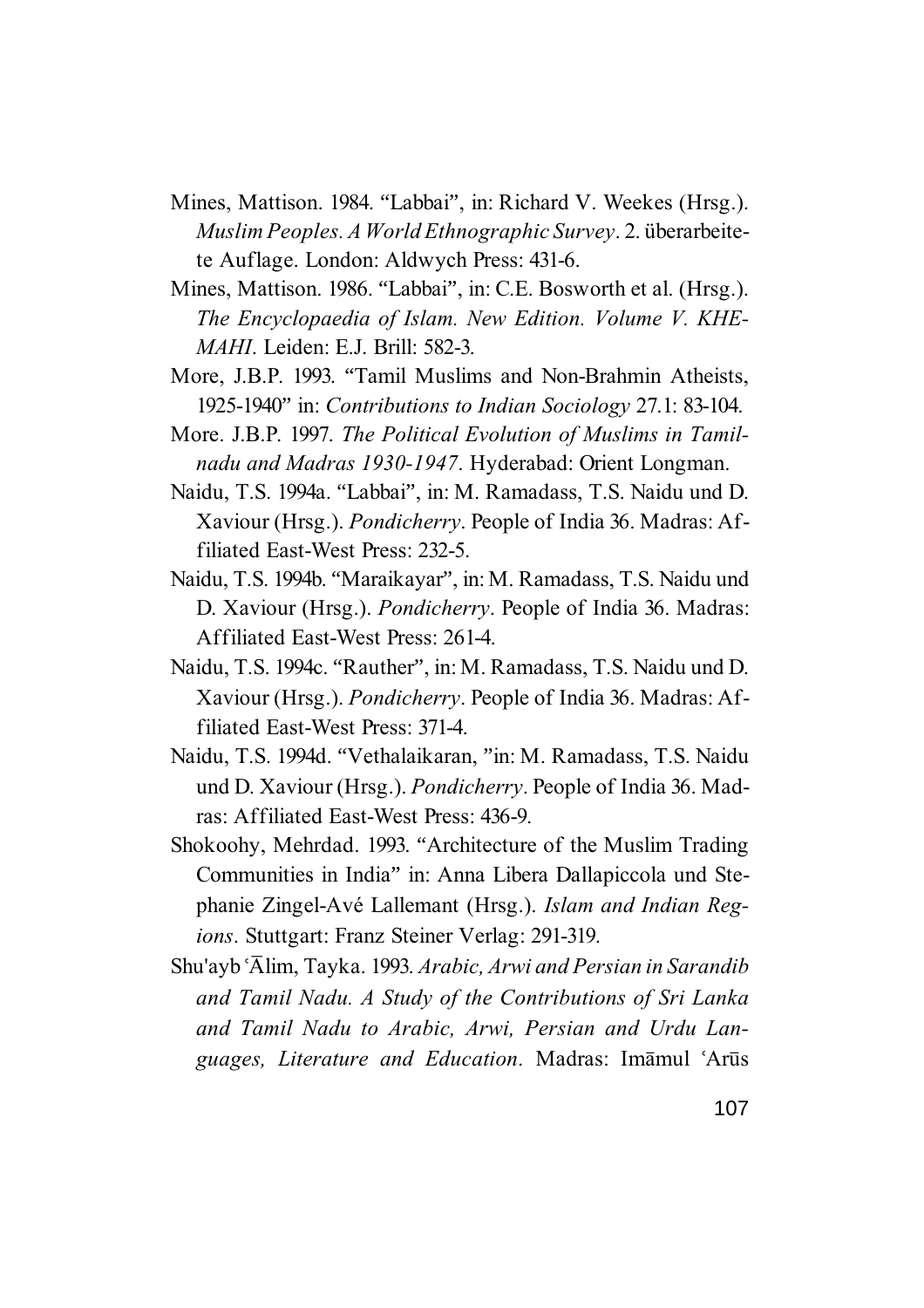Trust.

- Uwise, M.M. 1990 (1953). *Muslim Contribution to Tamil Literature.* Kilakarai: Fifth International Islamic Tamil Literary Conference.
- Wensinck, A.J. 1995 (1953). "Talbiya", in: H.A.R. Gibb und J.H. Kramers (Hrsg.). *Shorter Encyclopaedia of Islam*. Leiden: E.J. Brill: 571.
- Wink, André. 1991. *Al-Hind. The making of the Indo-Islamic World. Volume I. Early Medieval India and the Expansion of Islam 7th-11th centuries*. 2. überarbeitete Auflage. Leiden: E.J. Brill.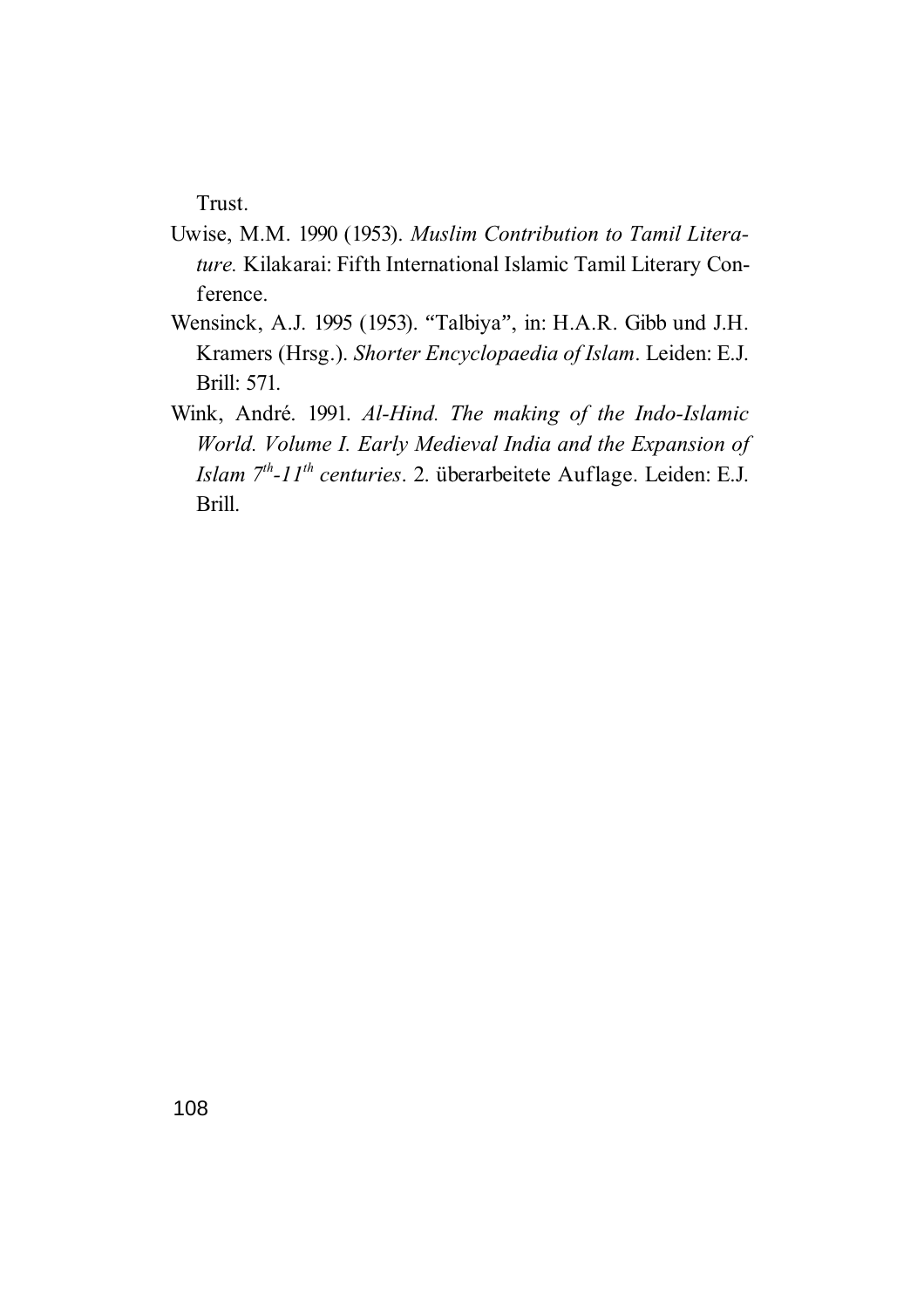# Südasienwissenschaftliche Arbeitsblätter

Bisher erschienen:

1 (2000): Rahul Peter Das, Wie stellen wir uns der Heraus*forderung des neuen Südasiens?* ISBN 3-86010-613- 9. 47 Seiten.